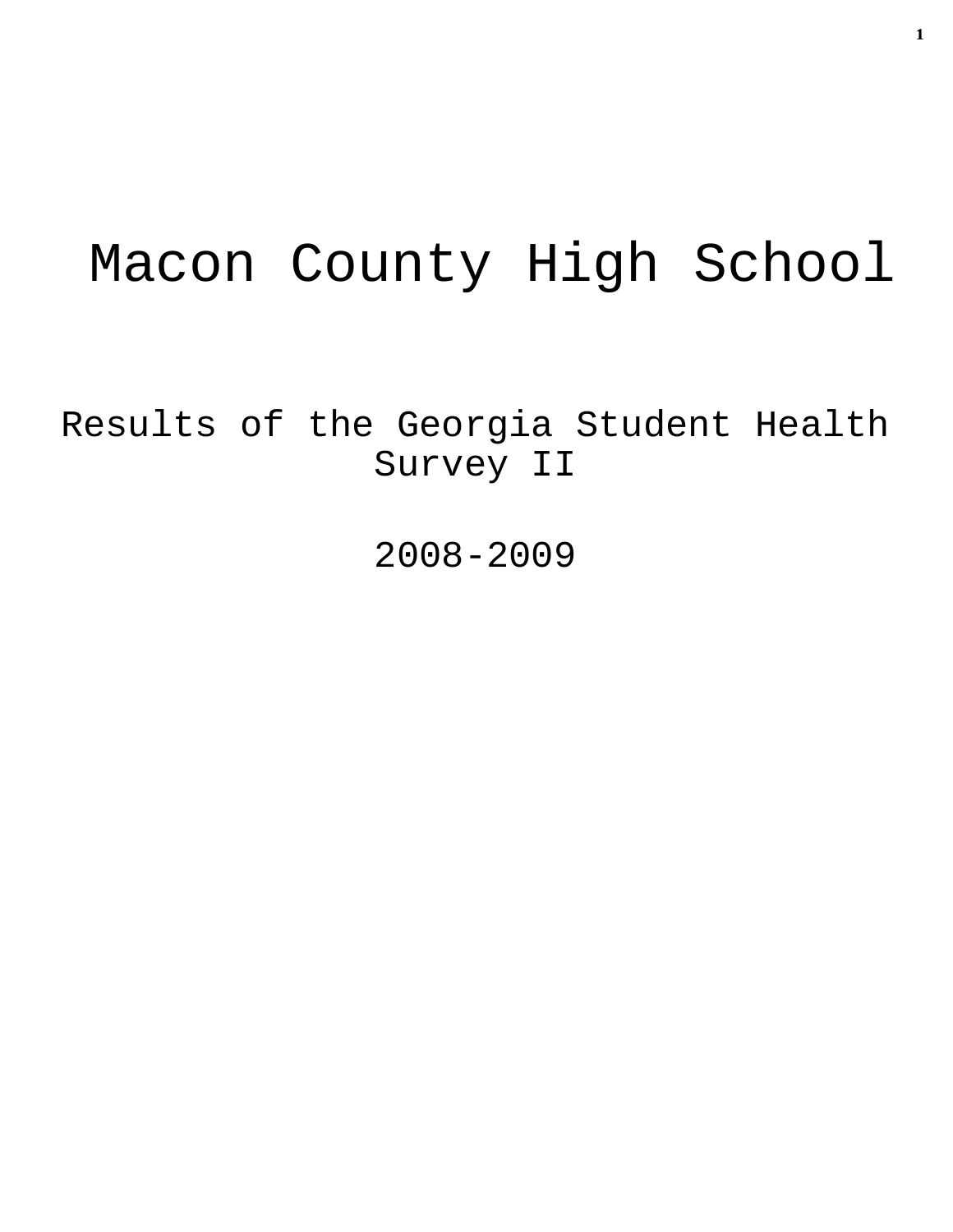# *Demographics* **2**

| Grade                    |    |  |  |  |
|--------------------------|----|--|--|--|
| <b>Grade   Frequency</b> |    |  |  |  |
| 10                       | 80 |  |  |  |
| 12                       | 95 |  |  |  |

| <b>Frequency</b> | <b>Table of Gender by Grade</b> |              |             |              |  |  |
|------------------|---------------------------------|--------------|-------------|--------------|--|--|
| <b>Col Pct</b>   |                                 | Grade(Grade) |             |              |  |  |
|                  | Gender(Gender)                  | 10           | 12          | <b>Total</b> |  |  |
|                  | <b>Female</b>                   | 44<br>55.00  | 52<br>54.74 | 96           |  |  |
|                  | <b>Male</b>                     | 36<br>45.00  | 43<br>45.26 | 79           |  |  |
|                  | <b>Total</b>                    | 80           | 95          | 175          |  |  |

| <b>Frequency</b><br>Col Pct |
|-----------------------------|
|                             |

| <b>Table of Ethnicity by Grade</b> |              |                        |              |  |  |  |
|------------------------------------|--------------|------------------------|--------------|--|--|--|
|                                    | Grade(Grade) |                        |              |  |  |  |
| <b>Ethnicity</b> (Ethnicity)       | 10           | 12                     | <b>Total</b> |  |  |  |
| <b>Black</b>                       | 65<br>81.25  | 77<br>81.05            | 142          |  |  |  |
| <b>Hispanic</b>                    | 2<br>2.50    | $\mathfrak{D}$<br>2.11 | 4            |  |  |  |
| White                              | 8<br>10.00   | 14<br>14.74            | 22           |  |  |  |
| <b>Asian</b>                       | 1.25         | 2<br>2.11              | 3            |  |  |  |
| <b>Other</b>                       | 4<br>5.00    | 0<br>0.00              | 4            |  |  |  |
| <b>Total</b>                       | 80           | 95                     | 175          |  |  |  |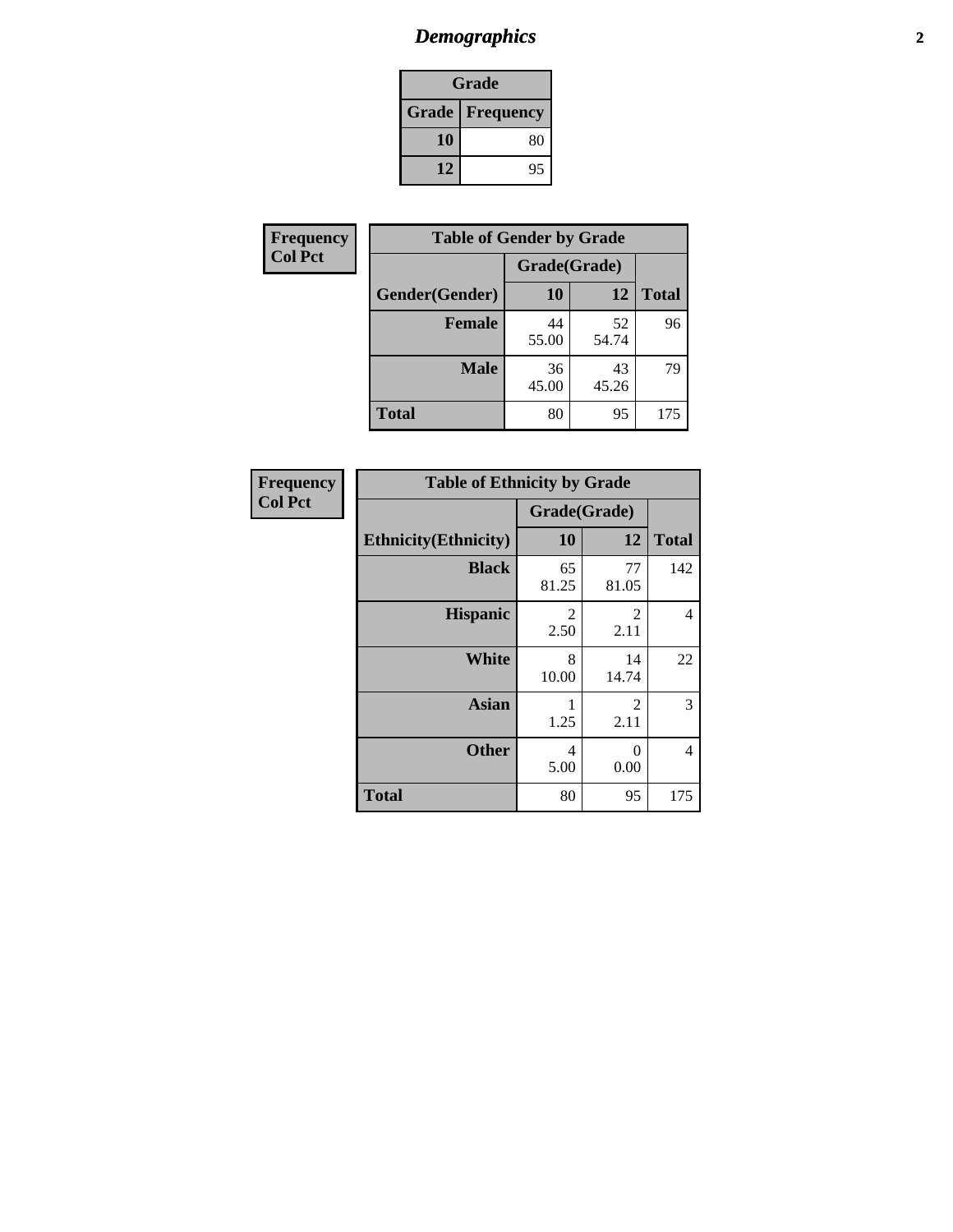#### *Title IV, Part A, Schedule A* **3** *Goal 1: Ensure that all schools are drug-free Baseline Data: Year 2008-2009 Prevalence of Drug Use*

| Frequency<br><b>Col Pct</b> | <b>Table of AlcoholAlt by Grade</b> |              |             |              |  |  |
|-----------------------------|-------------------------------------|--------------|-------------|--------------|--|--|
|                             | AlcoholAlt(Alcohol                  | Grade(Grade) |             |              |  |  |
|                             | use, past 30 days)                  | 10           | 12          | <b>Total</b> |  |  |
|                             | Yes                                 | 8<br>10.00   | 13<br>13.68 | 21           |  |  |
|                             | N <sub>0</sub>                      | 72<br>90.00  | 82<br>86.32 | 154          |  |  |
|                             | <b>Total</b>                        | 80           | 95          | 175          |  |  |

| Frequency<br><b>Col Pct</b> | <b>Table of TobaccoAny by Grade</b> |                                                                                                                                                                         |              |              |  |  |
|-----------------------------|-------------------------------------|-------------------------------------------------------------------------------------------------------------------------------------------------------------------------|--------------|--------------|--|--|
|                             | TobaccoAny(Tobacco                  |                                                                                                                                                                         | Grade(Grade) |              |  |  |
|                             | use, past 30 days)                  | 10                                                                                                                                                                      | 12           | <b>Total</b> |  |  |
|                             | Yes                                 | $\mathcal{D}_{\mathcal{A}}^{\mathcal{A}}(\mathcal{A})=\mathcal{D}_{\mathcal{A}}^{\mathcal{A}}(\mathcal{A})\mathcal{D}_{\mathcal{A}}^{\mathcal{A}}(\mathcal{A})$<br>2.50 | 9<br>9.47    | 11           |  |  |
|                             |                                     |                                                                                                                                                                         |              |              |  |  |
|                             | N <sub>0</sub>                      | 78<br>97.50                                                                                                                                                             | 86<br>90.53  | 164          |  |  |
|                             | <b>Total</b>                        | 80                                                                                                                                                                      | 95           | 175          |  |  |

| Frequency<br><b>Col Pct</b> | <b>Table of MarijuanaAlt by Grade</b> |              |             |              |  |
|-----------------------------|---------------------------------------|--------------|-------------|--------------|--|
|                             | MarijuanaAlt(Marijuana                | Grade(Grade) |             |              |  |
|                             | use, past 30 days)                    | <b>10</b>    | 12          | <b>Total</b> |  |
|                             | Yes                                   | 2<br>2.50    | 4<br>4.21   | 6            |  |
|                             | N <sub>0</sub>                        | 78<br>97.50  | 91<br>95.79 | 169          |  |
|                             | <b>Total</b>                          | 80           | 95          | 175          |  |

| <b>Frequency</b><br><b>Col Pct</b> | <b>Table of OtherDrugAny by Grade</b>                  |             |             |              |  |
|------------------------------------|--------------------------------------------------------|-------------|-------------|--------------|--|
|                                    | <b>OtherDrugAny(Other</b><br>Grade(Grade)<br>drug use, |             |             |              |  |
|                                    | past 30 days)                                          | 10          | <b>12</b>   | <b>Total</b> |  |
|                                    | Yes                                                    | 6<br>7.50   | 5<br>5.26   | 11           |  |
|                                    | N <sub>0</sub>                                         | 74<br>92.50 | 90<br>94.74 | 164          |  |
|                                    | <b>Total</b>                                           | 80          | 95          | 175          |  |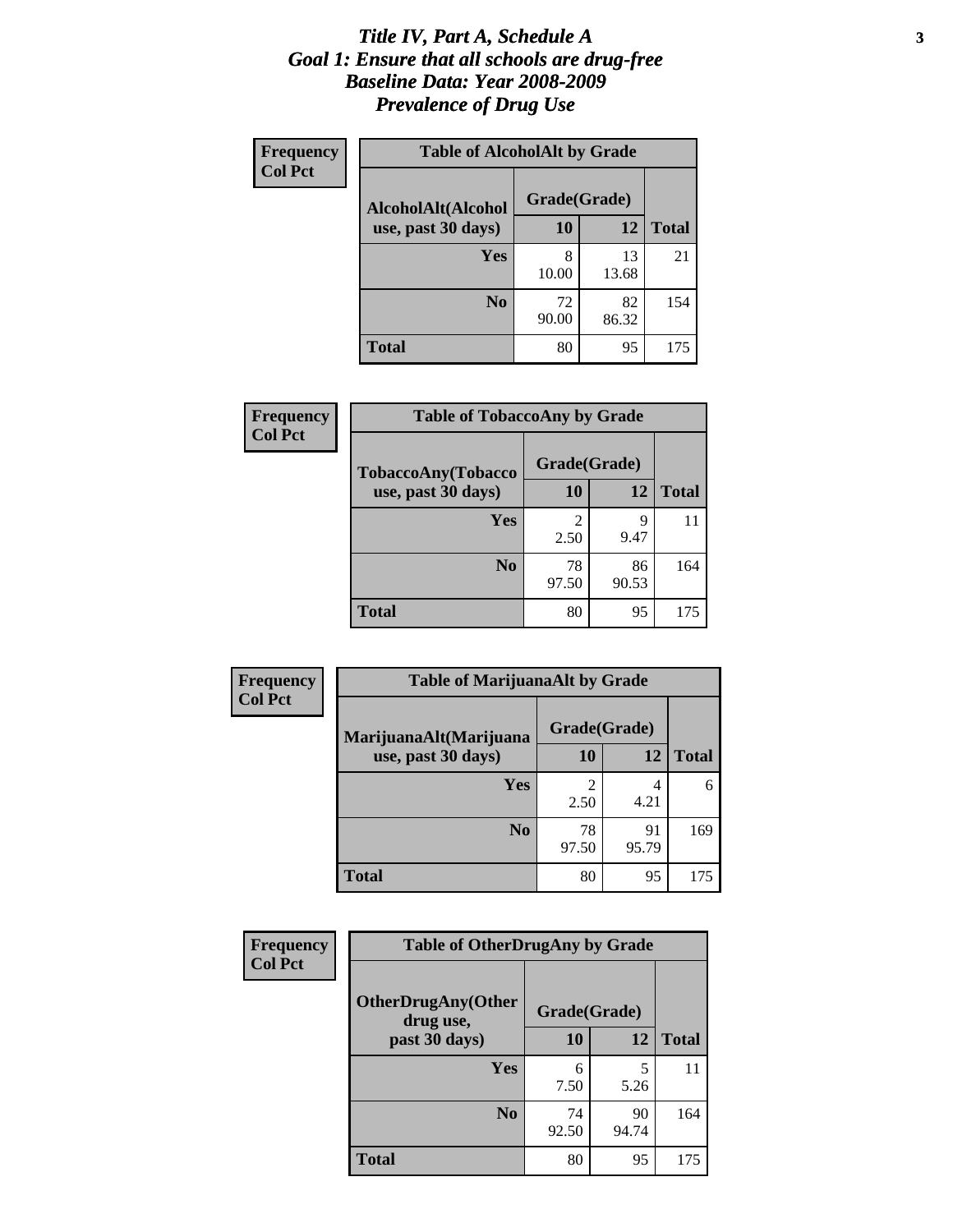#### *Average Age of Onset of Use* **4** *Results for "Average Age of Onset of Use" questions exclude students who said they did not use that substance*

| <b>Variable</b>    | Label                                                              | <b>Mean</b> |
|--------------------|--------------------------------------------------------------------|-------------|
| Alcoholinit2       | I started using alcohol when I was                                 | 14.35       |
| Cigarettesinit2    | I started smoking tobacco when I was                               | 14.72       |
| Smokelessinit2     | I started chewing tobacco when I was                               | 13.50       |
| Marijuanainit2     | I started using marijuana when I was                               | 15.12       |
| Cocaineinit2       | I started using cocaine when I was                                 | 17.00       |
| Inhalantsinit2     | I started using inhalants when I was                               |             |
| Steroidsinit2      | I started using steroids when I was                                | 15.67       |
| Ecstasyinit2       | I started using ecstasy when I was                                 |             |
| Methinit2          | I started using methamphetamines when I was                        |             |
| Hallucinogensinit2 | I started using hallucinogens when I was                           | 17.00       |
| Prescriptioninit2  | I started using prescription drugs not prescribed to me when I was | 12.36       |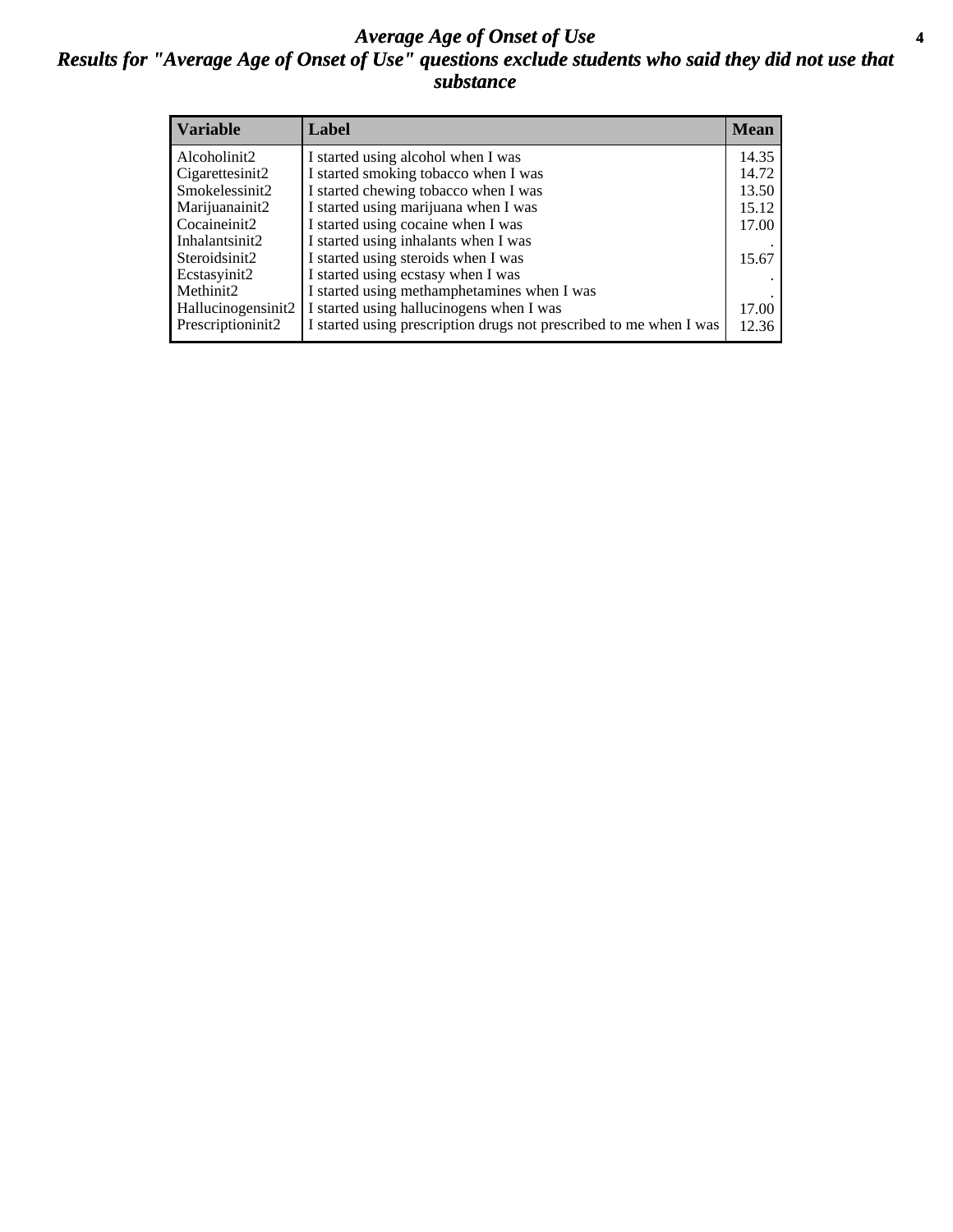### *Perception of Health Risk* **5**

| Frequency      | <b>Table of Alcoholharmdich by Grade</b> |              |             |              |  |
|----------------|------------------------------------------|--------------|-------------|--------------|--|
| <b>Col Pct</b> | Alcoholharmdich(I<br>think alcohol is    | Grade(Grade) |             |              |  |
|                | harmful)                                 | 10           | 12          | <b>Total</b> |  |
|                | <b>Yes</b>                               | 64<br>80.00  | 75<br>78.95 | 139          |  |
|                | N <sub>0</sub>                           | 16<br>20.00  | 20<br>21.05 | 36           |  |
|                | <b>Total</b>                             | 80           | 95          | 175          |  |

| Frequency      | <b>Table of Tobaccoharmdich by Grade</b> |              |             |              |  |
|----------------|------------------------------------------|--------------|-------------|--------------|--|
| <b>Col Pct</b> | Tobaccoharmdich(I<br>think tobacco is    | Grade(Grade) |             |              |  |
|                | harmful)                                 | 10           | 12          | <b>Total</b> |  |
|                | Yes                                      | 64<br>80.00  | 83<br>87.37 | 147          |  |
|                | N <sub>0</sub>                           | 16<br>20.00  | 12<br>12.63 | 28           |  |
|                | <b>Total</b>                             | 80           | 95          | 175          |  |

| <b>Frequency</b><br><b>Col Pct</b> | <b>Table of Marijuanaharmdich by Grade</b>                |             |             |              |  |  |
|------------------------------------|-----------------------------------------------------------|-------------|-------------|--------------|--|--|
|                                    | Marijuanaharmdich(I<br>Grade(Grade)<br>think marijuana is |             |             |              |  |  |
|                                    | harmful)                                                  | 10          | 12          | <b>Total</b> |  |  |
|                                    | <b>Yes</b>                                                | 60<br>75.00 | 74<br>77.89 | 134          |  |  |
|                                    | N <sub>0</sub>                                            | 20<br>25.00 | 21<br>22.11 | 41           |  |  |
|                                    | <b>Total</b>                                              | 80          | 95          | 175          |  |  |

| <b>Frequency</b> | <b>Table of Otherdrugharmdich by Grade</b>   |              |             |              |  |  |
|------------------|----------------------------------------------|--------------|-------------|--------------|--|--|
| <b>Col Pct</b>   | Otherdrugharmdich(I<br>think other drugs are | Grade(Grade) |             |              |  |  |
|                  | harmful)                                     | 10           | 12          | <b>Total</b> |  |  |
|                  | <b>Yes</b>                                   | 64<br>80.00  | 83<br>87.37 | 147          |  |  |
|                  | N <sub>0</sub>                               | 16<br>20.00  | 12<br>12.63 | 28           |  |  |
|                  | <b>Total</b>                                 | 80           | 95          | 175          |  |  |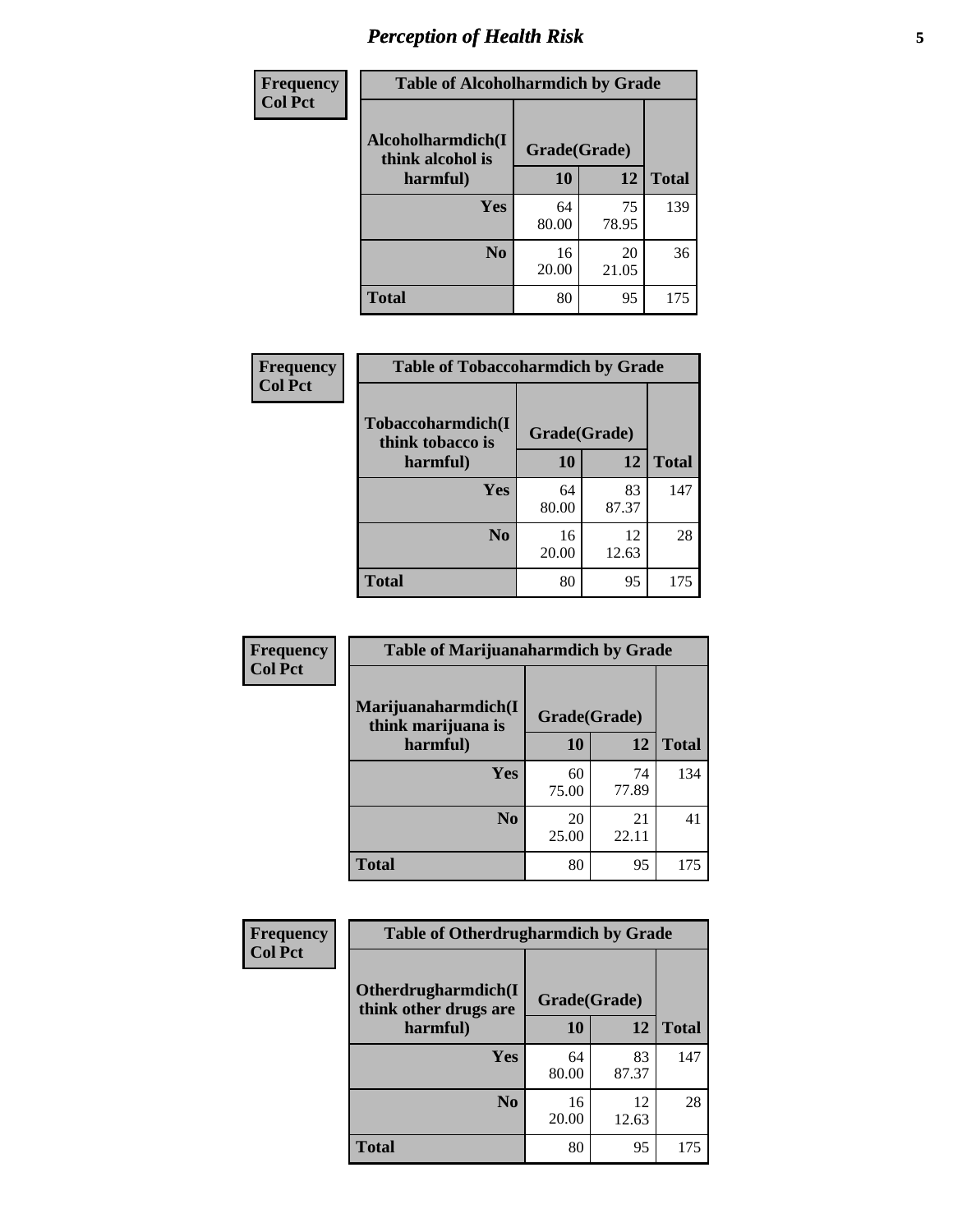### *Social Disapproval* **6**

| <b>Frequency</b> | <b>Table of Alcoholpeerdich by Grade</b>                    |              |             |              |  |
|------------------|-------------------------------------------------------------|--------------|-------------|--------------|--|
| <b>Col Pct</b>   | Alcoholpeerdich(My<br>friends would<br>disapprove if I used | Grade(Grade) |             |              |  |
|                  | alcohol)                                                    | 10           | 12          | <b>Total</b> |  |
|                  | <b>Yes</b>                                                  | 42<br>52.50  | 54<br>56.84 | 96           |  |
|                  | N <sub>0</sub>                                              | 38<br>47.50  | 41<br>43.16 | 79           |  |
|                  | <b>Total</b>                                                | 80           | 95          | 175          |  |

| <b>Frequency</b> |
|------------------|
| <b>Col Pct</b>   |

| <b>Table of Tobaccopeerdich by Grade</b>                    |              |             |              |  |  |  |
|-------------------------------------------------------------|--------------|-------------|--------------|--|--|--|
| Tobaccopeerdich(My<br>friends would<br>disapprove if I used | Grade(Grade) |             |              |  |  |  |
| tobacco)                                                    | 10           | 12          | <b>Total</b> |  |  |  |
| Yes                                                         | 55<br>68.75  | 68<br>71.58 | 123          |  |  |  |
| N <sub>0</sub>                                              | 25<br>31.25  | 27<br>28.42 | 52           |  |  |  |
| <b>Total</b>                                                | 80           | 95          | 175          |  |  |  |

| <b>Frequency</b> | <b>Table of Marijuanapeerdich by Grade</b>                    |              |             |              |  |  |
|------------------|---------------------------------------------------------------|--------------|-------------|--------------|--|--|
| <b>Col Pct</b>   | Marijuanapeerdich(My<br>friends would<br>disapprove if I used | Grade(Grade) |             |              |  |  |
|                  | marijuana)                                                    | 10           | 12          | <b>Total</b> |  |  |
|                  | <b>Yes</b>                                                    | 54<br>67.50  | 65<br>68.42 | 119          |  |  |
|                  | N <sub>0</sub>                                                | 26<br>32.50  | 30<br>31.58 | 56           |  |  |
|                  | <b>Total</b>                                                  | 80           | 95          | 175          |  |  |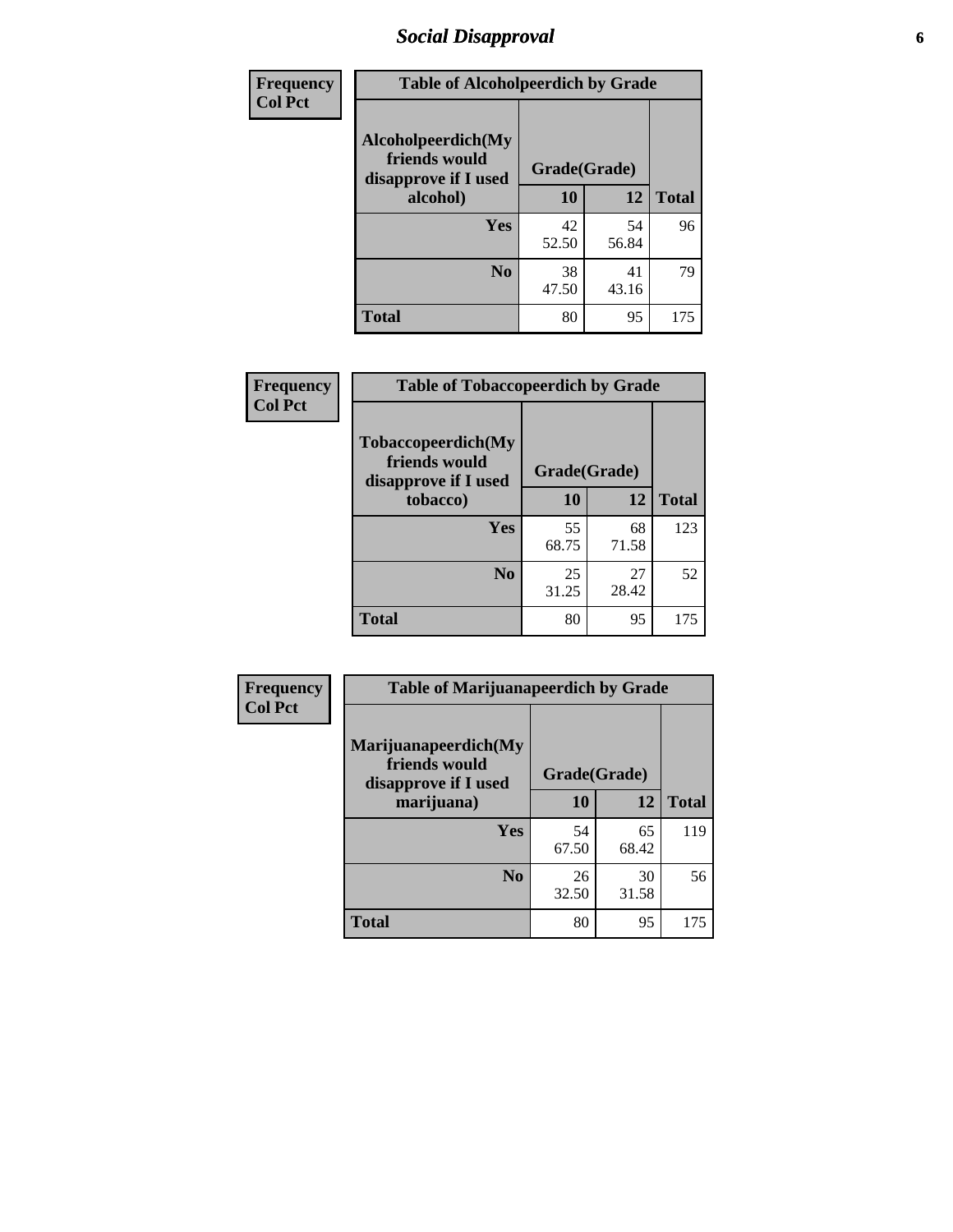### *Social Disapproval* **7**

| Frequency      | <b>Table of Otherdrugpeerdich by Grade</b>                    |             |              |              |  |  |  |
|----------------|---------------------------------------------------------------|-------------|--------------|--------------|--|--|--|
| <b>Col Pct</b> | Otherdrugpeerdich(My<br>friends would<br>disapprove if I used |             | Grade(Grade) |              |  |  |  |
|                | other drugs)                                                  | 10          | 12           | <b>Total</b> |  |  |  |
|                | <b>Yes</b>                                                    | 59<br>73.75 | 73<br>76.84  | 132          |  |  |  |
|                | N <sub>0</sub>                                                | 21<br>26.25 | 22<br>23.16  | 43           |  |  |  |
|                | <b>Total</b>                                                  | 80          | 95           | 175          |  |  |  |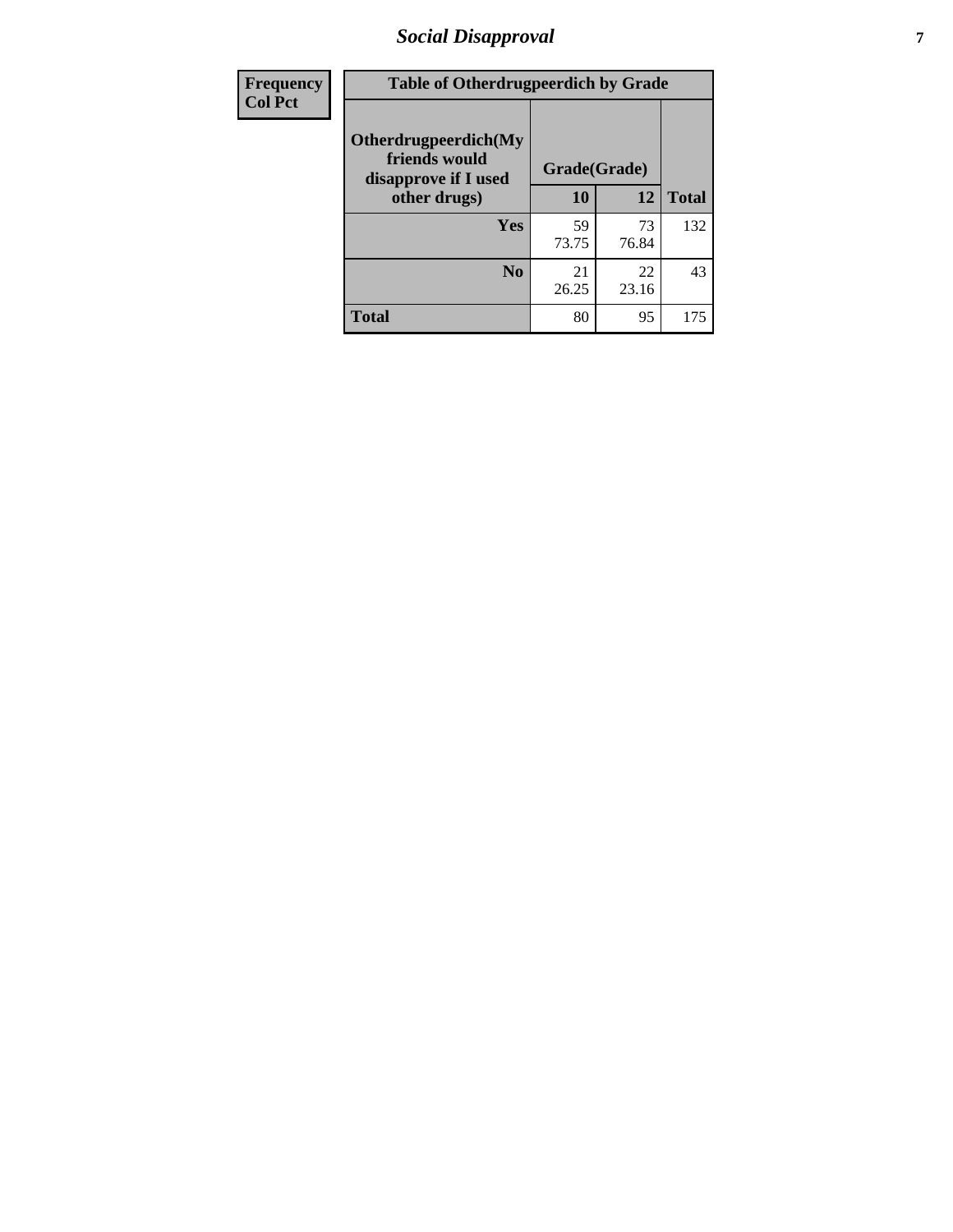#### Title IV, Part A, Schedule A **8** *Goal 2: To help ensure that all schools are safe and disciplined Baseline Data: Year 2008-2009 Student Involvement in Gang Activity*

| Frequency      |                                                                                                   | <b>Table of Gangself by Grade</b> |             |              |
|----------------|---------------------------------------------------------------------------------------------------|-----------------------------------|-------------|--------------|
| <b>Col Pct</b> | Gangself(I<br>have<br>participated<br>in illegal<br>gang<br>activities in<br>the past 30<br>days) | Grade(Grade)<br>10                | 12          | <b>Total</b> |
|                | Yes                                                                                               | 4<br>5.00                         | 4<br>4.21   | 8            |
|                | N <sub>0</sub>                                                                                    | 76<br>95.00                       | 91<br>95.79 | 167          |
|                | <b>Total</b>                                                                                      | 80                                | 95          | 175          |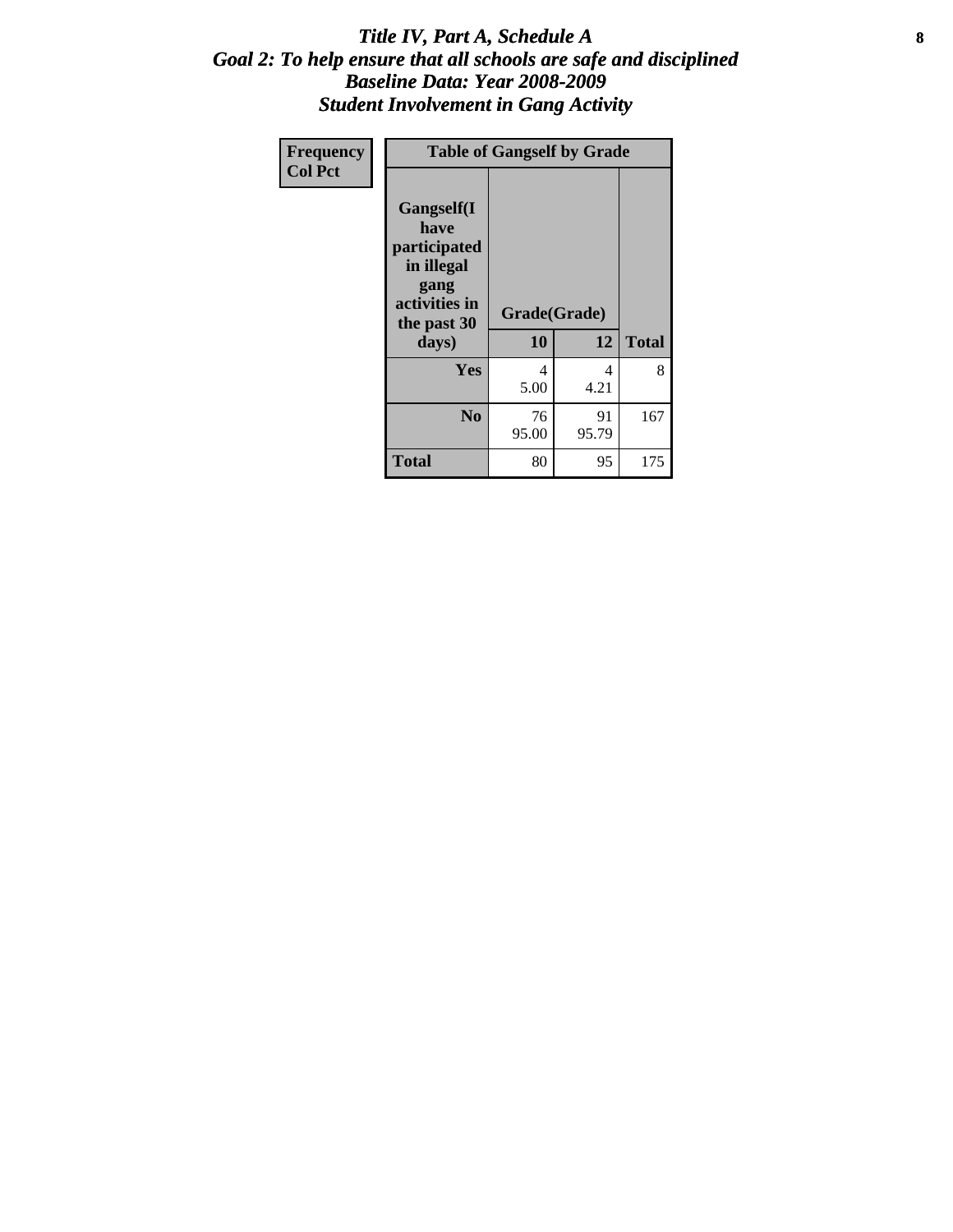# *Student Perception of School Safety* **9**

| <b>Frequency</b><br>Row Pct |
|-----------------------------|
|                             |

| <b>Table of Grade by Safeschool</b> |                          |                                                        |                                        |                                    |              |  |  |
|-------------------------------------|--------------------------|--------------------------------------------------------|----------------------------------------|------------------------------------|--------------|--|--|
|                                     |                          | Safeschool (School is a place at which I feel<br>safe) |                                        |                                    |              |  |  |
| Grade(Grade)                        | <b>Strongly</b><br>Agree | Agree                                                  | <b>Somewhat   Somewhat</b><br>Disagree | <b>Strongly</b><br><b>Disagree</b> | <b>Total</b> |  |  |
| <b>10</b>                           | 16<br>20.00              | 33<br>41.25                                            | 20<br>25.00                            | 11<br>13.75                        | 80           |  |  |
| 12                                  | 22<br>23.16              | 35<br>36.84                                            | 23<br>24.21                            | 15<br>15.79                        | 95           |  |  |
| <b>Total</b>                        | 38                       | 68                                                     | 43                                     | 26                                 | 175          |  |  |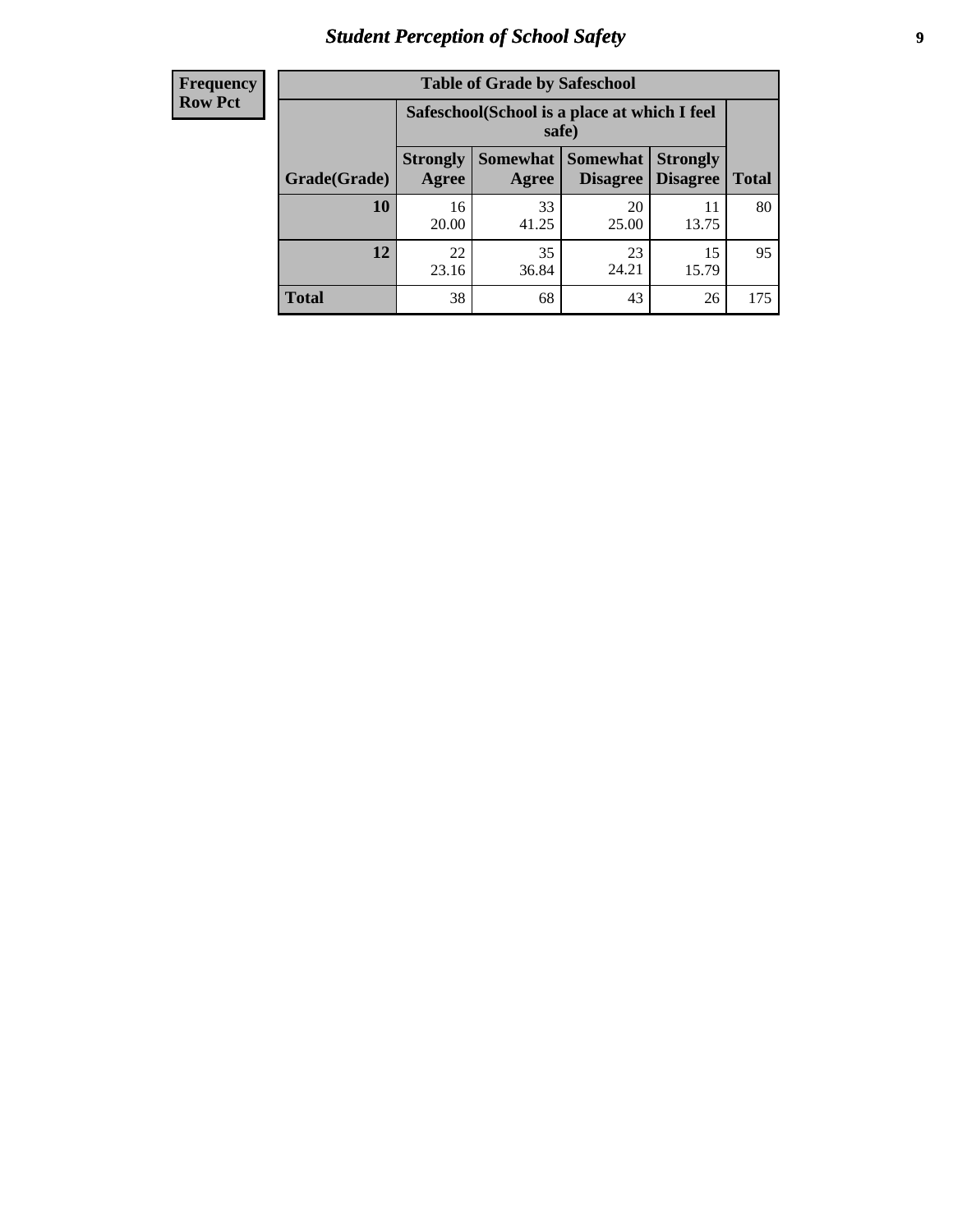#### *Students Who Have Been Bullied* **10**

| <b>Frequency</b> | <b>Table of Grade by Bullied</b> |              |           |                 |                                                                               |                       |                       |              |
|------------------|----------------------------------|--------------|-----------|-----------------|-------------------------------------------------------------------------------|-----------------------|-----------------------|--------------|
| <b>Row Pct</b>   |                                  |              |           |                 | <b>Bullied</b> (I have been bullied by other<br>students in the past 30 days) |                       |                       |              |
|                  |                                  | $\mathbf{0}$ | 1 or<br>2 | 3 <sub>to</sub> | 6 to<br>g                                                                     | <b>10</b><br>to<br>19 | <b>20</b><br>to<br>29 |              |
|                  | Grade(Grade)                     | <b>Days</b>  | days      | days            | days                                                                          | days                  | days                  | <b>Total</b> |
|                  | 10                               | 68<br>85.00  | 6<br>7.50 | 1.25            | $\mathfrak{D}$<br>2.50                                                        | 1.25                  | 2<br>2.50             | 80           |
|                  | 12                               | 80<br>84.21  | 6<br>6.32 | 6<br>6.32       | 0<br>0.00                                                                     | 3<br>3.16             | $\Omega$<br>0.00      | 95           |
|                  | <b>Total</b>                     | 148          | 12        | 7               | $\mathfrak{D}$                                                                | 4                     | $\overline{2}$        | 175          |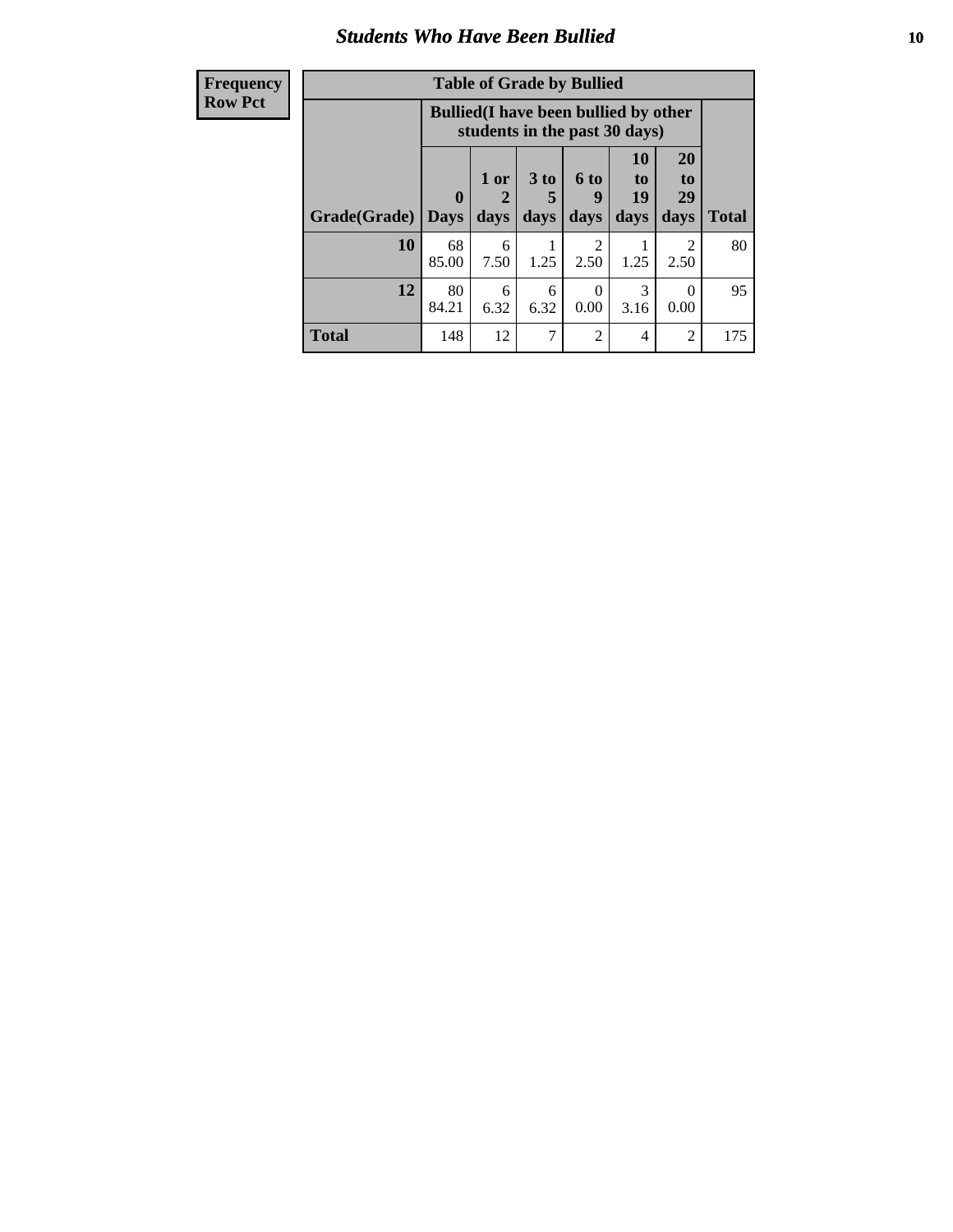#### *School Climate* **11**

| <b>Frequency</b> | <b>Table of SchoolClimate1 by Grade</b> |                    |             |              |  |  |
|------------------|-----------------------------------------|--------------------|-------------|--------------|--|--|
| <b>Col Pct</b>   | SchoolClimate1(I<br>like school)        | Grade(Grade)<br>10 | 12          | <b>Total</b> |  |  |
|                  | <b>Strongly Agree</b>                   | 20<br>25.00        | 32<br>33.68 | 52           |  |  |
|                  | <b>Somewhat Agree</b>                   | 49<br>61.25        | 51<br>53.68 | 100          |  |  |
|                  | <b>Somewhat Disagree</b>                | 8<br>10.00         | 7.37        | 15           |  |  |
|                  | <b>Strongly Disagree</b>                | 3<br>3.75          | 5<br>5.26   | 8            |  |  |
|                  | <b>Total</b>                            | 80                 | 95          | 175          |  |  |

| Frequency<br>Col Pct |  |
|----------------------|--|

| <b>Table of SchoolClimate2 by Grade</b>           |                    |              |     |  |  |
|---------------------------------------------------|--------------------|--------------|-----|--|--|
| SchoolClimate2(I<br>feel successful at<br>school) | Grade(Grade)<br>10 | <b>Total</b> |     |  |  |
| <b>Strongly Agree</b>                             | 29<br>36.25        | 54<br>56.84  | 83  |  |  |
| <b>Somewhat Agree</b>                             | 44<br>55.00        | 38<br>40.00  | 82  |  |  |
| <b>Somewhat Disagree</b>                          | 4<br>5.00          | 3<br>3.16    | 7   |  |  |
| <b>Strongly Disagree</b>                          | 3<br>3.75          | 0.00         | 3   |  |  |
| <b>Total</b>                                      | 80                 | 95           | 175 |  |  |

| Frequency      |                                                                       | <b>Table of SchoolClimate3 by Grade</b> |             |              |  |
|----------------|-----------------------------------------------------------------------|-----------------------------------------|-------------|--------------|--|
| <b>Col Pct</b> | SchoolClimate3(My<br>school has high<br>standards for<br>achievement) | Grade(Grade)<br>10                      | 12          | <b>Total</b> |  |
|                |                                                                       |                                         |             |              |  |
|                | <b>Strongly Agree</b>                                                 | 21<br>26.25                             | 23<br>24.21 | 44           |  |
|                | <b>Somewhat Agree</b>                                                 | 37<br>46.25                             | 49<br>51.58 | 86           |  |
|                | <b>Somewhat Disagree</b>                                              | 16<br>20.00                             | 17<br>17.89 | 33           |  |
|                | <b>Strongly Disagree</b>                                              | 6<br>7.50                               | 6<br>6.32   | 12           |  |
|                | Total                                                                 | 80                                      | 95          | 175          |  |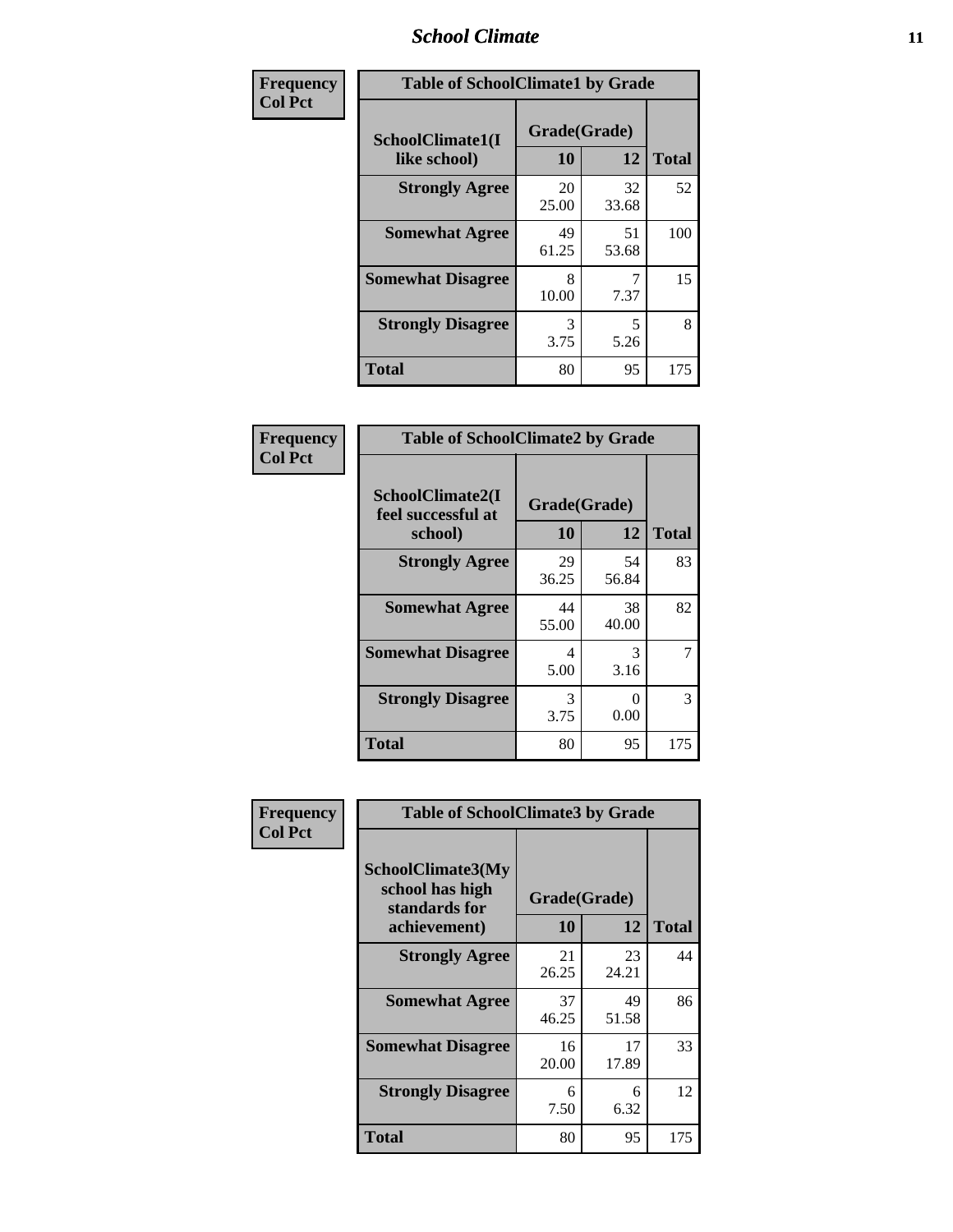#### *School Climate* **12**

| Frequency      | <b>Table of SchoolClimate4 by Grade</b>                              |                    |             |              |
|----------------|----------------------------------------------------------------------|--------------------|-------------|--------------|
| <b>Col Pct</b> | <b>SchoolClimate4(My</b><br>school sets clear<br>rules for behavior) | Grade(Grade)<br>10 | 12          | <b>Total</b> |
|                | <b>Strongly Agree</b>                                                | 29<br>36.25        | 34<br>35.79 | 63           |
|                | <b>Somewhat Agree</b>                                                | 34<br>42.50        | 40<br>42.11 | 74           |
|                | <b>Somewhat Disagree</b>                                             | 13<br>16.25        | 15<br>15.79 | 28           |
|                | <b>Strongly Disagree</b>                                             | 4<br>5.00          | 6<br>6.32   | 10           |
|                | <b>Total</b>                                                         | 80                 | 95          | 175          |

| <b>Table of SchoolClimate5 by Grade</b>                              |                    |                   |     |  |  |
|----------------------------------------------------------------------|--------------------|-------------------|-----|--|--|
| SchoolClimate5(I<br>know what to do in<br>an emergency at<br>school) | Grade(Grade)<br>10 | <b>Total</b>      |     |  |  |
| <b>Strongly Agree</b>                                                | 48<br>60.00        | 12<br>56<br>58.95 | 104 |  |  |
| <b>Somewhat Agree</b>                                                | 18<br>22.50        | 28<br>29.47       | 46  |  |  |
| <b>Somewhat Disagree</b>                                             | 10<br>12.50        | 7<br>7.37         | 17  |  |  |
| <b>Strongly Disagree</b>                                             | 4<br>5.00          | 4<br>4.21         | 8   |  |  |
| Total                                                                | 80                 | 95                | 175 |  |  |

| Frequency      | <b>Table of SchoolClimate6 by Grade</b>                  |                        |             |              |
|----------------|----------------------------------------------------------|------------------------|-------------|--------------|
| <b>Col Pct</b> | <b>SchoolClimate6(Teachers</b><br>treat me with respect) | Grade(Grade)<br>10     | 12          | <b>Total</b> |
|                | <b>Strongly Agree</b>                                    | 32<br>40.00            | 29<br>30.53 | 61           |
|                | <b>Somewhat Agree</b>                                    | 37<br>46.25            | 42<br>44.21 | 79           |
|                | <b>Somewhat Disagree</b>                                 | 9<br>11.25             | 14<br>14.74 | 23           |
|                | <b>Strongly Disagree</b>                                 | $\mathfrak{D}$<br>2.50 | 10<br>10.53 | 12           |
|                | <b>Total</b>                                             | 80                     | 95          | 175          |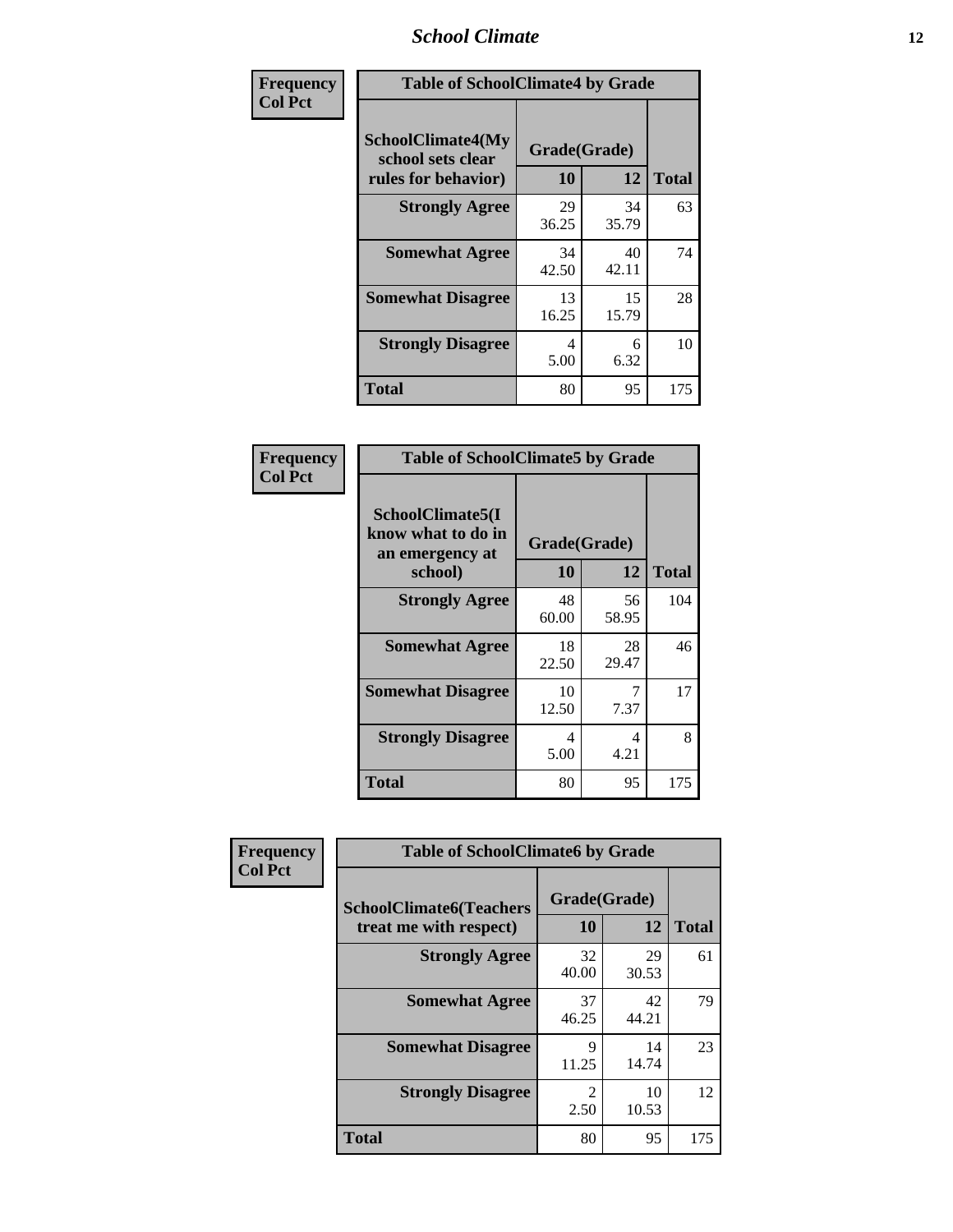#### *School Climate* **13**

| Frequency      | <b>Table of SchoolClimate7 by Grade</b>                                       |                           |             |              |
|----------------|-------------------------------------------------------------------------------|---------------------------|-------------|--------------|
| <b>Col Pct</b> | <b>SchoolClimate7(Behaviors</b><br>in my class allow the<br>teacher to teach) | Grade(Grade)<br><b>10</b> | 12          | <b>Total</b> |
|                | <b>Strongly Agree</b>                                                         | 17<br>21.25               | 19<br>20.00 | 36           |
|                | <b>Somewhat Agree</b>                                                         | 26<br>32.50               | 33<br>34.74 | 59           |
|                | <b>Somewhat Disagree</b>                                                      | 26<br>32.50               | 27<br>28.42 | 53           |
|                | <b>Strongly Disagree</b>                                                      | 11<br>13.75               | 16<br>16.84 | 27           |
|                | <b>Total</b>                                                                  | 80                        | 95          | 175          |

| Frequency      | <b>Table of SchoolClimate8 by Grade</b>                                 |              |             |              |
|----------------|-------------------------------------------------------------------------|--------------|-------------|--------------|
| <b>Col Pct</b> | <b>SchoolClimate8(Students</b><br>are frequently<br>recognized for good | Grade(Grade) |             |              |
|                | behavior)                                                               | 10           | 12          | <b>Total</b> |
|                | <b>Strongly Agree</b>                                                   | 8<br>10.00   | 11<br>11.58 | 19           |
|                | <b>Somewhat Agree</b>                                                   | 28<br>35.00  | 44<br>46.32 | 72           |
|                | <b>Somewhat Disagree</b>                                                | 29<br>36.25  | 19<br>20.00 | 48           |
|                | <b>Strongly Disagree</b>                                                | 15<br>18.75  | 21<br>22.11 | 36           |
|                | <b>Total</b>                                                            | 80           | 95          | 175          |

| Frequency      | <b>Table of SchoolClimate9 by Grade</b>                                           |                        |             |              |
|----------------|-----------------------------------------------------------------------------------|------------------------|-------------|--------------|
| <b>Col Pct</b> | SchoolClimate9(School<br>counselor would be<br>helpful if I needed<br>assistance) | Grade(Grade)<br>10     | 12          | <b>Total</b> |
|                | <b>Strongly Agree</b>                                                             | 53<br>66.25            | 60<br>63.16 | 113          |
|                | <b>Somewhat Agree</b>                                                             | 17<br>21.25            | 22<br>23.16 | 39           |
|                | <b>Somewhat Disagree</b>                                                          | 8<br>10.00             | 5<br>5.26   | 13           |
|                | <b>Strongly Disagree</b>                                                          | $\mathfrak{D}$<br>2.50 | 8<br>8.42   | 10           |
|                | Total                                                                             | 80                     | 95          | 175          |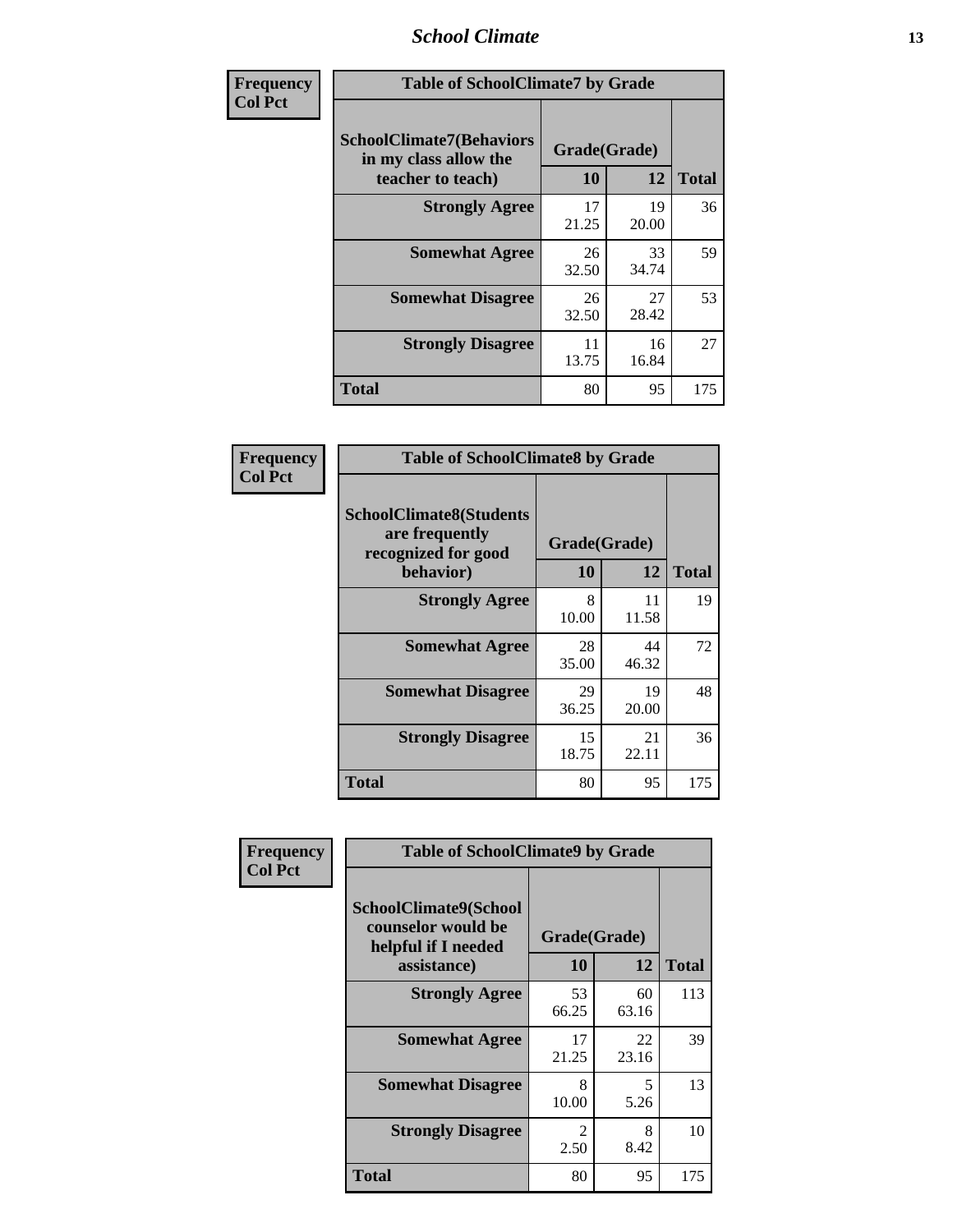#### *Reasons for Dropping Out* **14**

| Frequency      | <b>Table of Dropoutreason by Grade</b>                                   |                    |             |              |
|----------------|--------------------------------------------------------------------------|--------------------|-------------|--------------|
| <b>Col Pct</b> | Dropoutreason(If<br>I dropped out the<br>reason would<br>most likely be) | Grade(Grade)<br>10 | 12          | <b>Total</b> |
|                | <b>Won't Drop out</b>                                                    | 50<br>62.50        | 53<br>55.79 | 103          |
|                | <b>Bored</b>                                                             | 10<br>12.50        | 16<br>16.84 | 26           |
|                | <b>Family Reasons</b>                                                    | 4<br>5.00          | 8<br>8.42   | 12           |
|                | <b>Being Bullied</b>                                                     | 3<br>3.75          | 2<br>2.11   | 5            |
|                | <b>Other</b>                                                             | 13<br>16.25        | 16<br>16.84 | 29           |
|                | <b>Total</b>                                                             | 80                 | 95          | 175          |

| Frequency      | <b>Table of Dropout by Grade</b>                                       |                    |             |              |  |
|----------------|------------------------------------------------------------------------|--------------------|-------------|--------------|--|
| <b>Col Pct</b> | Dropout(I<br>have<br>thought<br>about<br>dropping<br>out of<br>school) | Grade(Grade)<br>10 | 12          | <b>Total</b> |  |
|                | <b>Yes</b>                                                             | 18<br>22.50        | 23<br>24.21 | 41           |  |
|                | N <sub>0</sub>                                                         | 62<br>77.50        | 72<br>75.79 | 134          |  |
|                | <b>Total</b>                                                           | 80                 | 95          | 175          |  |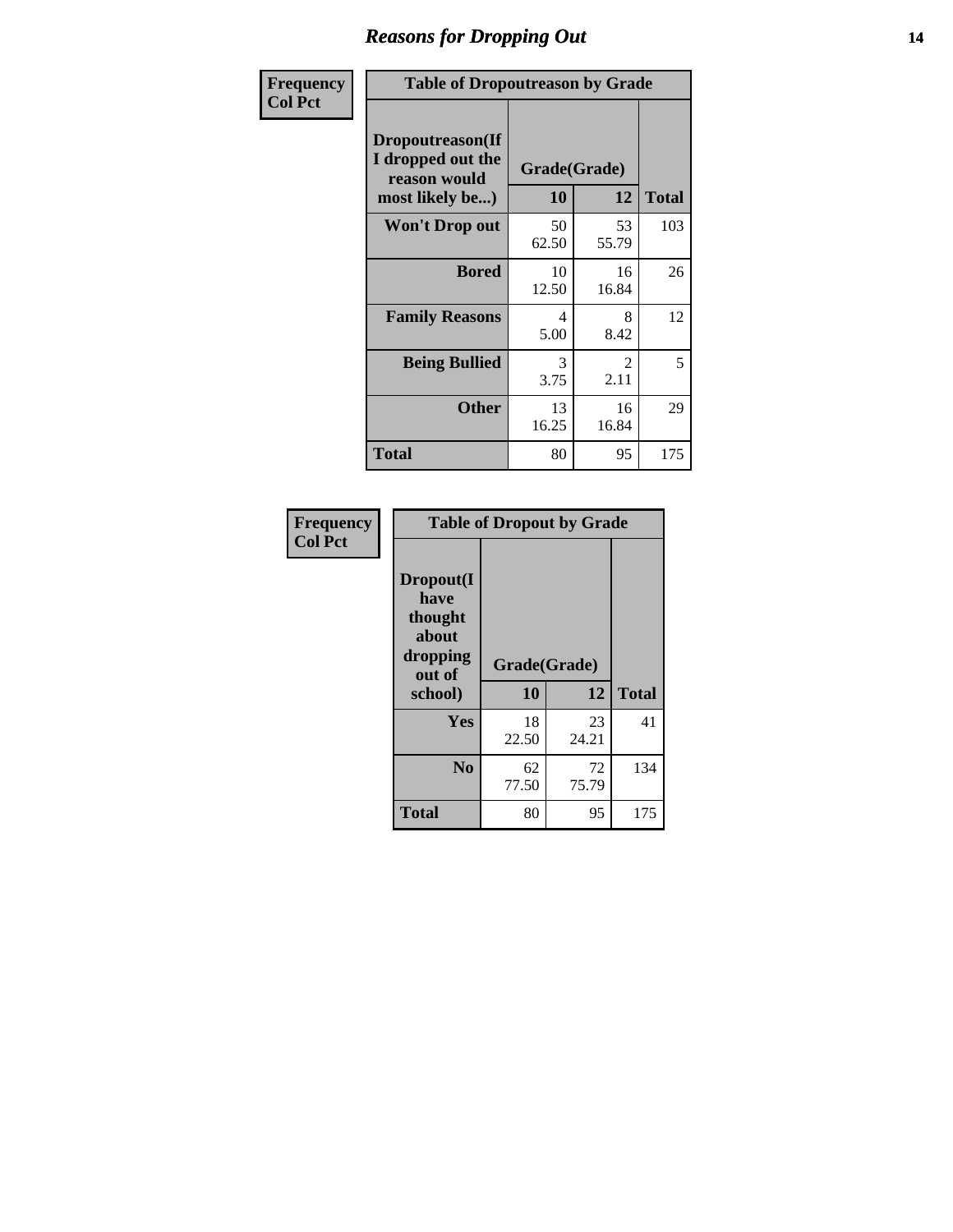*School Safety* **15**

| Frequency      | <b>Table of Gangself by Grade</b>                                                                 |                    |             |              |
|----------------|---------------------------------------------------------------------------------------------------|--------------------|-------------|--------------|
| <b>Col Pct</b> | Gangself(I<br>have<br>participated<br>in illegal<br>gang<br>activities in<br>the past 30<br>days) | Grade(Grade)<br>10 | 12          | <b>Total</b> |
|                | Yes                                                                                               | 4<br>5.00          | 4<br>4.21   | 8            |
|                | N <sub>0</sub>                                                                                    | 76<br>95.00        | 91<br>95.79 | 167          |
|                | <b>Total</b>                                                                                      | 80                 | 95          | 175          |

| Frequency<br><b>Col Pct</b> | <b>Table of Gangpeers by Grade</b>                                                                                             |                    |             |              |
|-----------------------------|--------------------------------------------------------------------------------------------------------------------------------|--------------------|-------------|--------------|
|                             | <b>Gangpeers</b> (I<br>have friends<br>who have<br>participated<br>in illegal<br>gang<br>activities in<br>the past 30<br>days) | Grade(Grade)<br>10 | 12          | <b>Total</b> |
|                             | <b>Yes</b>                                                                                                                     | 24<br>30.00        | 22<br>23.16 | 46           |
|                             | N <sub>0</sub>                                                                                                                 | 56<br>70.00        | 73<br>76.84 | 129          |
|                             | <b>Total</b>                                                                                                                   | 80                 | 95          | 175          |

| Frequency      |                                                                     | <b>Table of Pickedon by Grade</b> |             |              |  |  |  |  |  |
|----------------|---------------------------------------------------------------------|-----------------------------------|-------------|--------------|--|--|--|--|--|
| <b>Col Pct</b> | <b>Pickedon</b> (I have<br>been picked on or<br>teased at school in | Grade(Grade)                      |             |              |  |  |  |  |  |
|                | the past 30 days)                                                   | 10                                | 12          | <b>Total</b> |  |  |  |  |  |
|                | <b>Strongly Agree</b>                                               | 17<br>21.25                       | 12<br>12.63 | 29           |  |  |  |  |  |
|                | <b>Somewhat Agree</b>                                               | 13<br>16.25                       | 11<br>11.58 | 24           |  |  |  |  |  |
|                | <b>Somewhat Disagree</b>                                            | 8.75                              | 12<br>12.63 | 19           |  |  |  |  |  |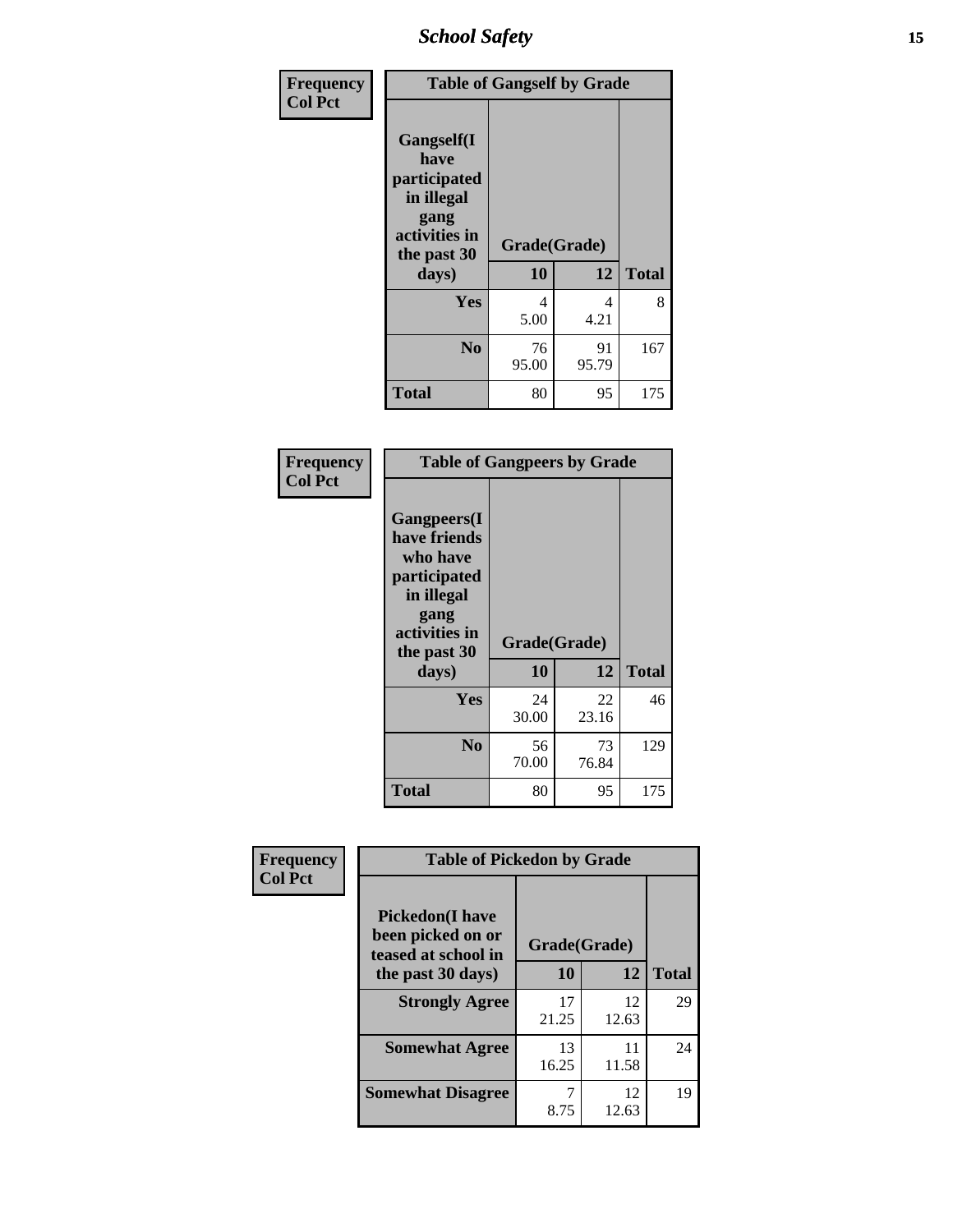*School Safety* **16**

| <b>Frequency</b> | <b>Table of Pickedon by Grade</b>                                                        |                    |             |              |
|------------------|------------------------------------------------------------------------------------------|--------------------|-------------|--------------|
| <b>Col Pct</b>   | <b>Pickedon</b> (I have<br>been picked on or<br>teased at school in<br>the past 30 days) | Grade(Grade)<br>10 | 12          | <b>Total</b> |
|                  | <b>Strongly Disagree</b>                                                                 | 43<br>53.75        | 60<br>63.16 | 103          |
|                  | Total                                                                                    | 80                 | 95          | 175          |

| Frequency      | <b>Table of Safeschool by Grade</b>                      |                    |             |              |  |  |  |  |  |
|----------------|----------------------------------------------------------|--------------------|-------------|--------------|--|--|--|--|--|
| <b>Col Pct</b> | Safeschool(School<br>is a place at which I<br>feel safe) | Grade(Grade)<br>10 | 12          | <b>Total</b> |  |  |  |  |  |
|                | <b>Strongly Agree</b>                                    | 16<br>20.00        | 22<br>23.16 | 38           |  |  |  |  |  |
|                | <b>Somewhat Agree</b>                                    | 33<br>41.25        | 35<br>36.84 | 68           |  |  |  |  |  |
|                | <b>Somewhat Disagree</b>                                 | 20<br>25.00        | 23<br>24.21 | 43           |  |  |  |  |  |
|                | <b>Strongly Disagree</b>                                 | 11<br>13.75        | 15<br>15.79 | 26           |  |  |  |  |  |
|                | <b>Total</b>                                             | 80                 | 95          | 175          |  |  |  |  |  |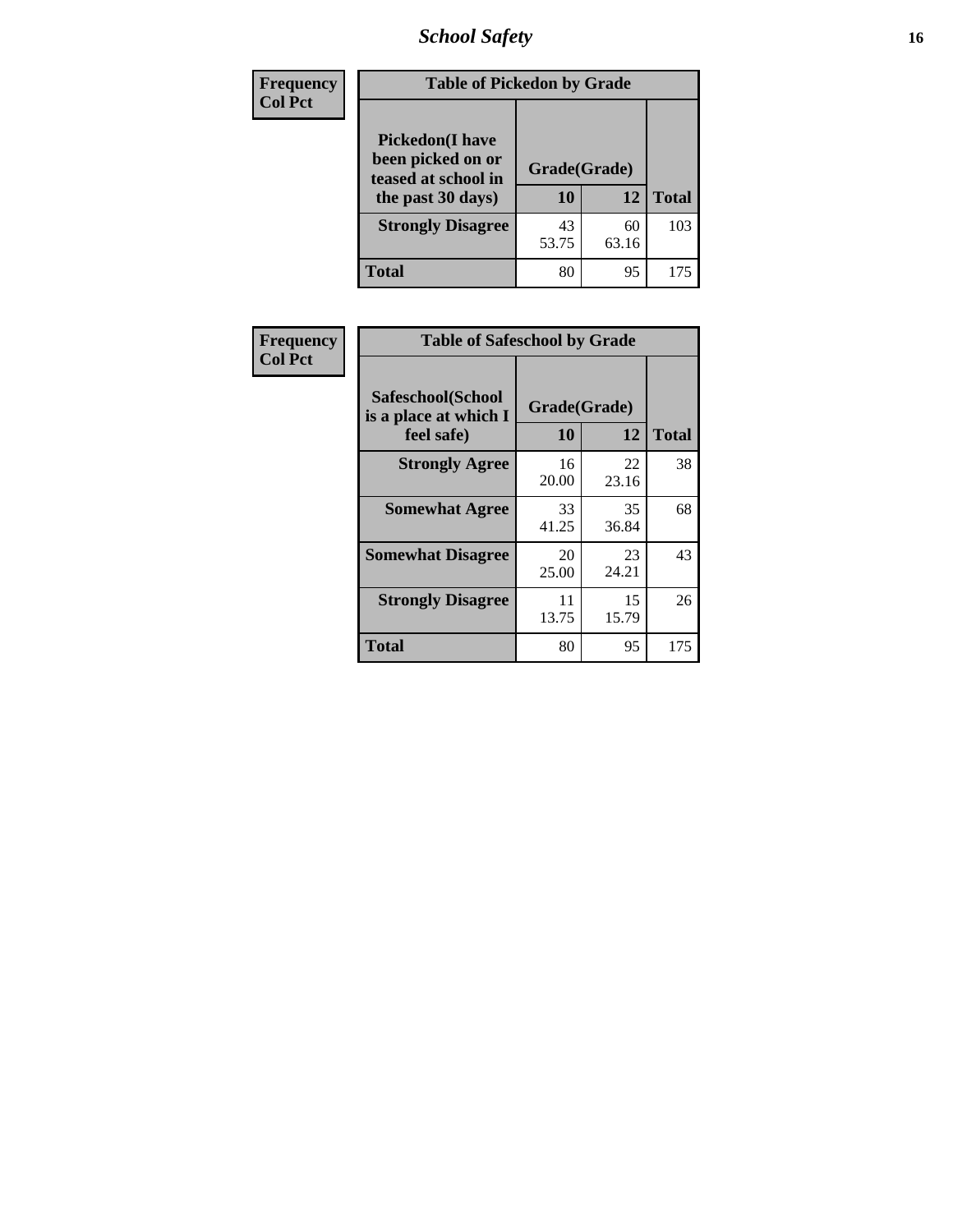*School Safety* **17**

| <b>Frequency</b> | <b>Table of Grade by Bullied</b> |             |                                                                               |                              |                                     |                               |                               |              |  |  |
|------------------|----------------------------------|-------------|-------------------------------------------------------------------------------|------------------------------|-------------------------------------|-------------------------------|-------------------------------|--------------|--|--|
| <b>Row Pct</b>   |                                  |             | <b>Bullied</b> (I have been bullied by other<br>students in the past 30 days) |                              |                                     |                               |                               |              |  |  |
|                  | Grade(Grade)   Days              | $\mathbf 0$ | 1 or<br>days                                                                  | 3 <sub>to</sub><br>5<br>days | <b>6 to</b><br>9<br>days            | <b>10</b><br>to<br>19<br>days | <b>20</b><br>to<br>29<br>days | <b>Total</b> |  |  |
|                  | 10                               | 68<br>85.00 | 6<br>7.50                                                                     | 1.25                         | $\mathcal{D}_{\mathcal{L}}$<br>2.50 | 1.25                          | 2<br>2.50                     | 80           |  |  |
|                  | 12                               | 80<br>84.21 | 6<br>6.32                                                                     | 6<br>6.32                    | $\Omega$<br>0.00                    | 3<br>3.16                     | $\Omega$<br>0.00              | 95           |  |  |
|                  | <b>Total</b>                     | 148         | 12                                                                            | ┑                            | 2                                   | 4                             | $\overline{2}$                | 175          |  |  |

| Frequency      |                     | <b>Table of Grade by Bulliedothers</b> |              |              |                   |                               |                                               |              |  |  |  |  |
|----------------|---------------------|----------------------------------------|--------------|--------------|-------------------|-------------------------------|-----------------------------------------------|--------------|--|--|--|--|
| <b>Row Pct</b> |                     |                                        |              |              | past 30 days)     |                               | <b>Bulliedothers</b> (I bullied others in the |              |  |  |  |  |
|                | Grade(Grade)   Days | $\mathbf 0$                            | 1 or<br>days | 3 to<br>days | 6 to<br>9<br>days | <b>10</b><br>to<br>19<br>days | 20<br>to<br>29<br>days                        | <b>Total</b> |  |  |  |  |
|                | 10                  | 67<br>83.75                            | 6<br>7.50    | 3<br>3.75    | 1.25              | 3<br>3.75                     | 0<br>0.00                                     | 80           |  |  |  |  |
|                | 12                  | 88<br>92.63                            | 1.05         | 4<br>4.21    | 0<br>0.00         | 1.05                          | 1.05                                          | 95           |  |  |  |  |
|                | <b>Total</b>        | 155                                    | 7            | 7            |                   | $\overline{4}$                | 1                                             | 175          |  |  |  |  |

| Frequency      | <b>Table of Grade by Weaponschool</b> |                                                                        |                   |                              |                        |              |  |  |
|----------------|---------------------------------------|------------------------------------------------------------------------|-------------------|------------------------------|------------------------|--------------|--|--|
| <b>Row Pct</b> |                                       | <b>Weaponschool</b> (I<br>brought a weapon to<br>school in the past 30 |                   |                              |                        |              |  |  |
|                | Grade(Grade)                          | $\boldsymbol{0}$<br><b>Days</b>                                        | 1 or<br>2<br>days | 3 <sub>to</sub><br>5<br>days | 10<br>to<br>19<br>days | <b>Total</b> |  |  |
|                | 10                                    | 78<br>97.50                                                            | 0<br>0.00         | 1.25                         | 1.25                   | 80           |  |  |
|                | 12                                    | 92<br>96.84                                                            | 3<br>3.16         | 0<br>0.00                    | 0<br>0.00              | 95           |  |  |
|                | <b>Total</b>                          | 170                                                                    | 3                 | 1                            | 1                      | 175          |  |  |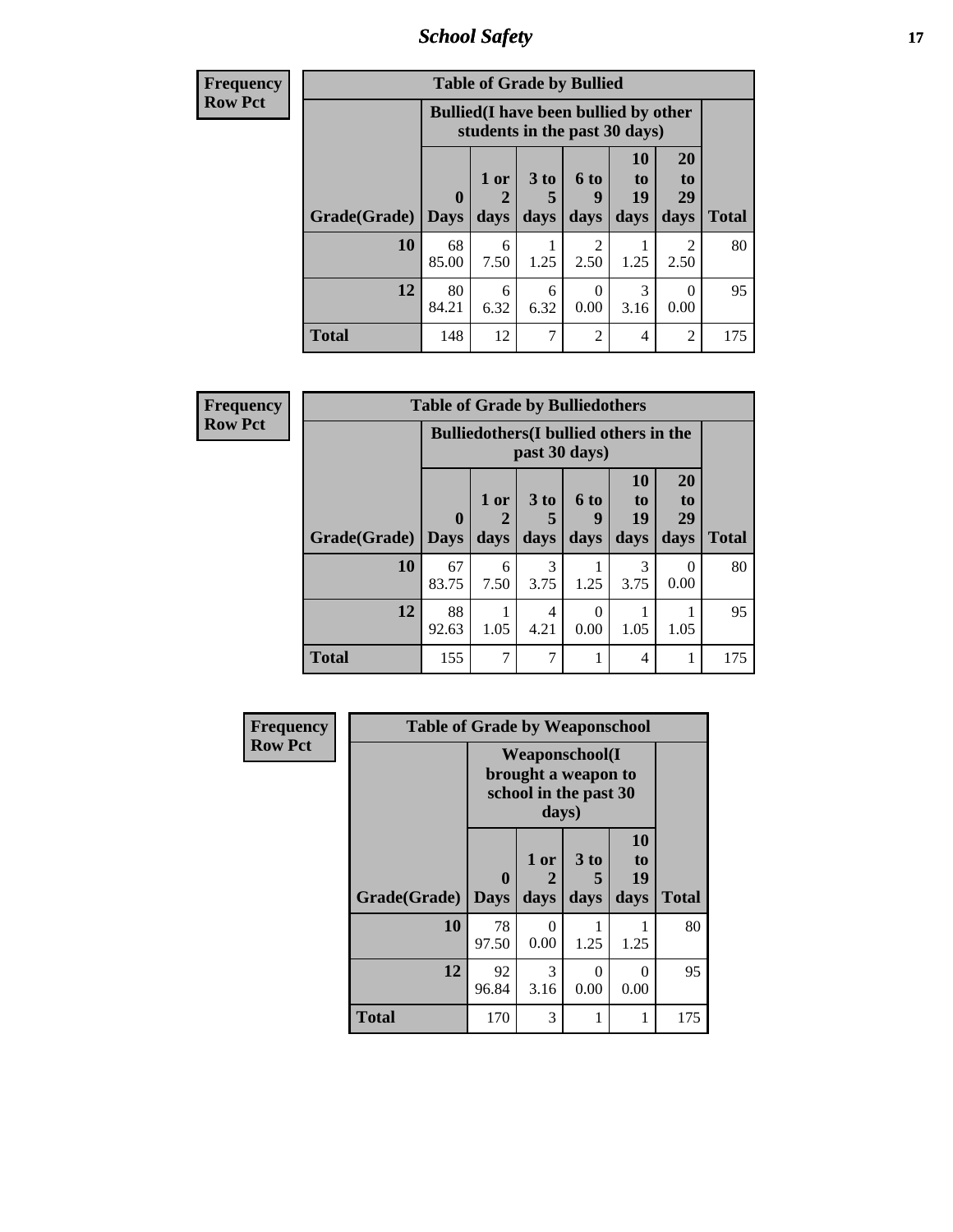*School Safety* **18**

| <b>Frequency</b> | <b>Table of Grade by Absentunsafe</b> |                                                                                  |                   |                   |                   |              |  |  |  |
|------------------|---------------------------------------|----------------------------------------------------------------------------------|-------------------|-------------------|-------------------|--------------|--|--|--|
| <b>Row Pct</b>   |                                       | <b>Absentunsafe(I have</b><br>missed school because I<br>felt unsafe in the past |                   |                   |                   |              |  |  |  |
|                  | Grade(Grade)                          | 0<br><b>Days</b>                                                                 | 1 or<br>2<br>days | 3 to<br>5<br>days | 6 to<br>y<br>days | <b>Total</b> |  |  |  |
|                  | 10                                    | 76<br>95.00                                                                      | 1.25              | 3<br>3.75         | $\Omega$<br>0.00  | 80           |  |  |  |
|                  | 12                                    | 93<br>97.89                                                                      | 1.05              | 0.00              | 1.05              | 95           |  |  |  |
|                  | <b>Total</b>                          | 169                                                                              | $\overline{c}$    | 3                 | 1                 | 175          |  |  |  |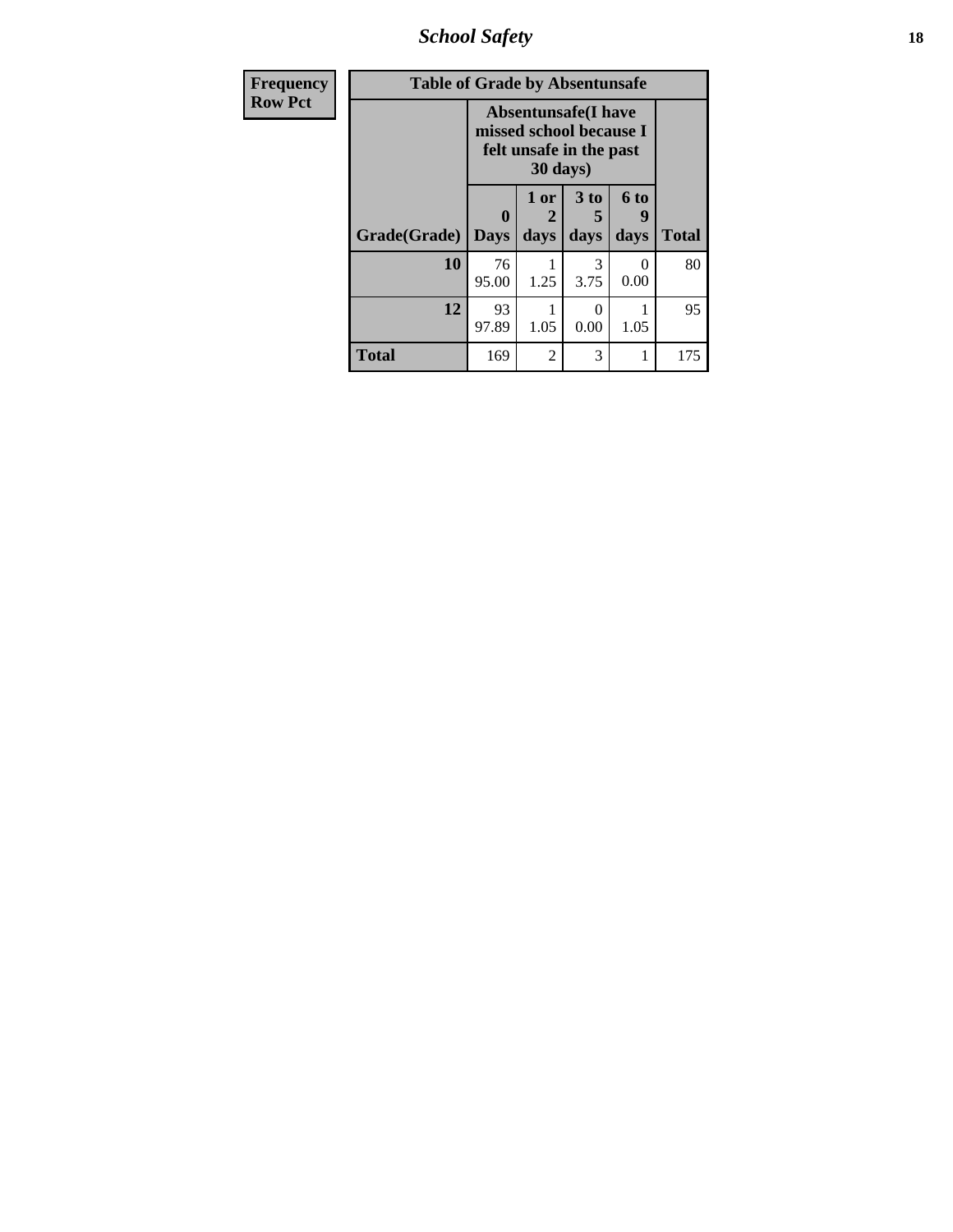| <b>Frequency</b> | <b>Table of Grade by Alcohol</b> |                                 |                      |                        |                        |                   |              |
|------------------|----------------------------------|---------------------------------|----------------------|------------------------|------------------------|-------------------|--------------|
| <b>Row Pct</b>   |                                  |                                 | Alcohol(Alcohol use, | past 30 days)          |                        |                   |              |
|                  | Grade(Grade)                     | <b>Did</b><br>not<br><b>use</b> | $1 - 2$<br>days      | $3 - 5$<br>days        | $6-9$<br>days          | $20 - 29$<br>days | <b>Total</b> |
|                  | 10                               | 72<br>90.00                     | 4<br>5.00            | $\overline{c}$<br>2.50 | $\overline{2}$<br>2.50 | 0<br>0.00         | 80           |
|                  | 12                               | 82<br>86.32                     | 6<br>6.32            | 3<br>3.16              | 3<br>3.16              | 1.05              | 95           |
|                  | <b>Total</b>                     | 154                             | 10                   | 5                      | 5                      |                   | 175          |

| <b>Frequency</b> | <b>Table of Grade by Cigarettes</b> |                          |                                                           |                 |                   |                     |              |  |
|------------------|-------------------------------------|--------------------------|-----------------------------------------------------------|-----------------|-------------------|---------------------|--------------|--|
| <b>Row Pct</b>   |                                     |                          | <b>Cigarettes (Smoking tobacco)</b><br>use, past 30 days) |                 |                   |                     |              |  |
|                  | Grade(Grade)                        | Did<br>not<br><b>use</b> | $1 - 2$<br>days                                           | $3 - 5$<br>days | $20 - 29$<br>days | <b>Every</b><br>day | <b>Total</b> |  |
|                  | 10                                  | 79<br>98.75              | 0<br>0.00                                                 | 1.25            | 0<br>0.00         | 0<br>0.00           | 80           |  |
|                  | 12                                  | 87<br>91.58              | 3<br>3.16                                                 | 3<br>3.16       | 1.05              | 1.05                | 95           |  |
|                  | <b>Total</b>                        | 166                      | 3                                                         | 4               |                   | 1                   | 175          |  |

| Frequency      | <b>Table of Grade by Smokeless</b> |                          |                                                         |                           |                 |              |  |  |
|----------------|------------------------------------|--------------------------|---------------------------------------------------------|---------------------------|-----------------|--------------|--|--|
| <b>Row Pct</b> |                                    |                          | <b>Smokeless</b> (Chewing<br>tobacco use, past 30 days) |                           |                 |              |  |  |
|                | Grade(Grade)                       | Did<br>not<br><b>use</b> | $1 - 2$<br>days                                         | $3 - 5$<br>days           | $10-19$<br>days | <b>Total</b> |  |  |
|                | 10                                 | 79<br>98.75              | $\Omega$<br>0.00                                        | $\mathbf{\Omega}$<br>0.00 | 1.25            | 80           |  |  |
|                | 12                                 | 93<br>97.89              | 1.05                                                    | 1.05                      | 0<br>0.00       | 95           |  |  |
|                | <b>Total</b>                       | 172                      |                                                         |                           |                 | 175          |  |  |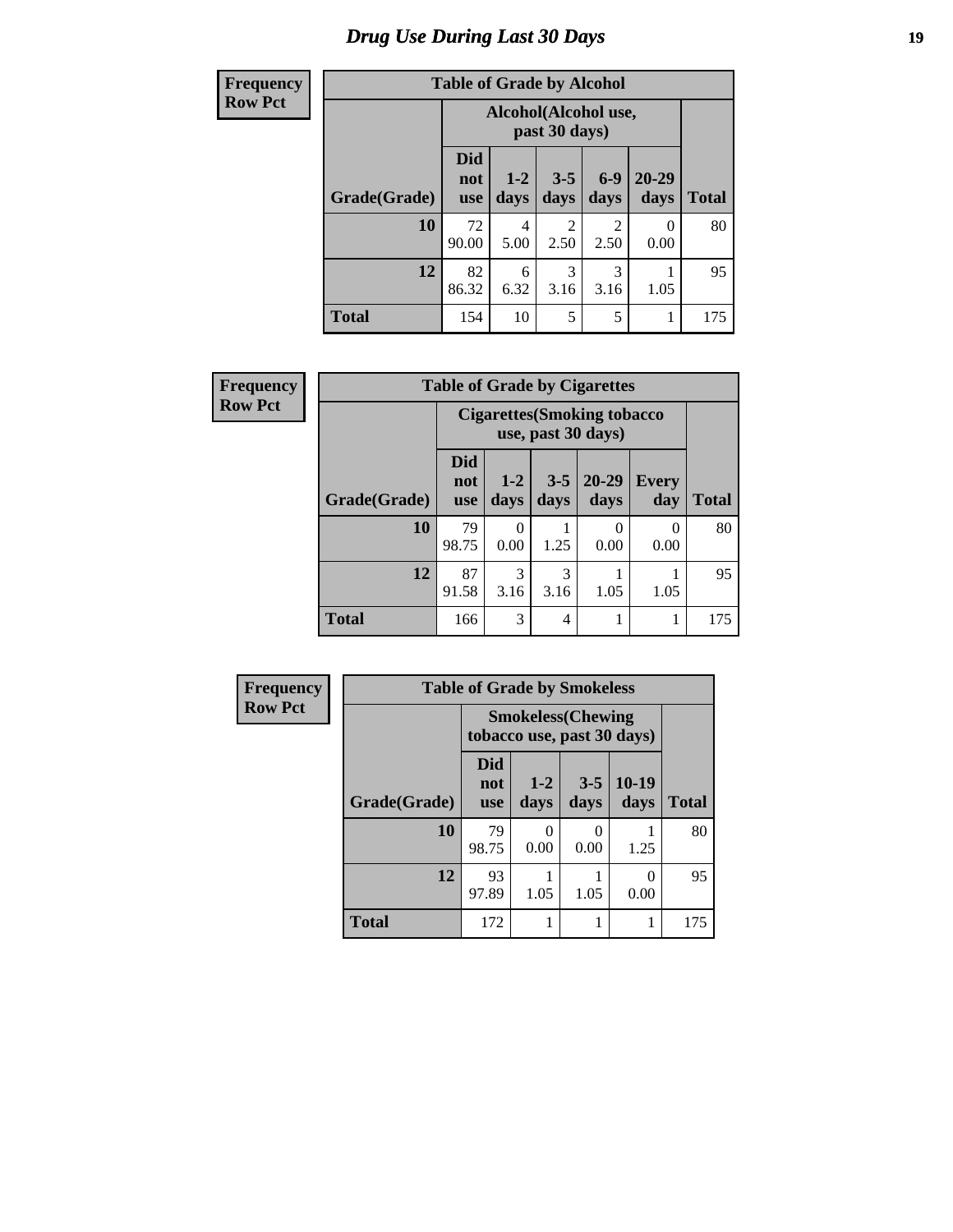| <b>Frequency</b> | <b>Table of Grade by Marijuana</b> |                                 |                           |                  |               |                  |              |
|------------------|------------------------------------|---------------------------------|---------------------------|------------------|---------------|------------------|--------------|
| <b>Row Pct</b>   |                                    |                                 | Marijuana (Marijuana use, | past 30 days)    |               |                  |              |
|                  | Grade(Grade)                       | <b>Did</b><br>not<br><b>use</b> | $1 - 2$<br>days           | $3 - 5$<br>days  | $6-9$<br>days | $10-19$<br>days  | <b>Total</b> |
|                  | 10                                 | 78<br>97.50                     | 1.25                      | $\Omega$<br>0.00 | 1.25          | $\Omega$<br>0.00 | 80           |
|                  | 12                                 | 91<br>95.79                     | 2<br>2.11                 | 1.05             | 0<br>0.00     | 1.05             | 95           |
|                  | <b>Total</b>                       | 169                             | 3                         |                  |               |                  | 175          |

| Frequency      | <b>Table of Grade by Cocaine</b> |                                               |               |                     |              |  |  |  |
|----------------|----------------------------------|-----------------------------------------------|---------------|---------------------|--------------|--|--|--|
| <b>Row Pct</b> |                                  | <b>Cocaine</b> (Cocaine<br>use, past 30 days) |               |                     |              |  |  |  |
|                | Grade(Grade)                     | <b>Did</b><br>not<br><b>use</b>               | $6-9$<br>days | <b>Every</b><br>day | <b>Total</b> |  |  |  |
|                | 10                               | 80<br>100.00                                  | 0.00          | 0<br>0.00           | 80           |  |  |  |
|                | 12                               | 93<br>97.89                                   | 1.05          | 1.05                | 95           |  |  |  |
|                | <b>Total</b>                     | 173                                           |               | 1                   | 175          |  |  |  |

| Frequency      |              | <b>Table of Grade by</b> |
|----------------|--------------|--------------------------|
| <b>Row Pct</b> |              | Inhalant<br>use, pas     |
|                |              | Did not                  |
|                | Grade(Grade) | use                      |
|                | 10           |                          |

| <b>Table of Grade by Inhalants</b> |                                                  |            |              |  |
|------------------------------------|--------------------------------------------------|------------|--------------|--|
|                                    | <b>Inhalants</b> (Inhalant<br>use, past 30 days) |            |              |  |
|                                    | Did not                                          |            |              |  |
| Grade(Grade)                       | <b>use</b>                                       | $3-5$ days | <b>Total</b> |  |
| 10                                 | 80                                               |            | 80           |  |
|                                    | 100.00                                           | 0.00       |              |  |
| 12                                 | 94                                               |            | 95           |  |
|                                    | 98.95                                            |            |              |  |
| <b>Total</b>                       | 174                                              |            | 175          |  |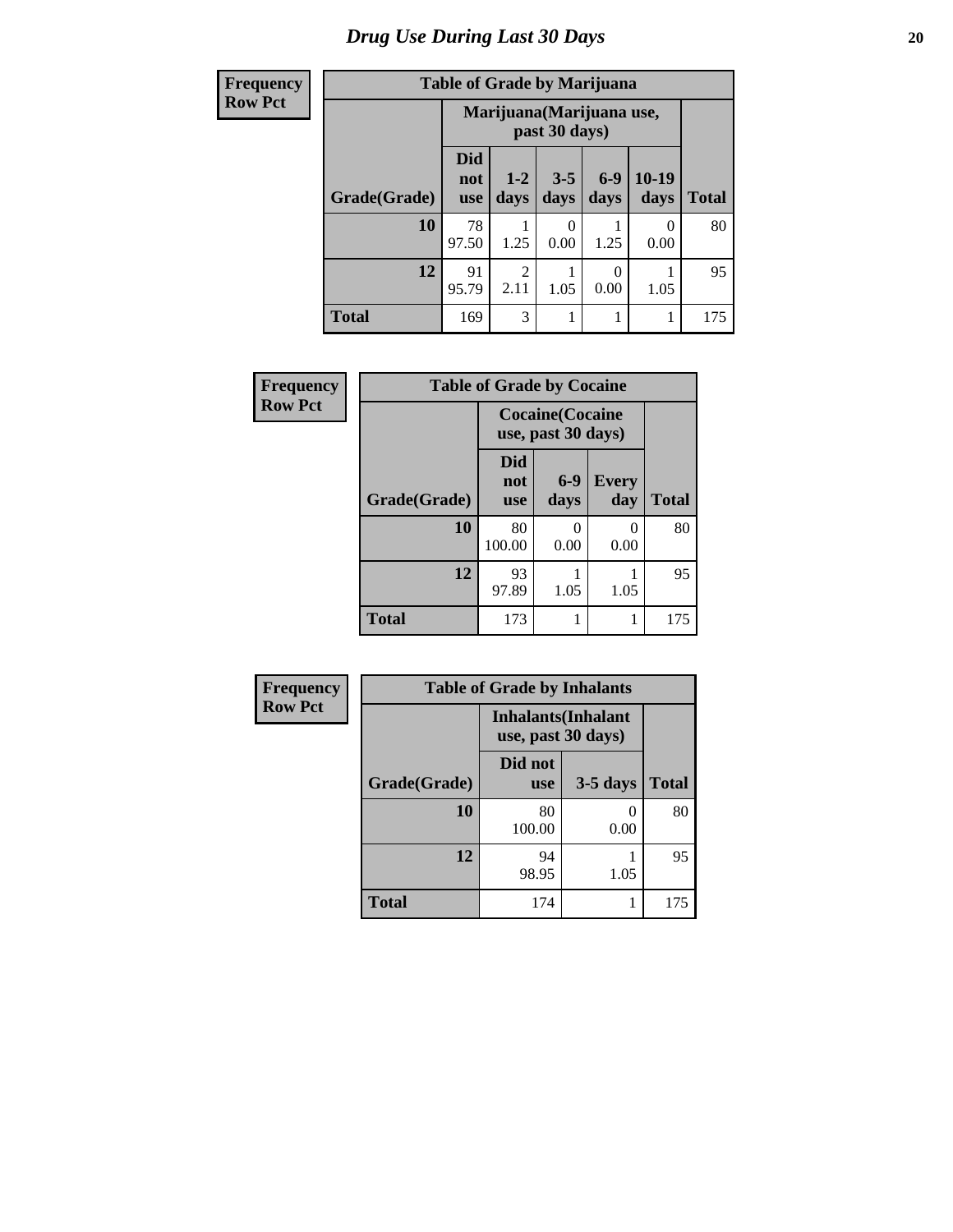| <b>Frequency</b> | <b>Table of Grade by Steroids</b> |                                                |                           |                     |              |
|------------------|-----------------------------------|------------------------------------------------|---------------------------|---------------------|--------------|
| <b>Row Pct</b>   |                                   | <b>Steroids</b> (Steroid<br>use, past 30 days) |                           |                     |              |
|                  | Grade(Grade)                      | Did<br>not<br><b>use</b>                       | $6-9$<br>days             | <b>Every</b><br>day | <b>Total</b> |
|                  | 10                                | 79<br>98.75                                    | $\mathbf{\Omega}$<br>0.00 | 1.25                | 80           |
|                  | 12                                | 93<br>97.89                                    | $\mathfrak{D}$<br>2.11    | 0<br>0.00           | 95           |
|                  | <b>Total</b>                      | 172                                            | $\overline{2}$            |                     | 175          |

| Frequency      | <b>Table of Grade by Ecstasy</b> |                                               |                 |              |
|----------------|----------------------------------|-----------------------------------------------|-----------------|--------------|
| <b>Row Pct</b> |                                  | <b>Ecstasy</b> (Ecstasy<br>use, past 30 days) |                 |              |
|                | Grade(Grade)                     | Did not<br><b>use</b>                         | $6 - 9$<br>days | <b>Total</b> |
|                | 10                               | 80<br>100.00                                  | 0.00            | 80           |
|                | 12                               | 94<br>98.95                                   | 1.05            | 95           |
|                | <b>Total</b>                     | 174                                           |                 | 175          |

| Frequency      | <b>Table of Grade by Meth</b> |                    |                              |              |  |
|----------------|-------------------------------|--------------------|------------------------------|--------------|--|
| <b>Row Pct</b> |                               | use, past 30 days) | <b>Meth</b> (Methamphetamine |              |  |
|                | Grade(Grade)                  | Did not use        | 6-9 days                     | <b>Total</b> |  |
|                | 10                            | 80<br>100.00       | 0.00                         | 80           |  |
|                | 12                            | 94<br>98.95        | 1.05                         | 95           |  |
|                | <b>Total</b>                  | 174                |                              | 175          |  |

| Frequency      |              | <b>Table of Grade by Hallucinogens</b> |                             |              |  |
|----------------|--------------|----------------------------------------|-----------------------------|--------------|--|
| <b>Row Pct</b> |              | use, past 30 days)                     | Hallucinogens (Hallucinogen |              |  |
|                | Grade(Grade) | Did not use                            | $3-5$ days                  | <b>Total</b> |  |
|                | 10           | 80<br>100.00                           | 0.00                        | 80           |  |
|                | 12           | 93<br>97.89                            | 2.11                        | 95           |  |
|                | <b>Total</b> | 173                                    | 2                           | 175          |  |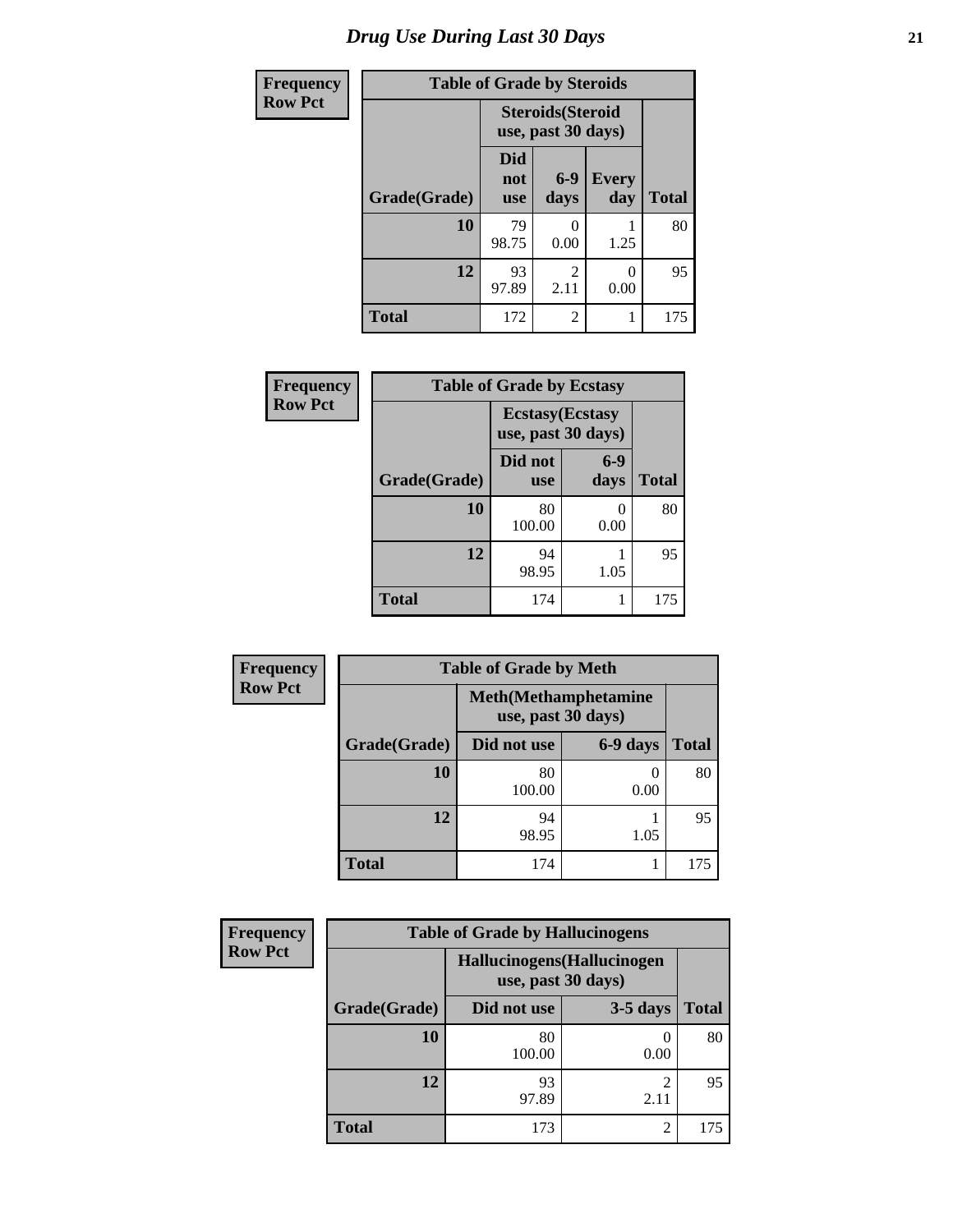| Frequency      | <b>Table of Grade by Prescription</b> |                                 |                        |                                                                  |               |              |
|----------------|---------------------------------------|---------------------------------|------------------------|------------------------------------------------------------------|---------------|--------------|
| <b>Row Pct</b> |                                       |                                 | past 30 days)          | <b>Prescription</b> (Prescription<br>drugs not prescribed to me, |               |              |
|                | Grade(Grade)                          | <b>Did</b><br>not<br><b>use</b> | $1-2$<br>days          | $3 - 5$<br>days                                                  | $6-9$<br>days | <b>Total</b> |
|                | 10                                    | 75<br>93.75                     | 3<br>3.75              | 2<br>2.50                                                        | 0<br>0.00     | 80           |
|                | 12                                    | 91<br>95.79                     | $\mathfrak{D}$<br>2.11 | 1.05                                                             | 1.05          | 95           |
|                | <b>Total</b>                          | 166                             | 5                      | 3                                                                |               | 175          |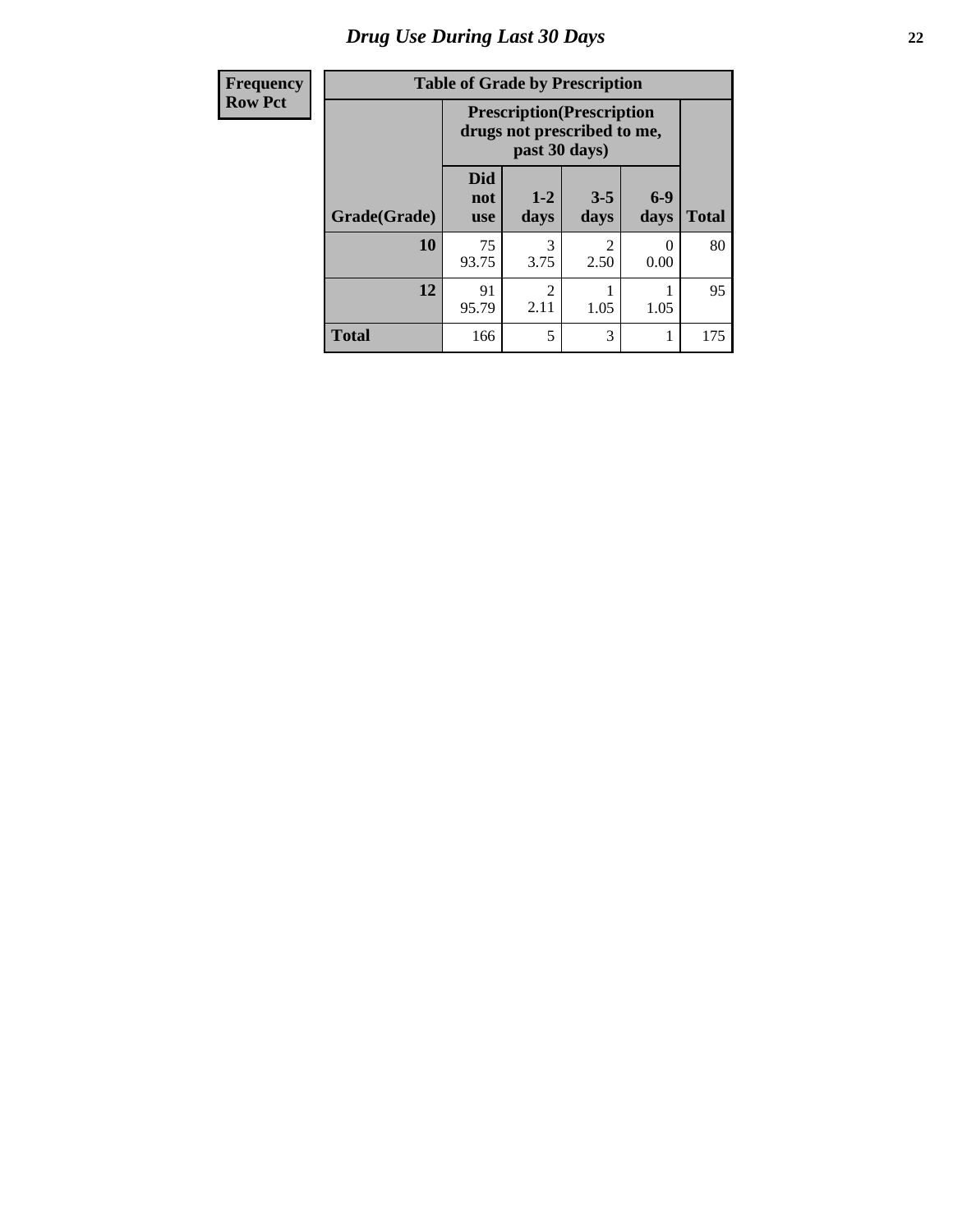| Frequency      | <b>Table of Alcoholease by Grade</b>              |                    |             |              |
|----------------|---------------------------------------------------|--------------------|-------------|--------------|
| <b>Col Pct</b> | <b>Alcoholease</b> (It is<br>easy to get alcohol) | Grade(Grade)<br>10 | 12          | <b>Total</b> |
|                | <b>Strongly Agree</b>                             | 22<br>27.50        | 28<br>29.47 | 50           |
|                | <b>Somewhat Agree</b>                             | 17<br>21.25        | 22<br>23.16 | 39           |
|                | <b>Somewhat Disagree</b>                          | 13<br>16.25        | 11<br>11.58 | 24           |
|                | <b>Strongly Disagree</b>                          | 28<br>35.00        | 34<br>35.79 | 62           |
|                | <b>Total</b>                                      | 80                 | 95          | 175          |

| Frequency      | <b>Table of Cigarettesease by Grade</b>                  |                      |             |              |
|----------------|----------------------------------------------------------|----------------------|-------------|--------------|
| <b>Col Pct</b> | Cigarettesease (It is<br>easy to get smoking<br>tobacco) | Grade(Grade)<br>10   | 12          | <b>Total</b> |
|                | <b>Strongly Agree</b>                                    | 17<br>21.25          | 29<br>30.53 | 46           |
|                | <b>Somewhat Agree</b>                                    | 19<br>23.75          | 21<br>22.11 | 40           |
|                | <b>Somewhat Disagree</b>                                 | $\mathbf Q$<br>11.25 | 9<br>9.47   | 18           |
|                | <b>Strongly Disagree</b>                                 | 35<br>43.75          | 36<br>37.89 | 71           |
|                | <b>Total</b>                                             | 80                   | 95          | 175          |

| Frequency      | <b>Table of Smokelessease by Grade</b>             |              |             |              |  |
|----------------|----------------------------------------------------|--------------|-------------|--------------|--|
| <b>Col Pct</b> | <b>Smokelessease</b> (It is<br>easy to get chewing | Grade(Grade) |             |              |  |
|                | tobacco)                                           | 10           | 12          | <b>Total</b> |  |
|                | <b>Strongly Agree</b>                              | 16<br>20.00  | 21<br>22.11 | 37           |  |
|                | <b>Somewhat Agree</b>                              | 16<br>20.00  | 18<br>18.95 | 34           |  |
|                | <b>Somewhat Disagree</b>                           | 5<br>6.25    | 10<br>10.53 | 15           |  |
|                | <b>Strongly Disagree</b>                           | 43<br>53.75  | 46<br>48.42 | 89           |  |
|                | <b>Total</b>                                       | 80           | 95          | 175          |  |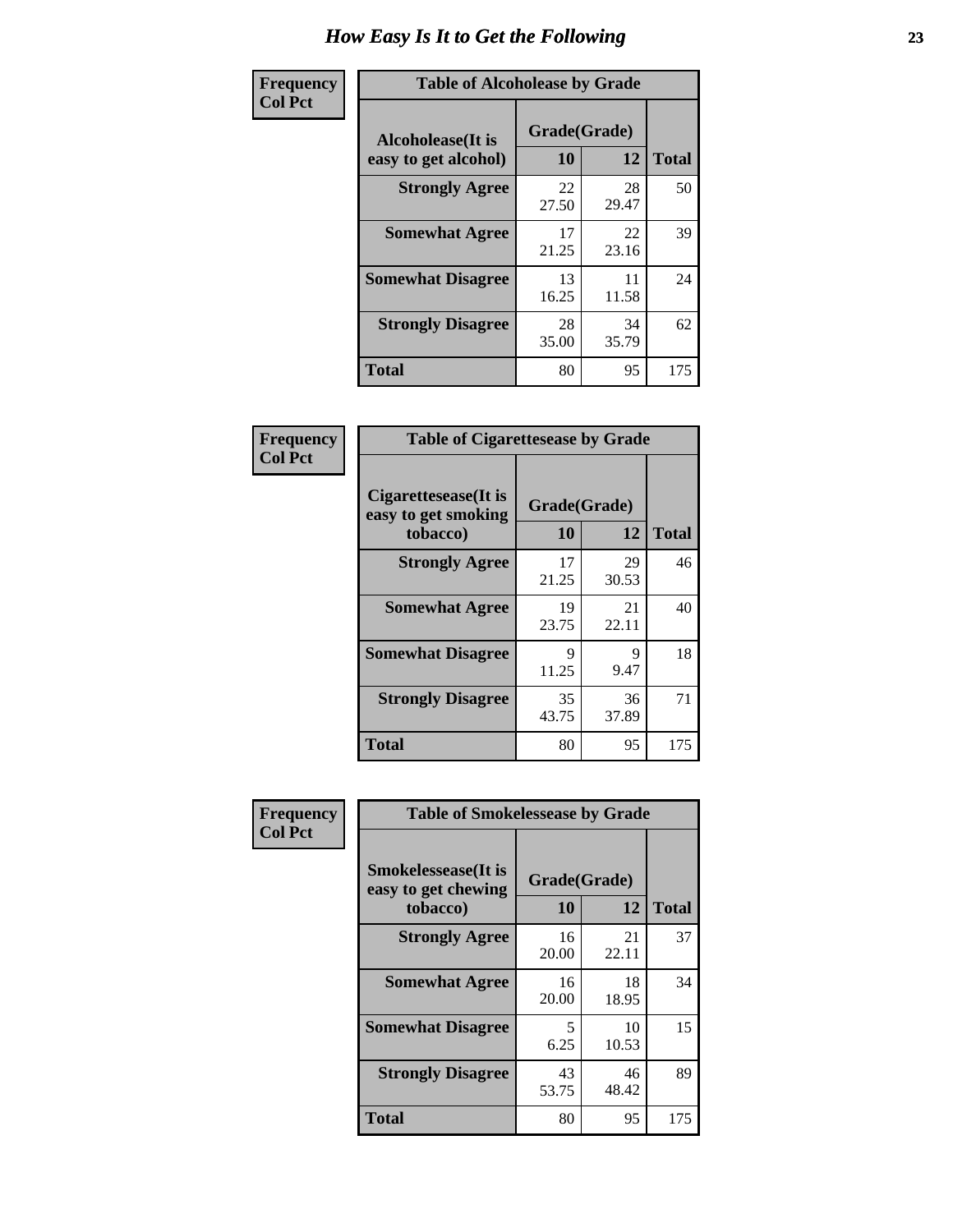| Frequency      | <b>Table of Marijuanaease by Grade</b>           |                    |             |              |
|----------------|--------------------------------------------------|--------------------|-------------|--------------|
| <b>Col Pct</b> | Marijuanaease(It is<br>easy to get<br>marijuana) | Grade(Grade)<br>10 | 12          | <b>Total</b> |
|                | <b>Strongly Agree</b>                            | 18<br>22.50        | 29<br>30.53 | 47           |
|                | <b>Somewhat Agree</b>                            | 19<br>23.75        | 19<br>20.00 | 38           |
|                | <b>Somewhat Disagree</b>                         | 10<br>12.50        | 9<br>9.47   | 19           |
|                | <b>Strongly Disagree</b>                         | 33<br>41.25        | 38<br>40.00 | 71           |
|                | <b>Total</b>                                     | 80                 | 95          | 175          |

| <b>Table of Cocaineease by Grade</b>      |                    |             |              |  |
|-------------------------------------------|--------------------|-------------|--------------|--|
| Cocaineease(It is<br>easy to get cocaine) | Grade(Grade)<br>10 | 12          | <b>Total</b> |  |
| <b>Strongly Agree</b>                     | 14<br>17.50        | 14<br>14.74 | 28           |  |
| <b>Somewhat Agree</b>                     | 12<br>15.00        | 17<br>17.89 | 29           |  |
| <b>Somewhat Disagree</b>                  | 9<br>11.25         | 17<br>17.89 | 26           |  |
| <b>Strongly Disagree</b>                  | 45<br>56.25        | 47<br>49.47 | 92           |  |
| <b>Total</b>                              | 80                 | 95          | 175          |  |

| Frequency      | <b>Table of Inhalantsease by Grade</b>                   |                    |             |              |
|----------------|----------------------------------------------------------|--------------------|-------------|--------------|
| <b>Col Pct</b> | <b>Inhalantsease</b> (It is<br>easy to get<br>inhalants) | Grade(Grade)<br>10 | 12          | <b>Total</b> |
|                | <b>Strongly Agree</b>                                    | 15<br>18.75        | 22<br>23.16 | 37           |
|                | <b>Somewhat Agree</b>                                    | 13<br>16.25        | 12<br>12.63 | 25           |
|                | <b>Somewhat Disagree</b>                                 | 12<br>15.00        | 14<br>14.74 | 26           |
|                | <b>Strongly Disagree</b>                                 | 40<br>50.00        | 47<br>49.47 | 87           |
|                | <b>Total</b>                                             | 80                 | 95          | 175          |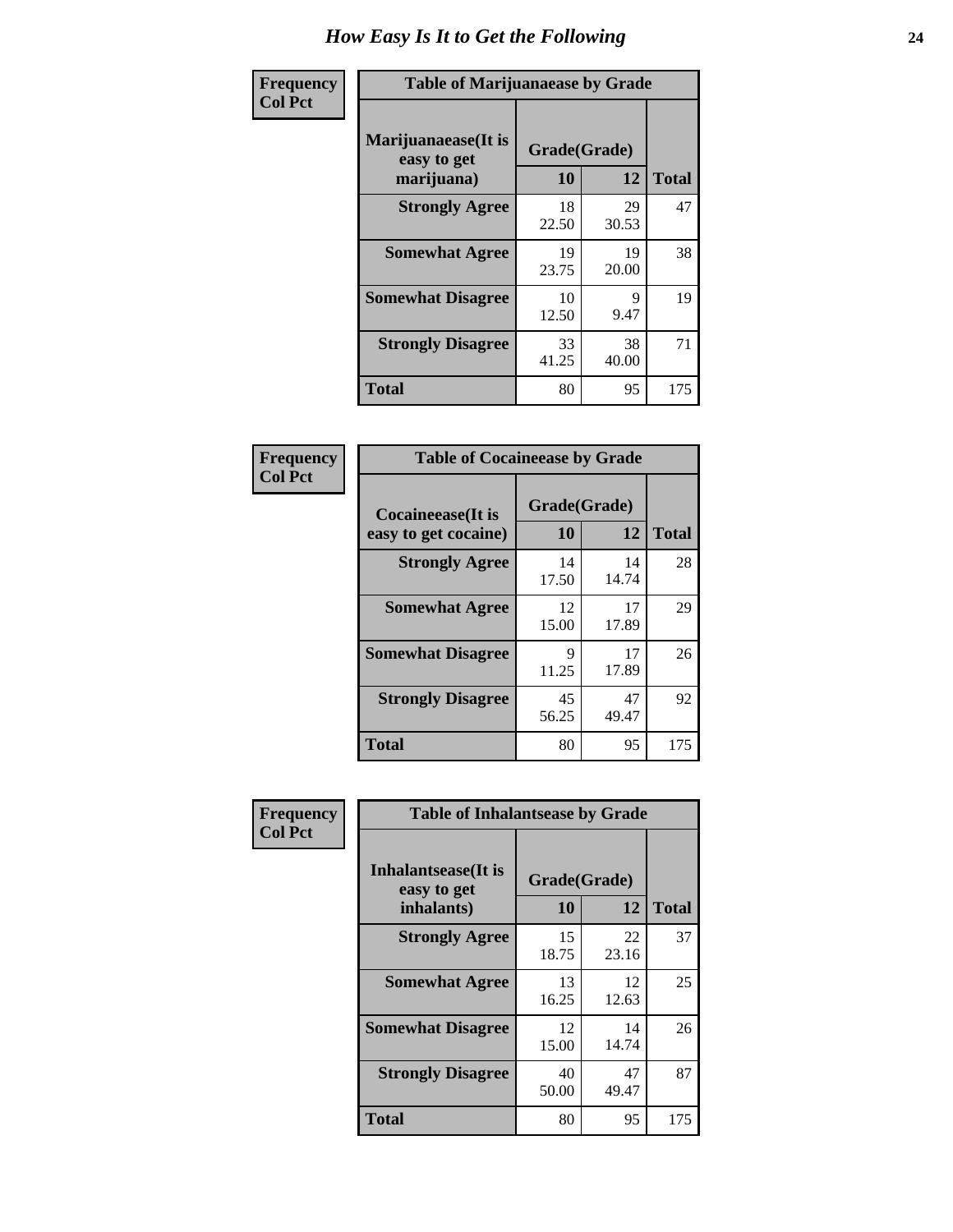| Frequency      | <b>Table of Steroidsease by Grade</b>               |                    |              |     |  |  |  |  |  |
|----------------|-----------------------------------------------------|--------------------|--------------|-----|--|--|--|--|--|
| <b>Col Pct</b> | <b>Steroidsease</b> (It is<br>easy to get steroids) | Grade(Grade)<br>10 | <b>Total</b> |     |  |  |  |  |  |
|                | <b>Strongly Agree</b>                               | 13<br>16.25        | 14<br>14.74  | 27  |  |  |  |  |  |
|                | <b>Somewhat Agree</b>                               | 13<br>16.25        | 14<br>14.74  | 27  |  |  |  |  |  |
|                | <b>Somewhat Disagree</b>                            | 9<br>11.25         | 12<br>12.63  | 21  |  |  |  |  |  |
|                | <b>Strongly Disagree</b>                            | 45<br>56.25        | 55<br>57.89  | 100 |  |  |  |  |  |
|                | <b>Total</b>                                        | 80                 | 95           | 175 |  |  |  |  |  |

| Frequency      | <b>Table of Ecstasyease by Grade</b>              |                           |             |              |  |  |  |  |  |
|----------------|---------------------------------------------------|---------------------------|-------------|--------------|--|--|--|--|--|
| <b>Col Pct</b> | <b>Ecstasyease</b> (It is<br>easy to get ecstasy) | Grade(Grade)<br><b>10</b> | 12          | <b>Total</b> |  |  |  |  |  |
|                | <b>Strongly Agree</b>                             | 10<br>12.50               | 14<br>14.74 | 24           |  |  |  |  |  |
|                | <b>Somewhat Agree</b>                             | 12<br>15.00               | 9<br>9.47   | 21           |  |  |  |  |  |
|                | <b>Somewhat Disagree</b>                          | 13<br>16.25               | 21<br>22.11 | 34           |  |  |  |  |  |
|                | <b>Strongly Disagree</b>                          | 45<br>56.25               | 51<br>53.68 | 96           |  |  |  |  |  |
|                | <b>Total</b>                                      | 80                        | 95          | 175          |  |  |  |  |  |

| Frequency      | <b>Table of Methease by Grade</b>                          |                    |             |              |  |  |  |  |
|----------------|------------------------------------------------------------|--------------------|-------------|--------------|--|--|--|--|
| <b>Col Pct</b> | <b>Methease</b> (It is easy<br>to get<br>methamphetamines) | Grade(Grade)<br>10 | 12          | <b>Total</b> |  |  |  |  |
|                | <b>Strongly Agree</b>                                      | Q<br>11.25         | 13<br>13.68 | 22           |  |  |  |  |
|                | <b>Somewhat Agree</b>                                      | 8<br>10.00         | 9<br>9.47   | 17           |  |  |  |  |
|                | <b>Somewhat Disagree</b>                                   | 13<br>16.25        | 20<br>21.05 | 33           |  |  |  |  |
|                | <b>Strongly Disagree</b>                                   | 50<br>62.50        | 53<br>55.79 | 103          |  |  |  |  |
|                | <b>Total</b>                                               | 80                 | 95          | 175          |  |  |  |  |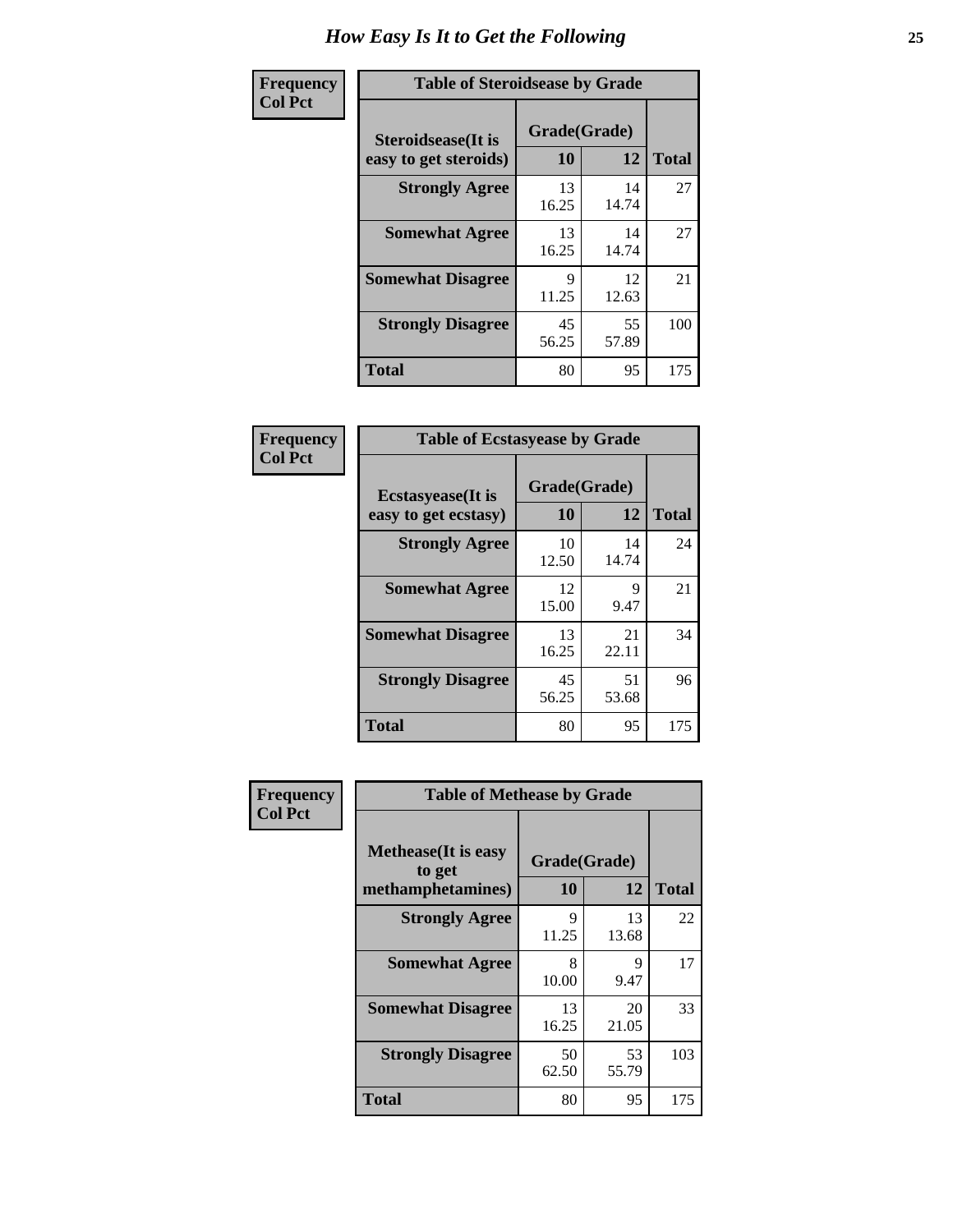| <b>Frequency</b> | <b>Table of Hallucinogensease by Grade</b>               |                    |             |              |  |  |  |  |  |
|------------------|----------------------------------------------------------|--------------------|-------------|--------------|--|--|--|--|--|
| <b>Col Pct</b>   | Hallucinogensease(It<br>is easy to get<br>hallucinogens) | Grade(Grade)<br>10 | 12          | <b>Total</b> |  |  |  |  |  |
|                  | <b>Strongly Agree</b>                                    | 9<br>11.25         | 11<br>11.58 | 20           |  |  |  |  |  |
|                  | <b>Somewhat Agree</b>                                    | 10<br>12.50        | 14<br>14.74 | 24           |  |  |  |  |  |
|                  | <b>Somewhat Disagree</b>                                 | 10<br>12.50        | 17<br>17.89 | 27           |  |  |  |  |  |
|                  | <b>Strongly Disagree</b>                                 | 51<br>63.75        | 53<br>55.79 | 104          |  |  |  |  |  |
|                  | <b>Total</b>                                             | 80                 | 95          | 175          |  |  |  |  |  |

| Frequency<br>Col Pct |
|----------------------|
|                      |

| <b>Table of Prescriptionease by Grade</b>                                                |             |              |              |  |  |  |  |
|------------------------------------------------------------------------------------------|-------------|--------------|--------------|--|--|--|--|
| <b>Prescriptionease</b> (It<br>is easy to get<br>prescription drugs<br>not prescribed to |             | Grade(Grade) |              |  |  |  |  |
| me)                                                                                      | 10          | 12           | <b>Total</b> |  |  |  |  |
| <b>Strongly Agree</b>                                                                    | 21<br>26.25 | 27<br>28.42  | 48           |  |  |  |  |
| <b>Somewhat Agree</b>                                                                    | 12<br>15.00 | 16<br>16.84  | 28           |  |  |  |  |
| <b>Somewhat Disagree</b>                                                                 | 7<br>8.75   | 10<br>10.53  | 17           |  |  |  |  |
| <b>Strongly Disagree</b>                                                                 | 40<br>50.00 | 42<br>44.21  | 82           |  |  |  |  |
| Total                                                                                    | 80          | 95           | 175          |  |  |  |  |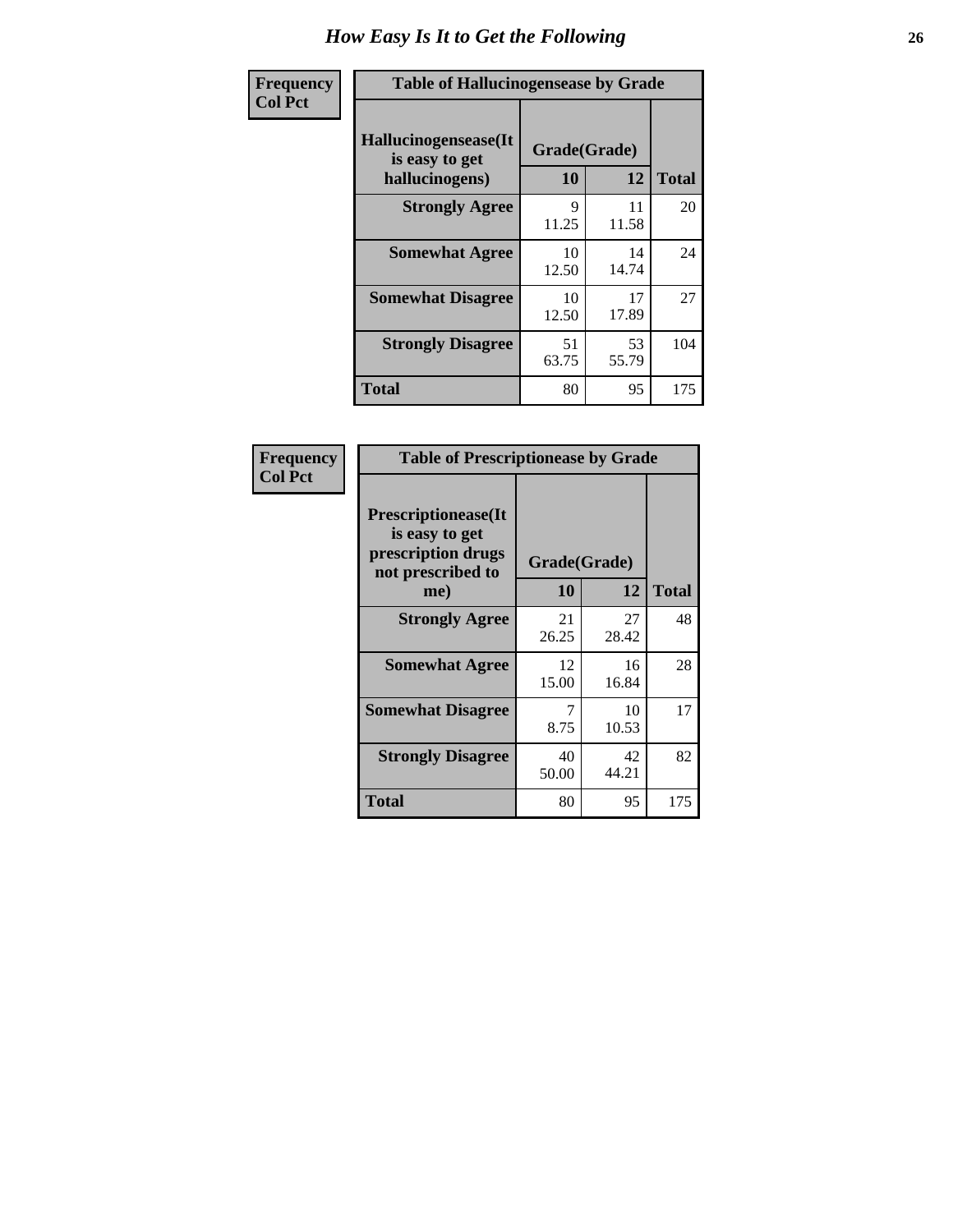#### *Age at Onset of Use* **27** *Results for "Age at Onset of Use" questions exclude students who said they did not use that substance*

| Frequency      | <b>Table of Grade by Alcoholinit</b> |                        |                                                  |                      |      |           |                                                      |           |            |            |            |                       |              |
|----------------|--------------------------------------|------------------------|--------------------------------------------------|----------------------|------|-----------|------------------------------------------------------|-----------|------------|------------|------------|-----------------------|--------------|
| <b>Row Pct</b> |                                      |                        | Alcoholinit (I started using alcohol when I was) |                      |      |           |                                                      |           |            |            |            |                       |              |
|                | Grade(Grade)                         | <b>8 or</b><br>younger | 9                                                | <b>10</b>            | 11   | <b>12</b> | 13                                                   | 14        | 15         | <b>16</b>  | 17         | <b>18 or</b><br>older | <b>Total</b> |
|                | 10                                   | 4.76                   |                                                  |                      |      |           | $4.76$   $4.76$   $4.76$   $9.52$   $23.81$   $9.52$ | 2         | 6<br>28.57 | 9.52       | 0.00       | $\theta$<br>0.00      | 21           |
|                | 12                                   | $\theta$<br>0.00       | $\Omega$<br>$0.00\vert$                          | $\Omega$<br>$0.00\,$ | 4.55 | 4.55      | 2<br>9.09                                            | 2<br>9.09 | 22.73      | 3<br>13.64 | 4<br>18.18 | 4<br>18.18            | 22           |
|                | <b>Total</b>                         |                        |                                                  |                      | 2    | 3         | 7                                                    | 4         | 11         |            | 4          | 4                     | 43           |
|                |                                      |                        |                                                  |                      |      |           | Frequency Missing $= 132$                            |           |            |            |            |                       |              |

| Frequency      | <b>Table of Grade by Cigarettesinit</b> |                         |                |                           |                  |            |                         |                                                 |                       |              |
|----------------|-----------------------------------------|-------------------------|----------------|---------------------------|------------------|------------|-------------------------|-------------------------------------------------|-----------------------|--------------|
| <b>Row Pct</b> |                                         |                         |                |                           |                  | was)       |                         | Cigarettesinit(I started smoking tobacco when I |                       |              |
|                | Grade(Grade)                            | 10                      | 12             | 13 <sup>1</sup>           | 14               | 15         | <b>16</b>               | 17                                              | <b>18 or</b><br>older | <b>Total</b> |
|                | 10                                      | $\Omega$<br>0.00        | 14.29          | 14.29                     | 14.29            | 3<br>42.86 | 14.29                   | $\Omega$<br>0.00                                | 0.00                  |              |
|                | 12                                      | $\mathfrak{D}$<br>18.18 | 9.09           | $\Omega$<br>0.00          | $\Omega$<br>0.00 | 9.09       | $\overline{2}$<br>18.18 | 4<br>36.36                                      | 9.09                  | 11           |
|                | <b>Total</b>                            | $\overline{2}$          | $\overline{2}$ |                           |                  | 4          | 3                       | 4                                               |                       | 18           |
|                |                                         |                         |                | Frequency Missing $= 157$ |                  |            |                         |                                                 |                       |              |

| Frequency      | <b>Table of Grade by Smokelessinit</b> |                                                         |           |           |                           |           |           |              |  |
|----------------|----------------------------------------|---------------------------------------------------------|-----------|-----------|---------------------------|-----------|-----------|--------------|--|
| <b>Row Pct</b> |                                        | Smokelessinit (I started chewing tobacco<br>when I was) |           |           |                           |           |           |              |  |
|                | Grade(Grade)                           | 8 or<br>younger                                         | <b>11</b> | 14        | 15                        | <b>16</b> | <b>17</b> | <b>Total</b> |  |
|                | 10                                     | 33.33                                                   | 33.33     | 0<br>0.00 | $\Omega$<br>0.00          | 33.33     | 0<br>0.00 | 3            |  |
|                | 12                                     | 0<br>0.00                                               | 0.00      | 33.33     | 33.33                     | 0<br>0.00 | 33.33     | 3            |  |
|                | <b>Total</b>                           |                                                         |           |           |                           |           |           | 6            |  |
|                |                                        |                                                         |           |           | Frequency Missing $= 169$ |           |           |              |  |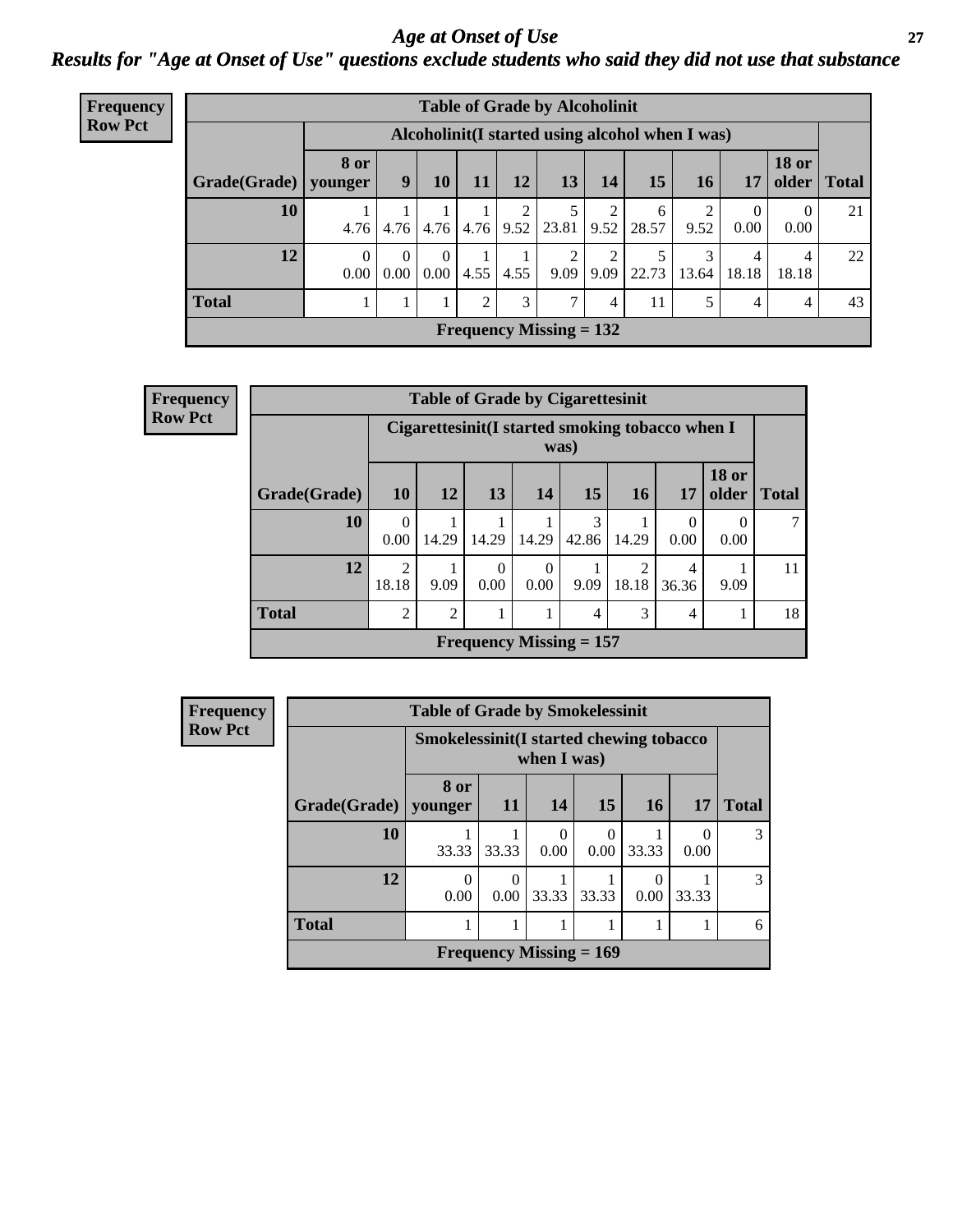#### *Age at Onset of Use* **28**

#### *Results for "Age at Onset of Use" questions exclude students who said they did not use that substance*

| <b>Frequency</b> |
|------------------|
| Row Pct          |

| <b>Table of Grade by Marijuanainit</b>                  |                  |                |                  |                           |                  |                  |                       |              |  |  |
|---------------------------------------------------------|------------------|----------------|------------------|---------------------------|------------------|------------------|-----------------------|--------------|--|--|
| Marijuanainit (I started using marijuana<br>when I was) |                  |                |                  |                           |                  |                  |                       |              |  |  |
| Grade(Grade)                                            | <b>11</b>        | <b>12</b>      | 13               | 15                        | 16               | 17               | <b>18 or</b><br>older | <b>Total</b> |  |  |
| 10                                                      | 12.50            | 12.50          | 12.50            | $\mathcal{R}$<br>37.50    | $\Omega$<br>0.00 | 12.50            | 12.50                 | 8            |  |  |
| 12                                                      | $\Omega$<br>0.00 | 11.11          | $\Omega$<br>0.00 | 11.11                     | 6<br>66.67       | $\Omega$<br>0.00 |                       | 9            |  |  |
| <b>Total</b>                                            | 1                | $\mathfrak{D}$ | 1                | $\overline{4}$            | 6                |                  | $\overline{2}$        | 17           |  |  |
|                                                         |                  |                |                  | Frequency Missing $= 158$ |                  |                  |                       |              |  |  |

| <b>Frequency</b> | <b>Table of Grade by Cocaineinit</b> |                                                          |              |  |
|------------------|--------------------------------------|----------------------------------------------------------|--------------|--|
| <b>Row Pct</b>   |                                      | Cocaineinit(I<br>started using<br>cocaine<br>when I was) |              |  |
|                  | Grade(Grade)                         | 17                                                       | <b>Total</b> |  |
|                  | 10                                   | 0                                                        | ∩            |  |
|                  | 12                                   | 100.00                                                   |              |  |
|                  | <b>Total</b>                         |                                                          |              |  |
|                  |                                      | <b>Frequency Missing = 174</b>                           |              |  |

#### *For Grade \* Inhalantsinit all data are missing since all the levels of variable Inhalantsinit are missing.*

| <b>Frequency</b> | <b>Table of Grade by Steroidsinit</b> |                                                            |       |       |              |
|------------------|---------------------------------------|------------------------------------------------------------|-------|-------|--------------|
| <b>Row Pct</b>   |                                       | Steroidsinit(I<br>started using<br>steroids when I<br>was) |       |       |              |
|                  | Grade(Grade)                          | 14                                                         | 16    | 17    | <b>Total</b> |
|                  | 10                                    | 100.00                                                     | 0.00  | 0.00  |              |
|                  | 12                                    | 0<br>0.00                                                  | 50.00 | 50.00 | 2            |
|                  | <b>Total</b>                          | 1                                                          |       |       | 3            |
|                  | Frequency Missing $= 172$             |                                                            |       |       |              |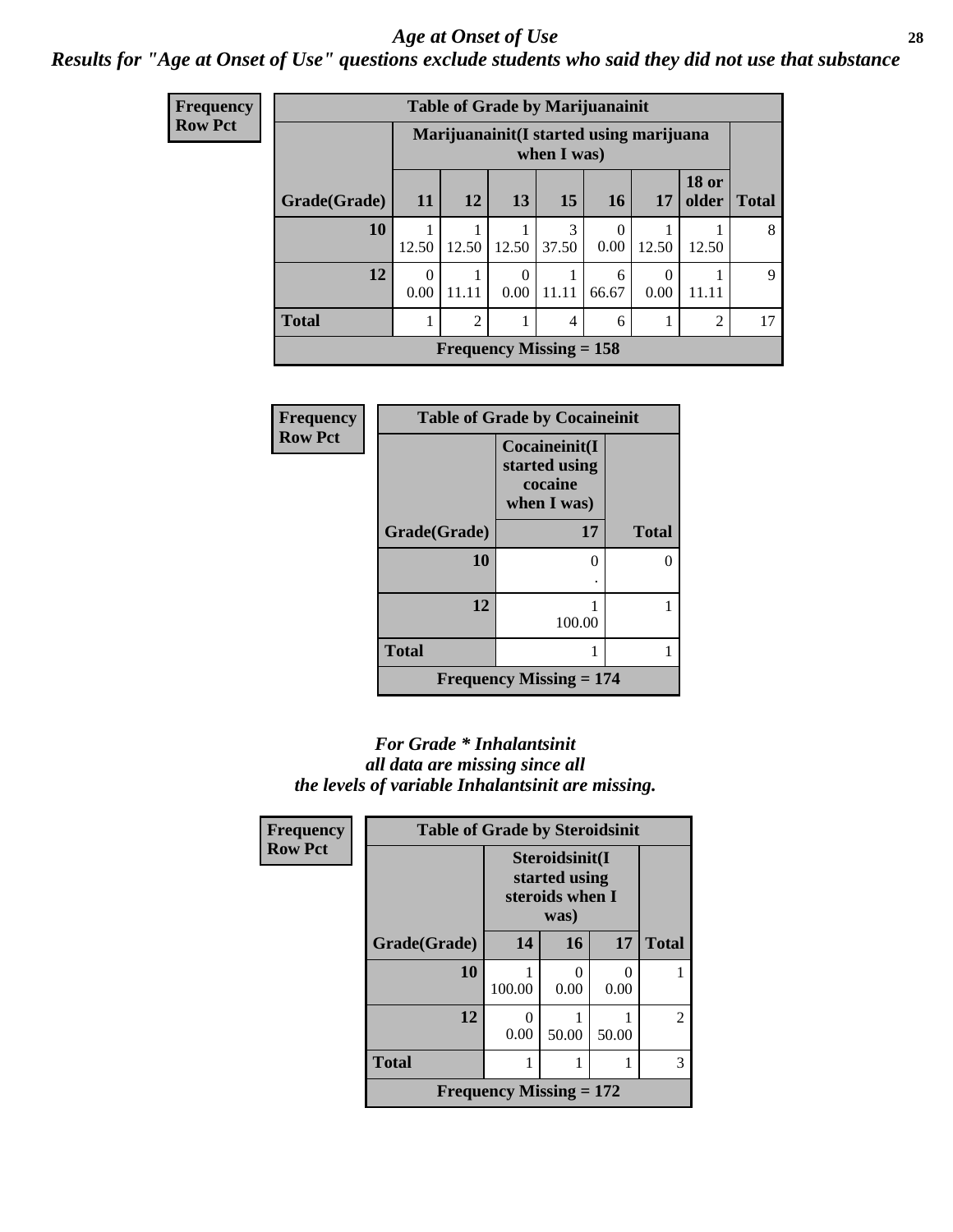#### *Age at Onset of Use* **29** *Results for "Age at Onset of Use" questions exclude students who said they did not use that substance*

*For Grade \* Ecstasyinit all data are missing since all the levels of variable Ecstasyinit are missing. For Grade \* Methinit all data are missing since all the levels of variable Methinit are missing.*

| Frequency      | <b>Table of Grade by Hallucinogensinit</b> |                                                                      |              |  |
|----------------|--------------------------------------------|----------------------------------------------------------------------|--------------|--|
| <b>Row Pct</b> |                                            | Hallucinogensinit(I<br>started using<br>hallucinogens<br>when I was) |              |  |
|                | Grade(Grade)                               | 17                                                                   | <b>Total</b> |  |
|                | 10                                         | 0                                                                    |              |  |
|                | 12                                         | 100.00                                                               |              |  |
|                | <b>Total</b>                               |                                                                      |              |  |
|                |                                            | <b>Frequency Missing <math>= 174</math></b>                          |              |  |

| <b>Frequency</b> | <b>Table of Grade by Prescriptioninit</b> |                                                       |           |                                        |           |                  |       |                |               |
|------------------|-------------------------------------------|-------------------------------------------------------|-----------|----------------------------------------|-----------|------------------|-------|----------------|---------------|
| <b>Row Pct</b>   |                                           | <b>Prescriptioninit (I started using prescription</b> |           | drugs not prescribed to me when I was) |           |                  |       |                |               |
|                  | Grade(Grade)   younger                    | 8 or                                                  | 9         | <b>10</b>                              | 11        | 13               | 14    | 15             | <b>Total</b>  |
|                  | <b>10</b>                                 | 12.50                                                 | 12.50     | $\Omega$<br>0.00                       | 12.50     | 25.00            | 25.00 | 12.50          | 8             |
|                  | 12                                        | 0<br>0.00                                             | 0<br>0.00 | 33.33                                  | 0<br>0.00 | $\theta$<br>0.00 | 33.33 | 33.33          | $\mathcal{R}$ |
|                  | <b>Total</b>                              |                                                       |           |                                        |           | 2                | 3     | $\overline{2}$ | 11            |
|                  |                                           |                                                       |           | Frequency Missing $= 164$              |           |                  |       |                |               |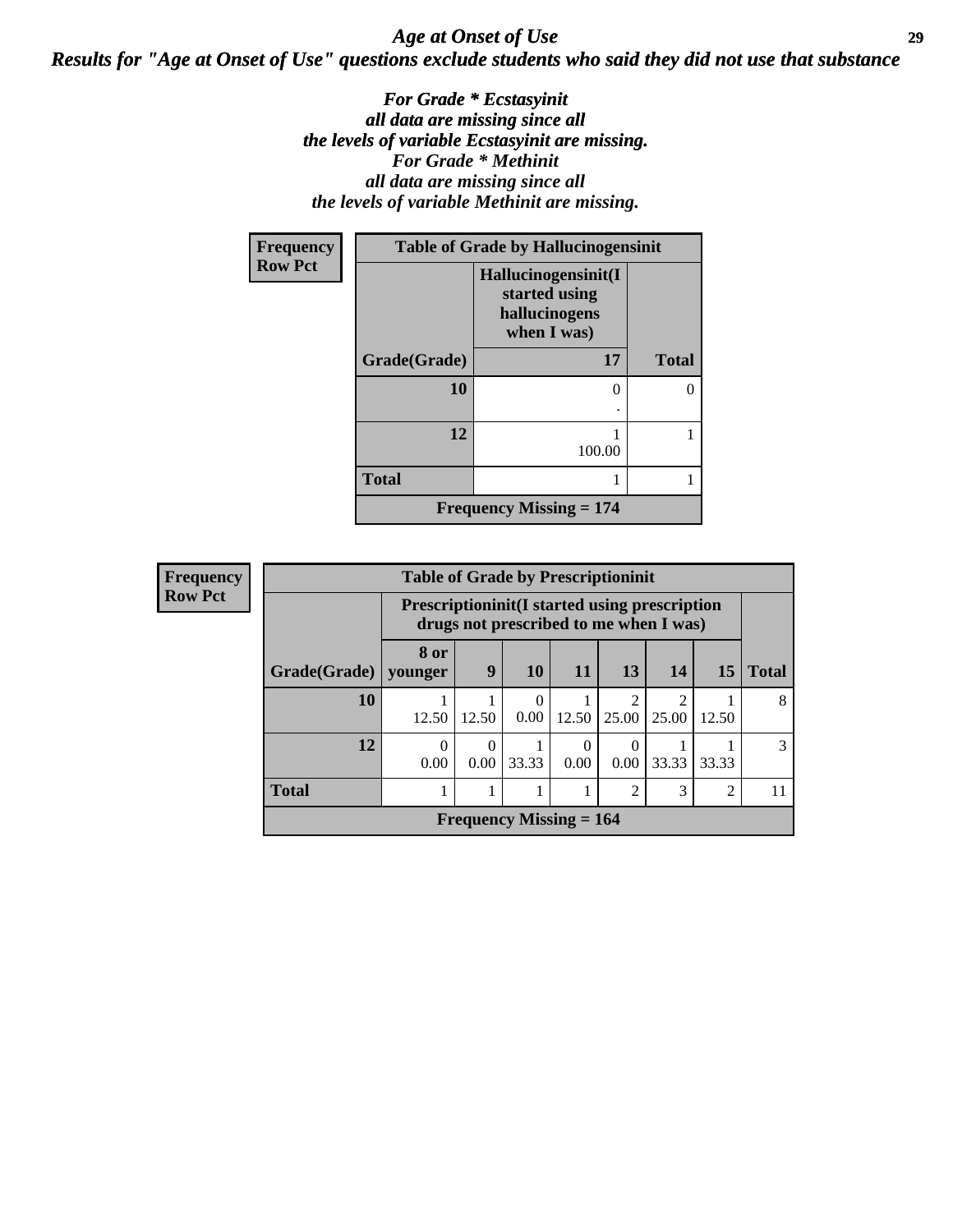| Frequency      | <b>Table of Alcoholharm by Grade</b>          |                    |             |              |
|----------------|-----------------------------------------------|--------------------|-------------|--------------|
| <b>Col Pct</b> | Alcoholharm(I<br>think alcohol is<br>harmful) | Grade(Grade)<br>10 | 12          | <b>Total</b> |
|                | <b>Strongly Agree</b>                         | 46<br>57.50        | 62<br>65.26 | 108          |
|                | <b>Somewhat Agree</b>                         | 18<br>22.50        | 13<br>13.68 | 31           |
|                | <b>Somewhat Disagree</b>                      | 6<br>7.50          | 8<br>8.42   | 14           |
|                | <b>Strongly Disagree</b>                      | 10<br>12.50        | 12<br>12.63 | 22           |
|                | <b>Total</b>                                  | 80                 | 95          | 175          |

| <b>Table of Cigarettesharm by Grade</b>                  |                    |             |              |  |  |
|----------------------------------------------------------|--------------------|-------------|--------------|--|--|
| Cigarettesharm(I<br>think smoking<br>tobacco is harmful) | Grade(Grade)<br>10 | 12          | <b>Total</b> |  |  |
| <b>Strongly Agree</b>                                    | 58<br>72.50        | 77<br>81.05 | 135          |  |  |
| <b>Somewhat Agree</b>                                    | 5<br>6.25          | 5<br>5.26   | 10           |  |  |
| <b>Somewhat Disagree</b>                                 | 3<br>3.75          | 0<br>0.00   | 3            |  |  |
| <b>Strongly Disagree</b>                                 | 14<br>17.50        | 13<br>13.68 | 27           |  |  |
| <b>Total</b>                                             | 80                 | 95          | 175          |  |  |

| Frequency<br><b>Col Pct</b> | <b>Table of Smokelessharm by Grade</b>                  |                           |             |              |
|-----------------------------|---------------------------------------------------------|---------------------------|-------------|--------------|
|                             | Smokelessharm(I<br>think chewing<br>tobacco is harmful) | Grade(Grade)<br><b>10</b> | 12          | <b>Total</b> |
|                             | <b>Strongly Agree</b>                                   | 56<br>70.00               | 75<br>78.95 | 131          |
|                             | <b>Somewhat Agree</b>                                   | 6<br>7.50                 | 6<br>6.32   | 12           |
|                             | <b>Somewhat Disagree</b>                                | 4<br>5.00                 | 0<br>0.00   | 4            |
|                             | <b>Strongly Disagree</b>                                | 14<br>17.50               | 14<br>14.74 | 28           |
|                             | Total                                                   | 80                        | 95          | 175          |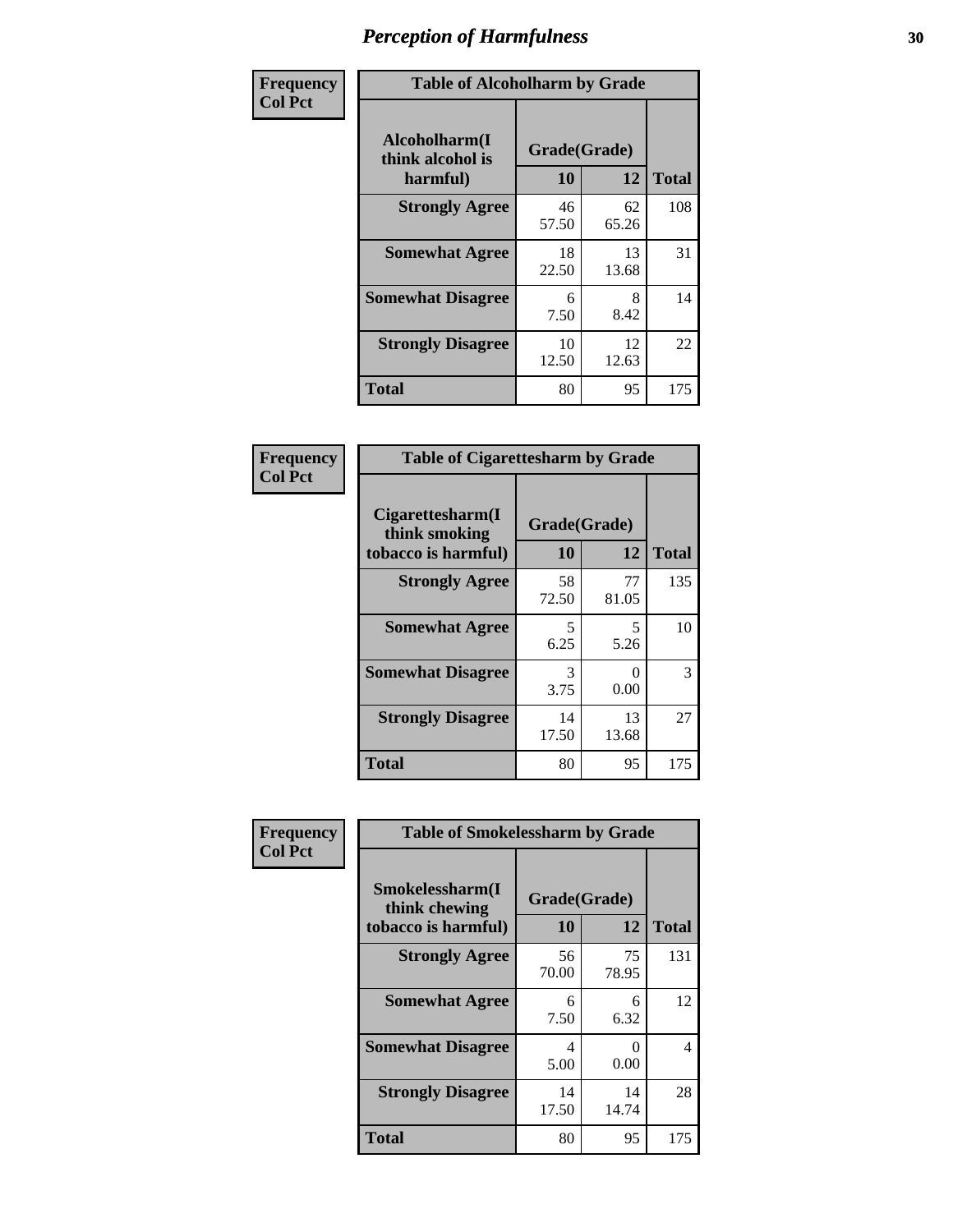| Frequency      | <b>Table of Marijuanaharm by Grade</b>            |                    |             |              |
|----------------|---------------------------------------------------|--------------------|-------------|--------------|
| <b>Col Pct</b> | Marijuanaharm(I<br>think marijuana is<br>harmful) | Grade(Grade)<br>10 | 12          | <b>Total</b> |
|                | <b>Strongly Agree</b>                             | 53<br>66.25        | 69<br>72.63 | 122          |
|                | <b>Somewhat Agree</b>                             | 7<br>8.75          | 5<br>5.26   | 12           |
|                | <b>Somewhat Disagree</b>                          | 3<br>3.75          | 3<br>3.16   | 6            |
|                | <b>Strongly Disagree</b>                          | 17<br>21.25        | 18<br>18.95 | 35           |
|                | <b>Total</b>                                      | 80                 | 95          | 175          |

| <b>Table of Cocaineharm by Grade</b>          |                    |                        |              |  |  |
|-----------------------------------------------|--------------------|------------------------|--------------|--|--|
| Cocaineharm(I<br>think cocaine is<br>harmful) | Grade(Grade)<br>10 | 12                     | <b>Total</b> |  |  |
| <b>Strongly Agree</b>                         | 62<br>77.50        | 77<br>81.05            | 139          |  |  |
| <b>Somewhat Agree</b>                         | 2<br>2.50          | 3<br>3.16              | 5            |  |  |
| <b>Somewhat Disagree</b>                      | 0<br>0.00          | $\mathfrak{D}$<br>2.11 | 2            |  |  |
| <b>Strongly Disagree</b>                      | 16<br>20.00        | 13<br>13.68            | 29           |  |  |
| <b>Total</b>                                  | 80                 | 95                     | 175          |  |  |

| Frequency      | <b>Table of Inhalantsharm by Grade</b>             |                    |             |              |
|----------------|----------------------------------------------------|--------------------|-------------|--------------|
| <b>Col Pct</b> | Inhalantsharm(I<br>think inhalants are<br>harmful) | Grade(Grade)<br>10 | 12          | <b>Total</b> |
|                | <b>Strongly Agree</b>                              | 61<br>76.25        | 77<br>81.05 | 138          |
|                | <b>Somewhat Agree</b>                              | 2<br>2.50          | 3<br>3.16   | 5            |
|                | <b>Somewhat Disagree</b>                           | 4<br>5.00          | 0<br>0.00   | 4            |
|                | <b>Strongly Disagree</b>                           | 13<br>16.25        | 15<br>15.79 | 28           |
|                | Total                                              | 80                 | 95          | 175          |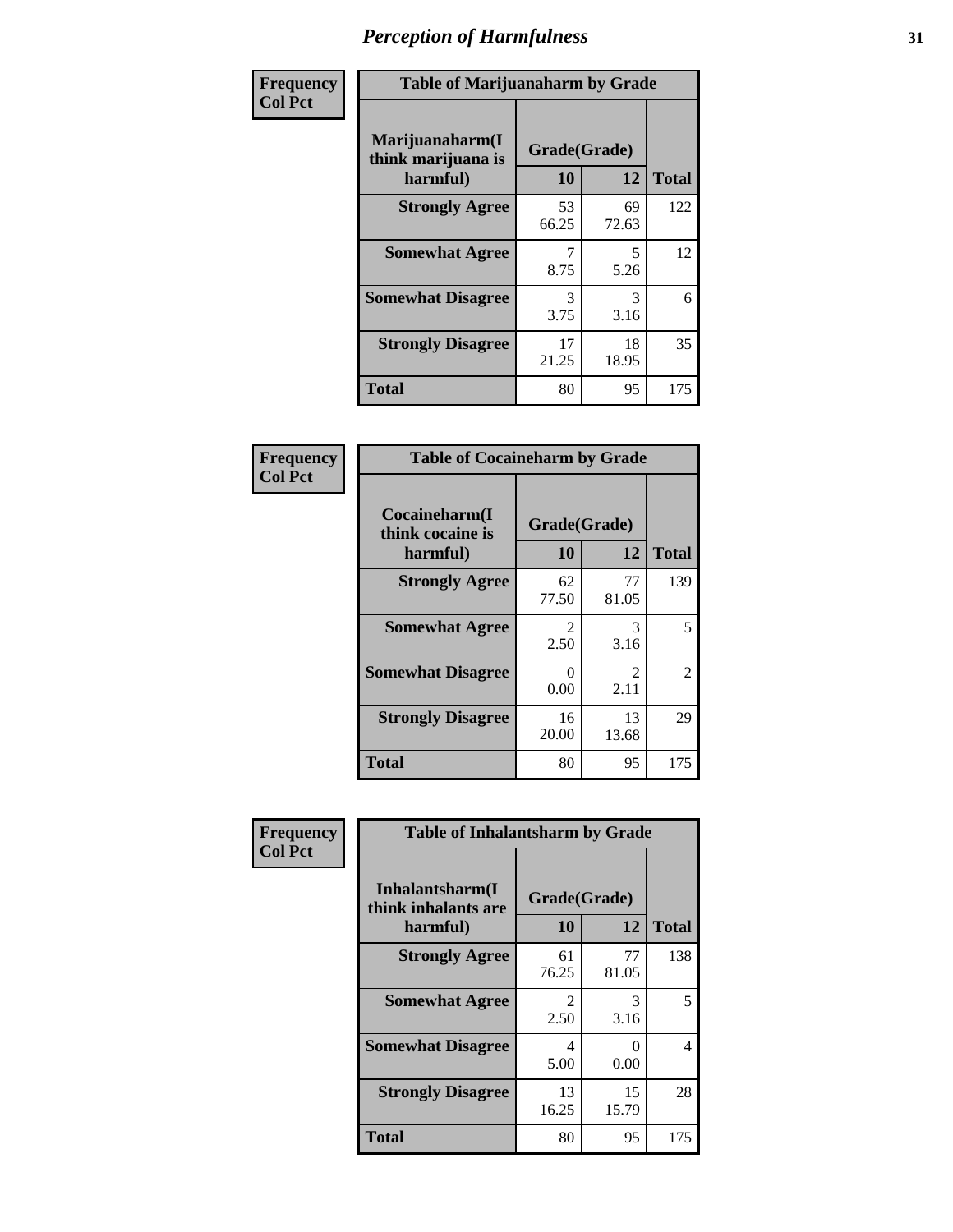| Frequency      | <b>Table of Steroidsharm by Grade</b>            |                    |             |              |
|----------------|--------------------------------------------------|--------------------|-------------|--------------|
| <b>Col Pct</b> | Steroidsharm(I<br>think steroids are<br>harmful) | Grade(Grade)<br>10 | 12          | <b>Total</b> |
|                | <b>Strongly Agree</b>                            | 57<br>71.25        | 76<br>80.00 | 133          |
|                | <b>Somewhat Agree</b>                            | 6<br>7.50          | 5<br>5.26   | 11           |
|                | <b>Somewhat Disagree</b>                         | 1.25               | 0<br>0.00   |              |
|                | <b>Strongly Disagree</b>                         | 16<br>20.00        | 14<br>14.74 | 30           |
|                | <b>Total</b>                                     | 80                 | 95          | 175          |

| <b>Table of Ecstasyharm by Grade</b>          |                    |                        |              |  |  |
|-----------------------------------------------|--------------------|------------------------|--------------|--|--|
| Ecstasyharm(I<br>think ecstasy is<br>harmful) | Grade(Grade)<br>10 | 12                     | <b>Total</b> |  |  |
| <b>Strongly Agree</b>                         | 60<br>75.00        | 73<br>76.84            | 133          |  |  |
| <b>Somewhat Agree</b>                         | 1<br>1.25          | 6<br>6.32              | 7            |  |  |
| <b>Somewhat Disagree</b>                      | 2<br>2.50          | $\mathfrak{D}$<br>2.11 | 4            |  |  |
| <b>Strongly Disagree</b>                      | 17<br>21.25        | 14<br>14.74            | 31           |  |  |
| <b>Total</b>                                  | 80                 | 95                     | 175          |  |  |

| Frequency      | <b>Table of Methharm by Grade</b>            |              |             |              |
|----------------|----------------------------------------------|--------------|-------------|--------------|
| <b>Col Pct</b> | <b>Methharm</b> (I think<br>methamphetamines | Grade(Grade) |             |              |
|                | are harmful)                                 | 10           | 12          | <b>Total</b> |
|                | <b>Strongly Agree</b>                        | 63<br>78.75  | 80<br>84.21 | 143          |
|                | <b>Somewhat Agree</b>                        | 1.25         | 1.05        | 2            |
|                | <b>Strongly Disagree</b>                     | 16<br>20.00  | 14<br>14.74 | 30           |
|                | <b>Total</b>                                 | 80           | 95          | 175          |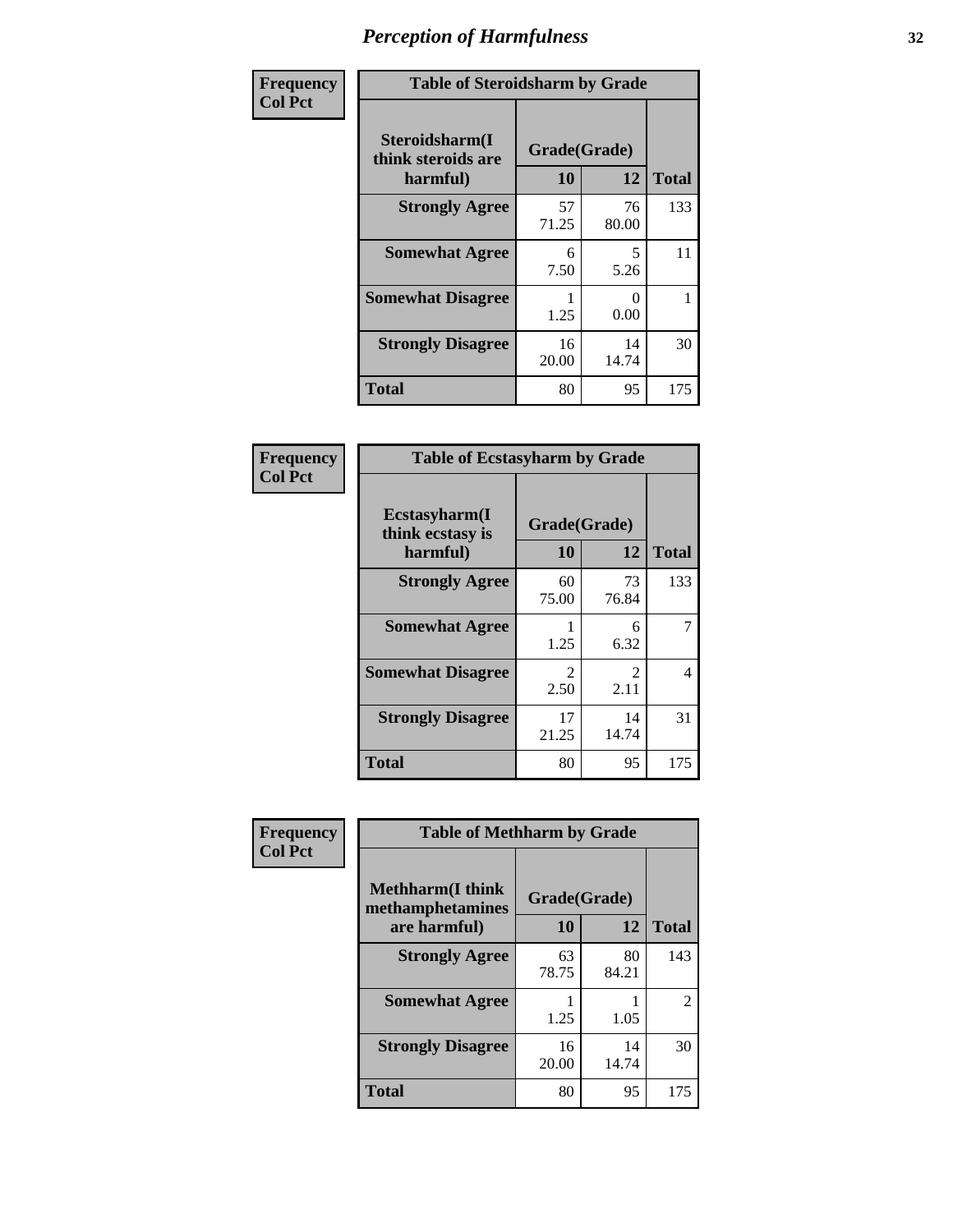| Frequency      | <b>Table of Hallucinogensharm by Grade</b>                 |                        |                        |              |
|----------------|------------------------------------------------------------|------------------------|------------------------|--------------|
| <b>Col Pct</b> | Hallucinogensharm(I<br>think hallucinogens<br>are harmful) | Grade(Grade)<br>10     | 12                     | <b>Total</b> |
|                | <b>Strongly Agree</b>                                      | 59<br>73.75            | 75<br>78.95            | 134          |
|                | <b>Somewhat Agree</b>                                      | 3<br>3.75              | 3<br>3.16              | 6            |
|                | <b>Somewhat Disagree</b>                                   | $\mathfrak{D}$<br>2.50 | $\mathfrak{D}$<br>2.11 | 4            |
|                | <b>Strongly Disagree</b>                                   | 16<br>20.00            | 15<br>15.79            | 31           |
|                | <b>Total</b>                                               | 80                     | 95                     | 175          |

| <b>Table of Prescriptionharm by Grade</b>                                         |              |             |              |  |  |  |
|-----------------------------------------------------------------------------------|--------------|-------------|--------------|--|--|--|
| <b>Prescriptionharm</b> (I<br>think prescription<br>drugs not<br>prescribed to me | Grade(Grade) |             |              |  |  |  |
| are harmful)                                                                      | 10           | 12          | <b>Total</b> |  |  |  |
| <b>Strongly Agree</b>                                                             | 52<br>65.00  | 71<br>74.74 | 123          |  |  |  |
| <b>Somewhat Agree</b>                                                             | 8.75         | 7.37        | 14           |  |  |  |
| <b>Somewhat Disagree</b>                                                          | 3<br>3.75    | 3<br>3.16   | 6            |  |  |  |
| <b>Strongly Disagree</b>                                                          | 18<br>22.50  | 14<br>14.74 | 32           |  |  |  |
| <b>Total</b>                                                                      | 80           | 95          | 175          |  |  |  |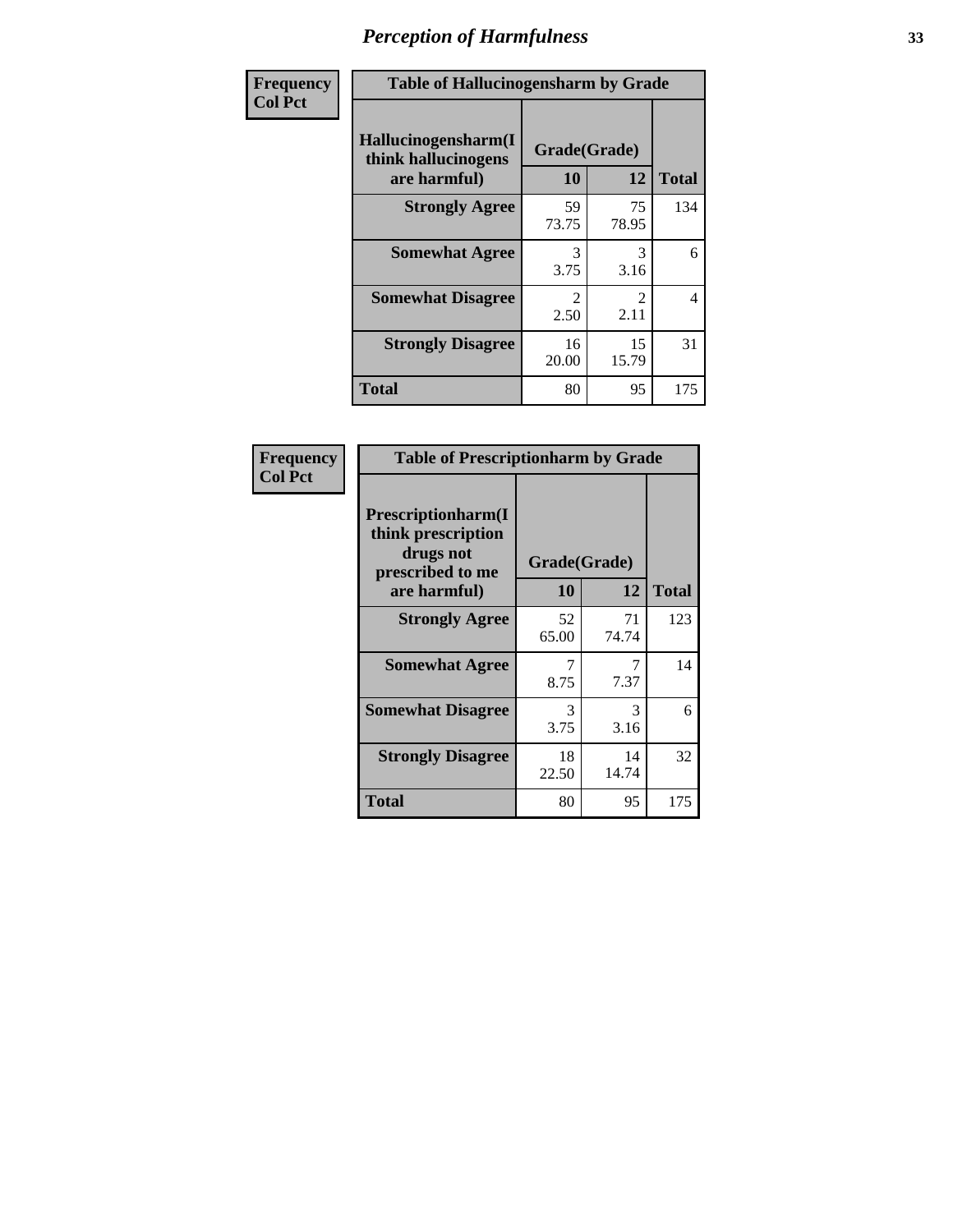### *Disapproval by Adults* **34**

| Frequency      | <b>Table of Alcoholadult by Grade</b>                                 |                    |             |              |
|----------------|-----------------------------------------------------------------------|--------------------|-------------|--------------|
| <b>Col Pct</b> | <b>Alcoholadult</b> (Adults<br>would disapprove if<br>I used alcohol) | Grade(Grade)<br>10 | 12          | <b>Total</b> |
|                | <b>Strongly Agree</b>                                                 | 47<br>58.75        | 62<br>65.26 | 109          |
|                | <b>Somewhat Agree</b>                                                 | 16<br>20.00        | 19<br>20.00 | 35           |
|                | <b>Somewhat Disagree</b>                                              | 6<br>7.50          | 7.37        | 13           |
|                | <b>Strongly Disagree</b>                                              | 11<br>13.75        | 7.37        | 18           |
|                | <b>Total</b>                                                          | 80                 | 95          | 175          |

| <b>Table of Tobaccoadult by Grade</b>                                 |                    |              |     |  |  |  |
|-----------------------------------------------------------------------|--------------------|--------------|-----|--|--|--|
| <b>Tobaccoadult</b> (Adults<br>would disapprove if<br>I used tobacco) | Grade(Grade)<br>10 | <b>Total</b> |     |  |  |  |
| <b>Strongly Agree</b>                                                 | 58<br>72.50        | 74<br>77.89  | 132 |  |  |  |
| <b>Somewhat Agree</b>                                                 | 6<br>7.50          | 10<br>10.53  | 16  |  |  |  |
| <b>Somewhat Disagree</b>                                              | 3<br>3.75          | 1.05         | 4   |  |  |  |
| <b>Strongly Disagree</b>                                              | 13<br>16.25        | 10<br>10.53  | 23  |  |  |  |
| Total                                                                 | 80                 | 95           | 175 |  |  |  |

| Frequency      | <b>Table of Marijuanaadult by Grade</b>                           |                    |                        |              |
|----------------|-------------------------------------------------------------------|--------------------|------------------------|--------------|
| <b>Col Pct</b> | Marijuanaadult(Adults<br>would disapprove if I<br>used marijuana) | Grade(Grade)<br>10 | 12                     | <b>Total</b> |
|                | <b>Strongly Agree</b>                                             | 57<br>71.25        | 77<br>81.05            | 134          |
|                | <b>Somewhat Agree</b>                                             | 7<br>8.75          | $\overline{4}$<br>4.21 | 11           |
|                | <b>Somewhat Disagree</b>                                          | 4<br>5.00          | 2<br>2.11              | 6            |
|                | <b>Strongly Disagree</b>                                          | 12<br>15.00        | 12<br>12.63            | 24           |
|                | <b>Total</b>                                                      | 80                 | 95                     | 175          |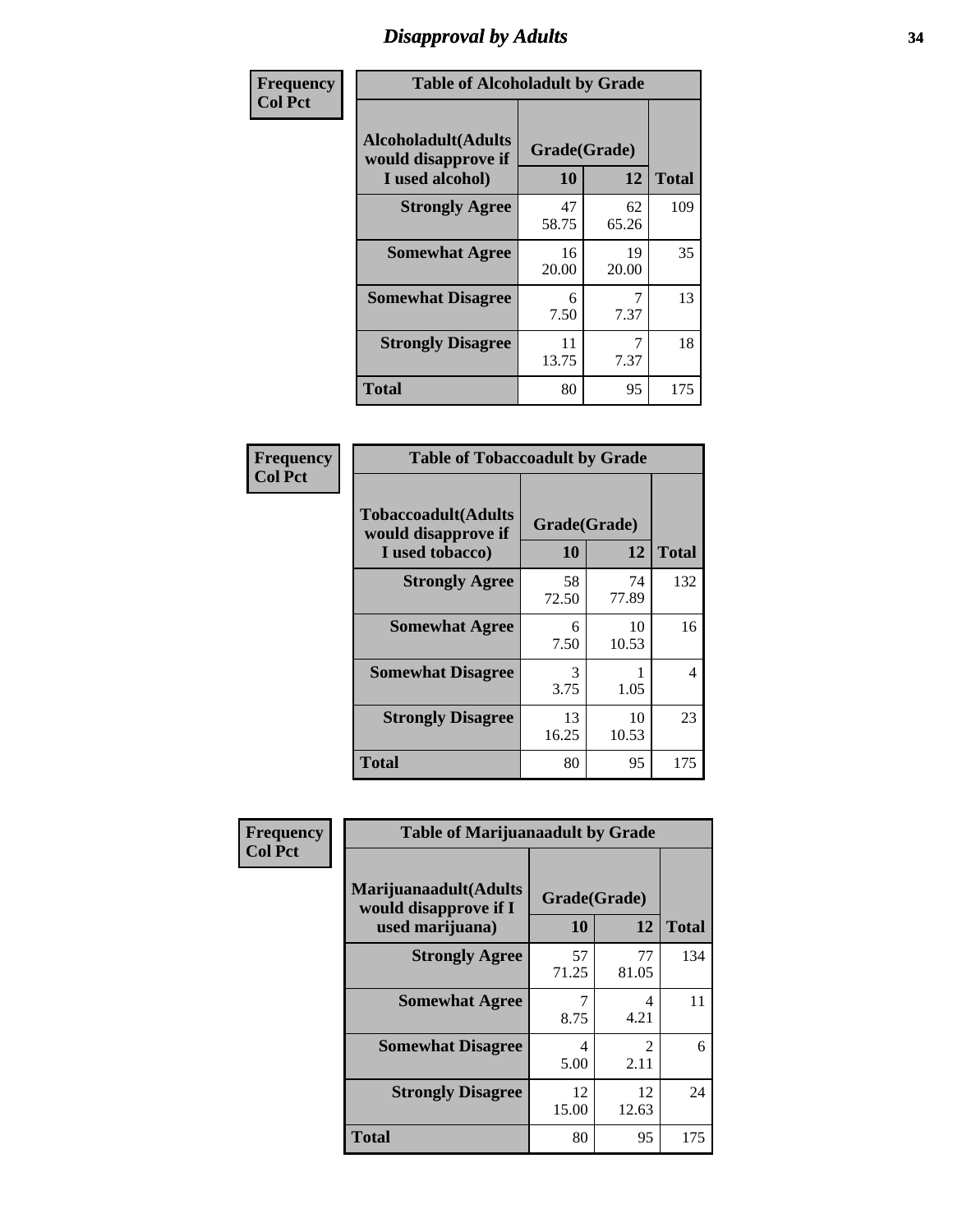# *Disapproval by Adults* **35**

| <b>Frequency</b> | <b>Table of Otherdrugadult by Grade</b>                                     |                    |             |              |
|------------------|-----------------------------------------------------------------------------|--------------------|-------------|--------------|
| <b>Col Pct</b>   | <b>Otherdrugadult</b> (Adults<br>would disapprove if I<br>used other drugs) | Grade(Grade)<br>10 | 12          | <b>Total</b> |
|                  | <b>Strongly Agree</b>                                                       | 63<br>78.75        | 80<br>84.21 | 143          |
|                  | <b>Somewhat Agree</b>                                                       | 4<br>5.00          | 3<br>3.16   | 7            |
|                  | <b>Somewhat Disagree</b>                                                    | $\Omega$<br>0.00   | 1.05        |              |
|                  | <b>Strongly Disagree</b>                                                    | 13<br>16.25        | 11<br>11.58 | 24           |
|                  | <b>Total</b>                                                                | 80                 | 95          | 175          |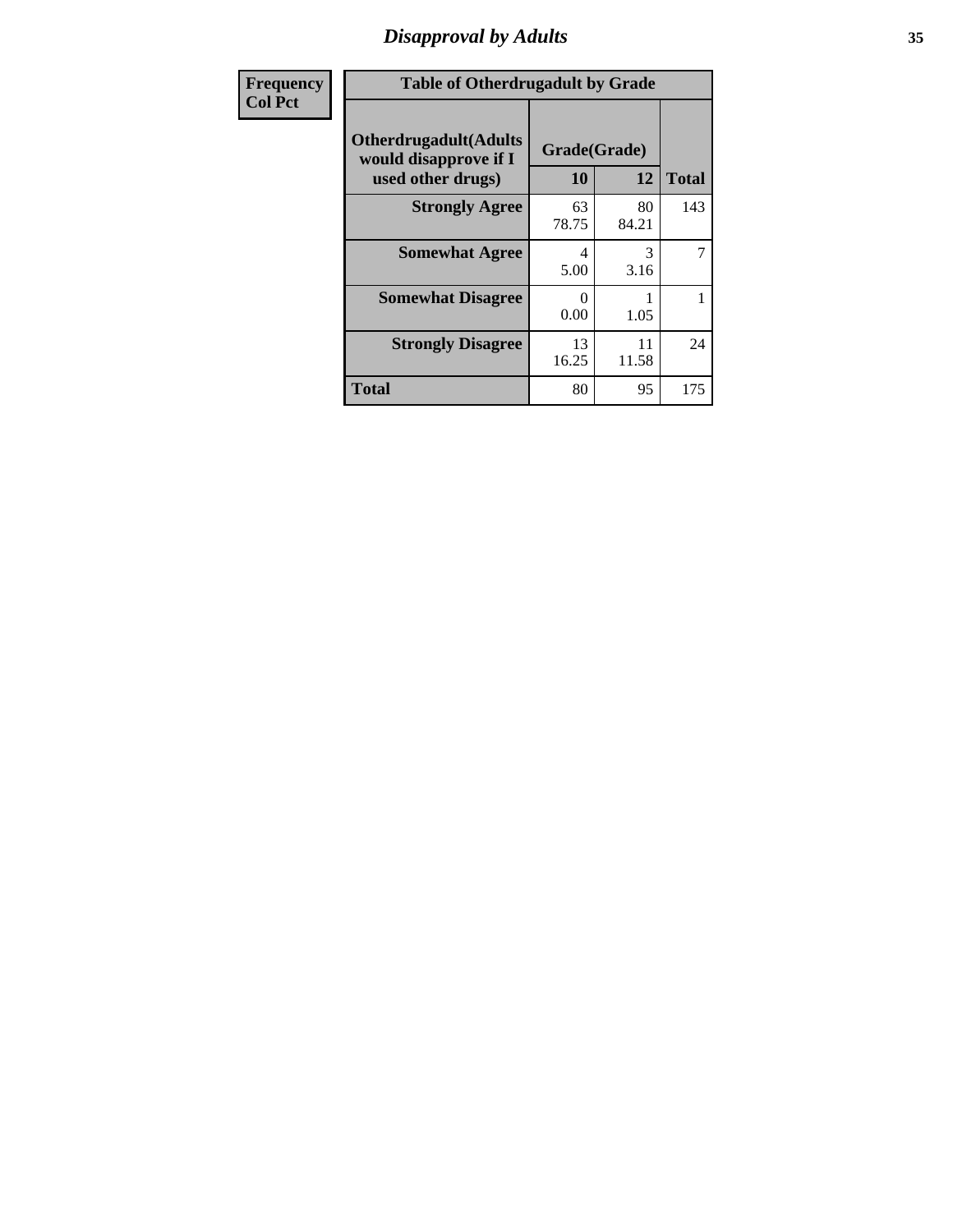### *Disapproval by Peers* **36**

| Frequency      | <b>Table of Alcoholpeer by Grade</b>                    |              |             |              |
|----------------|---------------------------------------------------------|--------------|-------------|--------------|
| <b>Col Pct</b> | Alcoholpeer(My<br>friends would<br>disapprove if I used | Grade(Grade) |             |              |
|                | alcohol)                                                | 10           | 12          | <b>Total</b> |
|                | <b>Strongly Agree</b>                                   | 28<br>35.00  | 37<br>38.95 | 65           |
|                | <b>Somewhat Agree</b>                                   | 14<br>17.50  | 17<br>17.89 | 31           |
|                | <b>Somewhat Disagree</b>                                | 15<br>18.75  | 19<br>20.00 | 34           |
|                | <b>Strongly Disagree</b>                                | 23<br>28.75  | 22<br>23.16 | 45           |
|                | Total                                                   | 80           | 95          | 175          |

| Frequency      | <b>Table of Tobaccopeer by Grade</b>                                |                    |             |              |
|----------------|---------------------------------------------------------------------|--------------------|-------------|--------------|
| <b>Col Pct</b> | Tobaccopeer(My<br>friends would<br>disapprove if I used<br>tobacco) | Grade(Grade)<br>10 | 12          | <b>Total</b> |
|                |                                                                     |                    |             |              |
|                | <b>Strongly Agree</b>                                               | 45<br>56.25        | 55<br>57.89 | 100          |
|                | <b>Somewhat Agree</b>                                               | 10<br>12.50        | 13<br>13.68 | 23           |
|                | <b>Somewhat Disagree</b>                                            | 7<br>8.75          | 12<br>12.63 | 19           |
|                | <b>Strongly Disagree</b>                                            | 18<br>22.50        | 15<br>15.79 | 33           |
|                | <b>Total</b>                                                        | 80                 | 95          | 175          |

| Frequency      | <b>Table of Marijuanapeer by Grade</b>                    |              |             |              |
|----------------|-----------------------------------------------------------|--------------|-------------|--------------|
| <b>Col Pct</b> | Marijuanapeer(My<br>friends would<br>disapprove if I used | Grade(Grade) |             |              |
|                | marijuana)                                                | 10           | 12          | <b>Total</b> |
|                | <b>Strongly Agree</b>                                     | 43<br>53.75  | 50<br>52.63 | 93           |
|                | <b>Somewhat Agree</b>                                     | 11<br>13.75  | 15<br>15.79 | 26           |
|                | <b>Somewhat Disagree</b>                                  | 6<br>7.50    | 13<br>13.68 | 19           |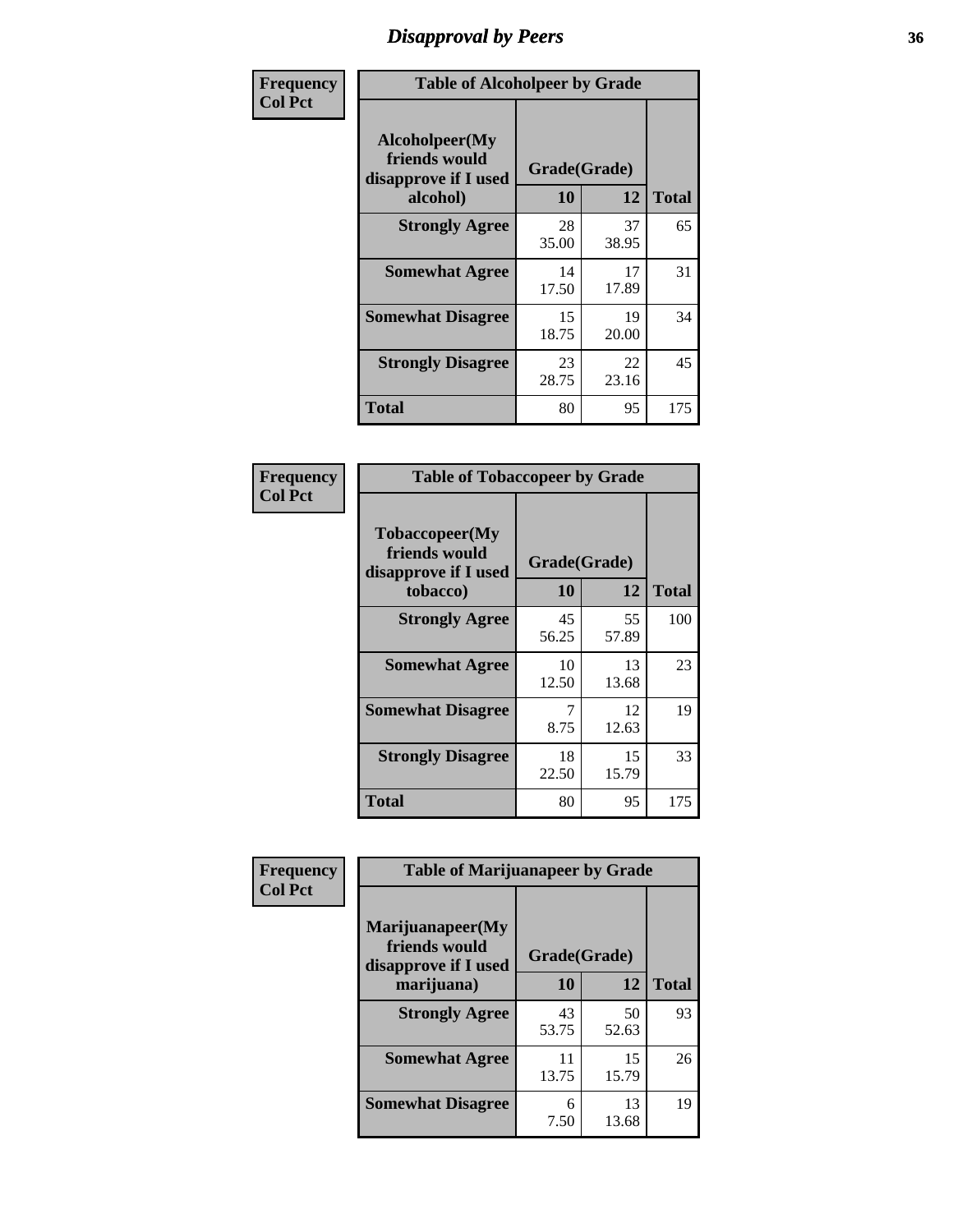# *Disapproval by Peers* **37**

| Frequency<br><b>Col Pct</b> | <b>Table of Marijuanapeer by Grade</b>                                  |                    |       |              |
|-----------------------------|-------------------------------------------------------------------------|--------------------|-------|--------------|
|                             | Marijuanapeer(My<br>friends would<br>disapprove if I used<br>marijuana) | Grade(Grade)<br>10 | 12    | <b>Total</b> |
|                             | <b>Strongly Disagree</b>                                                | 20<br>25.00        | 17.89 | 37           |
|                             | Total                                                                   | 80                 | 95    | 175          |

| Frequency      | <b>Table of Otherdrugpeer by Grade</b>                                    |                    |             |              |  |
|----------------|---------------------------------------------------------------------------|--------------------|-------------|--------------|--|
| <b>Col Pct</b> | Otherdrugpeer(My<br>friends would<br>disapprove if I used<br>other drugs) | Grade(Grade)<br>10 | 12          | <b>Total</b> |  |
|                | <b>Strongly Agree</b>                                                     | 50<br>62.50        | 59<br>62.11 | 109          |  |
|                | <b>Somewhat Agree</b>                                                     | Q<br>11.25         | 14<br>14.74 | 23           |  |
|                | <b>Somewhat Disagree</b>                                                  | 5<br>6.25          | 5<br>5.26   | 10           |  |
|                | <b>Strongly Disagree</b>                                                  | 16<br>20.00        | 17<br>17.89 | 33           |  |
|                | <b>Total</b>                                                              | 80                 | 95          | 175          |  |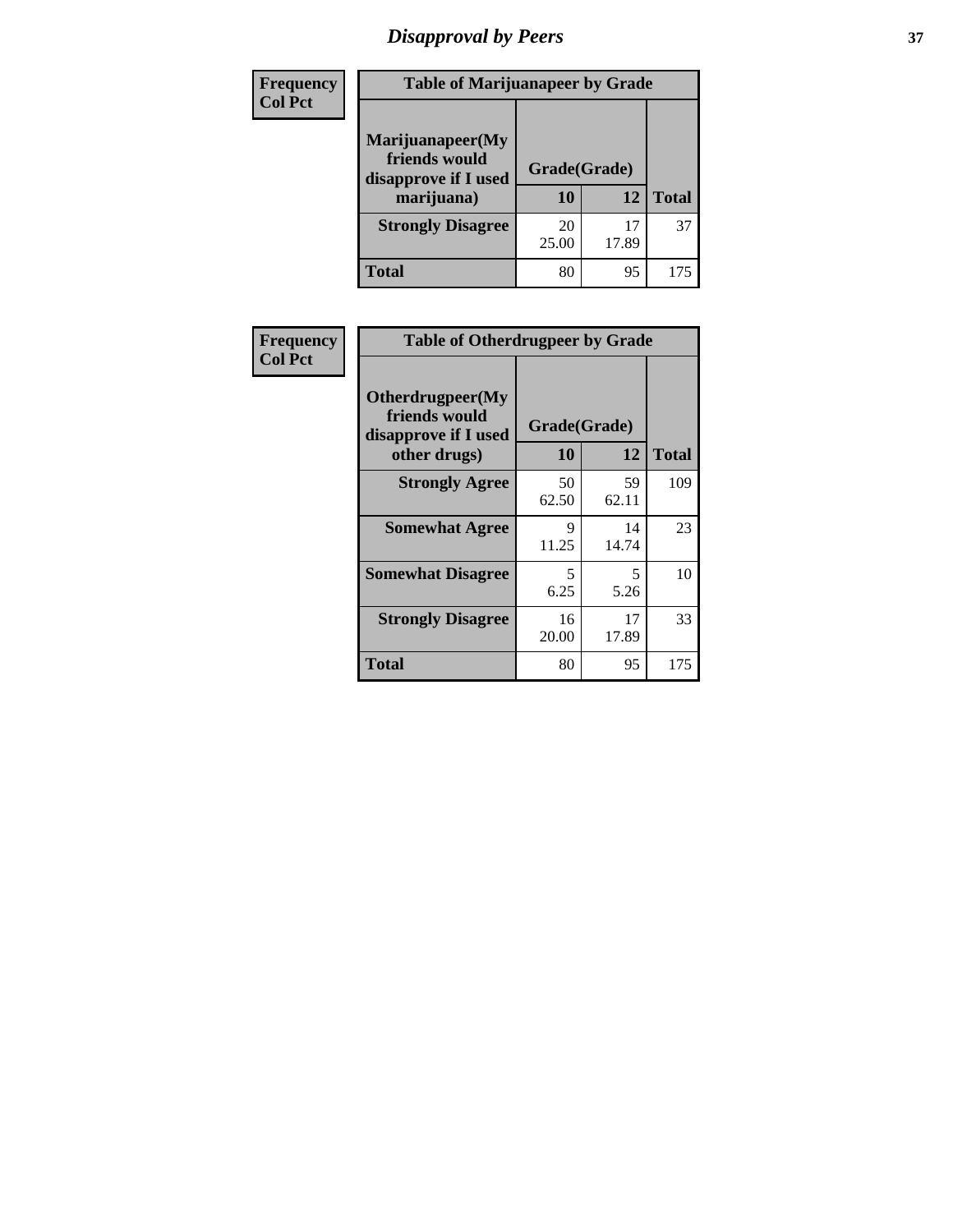| Frequency      | <b>Table of Alcohollocation1 by Grade</b> |              |             |              |
|----------------|-------------------------------------------|--------------|-------------|--------------|
| <b>Col Pct</b> | <b>Alcohollocation1(Places</b>            | Grade(Grade) |             |              |
|                | <b>Friends Use Alcohol)</b>               | 10           | 12          | <b>Total</b> |
|                |                                           | 37<br>46.25  | 49<br>51.58 | 86           |
|                | Do Not Use                                | 43<br>53.75  | 46<br>48.42 | 89           |
|                | <b>Total</b>                              | 80           | 95          | 175          |

| <b>Frequency</b> | <b>Table of Alcohollocation2 by Grade</b>                     |                    |             |              |
|------------------|---------------------------------------------------------------|--------------------|-------------|--------------|
| <b>Col Pct</b>   | <b>Alcohollocation2(Places</b><br><b>Friends Use Alcohol)</b> | Grade(Grade)<br>10 | 12          | <b>Total</b> |
|                  |                                                               | 58<br>72.50        | 66<br>69.47 | 124          |
|                  | Home                                                          | 22<br>27.50        | 29<br>30.53 | 51           |
|                  | <b>Total</b>                                                  | 80                 | 95          | 175          |

| Frequency      | <b>Table of Alcohollocation3 by Grade</b>                     |                    |             |              |
|----------------|---------------------------------------------------------------|--------------------|-------------|--------------|
| <b>Col Pct</b> | <b>Alcohollocation3(Places</b><br><b>Friends Use Alcohol)</b> | Grade(Grade)<br>10 | 12          | <b>Total</b> |
|                |                                                               | 77<br>96.25        | 92<br>96.84 | 169          |
|                | <b>School</b>                                                 | 3<br>3.75          | 3<br>3.16   |              |
|                | <b>Total</b>                                                  | 80                 | 95          | 175          |

| <b>Frequency</b> | <b>Table of Alcohollocation4 by Grade</b> |              |             |              |
|------------------|-------------------------------------------|--------------|-------------|--------------|
| <b>Col Pct</b>   | <b>Alcohollocation4(Places</b>            | Grade(Grade) |             |              |
|                  | <b>Friends Use Alcohol)</b>               | 10           | 12          | <b>Total</b> |
|                  |                                           | 71<br>88.75  | 84<br>88.42 | 155          |
|                  | Car                                       | 9<br>11.25   | 11<br>11.58 | 20           |
|                  | Total                                     | 80           | 95          | 175          |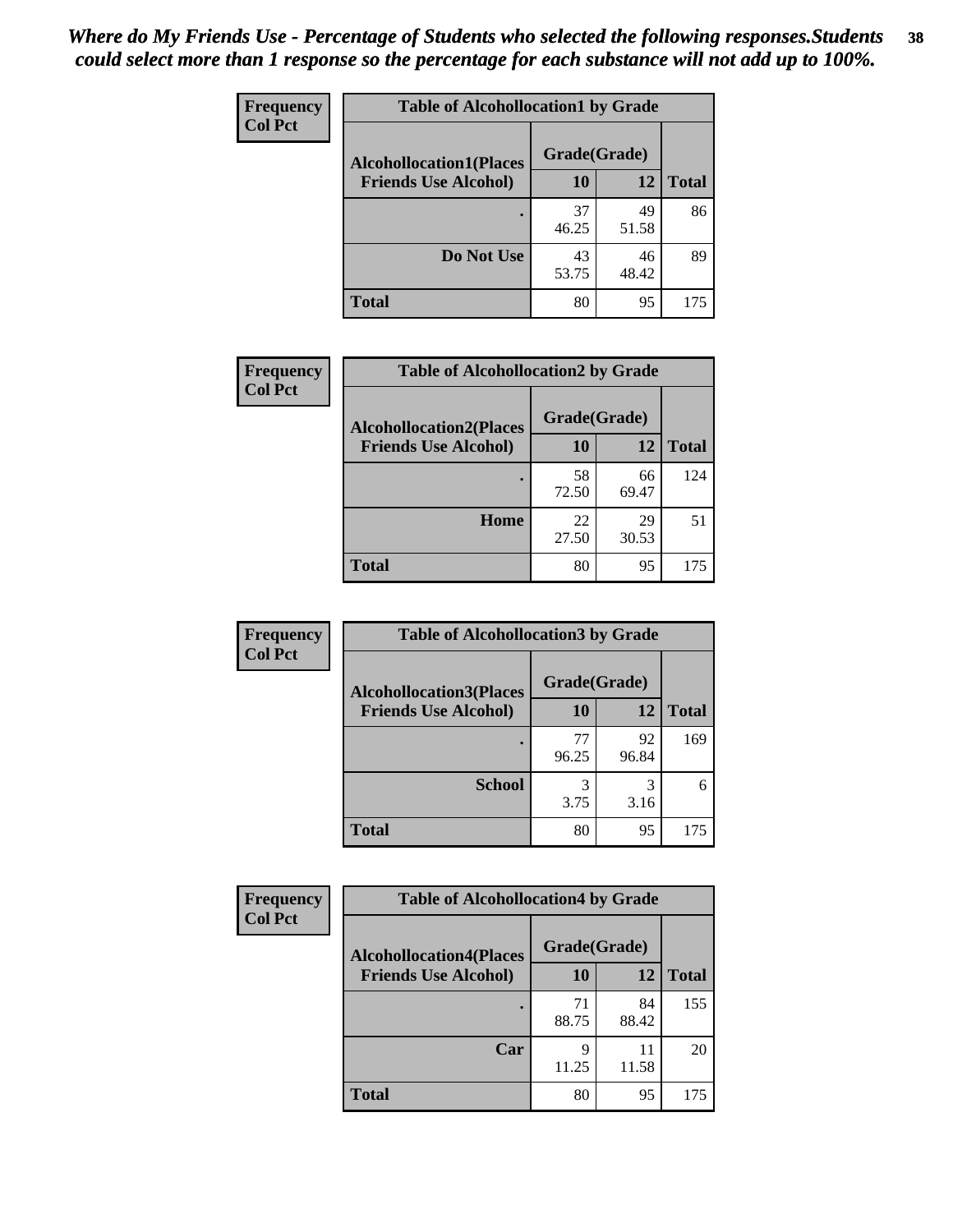| Frequency<br><b>Col Pct</b> | <b>Table of Alcohollocation5 by Grade</b> |              |             |              |
|-----------------------------|-------------------------------------------|--------------|-------------|--------------|
|                             | <b>Alcohollocation5(Places</b>            | Grade(Grade) |             |              |
|                             | <b>Friends Use Alcohol)</b>               | 10           | 12          | <b>Total</b> |
|                             |                                           | 59<br>73.75  | 62<br>65.26 | 121          |
|                             | <b>Friend's House</b>                     | 21<br>26.25  | 33<br>34.74 | 54           |
|                             | <b>Total</b>                              | 80           | 95          | 175          |

| <b>Frequency</b> | <b>Table of Alcohollocation6 by Grade</b> |              |             |              |
|------------------|-------------------------------------------|--------------|-------------|--------------|
| <b>Col Pct</b>   | <b>Alcohollocation6(Places</b>            | Grade(Grade) |             |              |
|                  | <b>Friends Use Alcohol)</b>               | 10           | 12          | <b>Total</b> |
|                  |                                           | 58<br>72.50  | 73<br>76.84 | 131          |
|                  | <b>Other</b>                              | 22<br>27.50  | 22<br>23.16 | 44           |
|                  | <b>Total</b>                              | 80           | 95          | 175          |

| Frequency      | <b>Table of Tobaccolocation1 by Grade</b> |              |             |              |
|----------------|-------------------------------------------|--------------|-------------|--------------|
| <b>Col Pct</b> | <b>Tobaccolocation1(Places</b>            | Grade(Grade) |             |              |
|                | <b>Friends Use Tobacco)</b>               | <b>10</b>    | 12          | <b>Total</b> |
|                |                                           | 17<br>21.25  | 27<br>28.42 | 44           |
|                | Do Not Use                                | 63<br>78.75  | 68<br>71.58 | 131          |
|                | <b>Total</b>                              | 80           | 95          | 175          |

| <b>Frequency</b> | <b>Table of Tobaccolocation2 by Grade</b> |              |             |              |
|------------------|-------------------------------------------|--------------|-------------|--------------|
| <b>Col Pct</b>   | <b>Tobaccolocation2(Places</b>            | Grade(Grade) |             |              |
|                  | <b>Friends Use Tobacco)</b>               | 10           | 12          | <b>Total</b> |
|                  |                                           | 71<br>88.75  | 79<br>83.16 | 150          |
|                  | Home                                      | q<br>11.25   | 16<br>16.84 | 25           |
|                  | <b>Total</b>                              | 80           | 95          | 175          |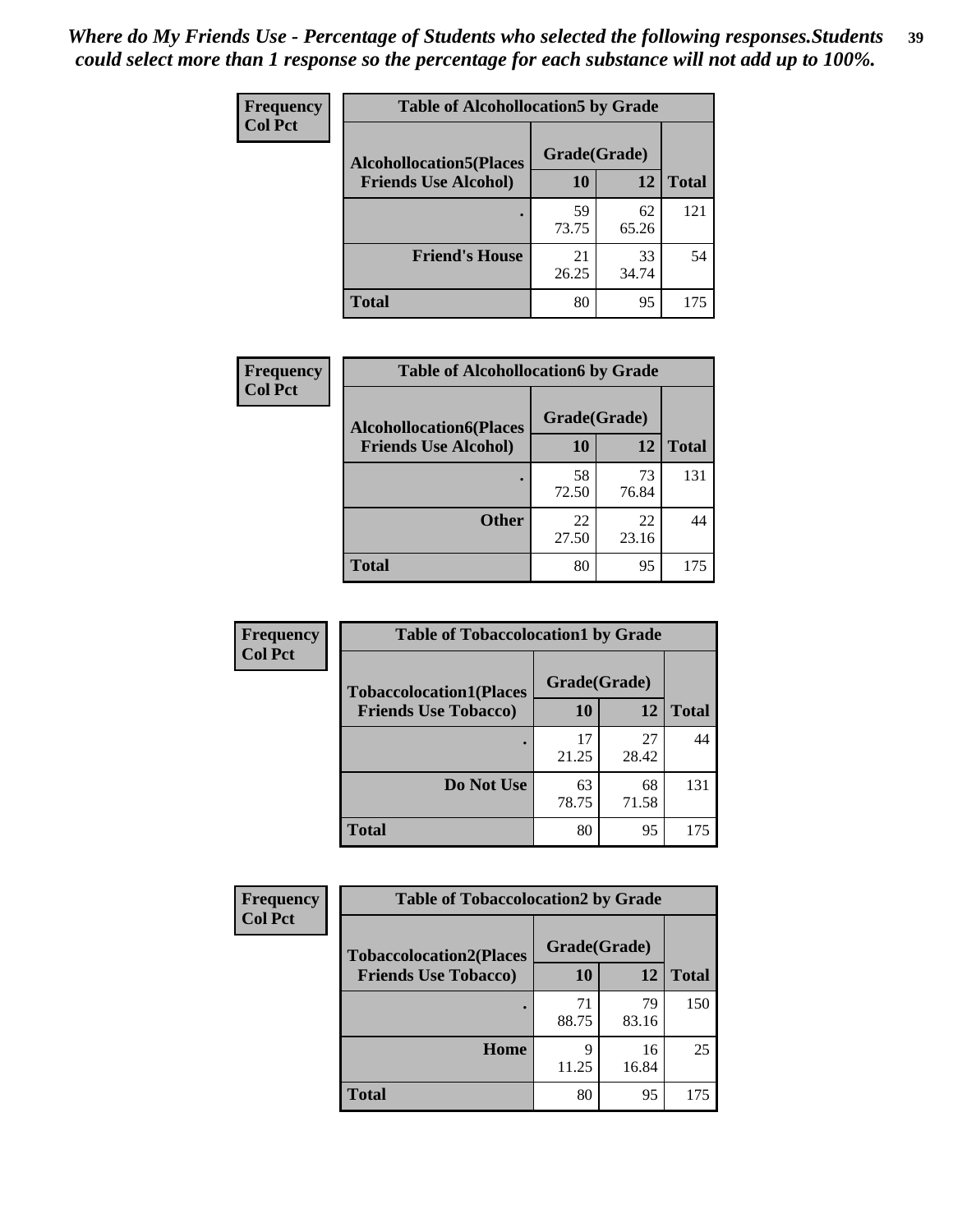| Frequency      | <b>Table of Tobaccolocation 3 by Grade</b> |              |             |              |
|----------------|--------------------------------------------|--------------|-------------|--------------|
| <b>Col Pct</b> | <b>Tobaccolocation3(Places</b>             | Grade(Grade) |             |              |
|                | <b>Friends Use Tobacco)</b>                | 10           | <b>12</b>   | <b>Total</b> |
|                |                                            | 76<br>95.00  | 91<br>95.79 | 167          |
|                | <b>School</b>                              | 5.00         | 4<br>4.21   | 8            |
|                | <b>Total</b>                               | 80           | 95          | 175          |

| Frequency      | <b>Table of Tobaccolocation4 by Grade</b> |              |             |              |
|----------------|-------------------------------------------|--------------|-------------|--------------|
| <b>Col Pct</b> | <b>Tobaccolocation4(Places</b>            | Grade(Grade) |             |              |
|                | <b>Friends Use Tobacco)</b>               | 10           | 12          | <b>Total</b> |
|                |                                           | 72<br>90.00  | 80<br>84.21 | 152          |
|                | Car                                       | 8<br>10.00   | 15<br>15.79 | 23           |
|                | <b>Total</b>                              | 80           | 95          | 175          |

| Frequency      | <b>Table of Tobaccolocation5 by Grade</b> |              |             |              |
|----------------|-------------------------------------------|--------------|-------------|--------------|
| <b>Col Pct</b> | <b>Tobaccolocation5(Places</b>            | Grade(Grade) |             |              |
|                | <b>Friends Use Tobacco)</b>               | 10           | 12          | <b>Total</b> |
|                |                                           | 68<br>85.00  | 74<br>77.89 | 142          |
|                | <b>Friend's House</b>                     | 12<br>15.00  | 21<br>22.11 | 33           |
|                | <b>Total</b>                              | 80           | 95          | 175          |

| Frequency      | <b>Table of Tobaccolocation6 by Grade</b> |              |             |              |  |
|----------------|-------------------------------------------|--------------|-------------|--------------|--|
| <b>Col Pct</b> | <b>Tobaccolocation6(Places</b>            | Grade(Grade) |             |              |  |
|                | <b>Friends Use Tobacco)</b>               | 10           | 12          | <b>Total</b> |  |
|                |                                           | 67<br>83.75  | 86<br>90.53 | 153          |  |
|                | <b>Other</b>                              | 13<br>16.25  | q<br>9.47   | 22           |  |
|                | <b>Total</b>                              | 80           | 95          | 175          |  |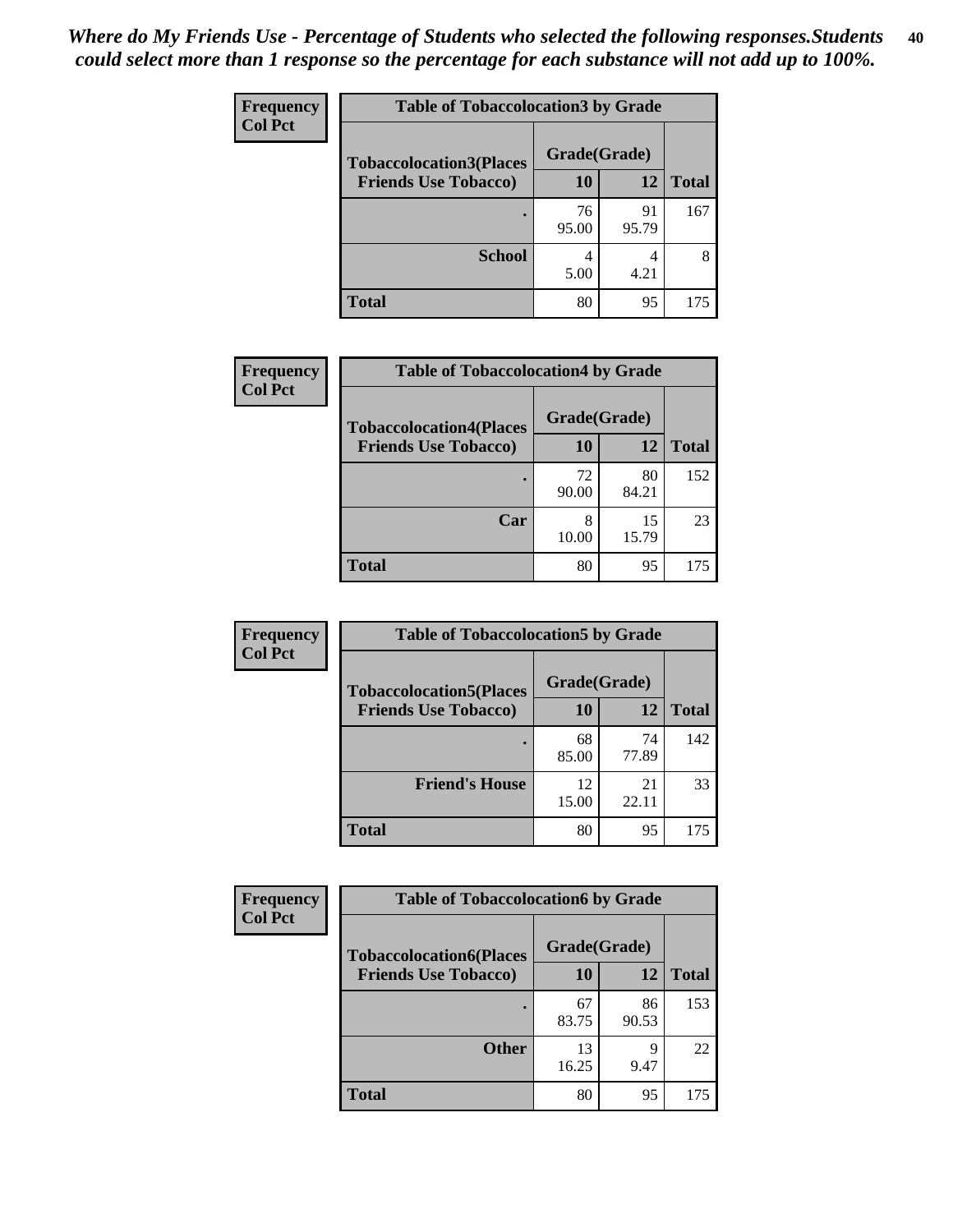| <b>Frequency</b> | <b>Table of Marijuanalocation1 by Grade</b> |              |             |              |  |
|------------------|---------------------------------------------|--------------|-------------|--------------|--|
| <b>Col Pct</b>   | <b>Marijuanalocation1(Places</b>            | Grade(Grade) |             |              |  |
|                  | <b>Friends Use Marijuana</b> )              | <b>10</b>    | 12          | <b>Total</b> |  |
|                  |                                             | 30<br>37.50  | 27<br>28.42 | 57           |  |
|                  | Do Not Use                                  | 50<br>62.50  | 68<br>71.58 | 118          |  |
|                  | <b>Total</b>                                | 80           | 95          | 175          |  |

| <b>Frequency</b> | <b>Table of Marijuanalocation2 by Grade</b>                        |                    |             |              |
|------------------|--------------------------------------------------------------------|--------------------|-------------|--------------|
| <b>Col Pct</b>   | <b>Marijuanalocation2(Places</b><br><b>Friends Use Marijuana</b> ) | Grade(Grade)<br>10 | 12          | <b>Total</b> |
|                  |                                                                    | 64<br>80.00        | 80<br>84.21 | 144          |
|                  | Home                                                               | 16<br>20.00        | 15<br>15.79 | 31           |
|                  | <b>Total</b>                                                       | 80                 | 95          | 175          |

| Frequency<br><b>Col Pct</b> | <b>Table of Marijuanalocation3 by Grade</b> |              |             |       |
|-----------------------------|---------------------------------------------|--------------|-------------|-------|
|                             | <b>Marijuanalocation3</b> (Places           | Grade(Grade) |             |       |
|                             | <b>Friends Use Marijuana</b> )              | 10           | 12          | Total |
|                             |                                             | 76<br>95.00  | 91<br>95.79 | 167   |
|                             | <b>School</b>                               | 4<br>5.00    | 4<br>4.21   | 8     |
|                             | <b>Total</b>                                | 80           | 95          | 175   |

| <b>Frequency</b> | <b>Table of Marijuanalocation4 by Grade</b> |              |             |              |
|------------------|---------------------------------------------|--------------|-------------|--------------|
| <b>Col Pct</b>   | <b>Marijuanalocation4(Places</b>            | Grade(Grade) |             |              |
|                  | <b>Friends Use Marijuana</b> )              | <b>10</b>    | 12          | <b>Total</b> |
|                  |                                             | 67<br>83.75  | 79<br>83.16 | 146          |
|                  | Car                                         | 13<br>16.25  | 16<br>16.84 | 29           |
|                  | <b>Total</b>                                | 80           | 95          | 175          |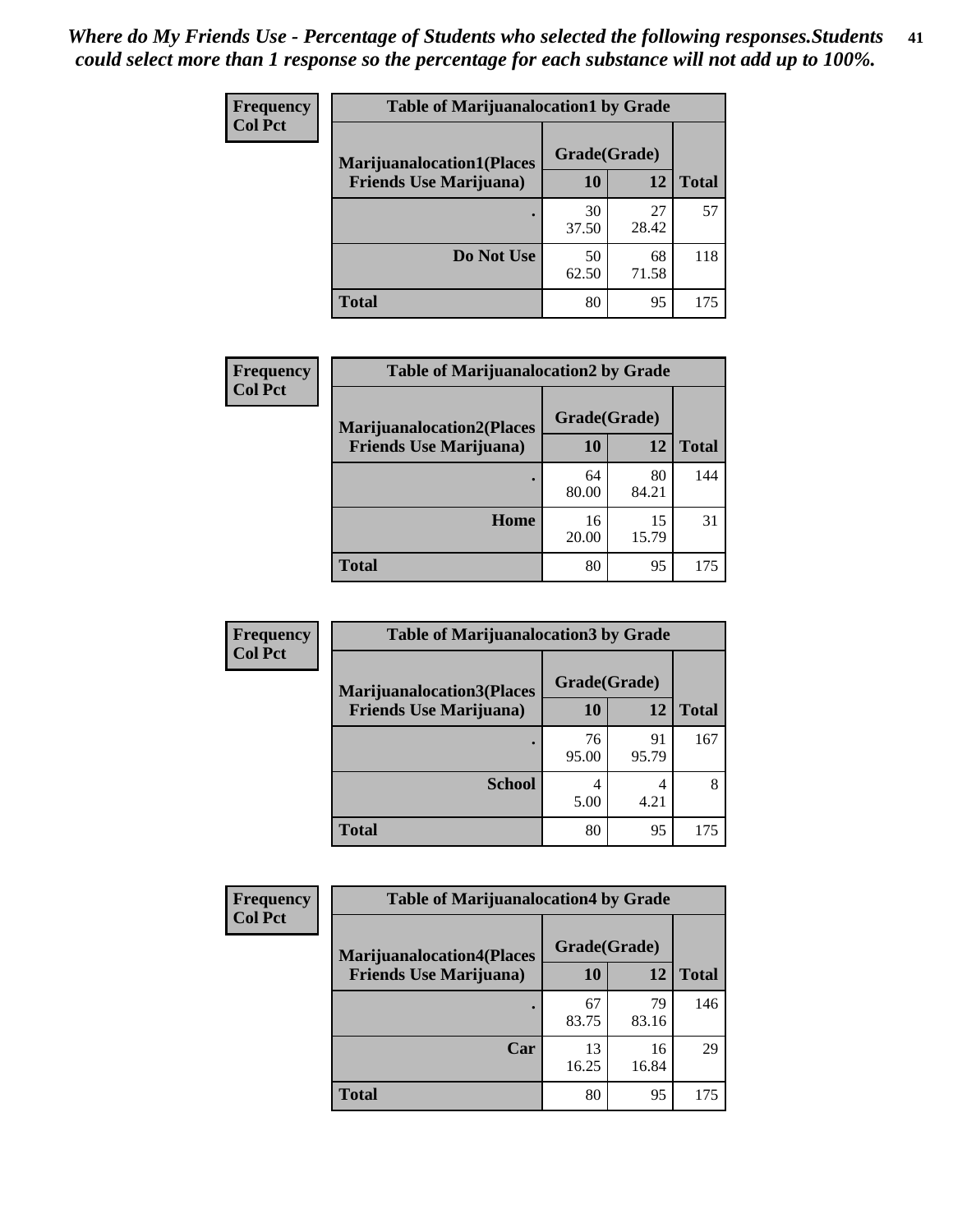| <b>Frequency</b> | <b>Table of Marijuanalocation5 by Grade</b>                         |              |             |              |
|------------------|---------------------------------------------------------------------|--------------|-------------|--------------|
| <b>Col Pct</b>   | <b>Marijuanalocation5</b> (Places<br><b>Friends Use Marijuana</b> ) | Grade(Grade) |             |              |
|                  |                                                                     | 10           | 12          | <b>Total</b> |
|                  |                                                                     | 62<br>77.50  | 71<br>74.74 | 133          |
|                  | <b>Friend's House</b>                                               | 18<br>22.50  | 24<br>25.26 | 42           |
|                  | <b>Total</b>                                                        | 80           | 95          | 175          |

| <b>Frequency</b><br><b>Col Pct</b> | <b>Table of Marijuanalocation6 by Grade</b>                        |                    |             |              |
|------------------------------------|--------------------------------------------------------------------|--------------------|-------------|--------------|
|                                    | <b>Marijuanalocation6(Places</b><br><b>Friends Use Marijuana</b> ) | Grade(Grade)<br>10 | 12          | <b>Total</b> |
|                                    |                                                                    | 57<br>71.25        | 81<br>85.26 | 138          |
|                                    | <b>Other</b>                                                       | 23<br>28.75        | 14<br>14.74 | 37           |
|                                    | <b>Total</b>                                                       | 80                 | 95          | 175          |

| Frequency      | <b>Table of Otherdruglocation1 by Grade</b>                          |              |             |              |
|----------------|----------------------------------------------------------------------|--------------|-------------|--------------|
| <b>Col Pct</b> | <b>Otherdruglocation1(Places</b><br><b>Friends Use Other Illegal</b> | Grade(Grade) |             |              |
|                | Drugs)                                                               | 10           | 12          | <b>Total</b> |
|                |                                                                      | 18<br>22.50  | 18<br>18.95 | 36           |
|                | Do Not Use                                                           | 62<br>77.50  | 77<br>81.05 | 139          |
|                | <b>Total</b>                                                         | 80           | 95          | 175          |

| Frequency      | <b>Table of Otherdruglocation2 by Grade</b>                          |              |             |              |
|----------------|----------------------------------------------------------------------|--------------|-------------|--------------|
| <b>Col Pct</b> | <b>Otherdruglocation2(Places</b><br><b>Friends Use Other Illegal</b> | Grade(Grade) |             |              |
|                | Drugs)                                                               | 10           | 12          | <b>Total</b> |
|                |                                                                      | 73<br>91.25  | 85<br>89.47 | 158          |
|                | Home                                                                 | 8.75         | 10<br>10.53 | 17           |
|                | <b>Total</b>                                                         | 80           | 95          | 175          |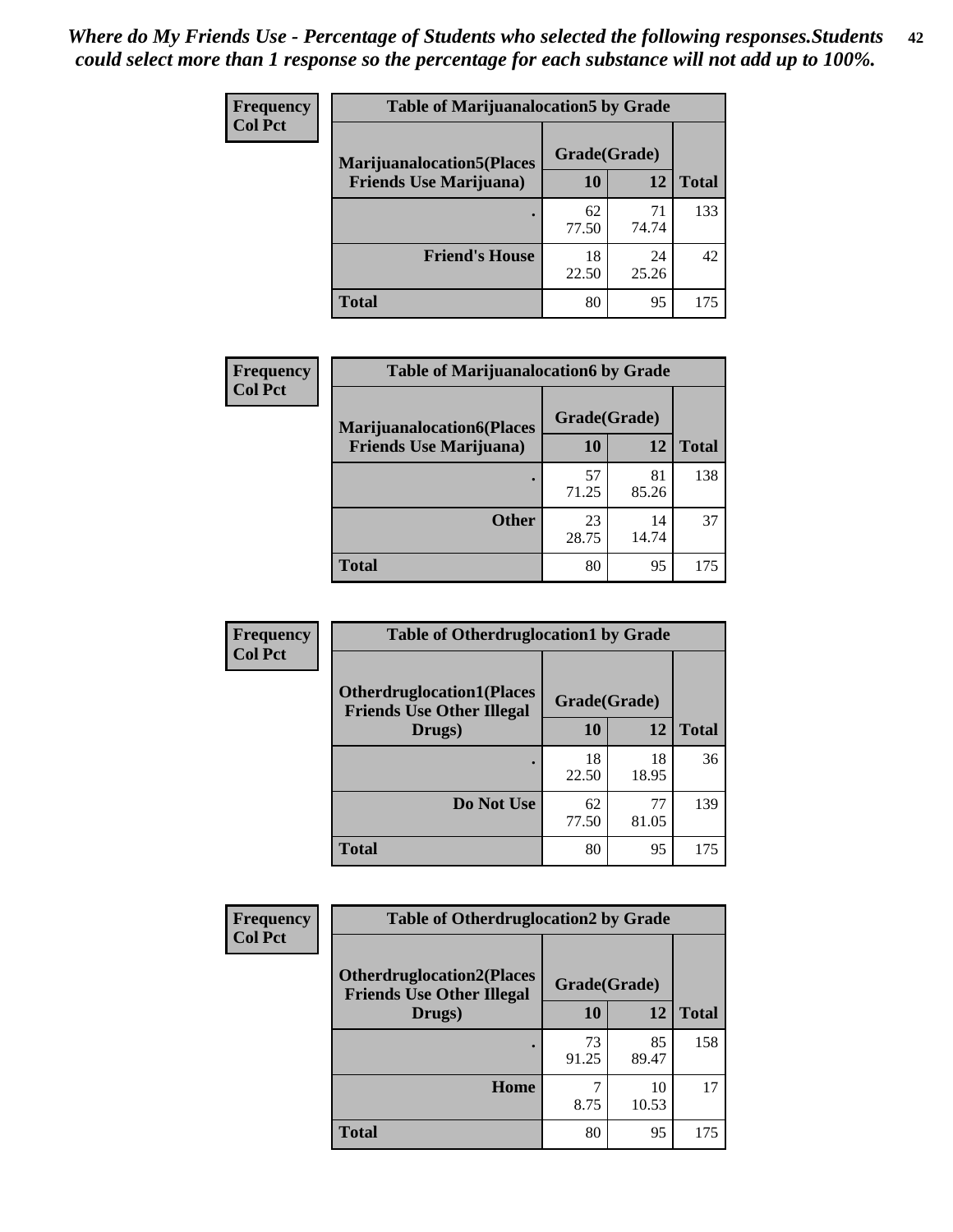| <b>Frequency</b> | <b>Table of Otherdruglocation 3 by Grade</b>                         |                        |             |              |
|------------------|----------------------------------------------------------------------|------------------------|-------------|--------------|
| <b>Col Pct</b>   | <b>Otherdruglocation3(Places</b><br><b>Friends Use Other Illegal</b> | Grade(Grade)           |             |              |
|                  | Drugs)                                                               | 10                     | 12          | <b>Total</b> |
|                  |                                                                      | 78<br>97.50            | 92<br>96.84 | 170          |
|                  | <b>School</b>                                                        | $\mathfrak{D}$<br>2.50 | 3<br>3.16   |              |
|                  | <b>Total</b>                                                         | 80                     | 95          | 175          |

| <b>Frequency</b> | <b>Table of Otherdruglocation4 by Grade</b>                          |              |             |              |
|------------------|----------------------------------------------------------------------|--------------|-------------|--------------|
| <b>Col Pct</b>   | <b>Otherdruglocation4(Places</b><br><b>Friends Use Other Illegal</b> | Grade(Grade) |             |              |
|                  | Drugs)                                                               | 10           | 12          | <b>Total</b> |
|                  |                                                                      | 74<br>92.50  | 87<br>91.58 | 161          |
|                  | Car                                                                  | 6<br>7.50    | 8<br>8.42   | 14           |
|                  | <b>Total</b>                                                         | 80           | 95          | 175          |

| <b>Frequency</b> | <b>Table of Otherdruglocation5 by Grade</b>                          |              |             |              |
|------------------|----------------------------------------------------------------------|--------------|-------------|--------------|
| <b>Col Pct</b>   | <b>Otherdruglocation5(Places</b><br><b>Friends Use Other Illegal</b> | Grade(Grade) |             |              |
|                  | Drugs)                                                               | <b>10</b>    | 12          | <b>Total</b> |
|                  |                                                                      | 71<br>88.75  | 85<br>89.47 | 156          |
|                  | <b>Friend's House</b>                                                | Q<br>11.25   | 10<br>10.53 | 19           |
|                  | <b>Total</b>                                                         | 80           | 95          | 175          |

| <b>Frequency</b> | <b>Table of Otherdruglocation6 by Grade</b>                          |              |             |              |
|------------------|----------------------------------------------------------------------|--------------|-------------|--------------|
| <b>Col Pct</b>   | <b>Otherdruglocation6(Places</b><br><b>Friends Use Other Illegal</b> | Grade(Grade) |             |              |
|                  | Drugs)                                                               | <b>10</b>    | 12          | <b>Total</b> |
|                  |                                                                      | 66<br>82.50  | 84<br>88.42 | 150          |
|                  | <b>Other</b>                                                         | 14<br>17.50  | 11<br>11.58 | 25           |
|                  | <b>Total</b>                                                         | 80           | 95          | 175          |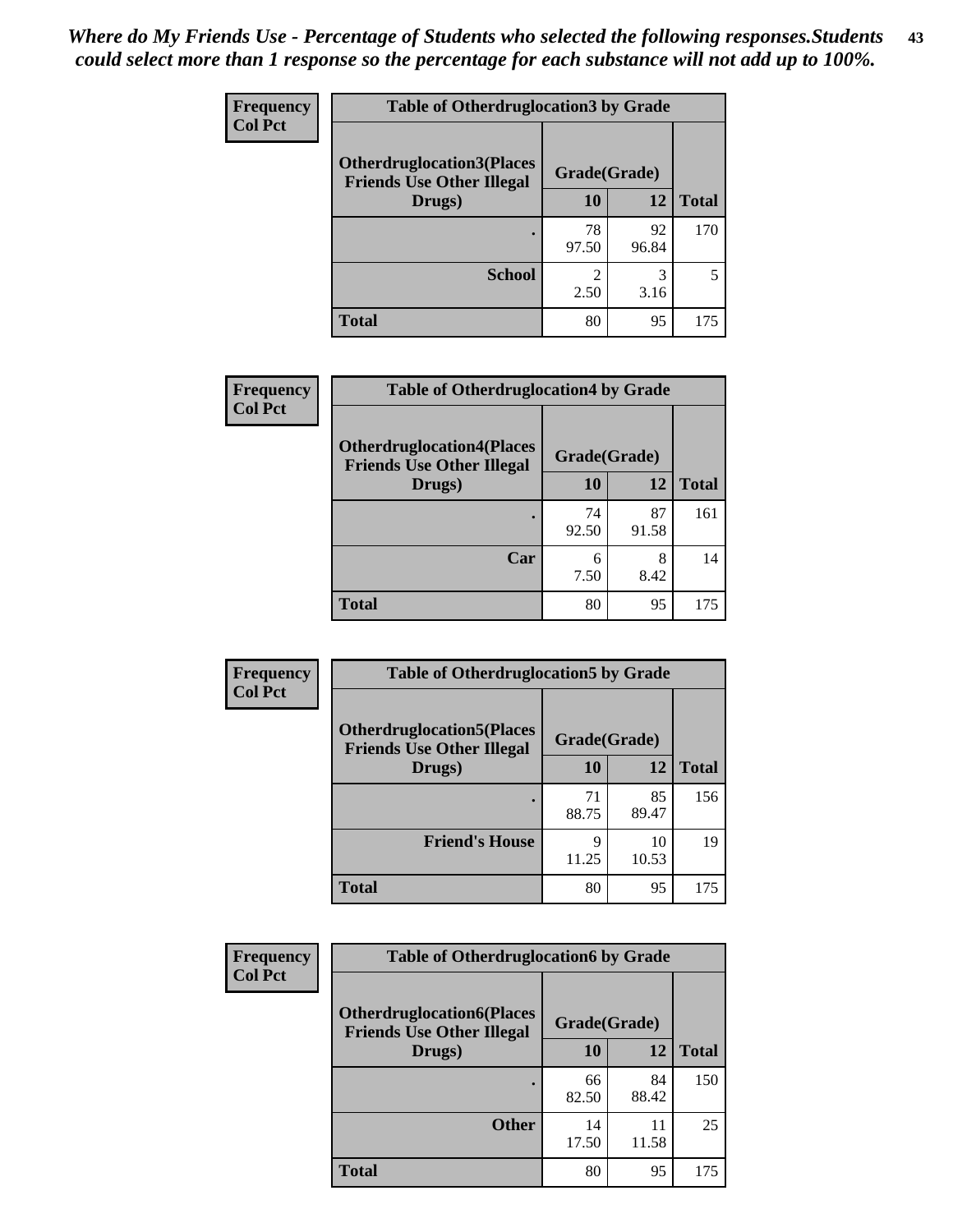| <b>Frequency</b> | <b>Table of Alcoholtime1 by Grade</b>           |              |             |              |
|------------------|-------------------------------------------------|--------------|-------------|--------------|
| <b>Col Pct</b>   | <b>Alcoholtime1(Times</b><br><b>Friends Use</b> | Grade(Grade) |             |              |
|                  | Alcohol)                                        | <b>10</b>    | 12          | <b>Total</b> |
|                  |                                                 | 39<br>48.75  | 46<br>48.42 | 85           |
|                  | Do Not Use                                      | 41<br>51.25  | 49<br>51.58 | 90           |
|                  | <b>Total</b>                                    | 80           | 95          | 175          |

| Frequency      | <b>Table of Alcoholtime2 by Grade</b>           |              |             |              |
|----------------|-------------------------------------------------|--------------|-------------|--------------|
| <b>Col Pct</b> | <b>Alcoholtime2(Times</b><br><b>Friends Use</b> | Grade(Grade) |             |              |
|                | Alcohol)                                        | 10           | 12          | <b>Total</b> |
|                |                                                 | 77<br>96.25  | 92<br>96.84 | 169          |
|                | <b>On Way to School</b>                         | 3<br>3.75    | 3<br>3.16   | 6            |
|                | <b>Total</b>                                    | 80           | 95          | 175          |

| Frequency<br><b>Col Pct</b> | <b>Table of Alcoholtime3 by Grade</b>           |                        |             |              |  |
|-----------------------------|-------------------------------------------------|------------------------|-------------|--------------|--|
|                             | <b>Alcoholtime3(Times</b><br><b>Friends Use</b> |                        |             |              |  |
|                             | Alcohol)                                        | 10                     | 12          | <b>Total</b> |  |
|                             |                                                 | 78<br>97.50            | 91<br>95.79 | 169          |  |
|                             | <b>During School</b>                            | $\mathfrak{D}$<br>2.50 | 4<br>4.21   | 6            |  |
|                             | Total                                           | 80                     | 95          | 175          |  |

| <b>Frequency</b><br><b>Col Pct</b> | <b>Table of Alcoholtime4 by Grade</b> |              |             |              |  |
|------------------------------------|---------------------------------------|--------------|-------------|--------------|--|
|                                    | <b>Alcoholtime4(Times</b>             | Grade(Grade) |             |              |  |
|                                    | <b>Friends Use Alcohol)</b>           | 10           | 12          | <b>Total</b> |  |
|                                    |                                       | 75<br>93.75  | 92<br>96.84 | 167          |  |
|                                    | <b>On Way Home From School</b>        | 6.25         | 3<br>3.16   | 8            |  |
|                                    | <b>Total</b>                          | 80           | 95          | 175          |  |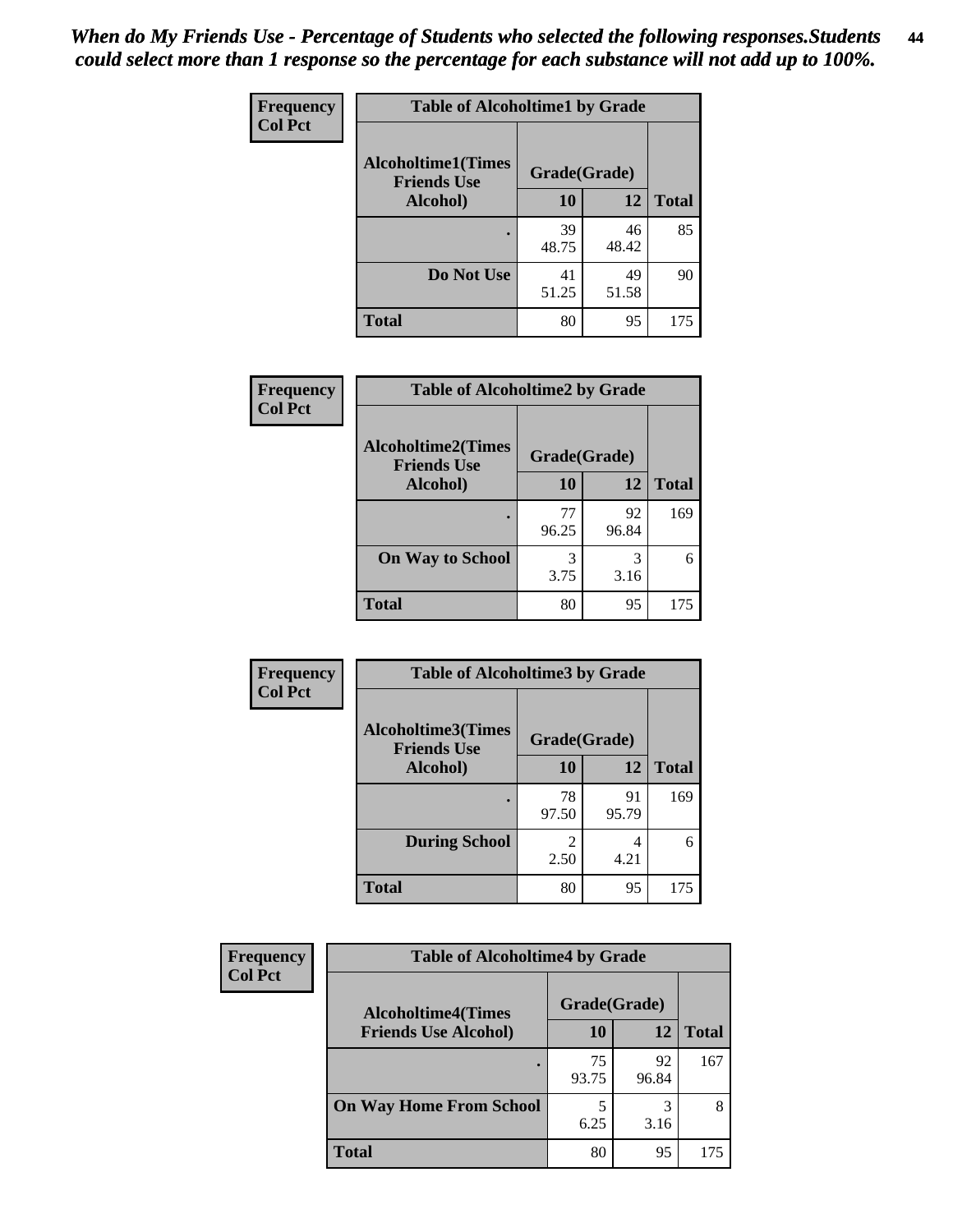*When do My Friends Use - Percentage of Students who selected the following responses.Students could select more than 1 response so the percentage for each substance will not add up to 100%.* **45**

| Frequency      | <b>Table of Alcoholtime5 by Grade</b>           |              |             |              |
|----------------|-------------------------------------------------|--------------|-------------|--------------|
| <b>Col Pct</b> | <b>Alcoholtime5(Times</b><br><b>Friends Use</b> | Grade(Grade) |             |              |
|                | Alcohol)                                        | 10           | <b>12</b>   | <b>Total</b> |
|                |                                                 | 68<br>85.00  | 79<br>83.16 | 147          |
|                | Weeknights                                      | 12<br>15.00  | 16<br>16.84 | 28           |
|                | <b>Total</b>                                    | 80           | 95          | 175          |

| <b>Frequency</b> | <b>Table of Alcoholtime6 by Grade</b>           |              |             |              |  |
|------------------|-------------------------------------------------|--------------|-------------|--------------|--|
| <b>Col Pct</b>   | <b>Alcoholtime6(Times</b><br><b>Friends Use</b> | Grade(Grade) |             |              |  |
|                  | Alcohol)                                        | 10           | 12          | <b>Total</b> |  |
|                  |                                                 | 42<br>52.50  | 46<br>48.42 | 88           |  |
|                  | Weekends                                        | 38<br>47.50  | 49<br>51.58 | 87           |  |
|                  | <b>Total</b>                                    | 80           | 95          | 175          |  |

| Frequency      | <b>Table of Tobaccotime1 by Grade</b>           |              |             |              |  |
|----------------|-------------------------------------------------|--------------|-------------|--------------|--|
| <b>Col Pct</b> | <b>Tobaccotime1(Times</b><br><b>Friends Use</b> | Grade(Grade) |             |              |  |
|                | <b>Tobacco</b> )                                | 10           | 12          | <b>Total</b> |  |
|                | ٠                                               | 16<br>20.00  | 25<br>26.32 | 41           |  |
|                | Do Not Use                                      | 64<br>80.00  | 70<br>73.68 | 134          |  |
|                | <b>Total</b>                                    | 80           | 95          | 175          |  |

| <b>Frequency</b> | <b>Table of Tobaccotime2 by Grade</b>           |              |             |              |
|------------------|-------------------------------------------------|--------------|-------------|--------------|
| <b>Col Pct</b>   | <b>Tobaccotime2(Times</b><br><b>Friends Use</b> | Grade(Grade) |             |              |
|                  | Tobacco)                                        | 10           | 12          | <b>Total</b> |
|                  |                                                 | 75<br>93.75  | 88<br>92.63 | 163          |
|                  | <b>On Way to School</b>                         | 5<br>6.25    | 7.37        | 12           |
|                  | <b>Total</b>                                    | 80           | 95          | 175          |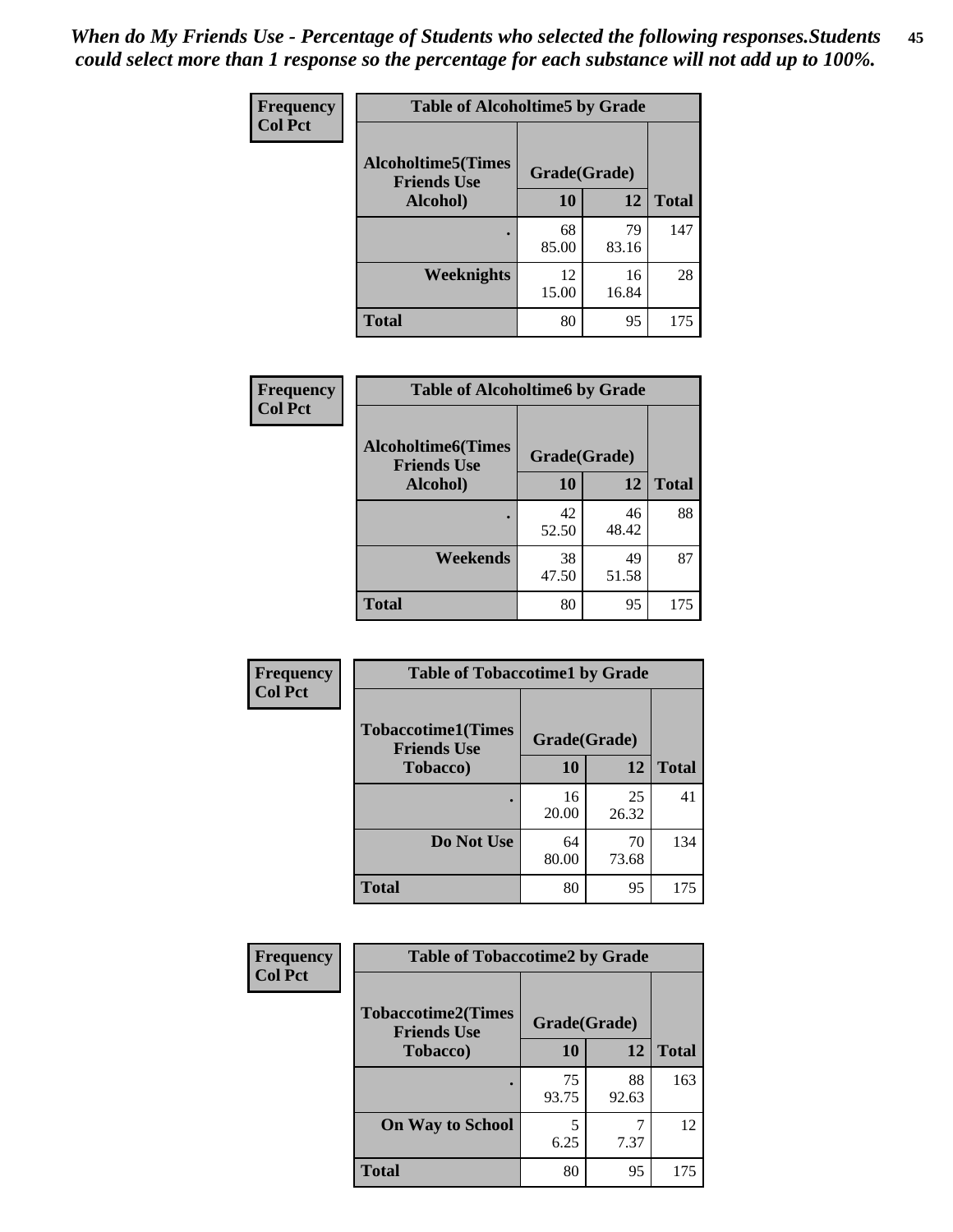| <b>Frequency</b> | <b>Table of Tobaccotime3 by Grade</b>           |              |             |              |  |
|------------------|-------------------------------------------------|--------------|-------------|--------------|--|
| <b>Col Pct</b>   | <b>Tobaccotime3(Times</b><br><b>Friends Use</b> | Grade(Grade) |             |              |  |
|                  | <b>Tobacco</b> )                                | 10           | 12          | <b>Total</b> |  |
|                  |                                                 | 76<br>95.00  | 89<br>93.68 | 165          |  |
|                  | <b>During School</b>                            | 4<br>5.00    | 6<br>6.32   | 10           |  |
|                  | <b>Total</b>                                    | 80           | 95          | 175          |  |

| Frequency<br><b>Col Pct</b> | <b>Table of Tobaccotime4 by Grade</b> |              |             |              |  |
|-----------------------------|---------------------------------------|--------------|-------------|--------------|--|
|                             | <b>Tobaccotime4(Times</b>             | Grade(Grade) |             |              |  |
|                             | <b>Friends Use Tobacco)</b>           | 10           | 12          | <b>Total</b> |  |
|                             |                                       | 75<br>93.75  | 92<br>96.84 | 167          |  |
|                             | <b>On Way Home From School</b>        | 5<br>6.25    | 3<br>3.16   | 8            |  |
|                             | Total                                 | 80           | 95          | 175          |  |

| Frequency      | <b>Table of Tobaccotime5 by Grade</b>           |              |             |              |
|----------------|-------------------------------------------------|--------------|-------------|--------------|
| <b>Col Pct</b> | <b>Tobaccotime5(Times</b><br><b>Friends Use</b> | Grade(Grade) |             |              |
|                | Tobacco)                                        | 10           | 12          | <b>Total</b> |
|                |                                                 | 68<br>85.00  | 80<br>84.21 | 148          |
|                | Weeknights                                      | 12<br>15.00  | 15<br>15.79 | 27           |
|                | <b>Total</b>                                    | 80           | 95          | 175          |

| Frequency<br><b>Col Pct</b> | <b>Table of Tobaccotime6 by Grade</b>           |             |              |              |  |
|-----------------------------|-------------------------------------------------|-------------|--------------|--------------|--|
|                             | <b>Tobaccotime6(Times</b><br><b>Friends Use</b> |             | Grade(Grade) |              |  |
|                             | <b>Tobacco</b> )                                | 10          | <b>12</b>    | <b>Total</b> |  |
|                             | ٠                                               | 66<br>82.50 | 73<br>76.84  | 139          |  |
|                             | Weekends                                        | 14<br>17.50 | 22<br>23.16  | 36           |  |
|                             | <b>Total</b>                                    | 80          | 95           | 175          |  |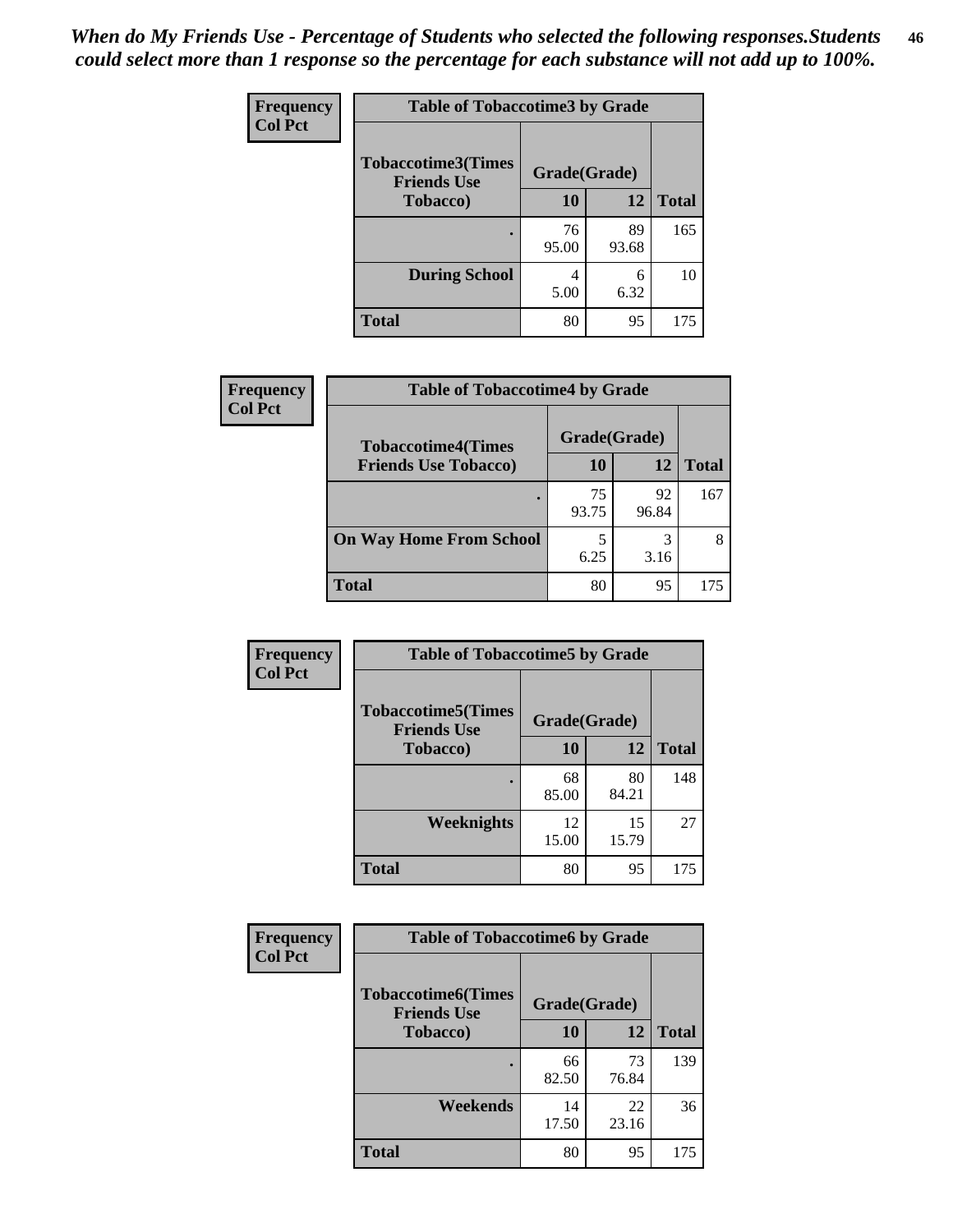| Frequency      | <b>Table of Marijuanatime1 by Grade</b>           |              |             |              |  |
|----------------|---------------------------------------------------|--------------|-------------|--------------|--|
| <b>Col Pct</b> | <b>Marijuanatime1(Times</b><br><b>Friends Use</b> | Grade(Grade) |             |              |  |
|                | Marijuana)                                        | 10           | 12          | <b>Total</b> |  |
|                |                                                   | 27<br>33.75  | 29<br>30.53 | 56           |  |
|                | Do Not Use                                        | 53<br>66.25  | 66<br>69.47 | 119          |  |
|                | <b>Total</b>                                      | 80           | 95          | 175          |  |

| Frequency      | <b>Table of Marijuanatime2 by Grade</b>           |              |             |              |
|----------------|---------------------------------------------------|--------------|-------------|--------------|
| <b>Col Pct</b> | <b>Marijuanatime2(Times</b><br><b>Friends Use</b> | Grade(Grade) |             |              |
|                | Marijuana)                                        | 10           | 12          | <b>Total</b> |
|                | ٠                                                 | 70<br>87.50  | 86<br>90.53 | 156          |
|                | <b>On Way to School</b>                           | 10<br>12.50  | 9<br>9.47   | 19           |
|                | <b>Total</b>                                      | 80           | 95          | 175          |

| <b>Frequency</b> | <b>Table of Marijuanatime3 by Grade</b>    |              |             |              |
|------------------|--------------------------------------------|--------------|-------------|--------------|
| <b>Col Pct</b>   | Marijuanatime3(Times<br><b>Friends Use</b> | Grade(Grade) |             |              |
|                  | Marijuana)                                 | 10           | 12          | <b>Total</b> |
|                  |                                            | 76<br>95.00  | 91<br>95.79 | 167          |
|                  | <b>During School</b>                       | 4<br>5.00    | 4<br>4.21   | 8            |
|                  | <b>Total</b>                               | 80           | 95          | 175          |

| <b>Frequency</b><br><b>Col Pct</b> | <b>Table of Marijuanatime4 by Grade</b> |              |             |       |
|------------------------------------|-----------------------------------------|--------------|-------------|-------|
|                                    | <b>Marijuanatime4</b> (Times            | Grade(Grade) |             |       |
|                                    | <b>Friends Use Marijuana</b> )          | 10           | 12          | Total |
|                                    |                                         | 70<br>87.50  | 85<br>89.47 | 155   |
|                                    | <b>On Way Home From School</b>          | 10<br>12.50  | 10<br>10.53 | 20    |
|                                    | <b>Total</b>                            | 80           | 95          | 175   |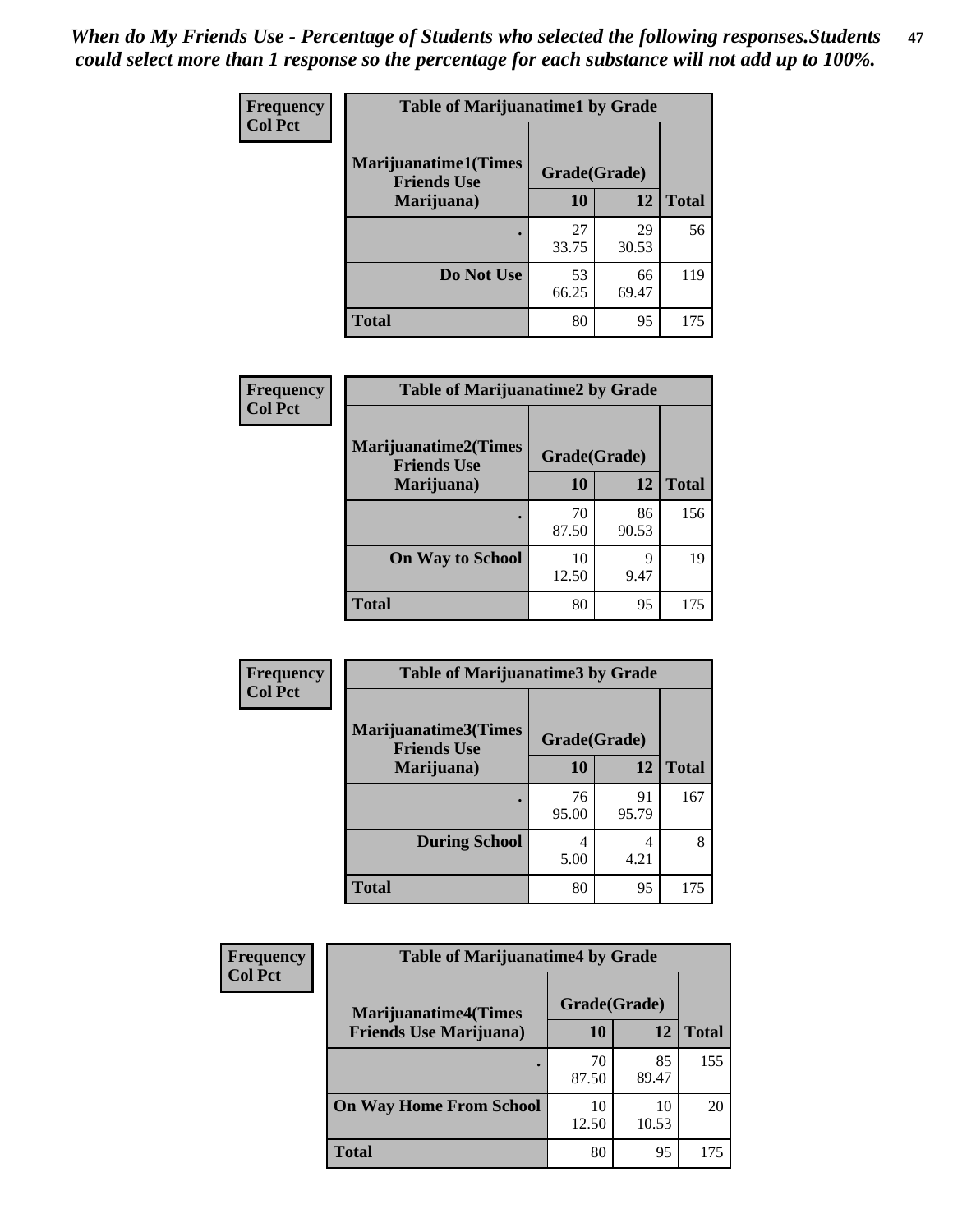| Frequency      | <b>Table of Marijuanatime5 by Grade</b>            |              |             |              |
|----------------|----------------------------------------------------|--------------|-------------|--------------|
| <b>Col Pct</b> | <b>Marijuanatime5</b> (Times<br><b>Friends Use</b> | Grade(Grade) |             |              |
|                | Marijuana)                                         | 10           | 12          | <b>Total</b> |
|                |                                                    | 65<br>81.25  | 78<br>82.11 | 143          |
|                | Weeknights                                         | 15<br>18.75  | 17<br>17.89 | 32           |
|                | <b>Total</b>                                       | 80           | 95          | 175          |

| Frequency      | <b>Table of Marijuanatime6 by Grade</b>            |              |             |              |  |
|----------------|----------------------------------------------------|--------------|-------------|--------------|--|
| <b>Col Pct</b> | <b>Marijuanatime6</b> (Times<br><b>Friends Use</b> | Grade(Grade) |             |              |  |
|                | Marijuana)                                         | 10           | 12          | <b>Total</b> |  |
|                |                                                    | 55<br>68.75  | 66<br>69.47 | 121          |  |
|                | Weekends                                           | 25<br>31.25  | 29<br>30.53 | 54           |  |
|                | <b>Total</b>                                       | 80           | 95          | 175          |  |

| <b>Frequency</b> | <b>Table of Otherdrugtime1 by Grade</b>                  |              |             |              |
|------------------|----------------------------------------------------------|--------------|-------------|--------------|
| <b>Col Pct</b>   | <b>Otherdrugtime1</b> (Times<br><b>Friends Use Other</b> | Grade(Grade) |             |              |
|                  | <b>Illegal Drugs</b> )                                   | 10           | 12          | <b>Total</b> |
|                  |                                                          | 13<br>16.25  | 18<br>18.95 | 31           |
|                  | Do Not Use                                               | 67<br>83.75  | 77<br>81.05 | 144          |
|                  | <b>Total</b>                                             | 80           | 95          | 175          |

| Frequency      | <b>Table of Otherdrugtime2 by Grade</b>                                 |                                  |             |              |  |
|----------------|-------------------------------------------------------------------------|----------------------------------|-------------|--------------|--|
| <b>Col Pct</b> | <b>Otherdrugtime2(Times</b><br>Grade(Grade)<br><b>Friends Use Other</b> |                                  |             |              |  |
|                | <b>Illegal Drugs</b> )                                                  | 10                               | 12          | <b>Total</b> |  |
|                |                                                                         | 78<br>97.50                      | 90<br>94.74 | 168          |  |
|                | <b>On Way to School</b>                                                 | $\overline{\mathcal{L}}$<br>2.50 | 5.26        |              |  |
|                | <b>Total</b>                                                            | 80                               | 95          | 175          |  |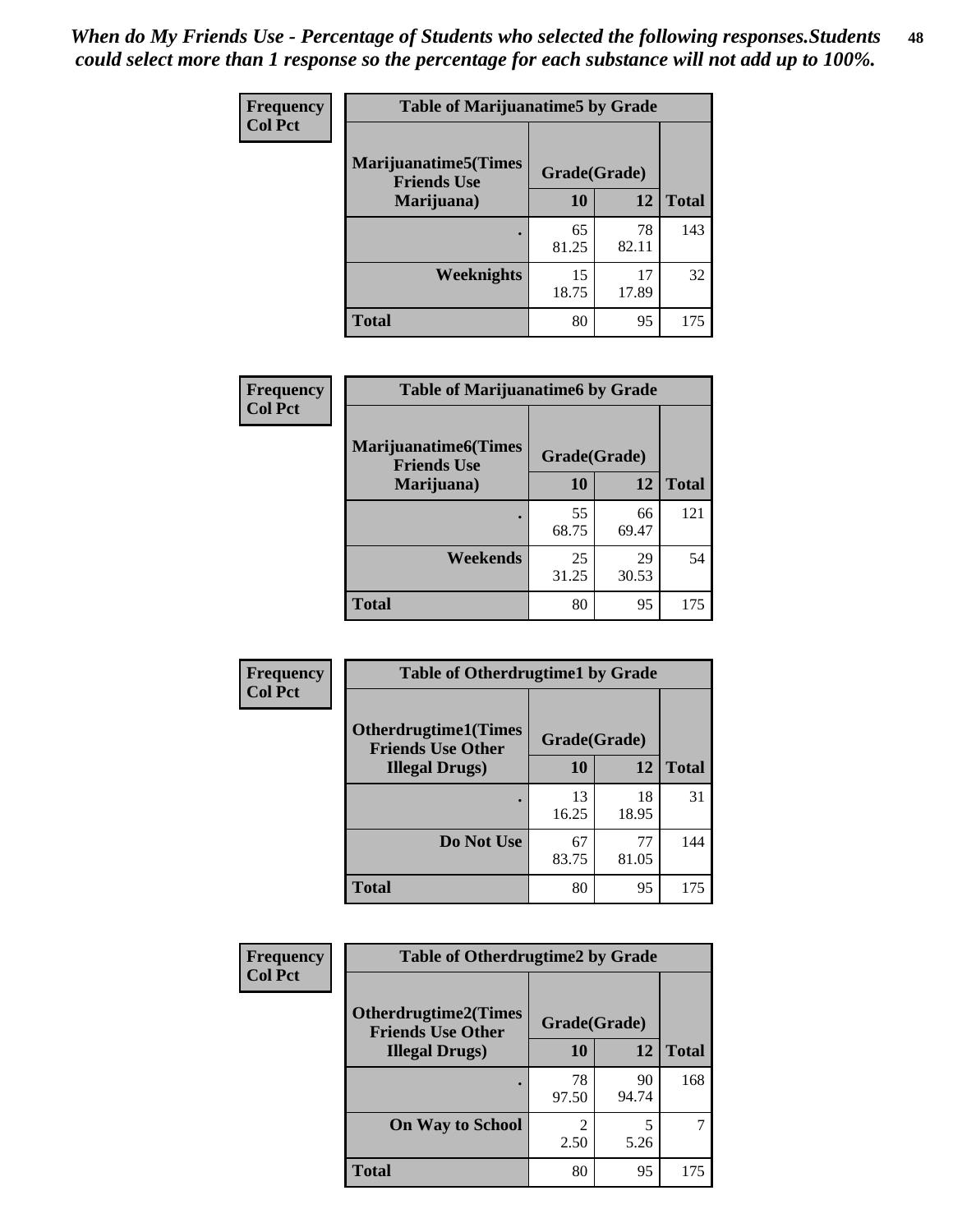| <b>Frequency</b> | <b>Table of Otherdrugtime3 by Grade</b>          |              |             |              |  |
|------------------|--------------------------------------------------|--------------|-------------|--------------|--|
| <b>Col Pct</b>   | Otherdrugtime3(Times<br><b>Friends Use Other</b> | Grade(Grade) |             |              |  |
|                  | <b>Illegal Drugs</b> )                           | 10           | 12          | <b>Total</b> |  |
|                  |                                                  | 79<br>98.75  | 91<br>95.79 | 170          |  |
|                  | <b>During School</b>                             | 1.25         | 4<br>4.21   | 5            |  |
|                  | <b>Total</b>                                     | 80           | 95          | 175          |  |

| Frequency      | <b>Table of Otherdrugtime4 by Grade</b>                         |              |             |              |
|----------------|-----------------------------------------------------------------|--------------|-------------|--------------|
| <b>Col Pct</b> | <b>Otherdrugtime4(Times</b><br><b>Friends Use Other Illegal</b> | Grade(Grade) |             |              |
|                | Drugs)                                                          | 10           | 12          | <b>Total</b> |
|                | $\bullet$                                                       | 76<br>95.00  | 88<br>92.63 | 164          |
|                | <b>On Way Home From School</b>                                  | 4<br>5.00    | 7.37        |              |
|                | <b>Total</b>                                                    | 80           | 95          | 175          |

| <b>Frequency</b> | <b>Table of Otherdrugtime5 by Grade</b>                  |              |             |              |
|------------------|----------------------------------------------------------|--------------|-------------|--------------|
| <b>Col Pct</b>   | <b>Otherdrugtime5</b> (Times<br><b>Friends Use Other</b> | Grade(Grade) |             |              |
|                  | <b>Illegal Drugs</b> )                                   | 10           | 12          | <b>Total</b> |
|                  |                                                          | 75<br>93.75  | 87<br>91.58 | 162          |
|                  | Weeknights                                               | 6.25         | 8<br>8.42   | 13           |
|                  | Total                                                    | 80           | 95          | 175          |

| Frequency      | <b>Table of Otherdrugtime6 by Grade</b>                 |              |             |              |
|----------------|---------------------------------------------------------|--------------|-------------|--------------|
| <b>Col Pct</b> | <b>Otherdrugtime6(Times</b><br><b>Friends Use Other</b> | Grade(Grade) |             |              |
|                | <b>Illegal Drugs</b> )                                  | 10           | 12          | <b>Total</b> |
|                |                                                         | 68<br>85.00  | 79<br>83.16 | 147          |
|                | Weekends                                                | 12<br>15.00  | 16<br>16.84 | 28           |
|                | Total                                                   | 80           | 95          | 175          |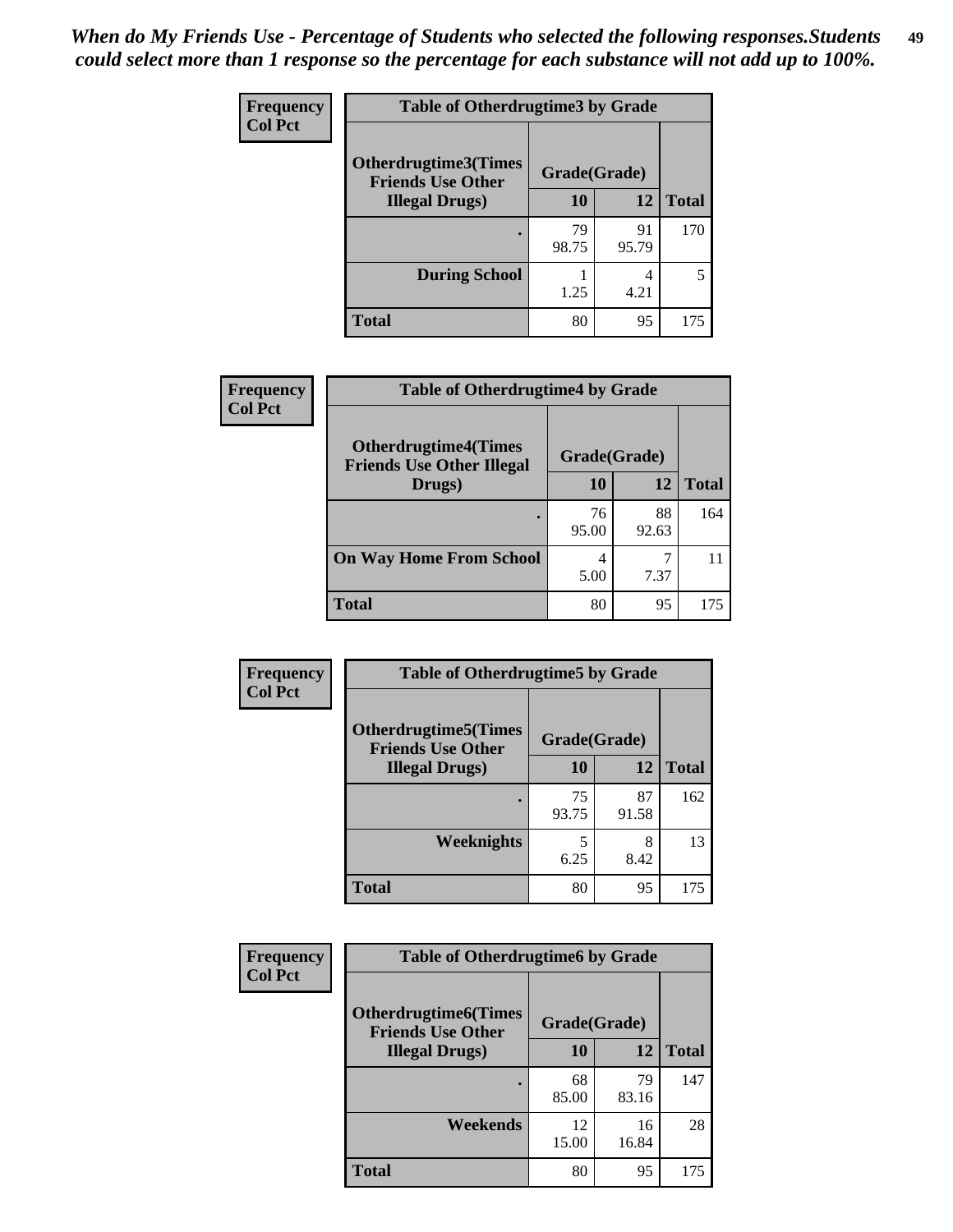| Frequency      |                                                                                                            | <b>Table of Educationalcohol by Grade</b> |             |              |  |
|----------------|------------------------------------------------------------------------------------------------------------|-------------------------------------------|-------------|--------------|--|
| <b>Col Pct</b> | Educationalcohol(I<br>have been taught<br>about alcohol,<br>tobacco,<br>and other drugs<br>within the last | Grade(Grade)                              |             |              |  |
|                | year at school)                                                                                            | 10                                        | 12          | <b>Total</b> |  |
|                | Yes                                                                                                        | 69<br>86.25                               | 56<br>58.95 | 125          |  |
|                | N <sub>0</sub>                                                                                             | 11<br>13.75                               | 39<br>41.05 | 50           |  |
|                | <b>Total</b>                                                                                               | 80                                        | 95          | 175          |  |

| Frequency      | <b>Table of Eversmoked by Grade</b> |             |             |              |  |
|----------------|-------------------------------------|-------------|-------------|--------------|--|
| <b>Col Pct</b> | Eversmoked(I<br>have smoked         |             |             |              |  |
|                | a cigarette)                        | 10          | 12          | <b>Total</b> |  |
|                | Yes                                 | 18<br>22.50 | 26<br>27.37 | 44           |  |
|                | N <sub>0</sub>                      | 62<br>77.50 | 69<br>72.63 | 131          |  |
|                | <b>Total</b>                        | 80          | 95          | 175          |  |

| Frequency      | <b>Table of Drovedrinking by Grade</b>                                                                              |                    |             |              |  |  |
|----------------|---------------------------------------------------------------------------------------------------------------------|--------------------|-------------|--------------|--|--|
| <b>Col Pct</b> | Drovedrinking(In<br>the past 30 days I<br>have driven a car<br>or other vehicle<br>while I was<br>drinking alcohol) | Grade(Grade)<br>10 | 12          | <b>Total</b> |  |  |
|                | <b>Yes</b>                                                                                                          | 2                  | 3           | 5            |  |  |
|                |                                                                                                                     | 2.50               | 3.16        |              |  |  |
|                | N <sub>0</sub>                                                                                                      | 78<br>97.50        | 92<br>96.84 | 170          |  |  |
|                | <b>Total</b>                                                                                                        | 80                 | 95          | 175          |  |  |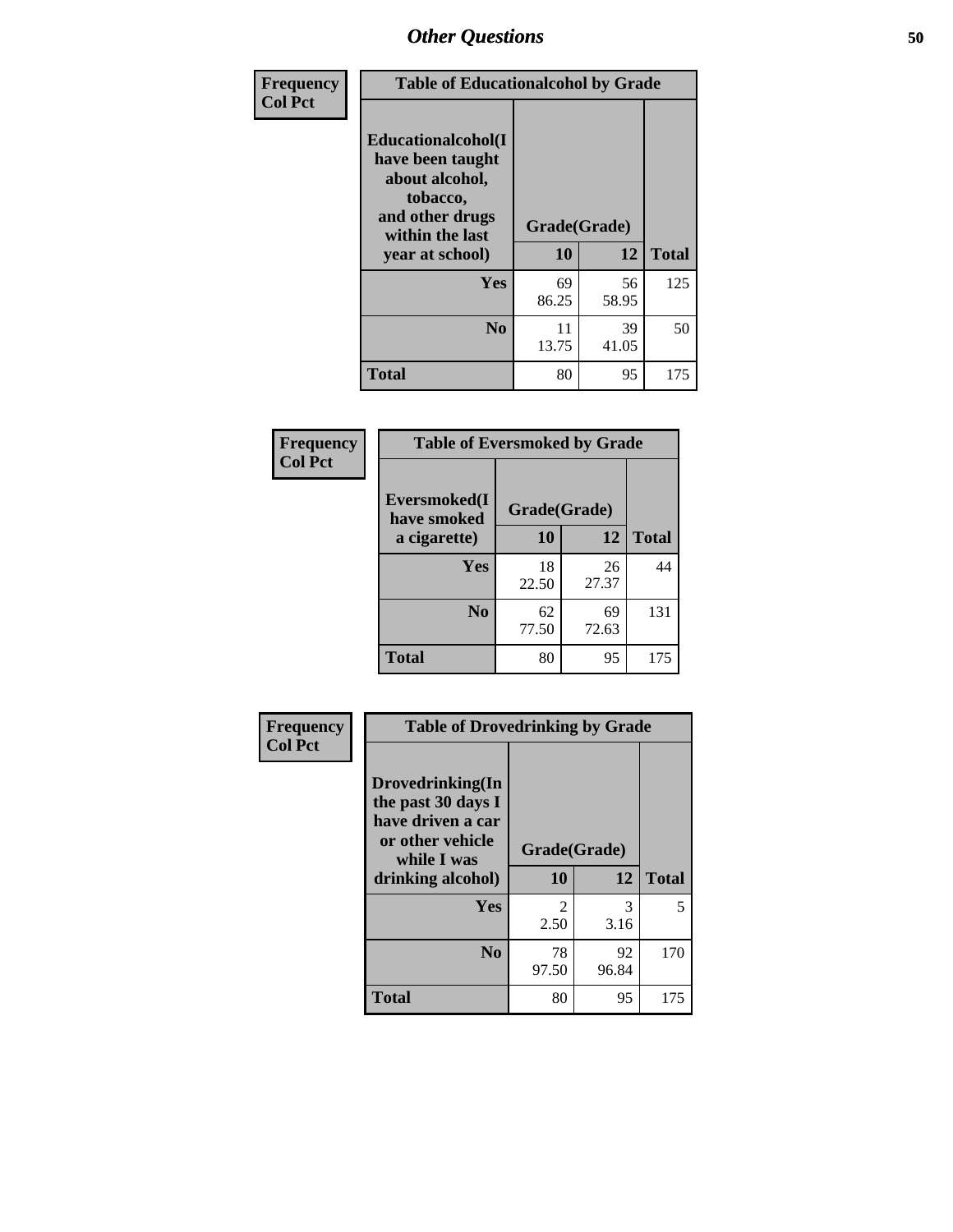| Frequency      | <b>Table of Rodedrinking by Grade</b>                                                                      |              |              |     |  |  |
|----------------|------------------------------------------------------------------------------------------------------------|--------------|--------------|-----|--|--|
| <b>Col Pct</b> | Rodedrinking(In<br>the past 30 days<br>I have ridden in<br>a car with a<br>driver who had<br>been drinking | Grade(Grade) |              |     |  |  |
|                | alcohol)                                                                                                   | 10           | <b>Total</b> |     |  |  |
|                | <b>Yes</b>                                                                                                 | 11<br>13.75  | 15<br>15.79  | 26  |  |  |
|                | N <sub>0</sub>                                                                                             | 69<br>86.25  | 80<br>84.21  | 149 |  |  |
|                | <b>Total</b>                                                                                               | 80           | 95           | 175 |  |  |

#### **Frequency Col Pct**

| <b>Table of Drugsschool by Grade</b>                                                                                      |              |             |              |  |  |
|---------------------------------------------------------------------------------------------------------------------------|--------------|-------------|--------------|--|--|
| <b>Drugsschool</b> (During<br>the past 12 months,<br>I have been offered,<br>sold,<br>or given illegal<br>drugs on school | Grade(Grade) |             |              |  |  |
| property)                                                                                                                 | 10           | 12          | <b>Total</b> |  |  |
| Yes                                                                                                                       | 4<br>5.00    | 7.37        | 11           |  |  |
| N <sub>0</sub>                                                                                                            | 76<br>95.00  | 88<br>92.63 | 164          |  |  |
| <b>Total</b>                                                                                                              | 80           | 95          | 175          |  |  |

| Frequency      | <b>Table of Helpbullied by Grade</b>                 |              |             |              |  |  |
|----------------|------------------------------------------------------|--------------|-------------|--------------|--|--|
| <b>Col Pct</b> | $Helpb$ ullied $(I$<br>would help<br>someone who was | Grade(Grade) |             |              |  |  |
|                | being bullied)                                       | <b>10</b>    | 12          | <b>Total</b> |  |  |
|                | <b>Strongly Agree</b>                                | 40<br>50.00  | 35<br>36.84 | 75           |  |  |
|                | <b>Somewhat Agree</b>                                | 35<br>43.75  | 39<br>41.05 | 74           |  |  |
|                | <b>Somewhat Disagree</b>                             | 2<br>2.50    | 10<br>10.53 | 12           |  |  |
|                | <b>Strongly Disagree</b>                             | 3<br>3.75    | 11<br>11.58 | 14           |  |  |
|                | <b>Total</b>                                         | 80           | 95          | 175          |  |  |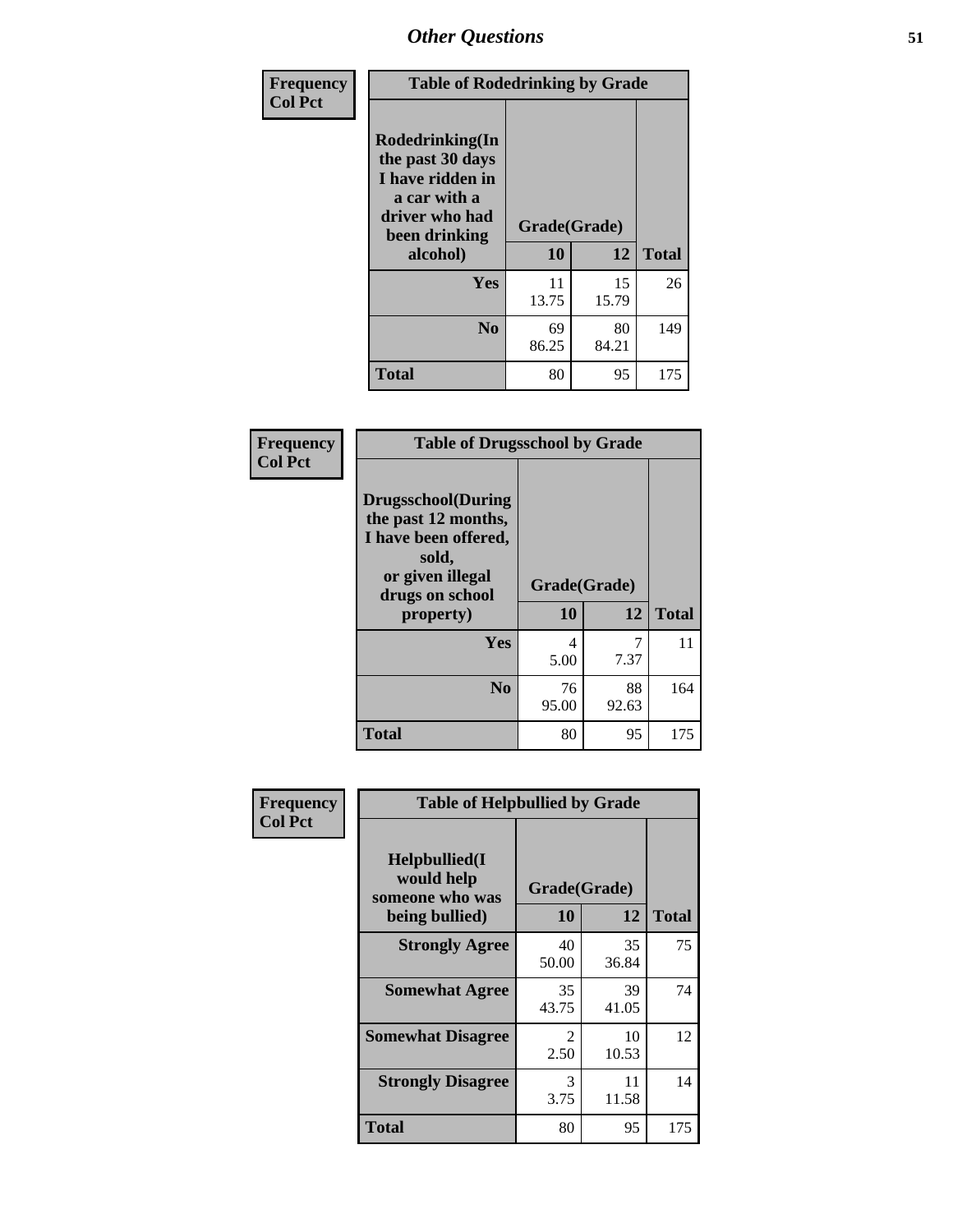| Frequency      | <b>Table of Grade by Bingedrinking</b> |                             |                     |                                                                                                                   |                   |                        |              |
|----------------|----------------------------------------|-----------------------------|---------------------|-------------------------------------------------------------------------------------------------------------------|-------------------|------------------------|--------------|
| <b>Row Pct</b> |                                        |                             |                     | <b>Bingedrinking(I have drunk</b><br>five or more drinks of alcohol<br>at one sitting during the last<br>30 days) |                   |                        |              |
|                | Grade(Grade)                           | $\mathbf{0}$<br><b>Days</b> | $1$ or<br>2<br>days | 3 to<br>days                                                                                                      | 6 to<br>9<br>days | 10<br>to<br>19<br>days | <b>Total</b> |
|                | 10                                     | 77<br>96.25                 | 3<br>3.75           | 0<br>0.00                                                                                                         | $\Omega$<br>0.00  | $\Omega$<br>0.00       | 80           |
|                | 12                                     | 88<br>92.63                 | 3<br>3.16           | $\mathfrak{D}$<br>2.11                                                                                            | 1<br>1.05         | 1.05                   | 95           |
|                | <b>Total</b>                           | 165                         | 6                   | $\overline{c}$                                                                                                    | 1                 |                        | 175          |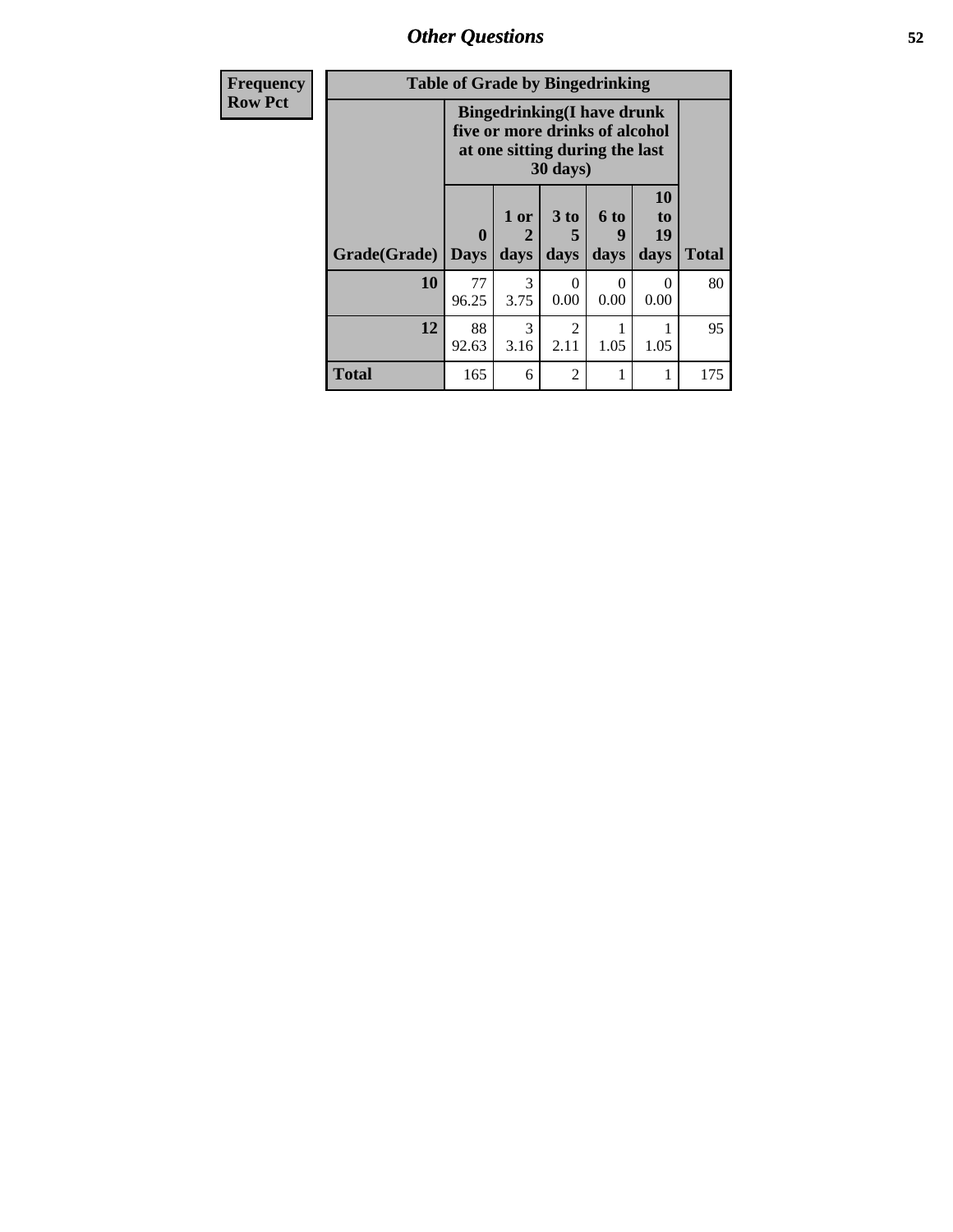## *Nutrition* **53**

| <b>Frequency</b><br>Row Pct |
|-----------------------------|
|                             |

| <b>Table of Grade by Dairy</b> |                          |                                                                                                                 |             |             |     |  |  |  |
|--------------------------------|--------------------------|-----------------------------------------------------------------------------------------------------------------|-------------|-------------|-----|--|--|--|
|                                |                          | Dairy (I eat at least 3 servings of dairy<br>products each day)                                                 |             |             |     |  |  |  |
| Grade(Grade)                   | <b>Strongly</b><br>Agree | Somewhat  <br><b>Somewhat</b><br><b>Strongly</b><br><b>Disagree</b><br><b>Disagree</b><br><b>Total</b><br>Agree |             |             |     |  |  |  |
| 10                             | 21<br>26.25              | 27<br>33.75                                                                                                     | 23<br>28.75 | 9<br>11.25  | 80  |  |  |  |
| 12                             | 27<br>28.42              | 36<br>37.89                                                                                                     | 16<br>16.84 | 16<br>16.84 | 95  |  |  |  |
| <b>Total</b>                   | 48                       | 63                                                                                                              | 39          | 25          | 175 |  |  |  |

| <b>Frequency</b> | <b>Table of Grade by Fruitveg</b> |                          |                                                                                                            |             |             |     |  |
|------------------|-----------------------------------|--------------------------|------------------------------------------------------------------------------------------------------------|-------------|-------------|-----|--|
| <b>Row Pct</b>   |                                   |                          | Fruitveg(I eat at least 5 servings of fruits<br>and vegetables each day)                                   |             |             |     |  |
|                  | Grade(Grade)                      | <b>Strongly</b><br>Agree | <b>Somewhat</b> Somewhat<br><b>Strongly</b><br><b>Disagree</b><br><b>Disagree</b><br><b>Total</b><br>Agree |             |             |     |  |
|                  | 10                                | 9<br>11.25               | 22<br>27.50                                                                                                | 29<br>36.25 | 20<br>25.00 | 80  |  |
|                  | 12                                | 12<br>12.63              | 25<br>26.32                                                                                                | 36<br>37.89 | 22<br>23.16 | 95  |  |
|                  | <b>Total</b>                      | 21                       | 47                                                                                                         | 65          | 42          | 175 |  |

| <b>Frequency</b> | <b>Table of Grade by Cafeteriahealthy</b> |                                                                       |             |                                        |                                    |              |  |  |
|------------------|-------------------------------------------|-----------------------------------------------------------------------|-------------|----------------------------------------|------------------------------------|--------------|--|--|
| <b>Row Pct</b>   |                                           | Cafeteriahealthy (School meals in my<br>school cafeteria are healthy) |             |                                        |                                    |              |  |  |
|                  | Grade(Grade)                              | <b>Strongly</b><br>Agree                                              | Agree       | Somewhat   Somewhat<br><b>Disagree</b> | <b>Strongly</b><br><b>Disagree</b> | <b>Total</b> |  |  |
|                  | 10                                        | 10<br>12.50                                                           | 23<br>28.75 | 13<br>16.25                            | 34<br>42.50                        | 80           |  |  |
|                  | 12                                        | 7.37                                                                  | 29<br>30.53 | 21<br>22.11                            | 38<br>40.00                        | 95           |  |  |
|                  | <b>Total</b>                              | 17                                                                    | 52          | 34                                     | 72                                 | 175          |  |  |

| Frequency      | <b>Table of Grade by Cafeterianutrition</b> |                                                                                           |                   |                                    |                                    |              |  |  |
|----------------|---------------------------------------------|-------------------------------------------------------------------------------------------|-------------------|------------------------------------|------------------------------------|--------------|--|--|
| <b>Row Pct</b> |                                             | <b>Cafeterianutrition</b> (Facts about nutrition<br>are available in my school cafeteria) |                   |                                    |                                    |              |  |  |
|                | Grade(Grade)                                | <b>Strongly</b><br>Agree                                                                  | Somewhat<br>Agree | <b>Somewhat</b><br><b>Disagree</b> | <b>Strongly</b><br><b>Disagree</b> | <b>Total</b> |  |  |
|                | 10                                          | 10<br>12.50                                                                               | 26<br>32.50       | 13<br>16.25                        | 31<br>38.75                        | 80           |  |  |
|                | 12                                          | 16<br>16.84                                                                               | 23<br>24.21       | 21<br>22.11                        | 35<br>36.84                        | 95           |  |  |
|                | <b>Total</b>                                | 26                                                                                        | 49                | 34                                 | 66                                 | 175          |  |  |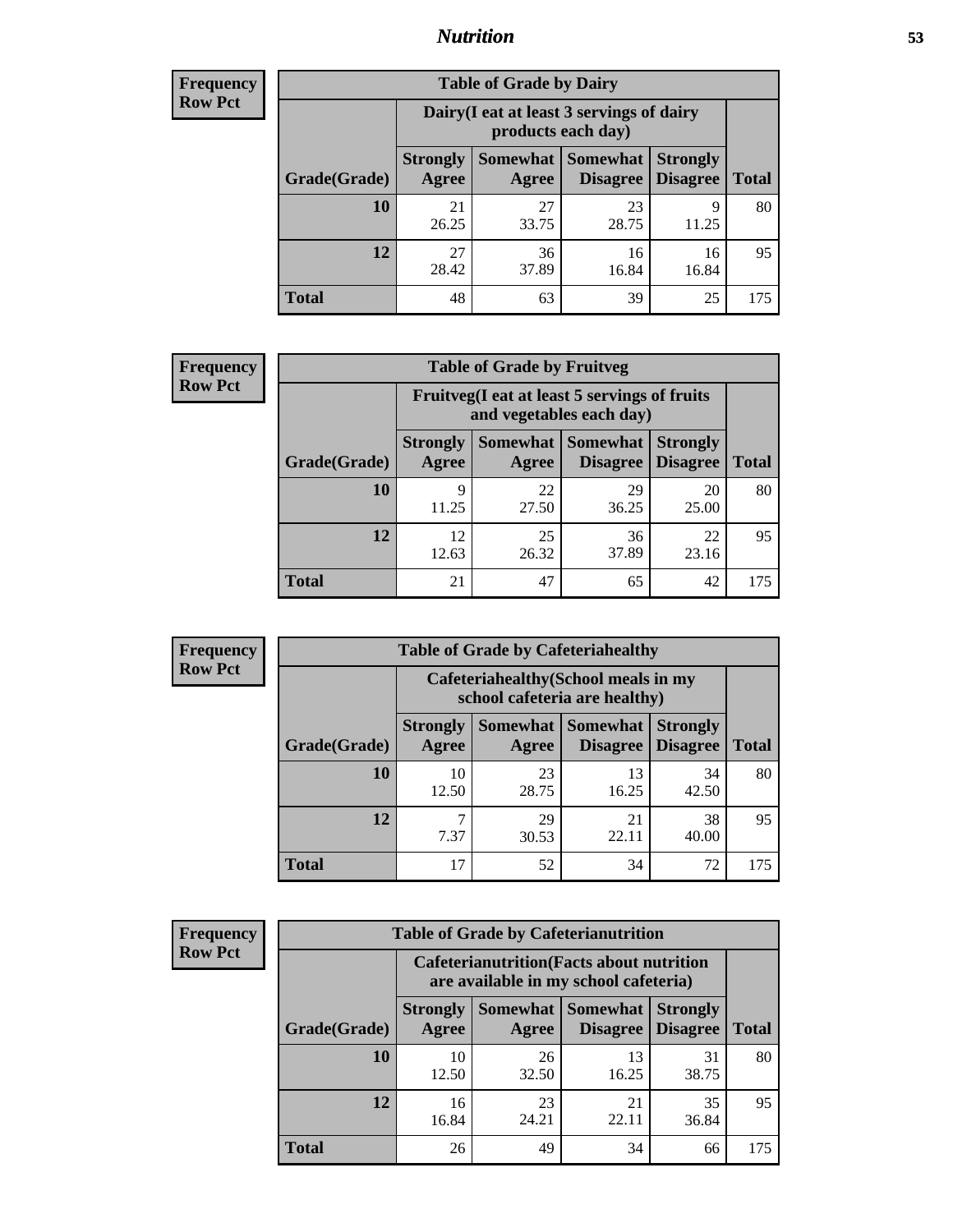## *Nutrition* **54**

| Frequency |
|-----------|
| Row Pct   |

| <b>Table of Grade by Schoollunch</b> |                          |                                                                 |                                 |                                    |              |  |  |
|--------------------------------------|--------------------------|-----------------------------------------------------------------|---------------------------------|------------------------------------|--------------|--|--|
|                                      |                          | Schoollunch(I eat school lunch three or<br>more times per week) |                                 |                                    |              |  |  |
| Grade(Grade)                         | <b>Strongly</b><br>Agree | Agree                                                           | Somewhat   Somewhat<br>Disagree | <b>Strongly</b><br><b>Disagree</b> | <b>Total</b> |  |  |
| 10                                   | 39<br>48.75              | 16<br>20.00                                                     | 8.75                            | 18<br>22.50                        | 80           |  |  |
| 12                                   | 21<br>22.11              | 15<br>15.79                                                     | 12<br>12.63                     | 47<br>49.47                        | 95           |  |  |
| <b>Total</b>                         | 60                       | 31                                                              | 19                              | 65                                 | 175          |  |  |

| <b>Frequency</b> |  |
|------------------|--|
| <b>Row Pct</b>   |  |

| V | <b>Table of Grade by Foodchoices</b> |                          |                                                                     |                             |                                    |              |  |  |
|---|--------------------------------------|--------------------------|---------------------------------------------------------------------|-----------------------------|------------------------------------|--------------|--|--|
|   |                                      |                          | Foodchoices (I make healthy food choices in<br>my school cafeteria) |                             |                                    |              |  |  |
|   | Grade(Grade)                         | <b>Strongly</b><br>Agree | Somewhat  <br>Agree                                                 | Somewhat<br><b>Disagree</b> | <b>Strongly</b><br><b>Disagree</b> | <b>Total</b> |  |  |
|   | 10                                   | 19<br>23.75              | 21<br>26.25                                                         | 17<br>21.25                 | 23<br>28.75                        | 80           |  |  |
|   | 12                                   | 8<br>8.42                | 24<br>25.26                                                         | 18<br>18.95                 | 45<br>47.37                        | 95           |  |  |
|   | <b>Total</b>                         | 27                       | 45                                                                  | 35                          | 68                                 | 175          |  |  |

| <b>Frequency</b> | <b>Table of Grade by Wholewheat</b> |                                                                                                             |             |                                      |                                    |              |
|------------------|-------------------------------------|-------------------------------------------------------------------------------------------------------------|-------------|--------------------------------------|------------------------------------|--------------|
| <b>Row Pct</b>   |                                     | Wholewheat (There are whole wheat and<br>multigrain breads and cereals available in<br>my school cafeteria) |             |                                      |                                    |              |
|                  | Grade(Grade)                        | <b>Strongly</b><br>Agree                                                                                    | Agree       | Somewhat Somewhat<br><b>Disagree</b> | <b>Strongly</b><br><b>Disagree</b> | <b>Total</b> |
|                  | 10                                  | 18<br>22.50                                                                                                 | 26<br>32.50 | 17<br>21.25                          | 19<br>23.75                        | 80           |
|                  | 12                                  | 20<br>21.05                                                                                                 | 32<br>33.68 | 14<br>14.74                          | 29<br>30.53                        | 95           |
|                  | <b>Total</b>                        | 38                                                                                                          | 58          | 31                                   | 48                                 | 175          |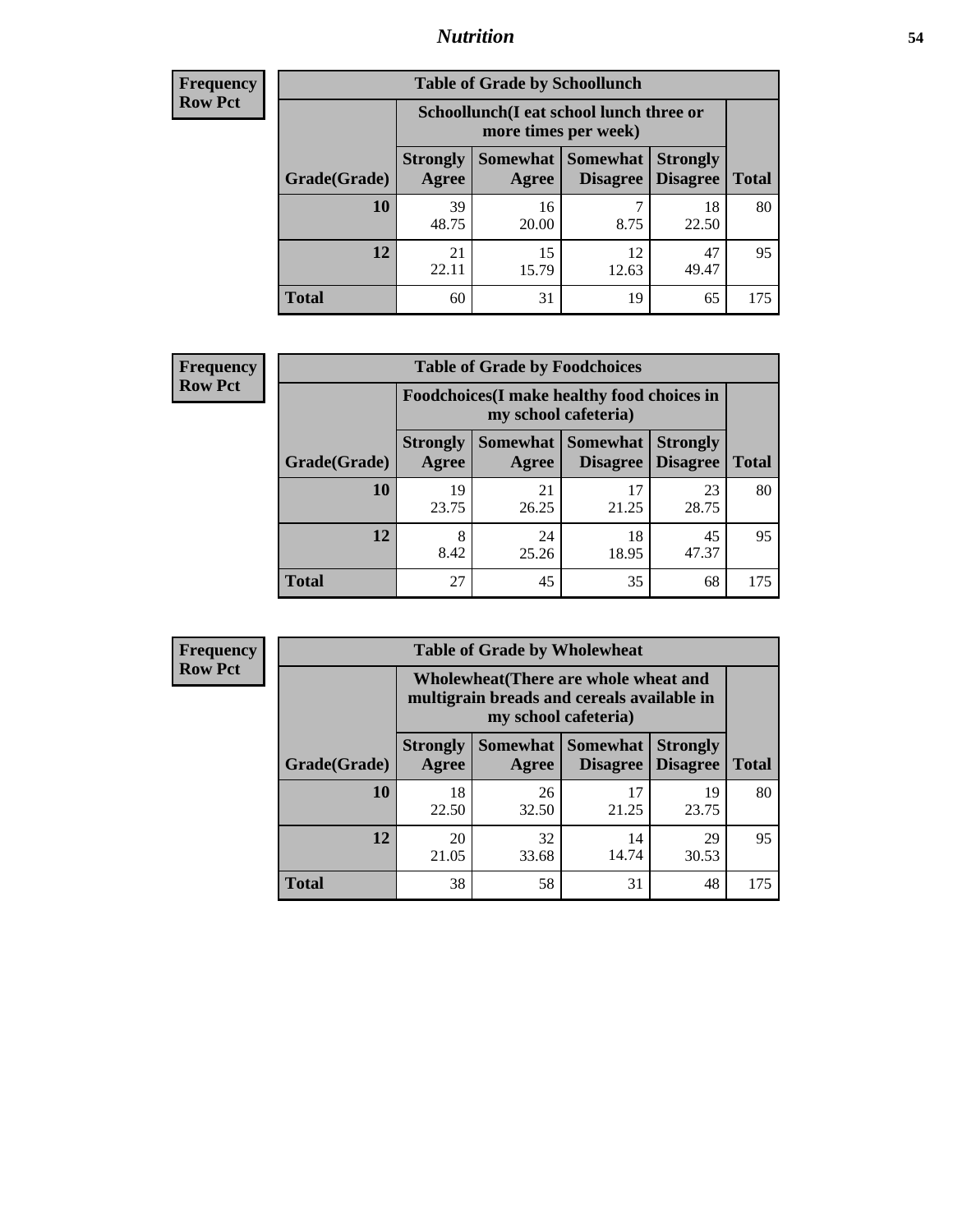## *Nutrition* **55**

**Frequency Row Pct**

| <b>Table of Grade by Healthyvending</b> |                                                                                                                                               |                   |                                    |                                    |              |  |  |
|-----------------------------------------|-----------------------------------------------------------------------------------------------------------------------------------------------|-------------------|------------------------------------|------------------------------------|--------------|--|--|
|                                         | Healthyvending (If only healthy snacks and<br>beverages were available in the vending<br>machines during the school day,<br>I would buy them) |                   |                                    |                                    |              |  |  |
| Grade(Grade)                            | <b>Strongly</b><br>Agree                                                                                                                      | Somewhat<br>Agree | <b>Somewhat</b><br><b>Disagree</b> | <b>Strongly</b><br><b>Disagree</b> | <b>Total</b> |  |  |
| 10                                      | 24<br>30.00                                                                                                                                   | 24<br>30.00       | 9<br>11.25                         | 23<br>28.75                        | 80           |  |  |
| 12                                      | 30<br>31.58                                                                                                                                   | 19<br>20.00       | 15<br>15.79                        | 31<br>32.63                        | 95           |  |  |
| <b>Total</b>                            | 54                                                                                                                                            | 43                | 24                                 | 54                                 | 175          |  |  |

**Frequency Row Pct**

| <b>Table of Grade by Schoolbreakfast</b> |                                                                                                                                         |             |                                        |                                    |              |  |  |
|------------------------------------------|-----------------------------------------------------------------------------------------------------------------------------------------|-------------|----------------------------------------|------------------------------------|--------------|--|--|
|                                          | Schoolbreakfast (If breakfast were<br>available at school,<br>but outside the cafeteria,<br>I would eat breakfast at school more often) |             |                                        |                                    |              |  |  |
| Grade(Grade)                             | <b>Strongly</b><br>Agree                                                                                                                | Agree       | Somewhat   Somewhat<br><b>Disagree</b> | <b>Strongly</b><br><b>Disagree</b> | <b>Total</b> |  |  |
| 10                                       | 28<br>35.00                                                                                                                             | 24<br>30.00 | 12<br>15.00                            | 16<br>20.00                        | 80           |  |  |
| 12                                       | 35<br>36.84                                                                                                                             | 22<br>23.16 | 10<br>10.53                            | 28<br>29.47                        | 95           |  |  |
| <b>Total</b>                             | 63                                                                                                                                      | 46          | 22                                     | 44                                 | 175          |  |  |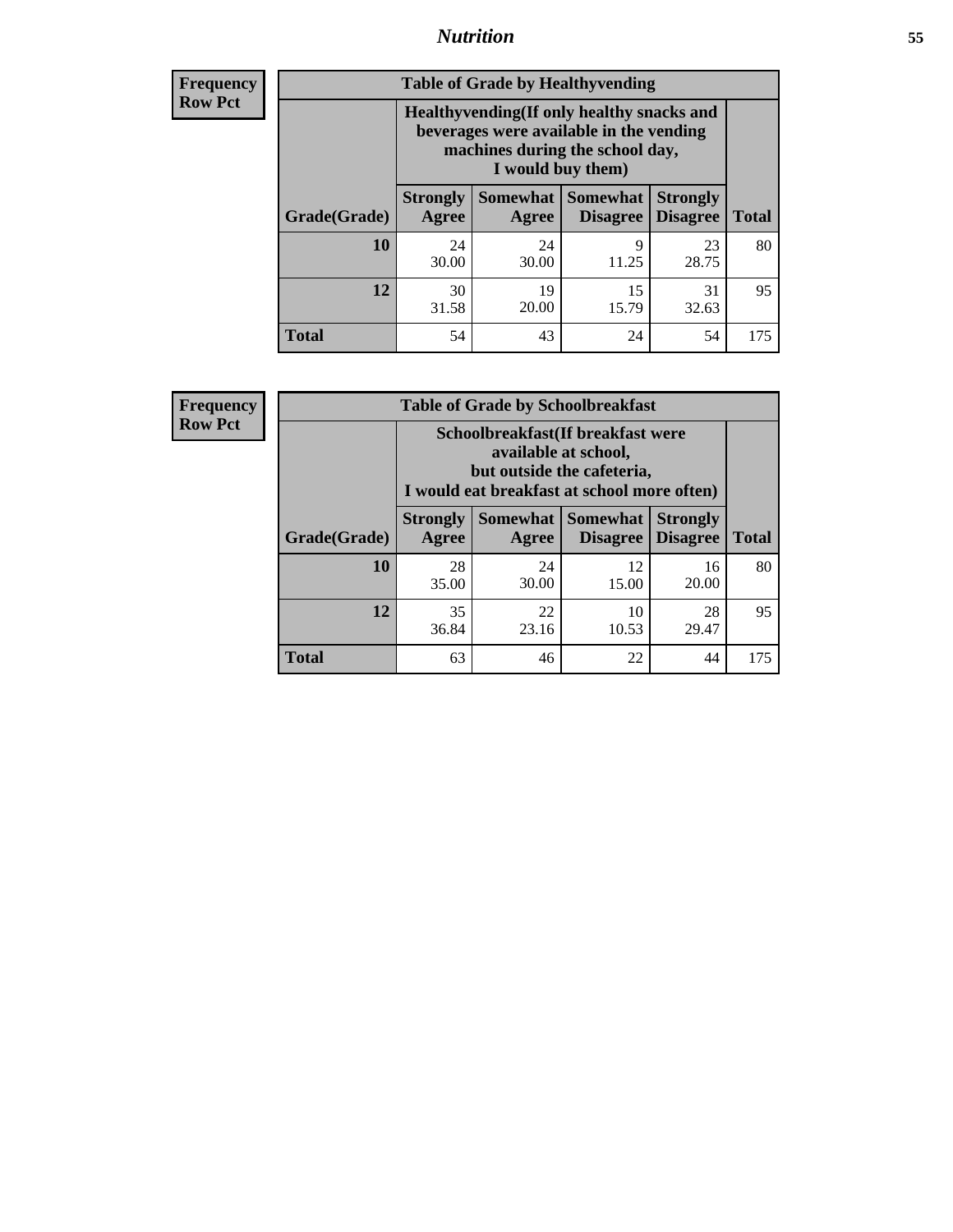| Frequency<br><b>Col Pct</b> | <b>Table of Educationaids by Grade</b>                                                                    |                    |             |              |  |  |
|-----------------------------|-----------------------------------------------------------------------------------------------------------|--------------------|-------------|--------------|--|--|
|                             | <b>Educationaids</b> (I<br>have been<br>taught about<br><b>HIV/AIDS</b> at<br>school in the<br>past year) | Grade(Grade)<br>10 | 12          | <b>Total</b> |  |  |
|                             | <b>Yes</b>                                                                                                | 69<br>86.25        | 54<br>56.84 | 123          |  |  |
|                             | N <sub>0</sub>                                                                                            | 11<br>13.75        | 41<br>43.16 | 52           |  |  |
|                             | <b>Total</b>                                                                                              | 80                 | 95          | 175          |  |  |

| Frequency      | <b>Table of Educationcharacter by Grade</b>                 |              |             |              |  |  |  |
|----------------|-------------------------------------------------------------|--------------|-------------|--------------|--|--|--|
| <b>Col Pct</b> | Educationcharacter(I<br>have been taught<br>about character |              |             |              |  |  |  |
|                | education in the past                                       | Grade(Grade) |             |              |  |  |  |
|                | year at school)                                             | 10           | 12          | <b>Total</b> |  |  |  |
|                | Yes                                                         | 64<br>80.00  | 61<br>64.21 | 125          |  |  |  |
|                | N <sub>0</sub>                                              | 16<br>20.00  | 34<br>35.79 | 50           |  |  |  |
|                | <b>Total</b>                                                | 80           | 95          | 175          |  |  |  |

| Frequency      | <b>Table of Gradcoach1 by Grade</b>              |              |             |              |
|----------------|--------------------------------------------------|--------------|-------------|--------------|
| <b>Col Pct</b> | Gradcoach1(I<br>know who my<br><b>Graduation</b> | Grade(Grade) |             |              |
|                | Coach is)                                        | 10           | 12          | <b>Total</b> |
|                | Yes                                              | 57<br>71.25  | 86<br>90.53 | 143          |
|                | N <sub>0</sub>                                   | 23<br>28.75  | 9<br>9.47   | 32           |
|                | <b>Total</b>                                     | 80           | 95          | 175          |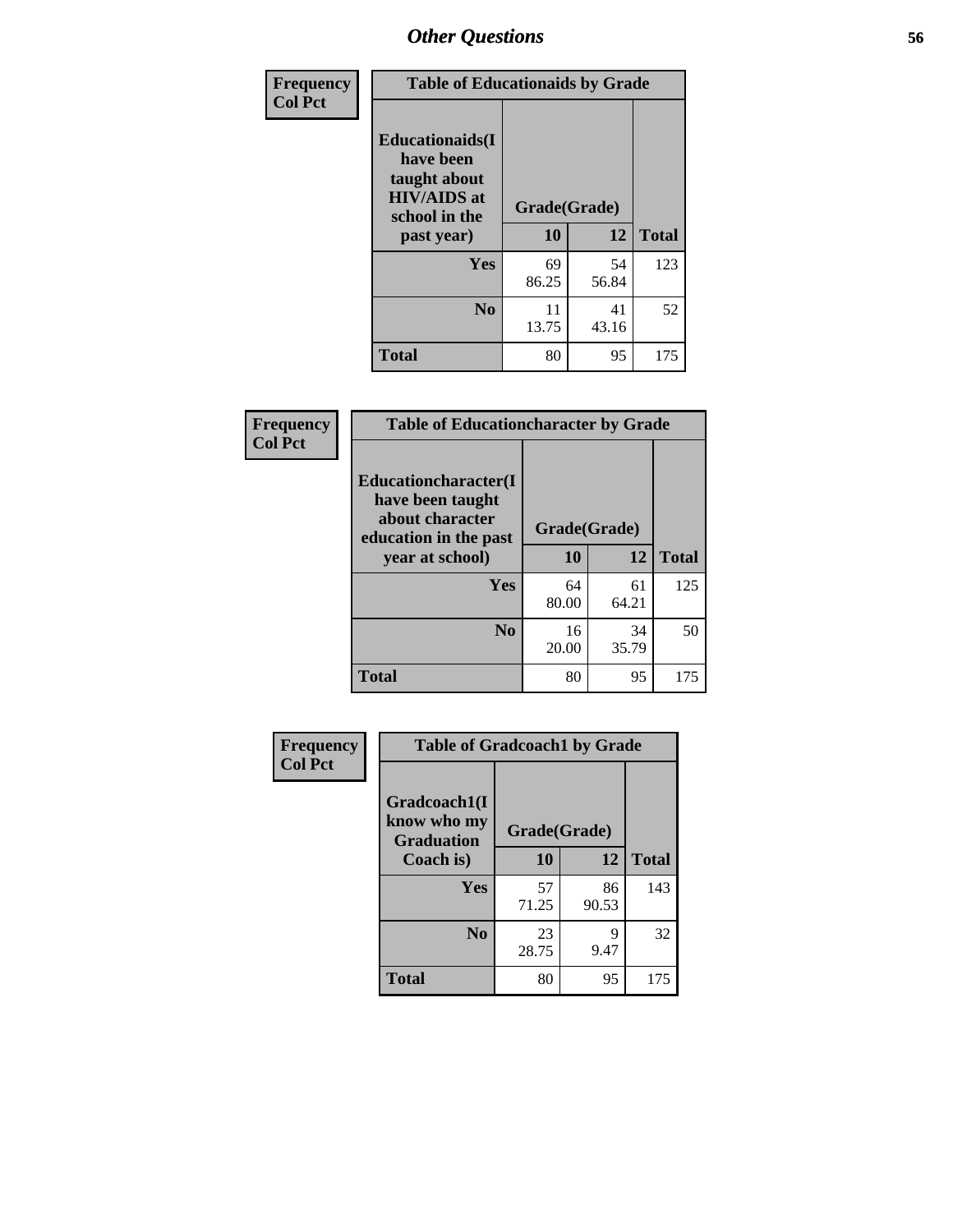| Frequency      | <b>Table of Gradcoach2 by Grade</b>       |              |             |              |  |
|----------------|-------------------------------------------|--------------|-------------|--------------|--|
| <b>Col Pct</b> |                                           |              |             |              |  |
|                | Gradcoach2(I                              |              |             |              |  |
|                | have<br>contacted my<br><b>Graduation</b> | Grade(Grade) |             |              |  |
|                | Coach)                                    | 10           | 12          | <b>Total</b> |  |
|                | Yes                                       | 30<br>37.50  | 61<br>64.21 | 91           |  |
|                | N <sub>0</sub>                            | 50<br>62.50  | 34<br>35.79 | 84           |  |
|                | <b>Total</b>                              | 80           | 95          | 175          |  |

| <b>Frequency</b><br><b>Col Pct</b> | <b>Table of Gradcoach3 by Grade</b>                                         |              |             |              |  |
|------------------------------------|-----------------------------------------------------------------------------|--------------|-------------|--------------|--|
|                                    | Gradcoach3(I<br>have received<br>assistance<br>from my<br><b>Graduation</b> | Grade(Grade) |             |              |  |
|                                    | Coach)                                                                      | 10           | 12          | <b>Total</b> |  |
|                                    | Yes                                                                         | 22<br>27.50  | 58<br>61.05 | 80           |  |
|                                    | N <sub>0</sub>                                                              | 13<br>16.25  | 13<br>13.68 | 26           |  |
|                                    | Don't know                                                                  | 45<br>56.25  | 24<br>25.26 | 69           |  |
|                                    | <b>Total</b>                                                                | 80           | 95          | 175          |  |

| Frequency<br><b>Col Pct</b> | <b>Table of Selfharm by Grade</b>                                                                                                                                                      |                    |             |              |  |  |
|-----------------------------|----------------------------------------------------------------------------------------------------------------------------------------------------------------------------------------|--------------------|-------------|--------------|--|--|
|                             | <b>Selfharm</b> (During<br>the past 12<br>months,<br>I harmed myself<br>on purpose<br><b>Suicideconsider</b><br>During the past<br>12 months,<br>I seriously<br>considered<br>suicide) | Grade(Grade)<br>10 | 12          | <b>Total</b> |  |  |
|                             | Yes                                                                                                                                                                                    | 6<br>7.50          | 5.<br>5.26  | 11           |  |  |
|                             | N <sub>0</sub>                                                                                                                                                                         | 74<br>92.50        | 90<br>94.74 | 164          |  |  |
|                             | Total                                                                                                                                                                                  | 80                 | 95          | 175          |  |  |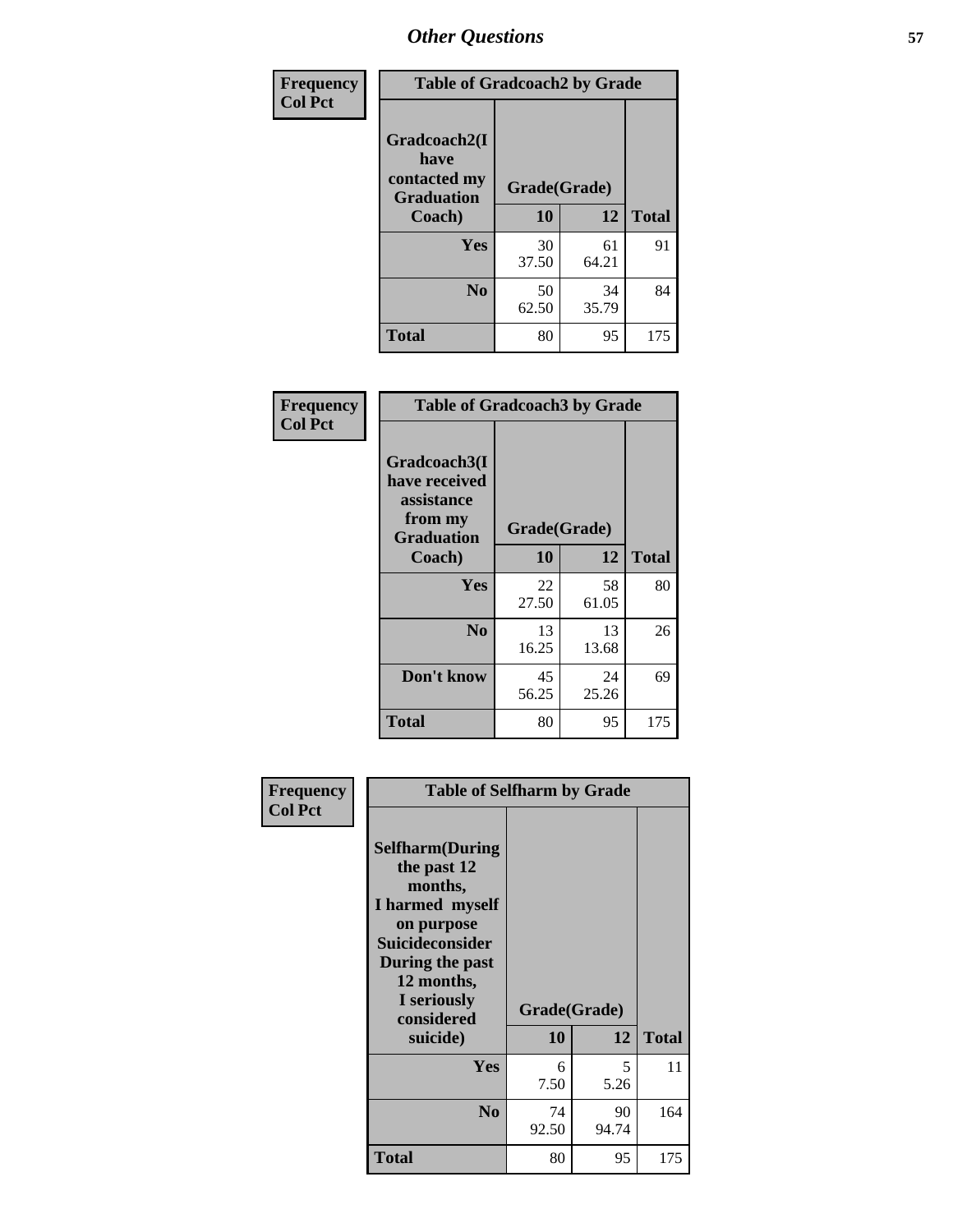| <b>Frequency</b> | <b>Table of Suicideconsider by Grade</b> |              |             |              |  |  |
|------------------|------------------------------------------|--------------|-------------|--------------|--|--|
| <b>Col Pct</b>   |                                          | Grade(Grade) |             |              |  |  |
|                  | <b>Suicideconsider</b>                   | <b>10</b>    | 12          | <b>Total</b> |  |  |
|                  | <b>Yes</b>                               | 10<br>12.50  | 5.26        | 15           |  |  |
|                  | N <sub>0</sub>                           | 70<br>87.50  | 90<br>94.74 | 160          |  |  |
|                  | <b>Total</b>                             | 80           | 95          | 175          |  |  |

| Frequency      | <b>Table of Suicideattempt by Grade</b>              |              |             |              |
|----------------|------------------------------------------------------|--------------|-------------|--------------|
| <b>Col Pct</b> | Suicideattempt(I<br>have attempted<br>suicide in the | Grade(Grade) |             |              |
|                | last year)                                           | 10           | 12          | <b>Total</b> |
|                | Yes                                                  | 6<br>7.50    | 5<br>5.26   | 11           |
|                | N <sub>0</sub>                                       | 74<br>92.50  | 90<br>94.74 | 164          |
|                | <b>Total</b>                                         | 80           | 95          | 175          |

| Frequency      | <b>Table of Instantmessaged by Grade</b>               |              |             |              |  |
|----------------|--------------------------------------------------------|--------------|-------------|--------------|--|
| <b>Col Pct</b> | Instantmessaged(I<br>have instant<br>messaged people I | Grade(Grade) |             |              |  |
|                | do not even know)                                      | 10           | 12          | <b>Total</b> |  |
|                | <b>Yes</b>                                             | 31<br>38.75  | 33<br>34.74 | 64           |  |
|                | N <sub>0</sub>                                         | 49<br>61.25  | 62<br>65.26 | 111          |  |
|                | <b>Total</b>                                           | 80           | 95          | 175          |  |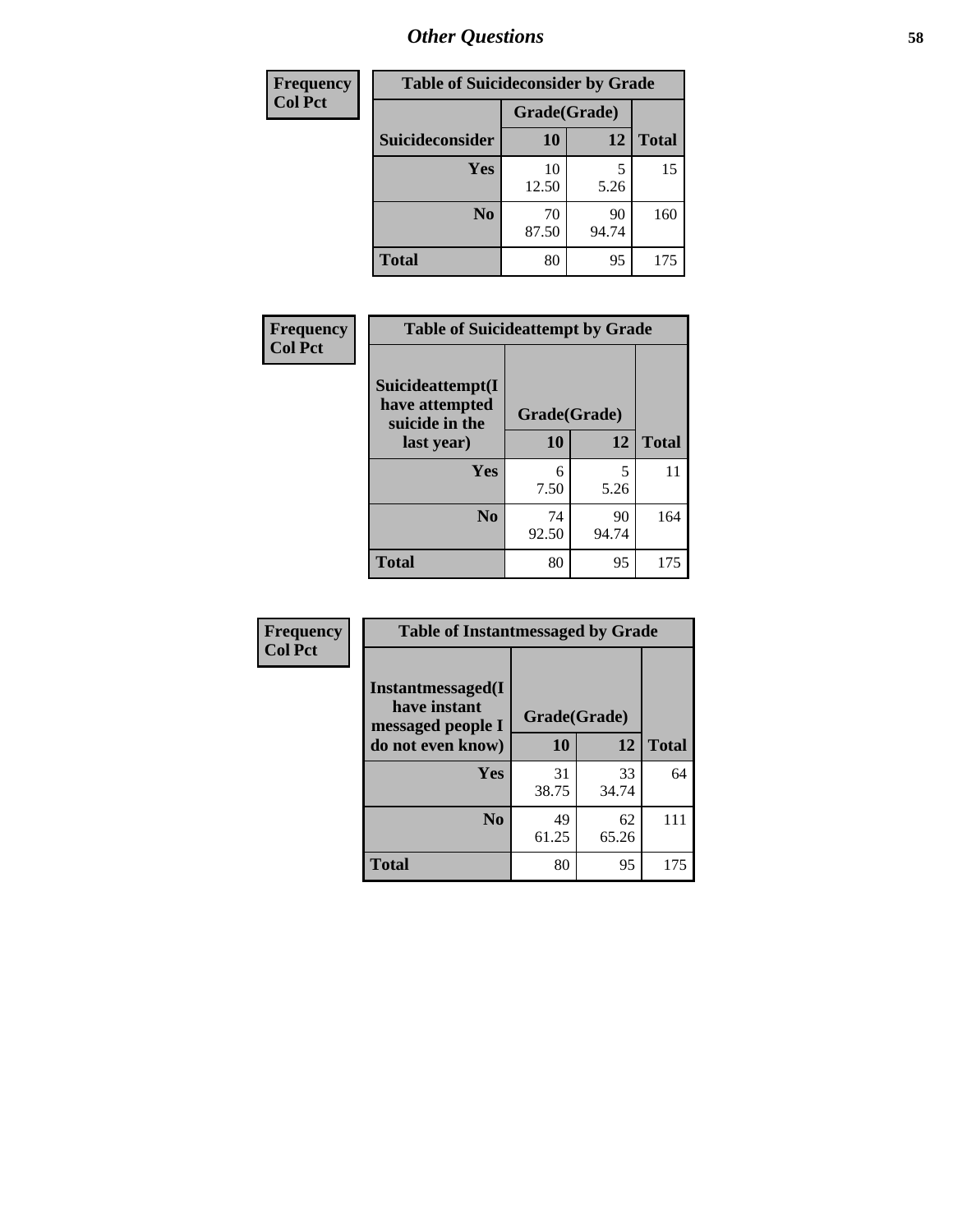| Frequency      | <b>Table of Getsalong by Grade</b>                          |              |             |              |  |  |  |
|----------------|-------------------------------------------------------------|--------------|-------------|--------------|--|--|--|
| <b>Col Pct</b> | <b>Getsalong</b> (I get<br>along with other<br>students and | Grade(Grade) |             |              |  |  |  |
|                | adults)                                                     | 10           | 12          | <b>Total</b> |  |  |  |
|                | <b>Strongly Agree</b>                                       | 37<br>46.25  | 52<br>54.74 | 89           |  |  |  |
|                | <b>Somewhat Agree</b>                                       | 34<br>42.50  | 30<br>31.58 | 64           |  |  |  |
|                | <b>Somewhat Disagree</b>                                    | 6<br>7.50    | 5<br>5.26   | 11           |  |  |  |
|                | <b>Strongly Disagree</b>                                    | 3<br>3.75    | 8<br>8.42   | 11           |  |  |  |
|                | <b>Total</b>                                                | 80           | 95          | 175          |  |  |  |

| Frequency      | <b>Table of Safehome by Grade</b> |                        |             |              |  |  |
|----------------|-----------------------------------|------------------------|-------------|--------------|--|--|
| <b>Col Pct</b> | Safehome(I feel<br>safe at home)  | Grade(Grade)<br>10     | 12          | <b>Total</b> |  |  |
|                | <b>Strongly Agree</b>             | 53<br>66.25            | 69<br>72.63 | 122          |  |  |
|                | <b>Somewhat Agree</b>             | 21<br>26.25            | 20<br>21.05 | 41           |  |  |
|                | <b>Somewhat Disagree</b>          | 4<br>5.00              | 5<br>5.26   | 9            |  |  |
|                | <b>Strongly Disagree</b>          | $\overline{2}$<br>2.50 | 1.05        | 3            |  |  |
|                | <b>Total</b>                      | 80                     | 95          | 175          |  |  |

| Frequency      |                                                                                      | <b>Table of Adulttalk by Grade</b> |             |              |
|----------------|--------------------------------------------------------------------------------------|------------------------------------|-------------|--------------|
| <b>Col Pct</b> | <b>Adulttalk</b> (I<br>know an<br>adult at<br>school that<br>I can talk<br>with if I | Grade(Grade)                       |             |              |
|                | need help)                                                                           | 10                                 | 12          | <b>Total</b> |
|                | Yes                                                                                  | 69<br>86.25                        | 70<br>73.68 | 139          |
|                | N <sub>0</sub>                                                                       | 11<br>13.75                        | 25<br>26.32 | 36           |
|                | <b>Total</b>                                                                         | 80                                 | 95          | 175          |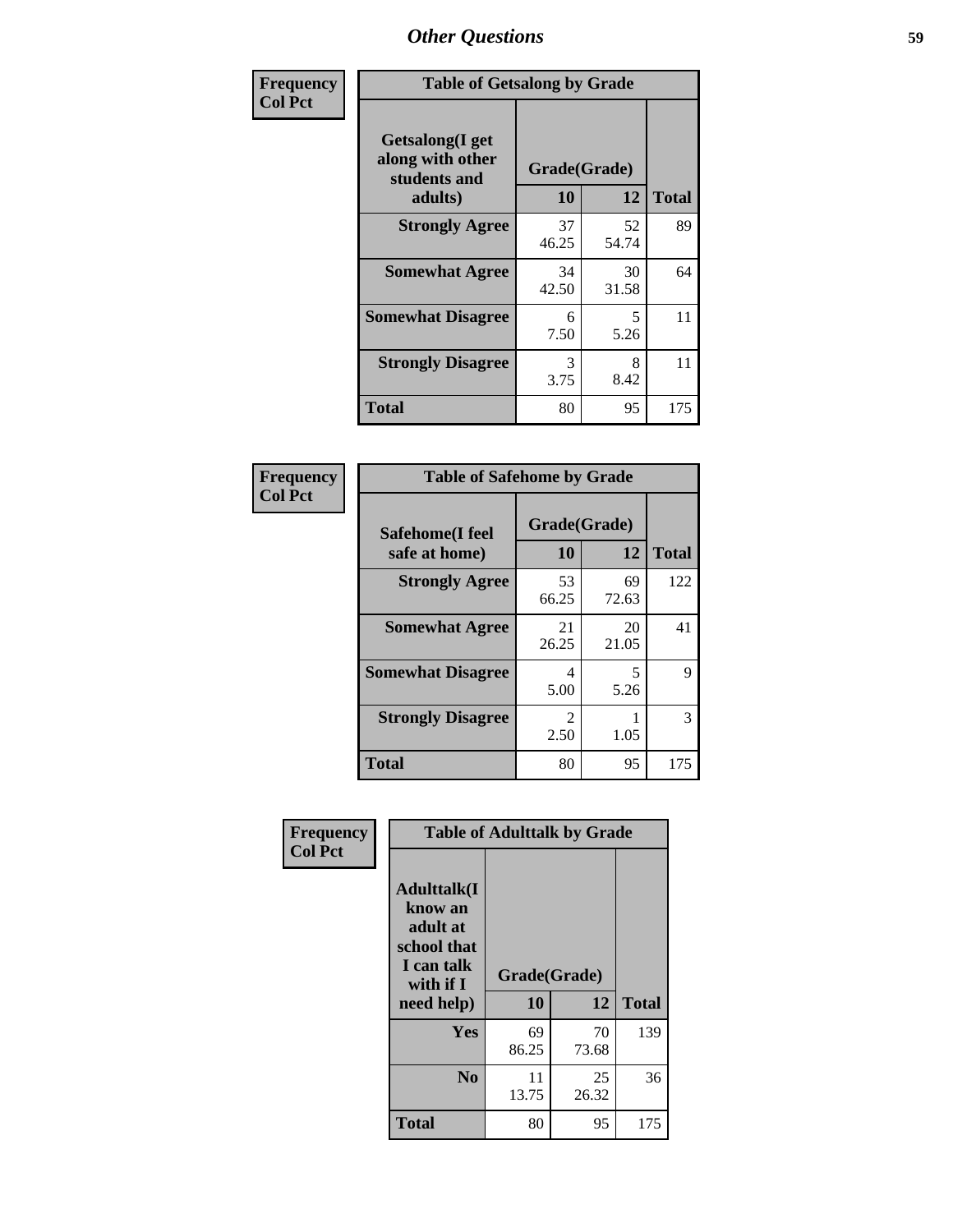**Frequency Row Pct**

| <b>Table of Grade by Tvtime</b> |             |                                                                                        |           |                                                                      |             |             |              |
|---------------------------------|-------------|----------------------------------------------------------------------------------------|-----------|----------------------------------------------------------------------|-------------|-------------|--------------|
|                                 |             | Tvtime(On an average school day,<br>how much unsupervised time do I spend watching TV) |           |                                                                      |             |             |              |
| Grade(Grade)   None             |             | <b>Less that</b>                                                                       |           | $2 - 3$<br>$hour/day$   hour/day   hours/day   hours/day   hours/day | $4 - 5$     | $6+$        | <b>Total</b> |
| 10                              | 11<br>13.75 | 13<br>16.25                                                                            | 6<br>7.50 | 20<br>25.00                                                          | 12<br>15.00 | 18<br>22.50 | 80           |
| 12                              | 15<br>15.79 | 10<br>10.53                                                                            | 8.42      | 37<br>38.95                                                          | 11.58       | 14<br>14.74 | 95           |
| <b>Total</b>                    | 26          | 23                                                                                     | 14        | 57                                                                   | 23          | 32          | 175          |

**Frequency Row Pct**

| <b>Table of Grade by Computertime</b> |             |                                                                                                   |             |                        |                      |                   |              |
|---------------------------------------|-------------|---------------------------------------------------------------------------------------------------|-------------|------------------------|----------------------|-------------------|--------------|
|                                       |             | Computertime (On an average school day,<br>how much unsupervised time do I spend on the computer) |             |                        |                      |                   |              |
| Grade(Grade)                          | None        | <b>Less that</b><br>hour/day                                                                      | hour/day    | $2 - 3$<br>  hours/day | $4 - 5$<br>hours/day | $6+$<br>hours/day | <b>Total</b> |
| 10                                    | 16<br>20.00 | 14<br>17.50                                                                                       | 19<br>23.75 | 11<br>13.75            | Q<br>11.25           | 11<br>13.75       | 80           |
| 12                                    | 21<br>22.11 | 12<br>12.63                                                                                       | 15<br>15.79 | 26<br>27.37            | 7.37                 | 14<br>14.74       | 95           |
| <b>Total</b>                          | 37          | 26                                                                                                | 34          | 37                     | 16                   | 25                | 175          |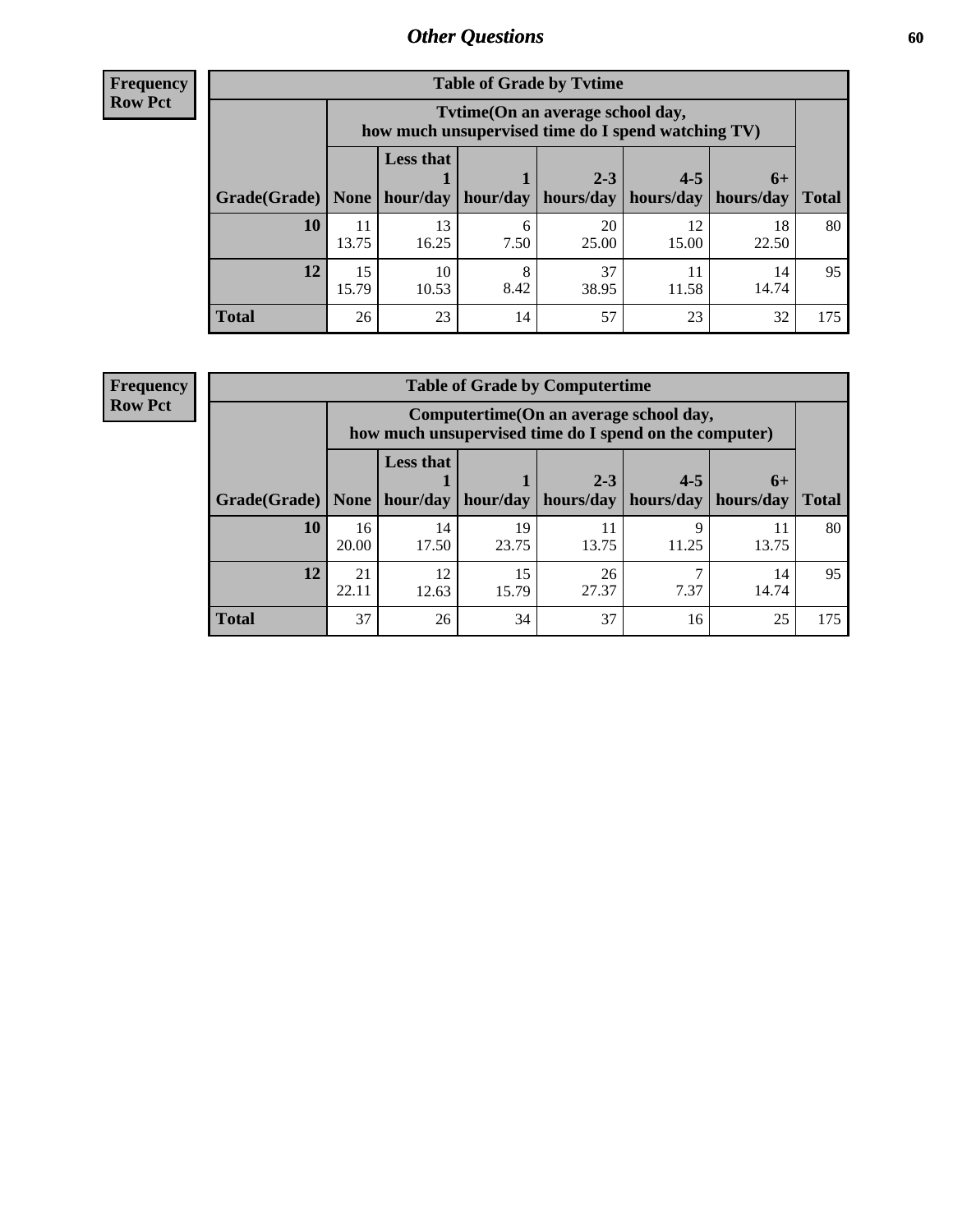#### *Questions about Driving Laws* **61** *Driving Questions were asked only of high school students.*

| <b>Frequency</b> |
|------------------|
| <b>Row Pct</b>   |

| <b>Table of Grade by License1</b> |                                                                |                                                                                                                                           |                |             |               |              |  |  |  |
|-----------------------------------|----------------------------------------------------------------|-------------------------------------------------------------------------------------------------------------------------------------------|----------------|-------------|---------------|--------------|--|--|--|
|                                   |                                                                | License1(During the first 6 months of driving<br>with a provisional license,<br>the only passengers who can ride with the<br>driver are:) |                |             |               |              |  |  |  |
| Grade(Grade)                      | <b>Parent or</b><br>Guardian                                   | Family<br><b>Members</b>                                                                                                                  | <b>Friends</b> | Anyone      | Don't<br>Know | <b>Total</b> |  |  |  |
| 10                                | 28<br>35.00                                                    | 21<br>26.25                                                                                                                               | 1.25           | 14<br>17.50 | 16<br>20.00   | 80           |  |  |  |
| 12                                | 3<br>15<br>43<br>27<br>28.42<br>7.37<br>15.79<br>45.26<br>3.16 |                                                                                                                                           |                |             |               |              |  |  |  |
| Total                             | 71                                                             | 48                                                                                                                                        | 4              | 21          | 31            | 175          |  |  |  |

| <b>Frequency</b> |              | <b>Table of Grade by License2</b> |                              |                  |                                                                                                          |                      |              |  |  |  |
|------------------|--------------|-----------------------------------|------------------------------|------------------|----------------------------------------------------------------------------------------------------------|----------------------|--------------|--|--|--|
| <b>Row Pct</b>   |              |                                   |                              |                  | License2(17 yr old drivers with a<br>provisional driver's license cannot<br>drive between the hours of:) |                      |              |  |  |  |
|                  | Grade(Grade) | <b>Midnight</b><br>to 6am         | 1am<br>t <sub>0</sub><br>5am | 1am<br>to<br>6am | N <sub>0</sub><br>curfew<br>for $17$<br>year<br>olds                                                     | Don't<br><b>Know</b> | <b>Total</b> |  |  |  |
|                  | 10           | 42<br>52.50                       | 1<br>1.25                    | 4<br>5.00        | 5<br>6.25                                                                                                | 28<br>35.00          | 80           |  |  |  |
|                  | 12           | 56<br>58.95                       | 9<br>9.47                    | 6<br>6.32        | 1.05                                                                                                     | 23<br>24.21          | 95           |  |  |  |
|                  | <b>Total</b> | 98                                | 10                           | 10               | 6                                                                                                        | 51                   | 175          |  |  |  |

| Frequency      |              | <b>Table of Grade by License3</b>     |             |                                                        |           |           |               |              |  |
|----------------|--------------|---------------------------------------|-------------|--------------------------------------------------------|-----------|-----------|---------------|--------------|--|
| <b>Row Pct</b> |              | License3(For drivers under the age of |             | 21,<br>what level of alcohol is considered<br>$DUI$ ?) |           |           |               |              |  |
|                | Grade(Grade) | Any<br><b>Amount</b>                  | 0.02        | 0.04                                                   | 0.06      | 0.08      | Don't<br>know | <b>Total</b> |  |
|                | 10           | 14<br>17.50                           | 18<br>22.50 | 7<br>8.75                                              | 6<br>7.50 | 7<br>8.75 | 28<br>35.00   | 80           |  |
|                | 12           | 20<br>21.05                           | 18<br>18.95 | 10<br>10.53                                            | 8<br>8.42 | 8<br>8.42 | 31<br>32.63   | 95           |  |
|                | <b>Total</b> | 34                                    | 36          | 17                                                     | 14        | 15        | 59            | 175          |  |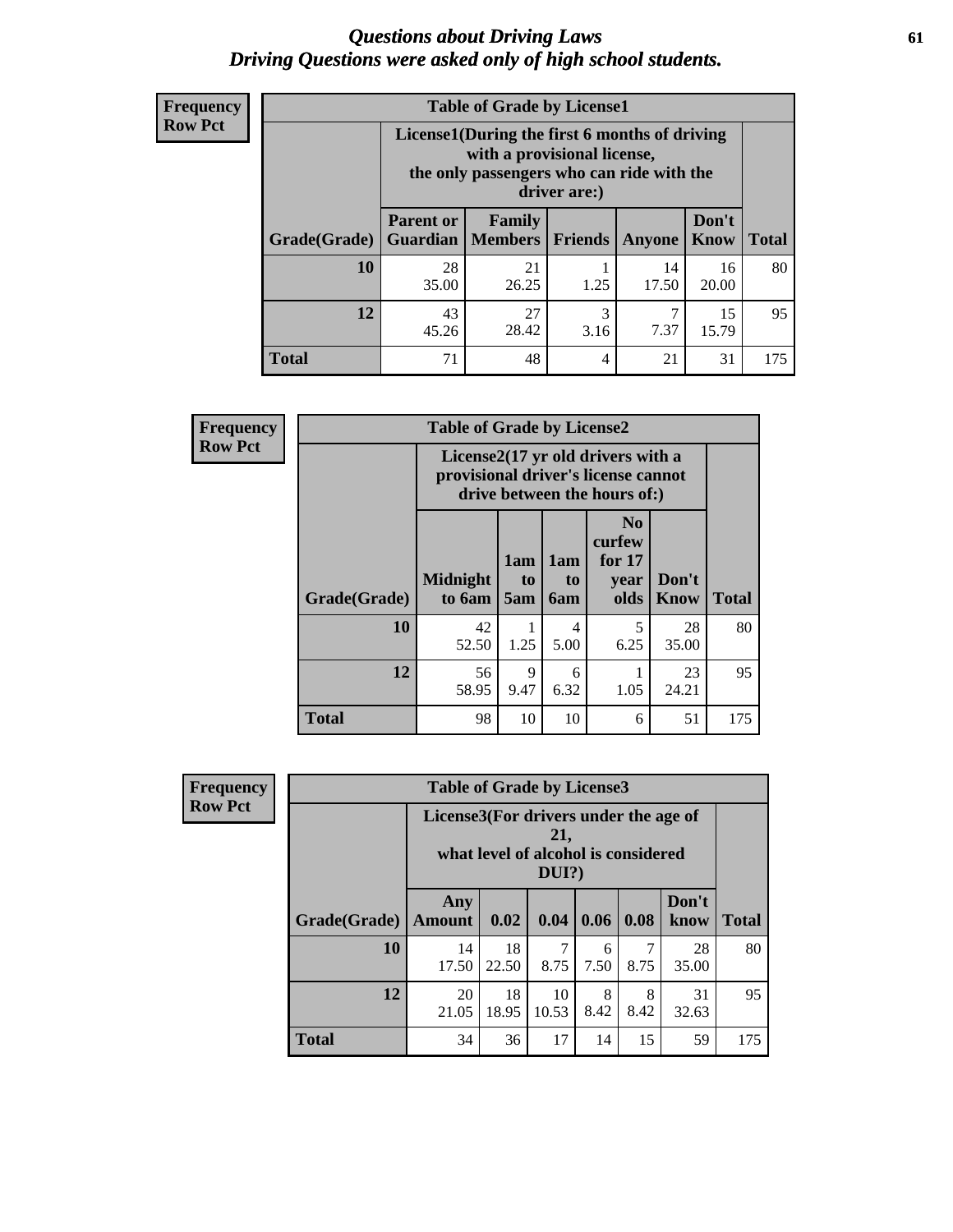#### *Questions about Driving Laws* **62** *Driving Questions were asked only of high school students.*

**Frequency Row Pct**

| <b>Table of Grade by License4</b> |             |                                                                                                                                                                                                                                                                                       |             |             |           |             |     |  |  |
|-----------------------------------|-------------|---------------------------------------------------------------------------------------------------------------------------------------------------------------------------------------------------------------------------------------------------------------------------------------|-------------|-------------|-----------|-------------|-----|--|--|
|                                   |             | License4(A driver under 21 automatically<br>loses his/her license if caught exceeding the<br>posted speet limit by:)<br>Can't<br>lose<br><b>Depends</b><br>license<br>$15+$<br>$25+$<br>$35+$<br>Don't<br>for<br><b>on</b><br><b>Total</b><br>speeding<br>mph<br>know<br>mph<br>judge |             |             |           |             |     |  |  |
| Grade(Grade)                      | mph         |                                                                                                                                                                                                                                                                                       |             |             |           |             |     |  |  |
| 10                                | 17<br>21.25 | 12<br>15.00                                                                                                                                                                                                                                                                           | 13<br>16.25 | 5<br>6.25   | 5<br>6.25 | 28<br>35.00 | 80  |  |  |
| 12                                | 16<br>16.84 | 13<br>13.68                                                                                                                                                                                                                                                                           | 10<br>10.53 | 13<br>13.68 | 7<br>7.37 | 36<br>37.89 | 95  |  |  |
| <b>Total</b>                      | 33          | 25                                                                                                                                                                                                                                                                                    | 23          | 18          | 12        | 64          | 175 |  |  |

| Frequency<br><b>Row Pct</b> | <b>Table of Grade by License5</b> |             |                                                                                                                                     |                     |       |
|-----------------------------|-----------------------------------|-------------|-------------------------------------------------------------------------------------------------------------------------------------|---------------------|-------|
|                             |                                   |             | License5(A<br>Georgia teenager<br>with family<br>connections or a<br>good lawyer can<br>break a teen<br>driving law and<br>license) | keep their driver's |       |
|                             | Grade(Grade)                      | <b>Yes</b>  | N <sub>0</sub>                                                                                                                      | Don't<br>know       | Total |
|                             | 10                                | 12<br>15.00 | 33<br>41.25                                                                                                                         | 35<br>43.75         | 80    |
|                             | 12                                | 16<br>16.84 | 41<br>43.16                                                                                                                         | 38<br>40.00         | 95    |
|                             | Total                             | 28          | 74                                                                                                                                  | 73                  | 175   |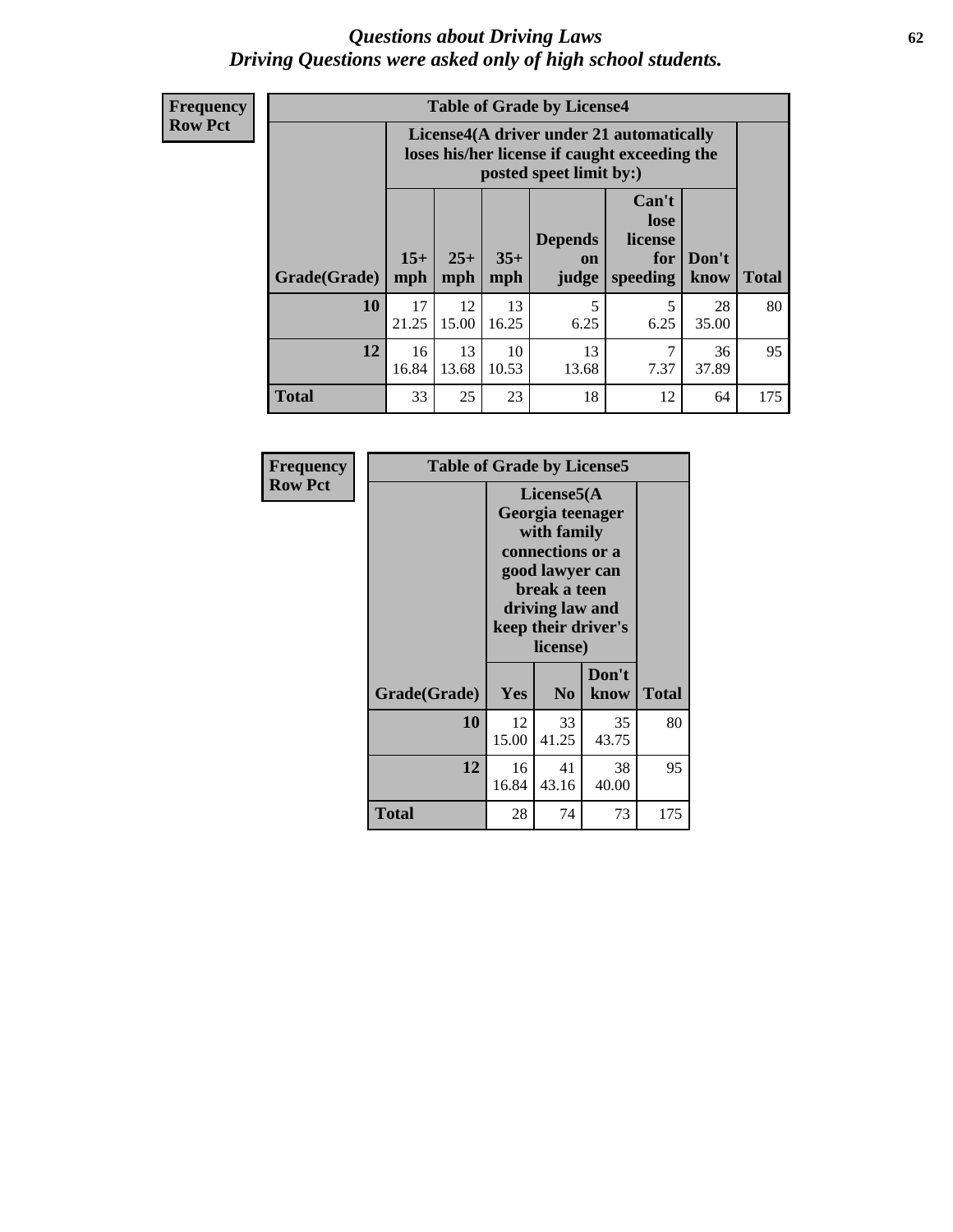### *Questions about Driving Laws* **63** *Driving Questions were asked only of high school students.*

| <b>Frequency</b> | <b>Table of Grade by License6</b> |             |                                                                                                                           |                    |              |  |  |
|------------------|-----------------------------------|-------------|---------------------------------------------------------------------------------------------------------------------------|--------------------|--------------|--|--|
| <b>Row Pct</b>   |                                   |             | License <sub>6</sub> (I know a<br>friend or<br>classmate that<br>broke a teen<br>driving law,<br>keep his/her<br>license) | but was allowed to |              |  |  |
|                  | Grade(Grade)                      | <b>Yes</b>  | N <sub>0</sub>                                                                                                            | Don't<br>know      | <b>Total</b> |  |  |
|                  | 10                                | 11<br>13.75 | 44<br>55.00                                                                                                               | 25<br>31.25        | 80           |  |  |
|                  | 12                                | 27<br>28.42 | 41<br>43.16                                                                                                               | 27<br>28.42        | 95           |  |  |
|                  | <b>Total</b>                      | 38          | 85                                                                                                                        | 52                 | 175          |  |  |

| <b>Frequency</b> | <b>Table of Grade by License7</b> |                                                                             |                                     |                                                                                               |                        |              |  |  |  |
|------------------|-----------------------------------|-----------------------------------------------------------------------------|-------------------------------------|-----------------------------------------------------------------------------------------------|------------------------|--------------|--|--|--|
| <b>Row Pct</b>   |                                   |                                                                             |                                     | License7(A student under the age of 18 cam loser<br>his/her driving privileges if he or she:) |                        |              |  |  |  |
|                  | Grade(Grade)                      | <b>Have</b><br>more than<br>10<br>unexcused<br>absences<br>per school<br>yr | Drop out<br>without  <br>graduating | <b>Bring</b><br>alcohol/drugs/weapon<br>to school                                             | All of<br>the<br>above | <b>Total</b> |  |  |  |
|                  | 10                                | 14<br>17.50                                                                 | 6<br>7.50                           | 8<br>10.00                                                                                    | 52<br>65.00            | 80           |  |  |  |
|                  | 12                                | 8<br>8.42                                                                   | 13<br>13.68                         | 7.37                                                                                          | 67<br>70.53            | 95           |  |  |  |
|                  | <b>Total</b>                      | 22                                                                          | 19                                  | 15                                                                                            | 119                    | 175          |  |  |  |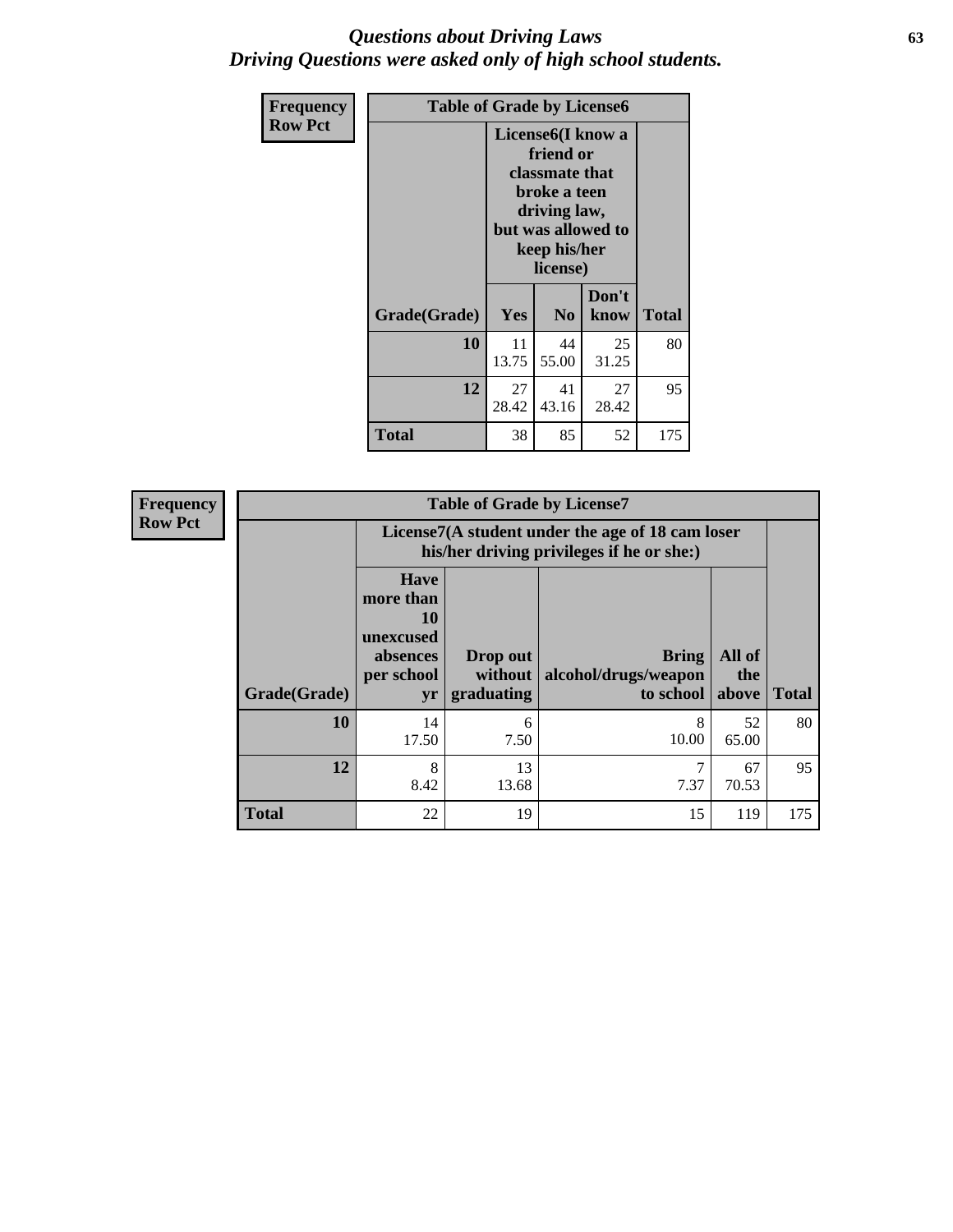# *Select Results by Gender* **64**

| Frequency      |                                                   | <b>Table of SchoolClimate2 by Gender</b> |                                     |              |  |  |  |
|----------------|---------------------------------------------------|------------------------------------------|-------------------------------------|--------------|--|--|--|
| <b>Col Pct</b> | SchoolClimate2(I<br>feel successful at<br>school) | Gender(Gender)<br><b>Female</b>          | <b>Male</b>                         | <b>Total</b> |  |  |  |
|                | <b>Strongly Agree</b>                             | 44<br>45.83                              | 39<br>49.37                         | 83           |  |  |  |
|                | <b>Somewhat Agree</b>                             | 45<br>46.88                              | 37<br>46.84                         | 82           |  |  |  |
|                | <b>Somewhat Disagree</b>                          | 6<br>6.25                                | 1.27                                | 7            |  |  |  |
|                | <b>Strongly Disagree</b>                          | 1.04                                     | $\mathcal{D}_{\mathcal{L}}$<br>2.53 | 3            |  |  |  |
|                | <b>Total</b>                                      | 96                                       | 79                                  | 175          |  |  |  |

| <b>Frequency</b> | <b>Table of SchoolClimate6 by Gender</b>                 |                                 |             |              |
|------------------|----------------------------------------------------------|---------------------------------|-------------|--------------|
| <b>Col Pct</b>   | <b>SchoolClimate6(Teachers</b><br>treat me with respect) | Gender(Gender)<br><b>Female</b> | <b>Male</b> | <b>Total</b> |
|                  | <b>Strongly Agree</b>                                    | 28<br>29.17                     | 33<br>41.77 | 61           |
|                  | <b>Somewhat Agree</b>                                    | 47<br>48.96                     | 32<br>40.51 | 79           |
|                  | <b>Somewhat Disagree</b>                                 | 14<br>14.58                     | Q<br>11.39  | 23           |
|                  | <b>Strongly Disagree</b>                                 | 7<br>7.29                       | 5<br>6.33   | 12           |
|                  | <b>Total</b>                                             | 96                              | 79          | 175          |

| <b>Frequency</b> | <b>Table of SchoolClimate8 by Gender</b>                                |               |                |              |  |  |  |
|------------------|-------------------------------------------------------------------------|---------------|----------------|--------------|--|--|--|
| <b>Col Pct</b>   | <b>SchoolClimate8(Students</b><br>are frequently<br>recognized for good |               | Gender(Gender) |              |  |  |  |
|                  | behavior)                                                               | <b>Female</b> | <b>Male</b>    | <b>Total</b> |  |  |  |
|                  | <b>Strongly Agree</b>                                                   | 10<br>10.42   | 9<br>11.39     | 19           |  |  |  |
|                  | <b>Somewhat Agree</b>                                                   | 37<br>38.54   | 35<br>44.30    | 72           |  |  |  |
|                  | <b>Somewhat Disagree</b>                                                | 25<br>26.04   | 23<br>29.11    | 48           |  |  |  |
|                  | <b>Strongly Disagree</b>                                                | 24<br>25.00   | 12<br>15.19    | 36           |  |  |  |
|                  | Total                                                                   | 96            | 79             | 175          |  |  |  |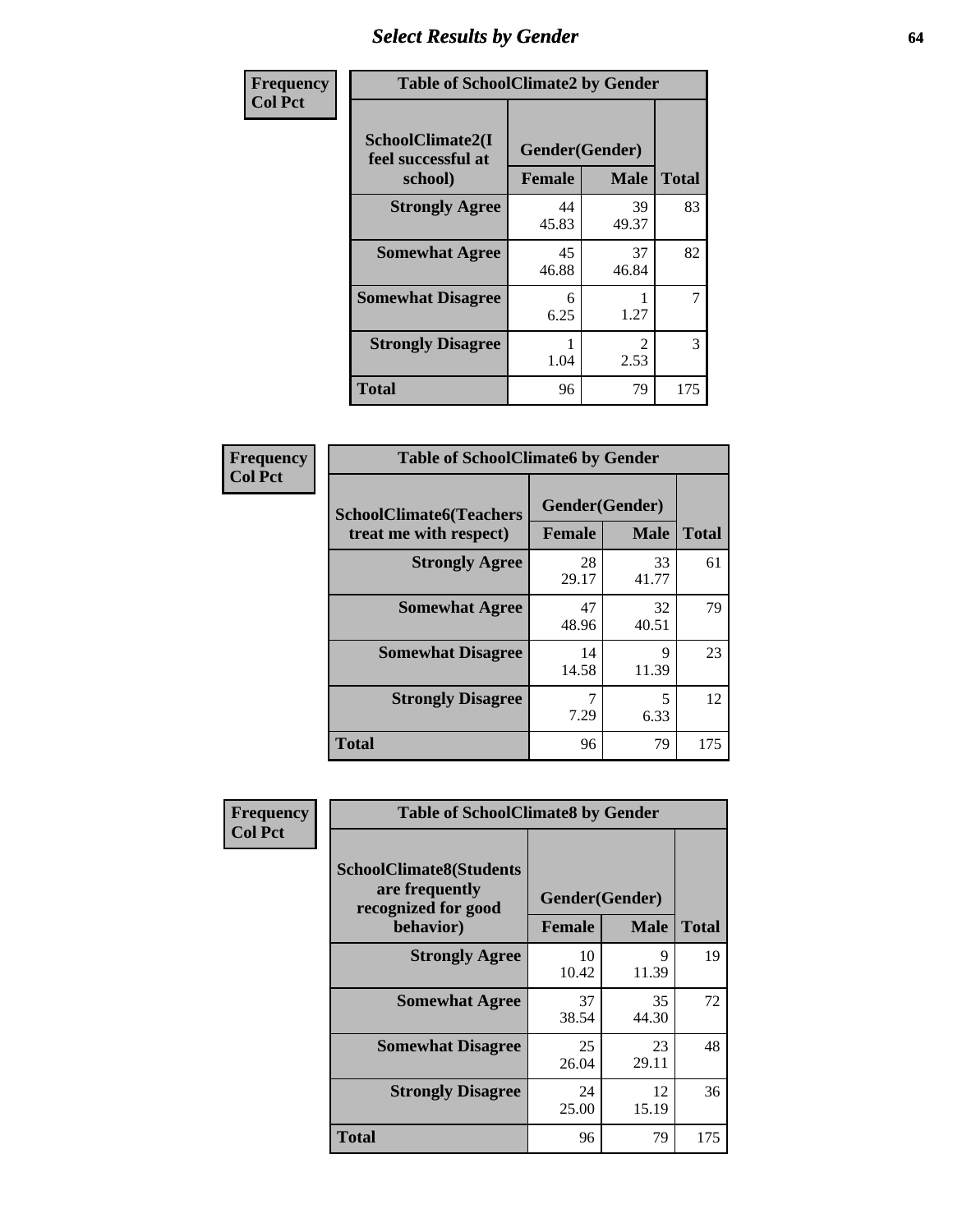# *Select Results by Gender* **65**

| Frequency      | <b>Table of Gender by Dropout</b> |                                                              |                |              |  |
|----------------|-----------------------------------|--------------------------------------------------------------|----------------|--------------|--|
| <b>Row Pct</b> |                                   | Dropout(I<br>have<br>thought<br>about<br>dropping<br>school) | out of         |              |  |
|                | Gender(Gender)                    | Yes                                                          | N <sub>0</sub> | <b>Total</b> |  |
|                | <b>Female</b>                     | 21<br>21.88                                                  | 75<br>78.13    | 96           |  |
|                | <b>Male</b>                       | 20<br>25.32                                                  | 59<br>74.68    | 79           |  |
|                | <b>Total</b>                      | 41                                                           | 134            | 175          |  |

| <b>Frequency</b> |                | <b>Table of Gender by Dropoutreason</b> |                                                                     |                     |                                |              |              |  |  |
|------------------|----------------|-----------------------------------------|---------------------------------------------------------------------|---------------------|--------------------------------|--------------|--------------|--|--|
| <b>Row Pct</b>   |                |                                         | Dropoutreason (If I dropped out the<br>reason would most likely be) |                     |                                |              |              |  |  |
|                  | Gender(Gender) | Won't<br><b>Drop</b><br>out             | <b>Bored</b>                                                        | Family<br>  Reasons | <b>Being</b><br><b>Bullied</b> | <b>Other</b> | <b>Total</b> |  |  |
|                  | Female         | 65<br>67.71                             | 8<br>8.33                                                           | ↑<br>2.08           | 4<br>4.17                      | 17<br>17.71  | 96           |  |  |
|                  | <b>Male</b>    | 38<br>48.10                             | 18<br>22.78                                                         | 10<br>12.66         | 1.27                           | 12<br>15.19  | 79           |  |  |
|                  | <b>Total</b>   | 103                                     | 26                                                                  | 12                  | 5                              | 29           | 175          |  |  |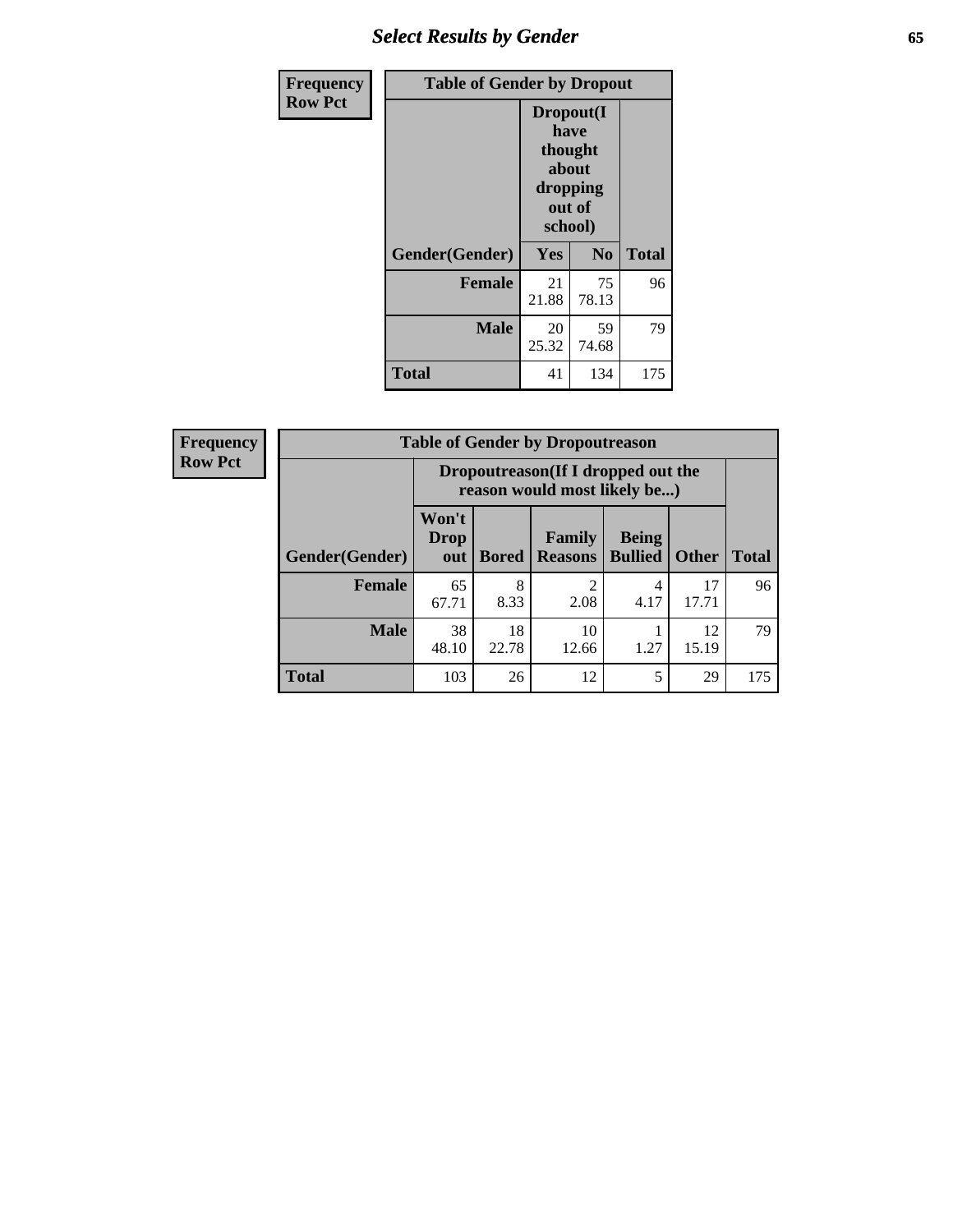*School Safety* **66**

| Frequency      | <b>Table of Gender by Bullied2</b> |                 |                |              |
|----------------|------------------------------------|-----------------|----------------|--------------|
| <b>Row Pct</b> |                                    | <b>Bullied2</b> |                |              |
|                | Gender(Gender)                     | Yes             | N <sub>0</sub> | <b>Total</b> |
|                | <b>Female</b>                      | 18<br>18.75     | 78<br>81.25    | 96           |
|                | <b>Male</b>                        | Q<br>11.39      | 70<br>88.61    | 79           |
|                | <b>Total</b>                       | 27              | 148            | 175          |

| Frequency      | <b>Table of Gender by Bulliedothers2</b> |                       |                |              |
|----------------|------------------------------------------|-----------------------|----------------|--------------|
| <b>Row Pct</b> |                                          | <b>Bulliedothers2</b> |                |              |
|                | Gender(Gender)                           | Yes                   | N <sub>0</sub> | <b>Total</b> |
|                | <b>Female</b>                            | 13<br>13.54           | 83<br>86.46    | 96           |
|                | <b>Male</b>                              | 8.86                  | 72<br>91.14    | 79           |
|                | <b>Total</b>                             | 20                    | 155            | 175          |

| Frequency      | <b>Table of Gender by Weaponschool2</b> |                      |                |              |
|----------------|-----------------------------------------|----------------------|----------------|--------------|
| <b>Row Pct</b> |                                         | <b>Weaponschool2</b> |                |              |
|                | Gender(Gender)                          | Yes                  | N <sub>0</sub> | <b>Total</b> |
|                | <b>Female</b>                           | 2.08                 | 94<br>97.92    | 96           |
|                | <b>Male</b>                             | 3<br>3.80            | 76<br>96.20    | 79           |
|                | <b>Total</b>                            | 5                    | 170            | 175          |

| Frequency      |                | <b>Table of Gender by Absentunsafe2</b> |                |              |
|----------------|----------------|-----------------------------------------|----------------|--------------|
| <b>Row Pct</b> |                | Absentunsafe2                           |                |              |
|                | Gender(Gender) | Yes                                     | N <sub>0</sub> | <b>Total</b> |
|                | <b>Female</b>  | 4.17                                    | 92<br>95.83    | 96           |
|                | <b>Male</b>    | 2.53                                    | 77<br>97.47    | 79           |
|                | <b>Total</b>   | 6                                       | 169            | 175          |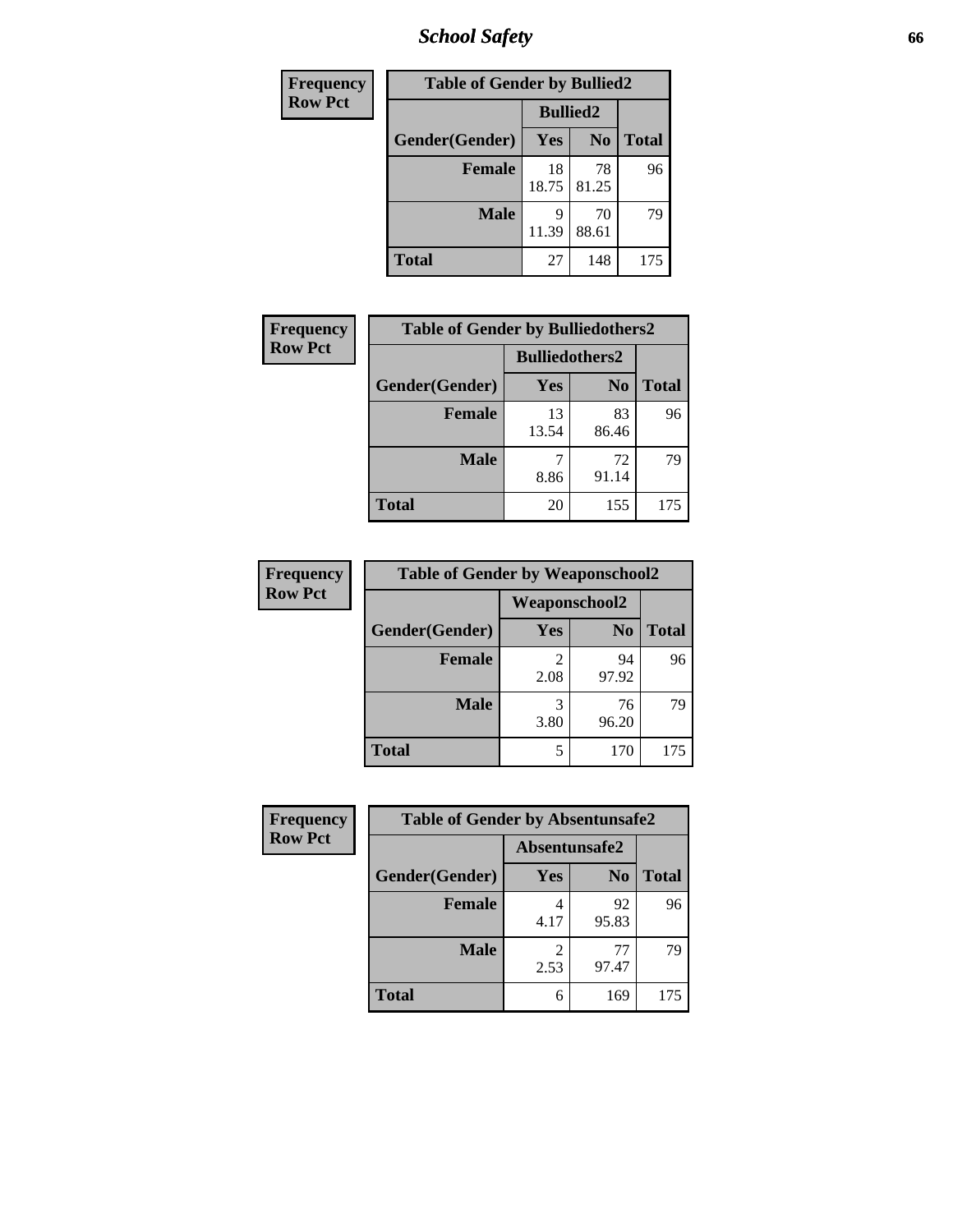*School Safety* **67**

| Frequency      | <b>Table of Gender by Gangself</b> |                                                                                                        |                |              |
|----------------|------------------------------------|--------------------------------------------------------------------------------------------------------|----------------|--------------|
| <b>Row Pct</b> |                                    | <b>Gangself</b> (I<br>have<br>participated<br>in illegal gang<br>activities in<br>the past 30<br>days) |                |              |
|                | Gender(Gender)                     | Yes                                                                                                    | N <sub>0</sub> | <b>Total</b> |
|                | <b>Female</b>                      | 3<br>3.13                                                                                              | 93<br>96.88    | 96           |
|                | <b>Male</b>                        | 5<br>6.33                                                                                              | 74<br>93.67    | 79           |
|                | <b>Total</b>                       | 8                                                                                                      | 167            | 175          |

| Frequency      | <b>Table of Gender by Gangpeers</b> |                                                                                                                             |                |              |
|----------------|-------------------------------------|-----------------------------------------------------------------------------------------------------------------------------|----------------|--------------|
| <b>Row Pct</b> |                                     | <b>Gangpeers</b> (I<br>have friends<br>who have<br>participated<br>in illegal gang<br>activities in<br>the past 30<br>days) |                |              |
|                | Gender(Gender)                      | <b>Yes</b>                                                                                                                  | N <sub>0</sub> | <b>Total</b> |
|                | <b>Female</b>                       | 30<br>31.25                                                                                                                 | 66<br>68.75    | 96           |
|                | <b>Male</b>                         | 16<br>20.25                                                                                                                 | 63<br>79.75    | 79           |
|                | Total                               | 46                                                                                                                          | 129            | 175          |

| Frequency      | <b>Table of Gender by Pickedon2</b> |             |                |              |
|----------------|-------------------------------------|-------------|----------------|--------------|
| <b>Row Pct</b> |                                     | Pickedon2   |                |              |
|                | Gender(Gender)                      | <b>Yes</b>  | N <sub>0</sub> | <b>Total</b> |
|                | <b>Female</b>                       | 33<br>34.38 | 63<br>65.63    | 96           |
|                | <b>Male</b>                         | 20<br>25.32 | 59<br>74.68    | 79           |
|                | <b>Total</b>                        | 53          | 122            | 175          |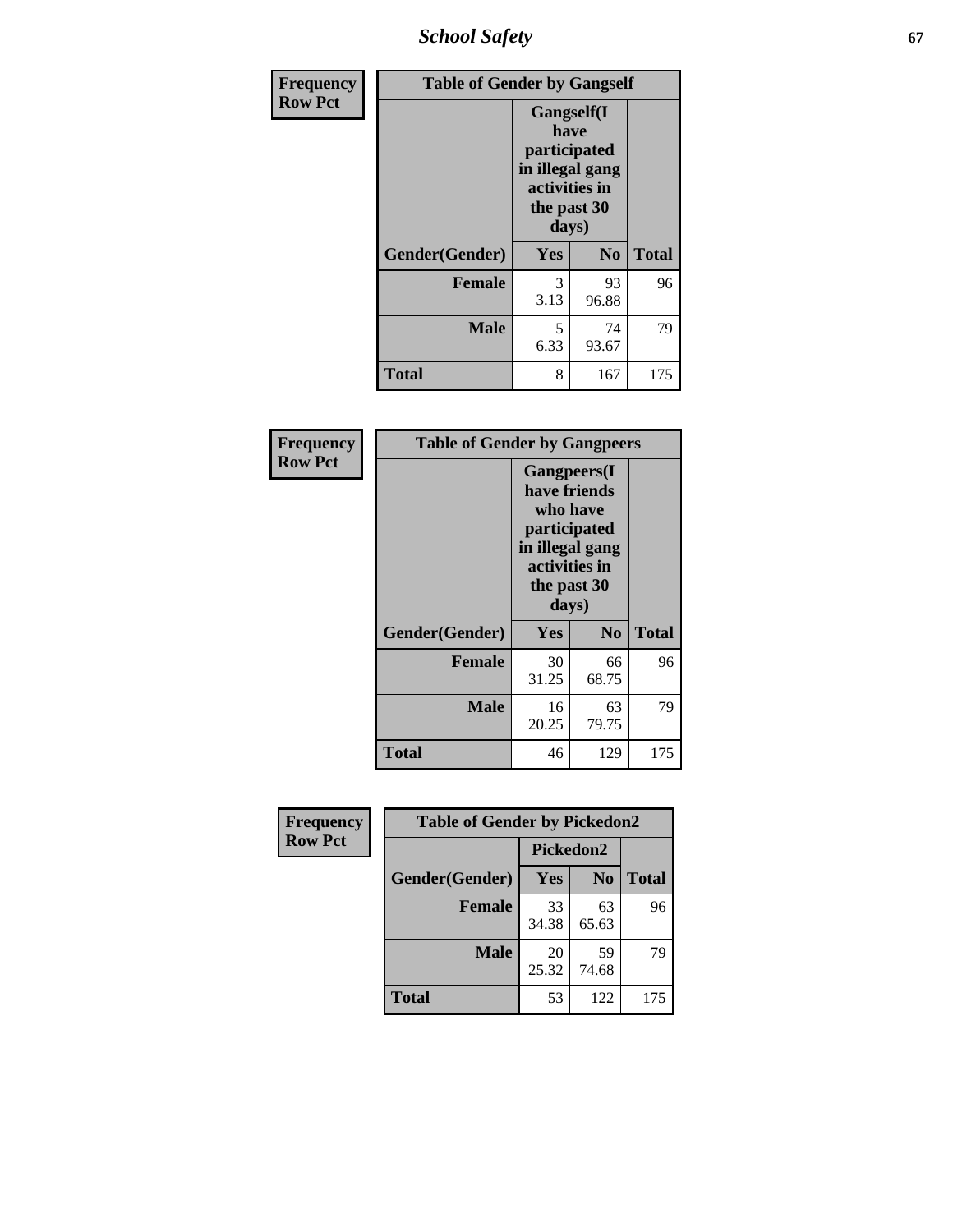*School Safety* **68**

| Frequency      | <b>Table of Gender by Safeschool2</b> |             |                |              |
|----------------|---------------------------------------|-------------|----------------|--------------|
| <b>Row Pct</b> |                                       | Safeschool2 |                |              |
|                | Gender(Gender)                        | <b>Yes</b>  | N <sub>0</sub> | <b>Total</b> |
|                | <b>Female</b>                         | 55<br>57.29 | 41<br>42.71    | 96           |
|                | <b>Male</b>                           | 51<br>64.56 | 28<br>35.44    | 79           |
|                | <b>Total</b>                          | 106         | 69             | 175          |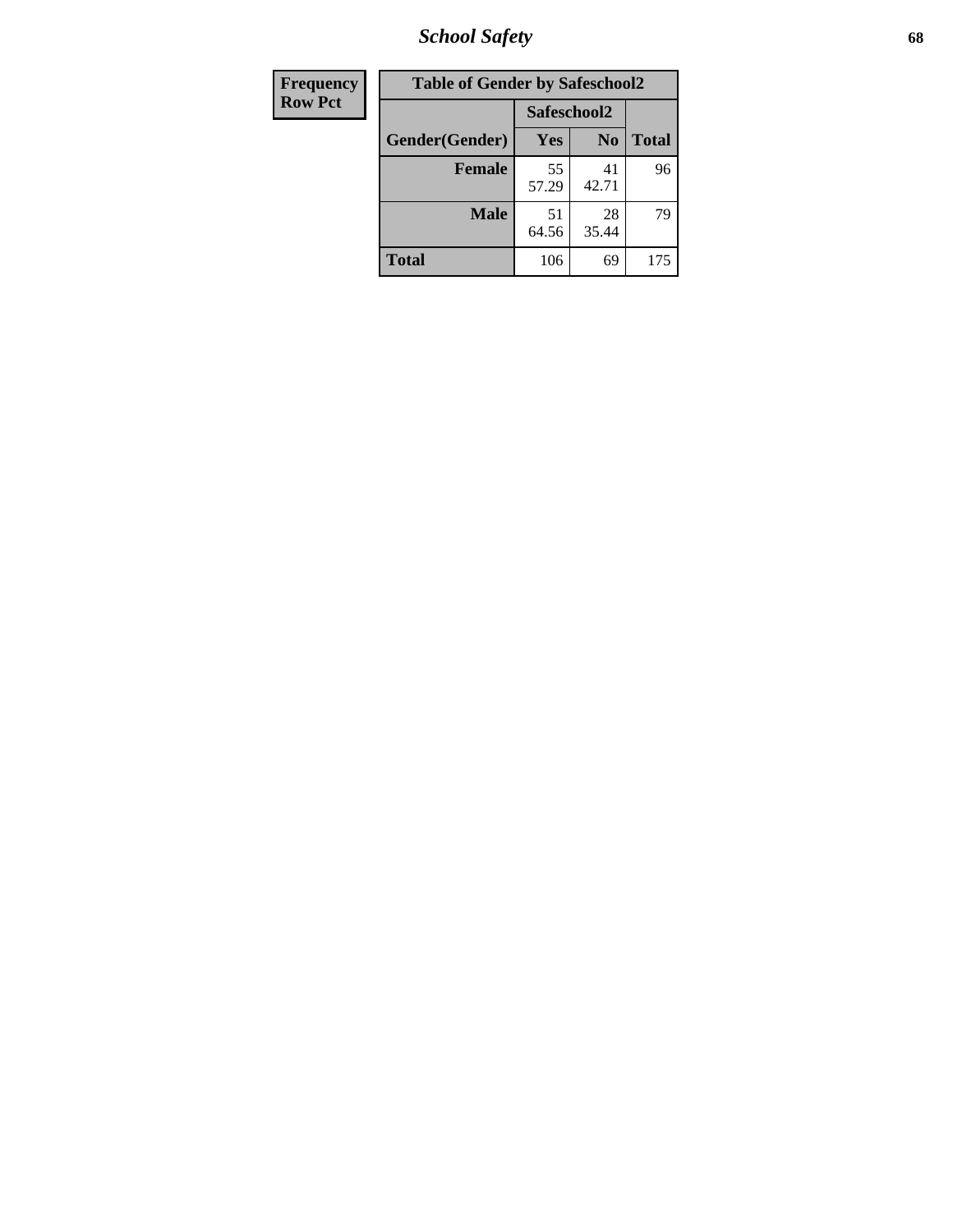# *Incidence of Drug Use* 69

| <b>Frequency</b> | <b>Table of Gender by AlcoholAlt</b> |                                          |                |              |
|------------------|--------------------------------------|------------------------------------------|----------------|--------------|
| <b>Row Pct</b>   |                                      | AlcoholAlt(Alcohol<br>use, past 30 days) |                |              |
|                  | Gender(Gender)                       | Yes                                      | N <sub>0</sub> | <b>Total</b> |
|                  | Female                               | 8<br>8.33                                | 88<br>91.67    | 96           |
|                  | <b>Male</b>                          | 13<br>16.46                              | 66<br>83.54    | 79           |
|                  | <b>Total</b>                         | 21                                       | 154            | 175          |

| Frequency      | <b>Table of Gender by TobaccoAny</b> |                                          |                |              |
|----------------|--------------------------------------|------------------------------------------|----------------|--------------|
| <b>Row Pct</b> |                                      | TobaccoAny(Tobacco<br>use, past 30 days) |                |              |
|                | Gender(Gender)                       | Yes                                      | N <sub>0</sub> | <b>Total</b> |
|                | <b>Female</b>                        | 4<br>4.17                                | 92<br>95.83    | 96           |
|                | <b>Male</b>                          | 8.86                                     | 72<br>91.14    | 79           |
|                | <b>Total</b>                         | 11                                       | 164            | 175          |

| <b>Frequency</b> | <b>Table of Gender by MarijuanaAlt</b> |                    |                        |              |
|------------------|----------------------------------------|--------------------|------------------------|--------------|
| <b>Row Pct</b>   |                                        | use, past 30 days) | MarijuanaAlt(Marijuana |              |
|                  | Gender(Gender)                         | <b>Yes</b>         | N <sub>0</sub>         | <b>Total</b> |
|                  | <b>Female</b>                          | 1.04               | 95<br>98.96            | 96           |
|                  | <b>Male</b>                            | 5<br>6.33          | 74<br>93.67            | 79           |
|                  | <b>Total</b>                           | 6                  | 169                    | 175          |

| <b>Frequency</b> | <b>Table of Gender by OtherDrugAny</b> |                                                      |                |              |
|------------------|----------------------------------------|------------------------------------------------------|----------------|--------------|
| <b>Row Pct</b>   |                                        | <b>OtherDrugAny(Other</b><br>drug use, past 30 days) |                |              |
|                  | Gender(Gender)                         | <b>Yes</b>                                           | N <sub>0</sub> | <b>Total</b> |
|                  | <b>Female</b>                          | 8<br>8.33                                            | 88<br>91.67    | 96           |
|                  | <b>Male</b>                            | 3<br>3.80                                            | 76<br>96.20    | 79           |
|                  | <b>Total</b>                           |                                                      | 164            | 175          |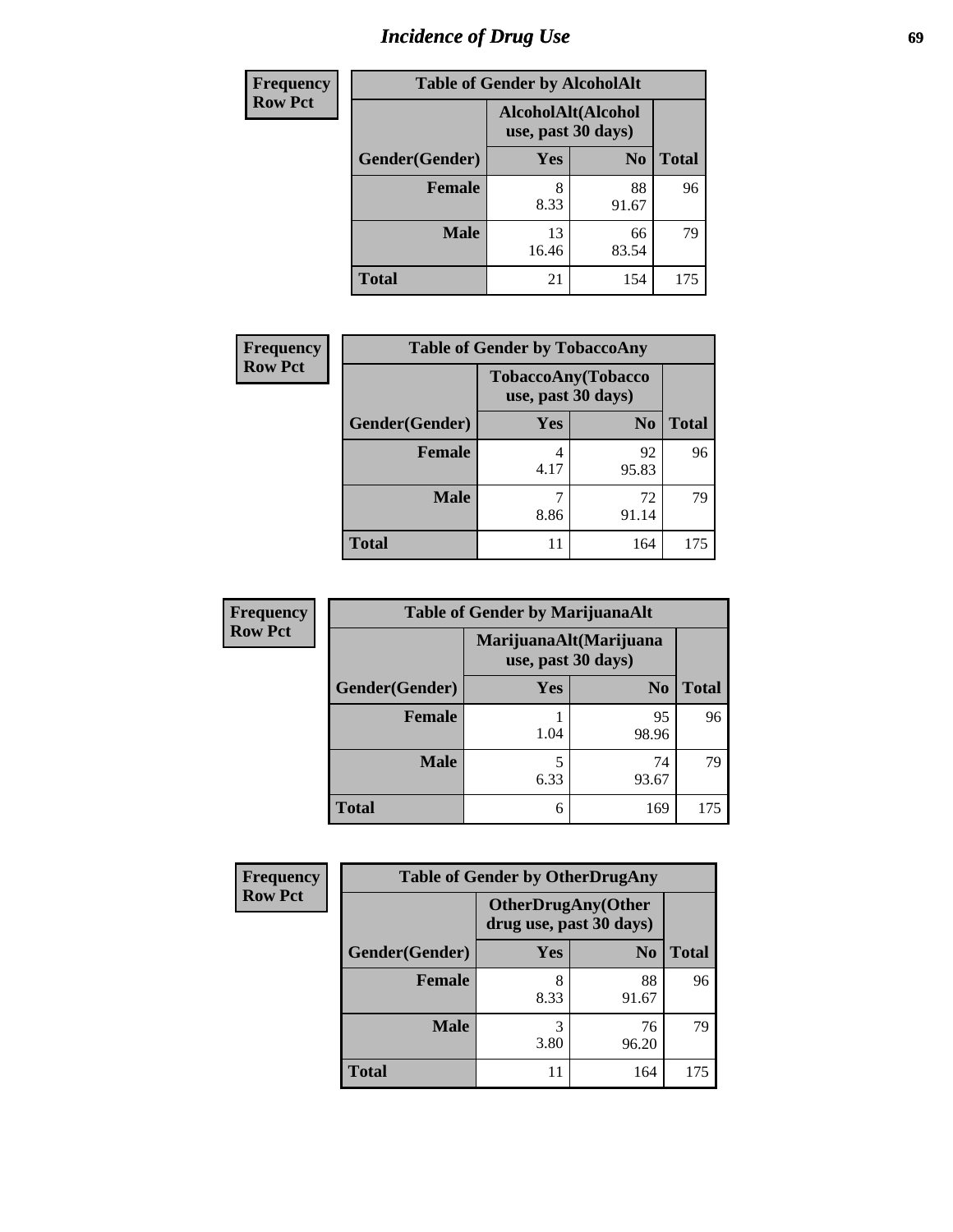### *Average Age at Onset of Use* **70** *Results for "Average Age at Onset of Use" questions exclude students who said they did not use that substance*

#### **Gender=Female**

| <b>Variable</b>    | <b>Label</b>                                                       | <b>Mean</b> |
|--------------------|--------------------------------------------------------------------|-------------|
| Alcoholinit2       | I started using alcohol when I was                                 | 14.29       |
| Cigarettesinit2    | I started smoking tobacco when I was                               | 15.00       |
| Smokelessinit2     | I started chewing tobacco when I was                               | 8.00        |
| Marijuanainit2     | I started using marijuana when I was                               | 14.67       |
| Cocaineinit2       | I started using cocaine when I was                                 | 17.00       |
| Inhalantsinit2     | I started using inhalants when I was                               |             |
| Steroidsinit2      | I started using steroids when I was                                | 16.00       |
| Ecstasyinit2       | I started using ecstasy when I was                                 |             |
| Methinit2          | I started using methamphetamines when I was                        |             |
| Hallucinogensinit2 | I started using hallucinogens when I was                           | 17.00       |
| Prescription in t2 | I started using prescription drugs not prescribed to me when I was | 12.22       |

#### **Gender=Male**

| <b>Variable</b>                 | Label                                                              | <b>Mean</b> |
|---------------------------------|--------------------------------------------------------------------|-------------|
| Alcoholinit2                    | I started using alcohol when I was                                 | 14.38       |
| Cigarettesinit2                 | I started smoking tobacco when I was                               | 14.58       |
| Smokelessinit2                  | I started chewing tobacco when I was                               | 14.60       |
| Marijuanainit2                  | I started using marijuana when I was                               | 15.36       |
| Cocaineinit2                    | I started using cocaine when I was                                 |             |
| Inhalantsinit2                  | I started using inhalants when I was                               |             |
| Steroidsinit2                   | I started using steroids when I was                                | 15.50       |
| Ecstasyinit2                    | I started using ecstasy when I was                                 |             |
| Methinit2                       | I started using methamphetamines when I was                        |             |
| Hallucinogensinit2              | I started using hallucinogens when I was                           |             |
| Prescription in it <sub>2</sub> | I started using prescription drugs not prescribed to me when I was | 13.00       |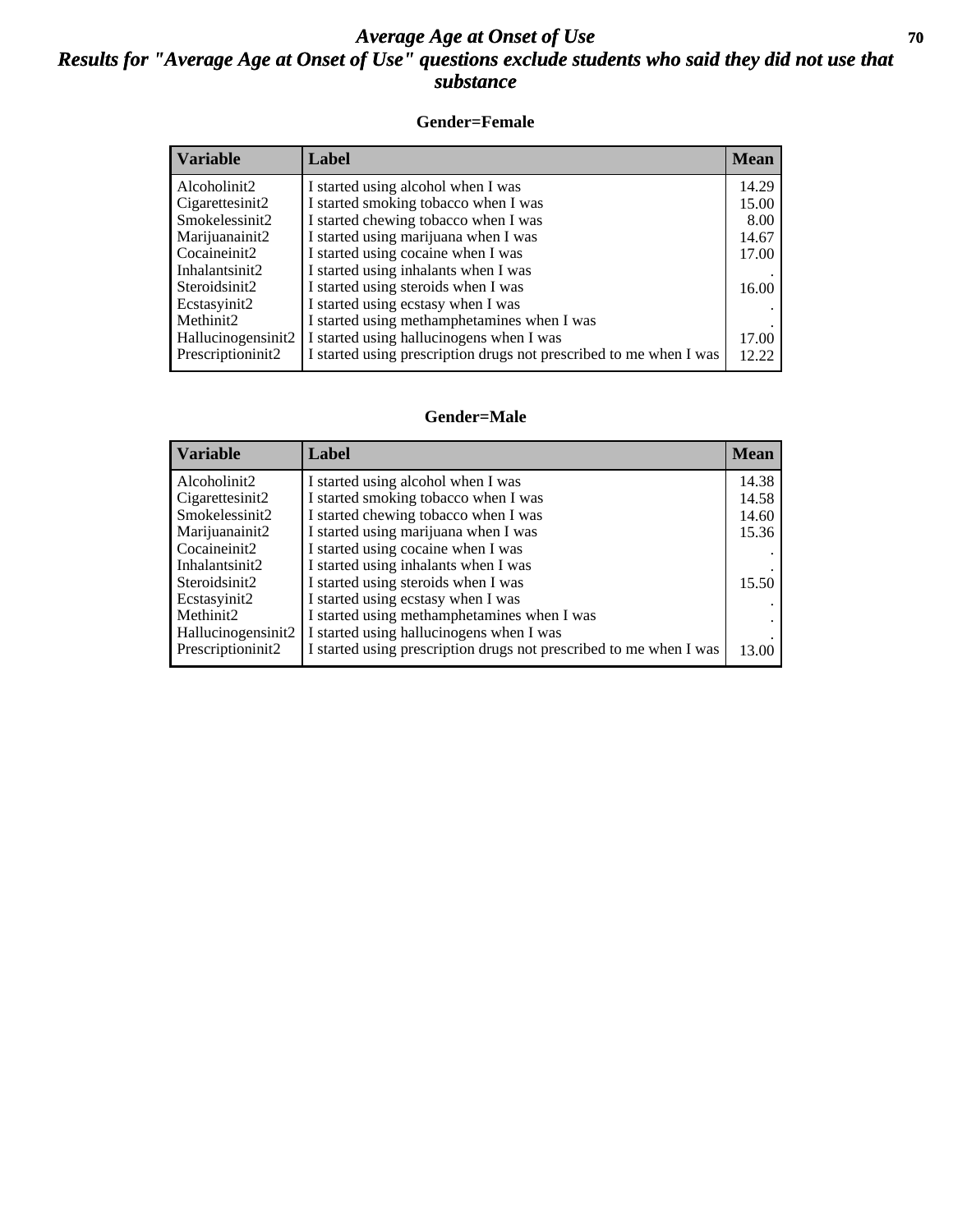# *I Think These Drugs are Harmful* **71**

| <b>Frequency</b> | <b>Table of Gender by Alcoholharmdich</b> |                                                   |                |              |
|------------------|-------------------------------------------|---------------------------------------------------|----------------|--------------|
| <b>Row Pct</b>   |                                           | Alcoholharmdich(I<br>think alcohol is<br>harmful) |                |              |
|                  | Gender(Gender)                            | <b>Yes</b>                                        | N <sub>0</sub> | <b>Total</b> |
|                  | <b>Female</b>                             | 80<br>83.33                                       | 16<br>16.67    | 96           |
|                  | <b>Male</b>                               | 59<br>74.68                                       | 20<br>25.32    | 79           |
|                  | <b>Total</b>                              | 139                                               | 36             | 175          |

| Frequency      | <b>Table of Gender by Tobaccoharmdich</b> |                  |                               |              |
|----------------|-------------------------------------------|------------------|-------------------------------|--------------|
| <b>Row Pct</b> |                                           | think tobacco is | Tobaccoharmdich(I<br>harmful) |              |
|                | Gender(Gender)                            | <b>Yes</b>       | N <sub>0</sub>                | <b>Total</b> |
|                | <b>Female</b>                             | 85<br>88.54      | 11<br>11.46                   | 96           |
|                | <b>Male</b>                               | 62<br>78.48      | 17<br>21.52                   | 79           |
|                | <b>Total</b>                              | 147              | 28                            | 175          |

| Frequency      | <b>Table of Gender by Marijuanaharmdich</b> |                                                       |                |              |  |
|----------------|---------------------------------------------|-------------------------------------------------------|----------------|--------------|--|
| <b>Row Pct</b> |                                             | Marijuanaharmdich(I<br>think marijuana is<br>harmful) |                |              |  |
|                | Gender(Gender)                              | <b>Yes</b>                                            | N <sub>0</sub> | <b>Total</b> |  |
|                | <b>Female</b>                               | 81<br>84.38                                           | 15<br>15.63    | 96           |  |
|                | <b>Male</b>                                 | 53<br>67.09                                           | 26<br>32.91    | 79           |  |
|                | <b>Total</b>                                | 134                                                   | 41             | 175          |  |

| Frequency      | <b>Table of Gender by Otherdrugharmdich</b> |                                   |                     |              |  |
|----------------|---------------------------------------------|-----------------------------------|---------------------|--------------|--|
| <b>Row Pct</b> |                                             | think other drugs are<br>harmful) | Otherdrugharmdich(I |              |  |
|                | Gender(Gender)                              | <b>Yes</b>                        | N <sub>0</sub>      | <b>Total</b> |  |
|                | <b>Female</b>                               | 86<br>89.58                       | 10<br>10.42         | 96           |  |
|                | <b>Male</b>                                 | 61<br>77.22                       | 18<br>22.78         | 79           |  |
|                | <b>Total</b>                                | 147                               | 28                  | 175          |  |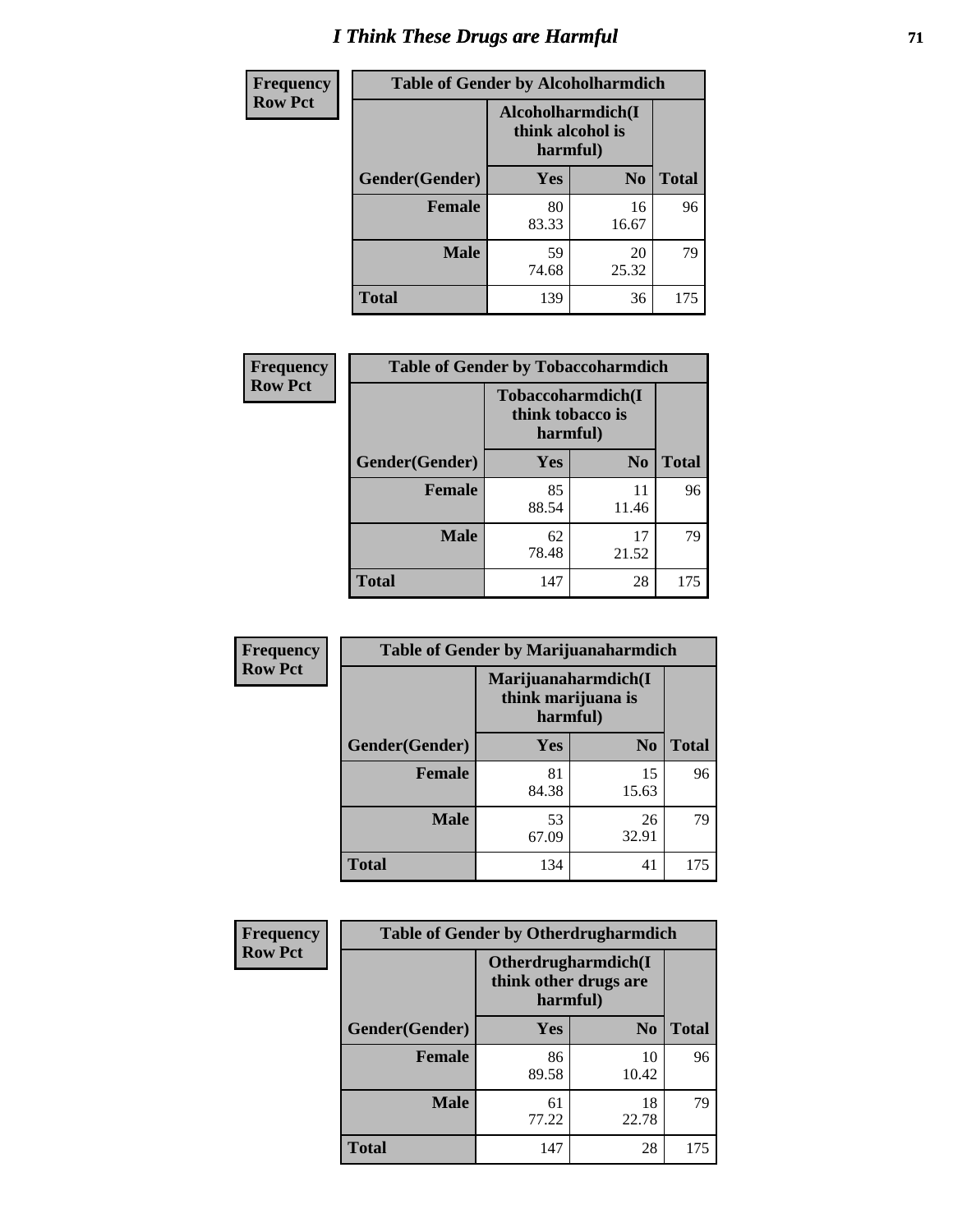| <b>Frequency</b> | <b>Table of Gender by Alcohollocation1</b> |                                                               |             |              |
|------------------|--------------------------------------------|---------------------------------------------------------------|-------------|--------------|
| <b>Row Pct</b>   |                                            | <b>Alcohollocation1(Places</b><br><b>Friends Use Alcohol)</b> |             |              |
|                  | Gender(Gender)                             |                                                               | Do Not Use  | <b>Total</b> |
|                  | <b>Female</b>                              | 48<br>50.00                                                   | 48<br>50.00 | 96           |
|                  | <b>Male</b>                                | 38<br>48.10                                                   | 41<br>51.90 | 79           |
|                  | <b>Total</b>                               | 86                                                            | 89          | 175          |

| <b>Frequency</b> | <b>Table of Gender by Alcohollocation2</b> |                                                               |             |              |
|------------------|--------------------------------------------|---------------------------------------------------------------|-------------|--------------|
| <b>Row Pct</b>   |                                            | <b>Alcohollocation2(Places</b><br><b>Friends Use Alcohol)</b> |             |              |
|                  | Gender(Gender)                             |                                                               | Home        | <b>Total</b> |
|                  | <b>Female</b>                              | 69<br>71.88                                                   | 27<br>28.13 | 96           |
|                  | <b>Male</b>                                | 55<br>69.62                                                   | 24<br>30.38 | 79           |
|                  | <b>Total</b>                               | 124                                                           | 51          | 175          |

| Frequency      | <b>Table of Gender by Alcohollocation3</b> |                                                               |               |              |
|----------------|--------------------------------------------|---------------------------------------------------------------|---------------|--------------|
| <b>Row Pct</b> |                                            | <b>Alcohollocation3(Places</b><br><b>Friends Use Alcohol)</b> |               |              |
|                | Gender(Gender)                             |                                                               | <b>School</b> | <b>Total</b> |
|                | <b>Female</b>                              | 93<br>96.88                                                   | 3.13          | 96           |
|                | <b>Male</b>                                | 76<br>96.20                                                   | 3.80          | 79           |
|                | <b>Total</b>                               | 169                                                           | 6             | 175          |

| Frequency      | <b>Table of Gender by Alcohollocation4</b> |                                                               |             |              |
|----------------|--------------------------------------------|---------------------------------------------------------------|-------------|--------------|
| <b>Row Pct</b> |                                            | <b>Alcohollocation4(Places</b><br><b>Friends Use Alcohol)</b> |             |              |
|                | Gender(Gender)                             |                                                               | Car         | <b>Total</b> |
|                | <b>Female</b>                              | 88<br>91.67                                                   | 8<br>8.33   | 96           |
|                | <b>Male</b>                                | 67<br>84.81                                                   | 12<br>15.19 | 79           |
|                | <b>Total</b>                               | 155                                                           | 20          | 175          |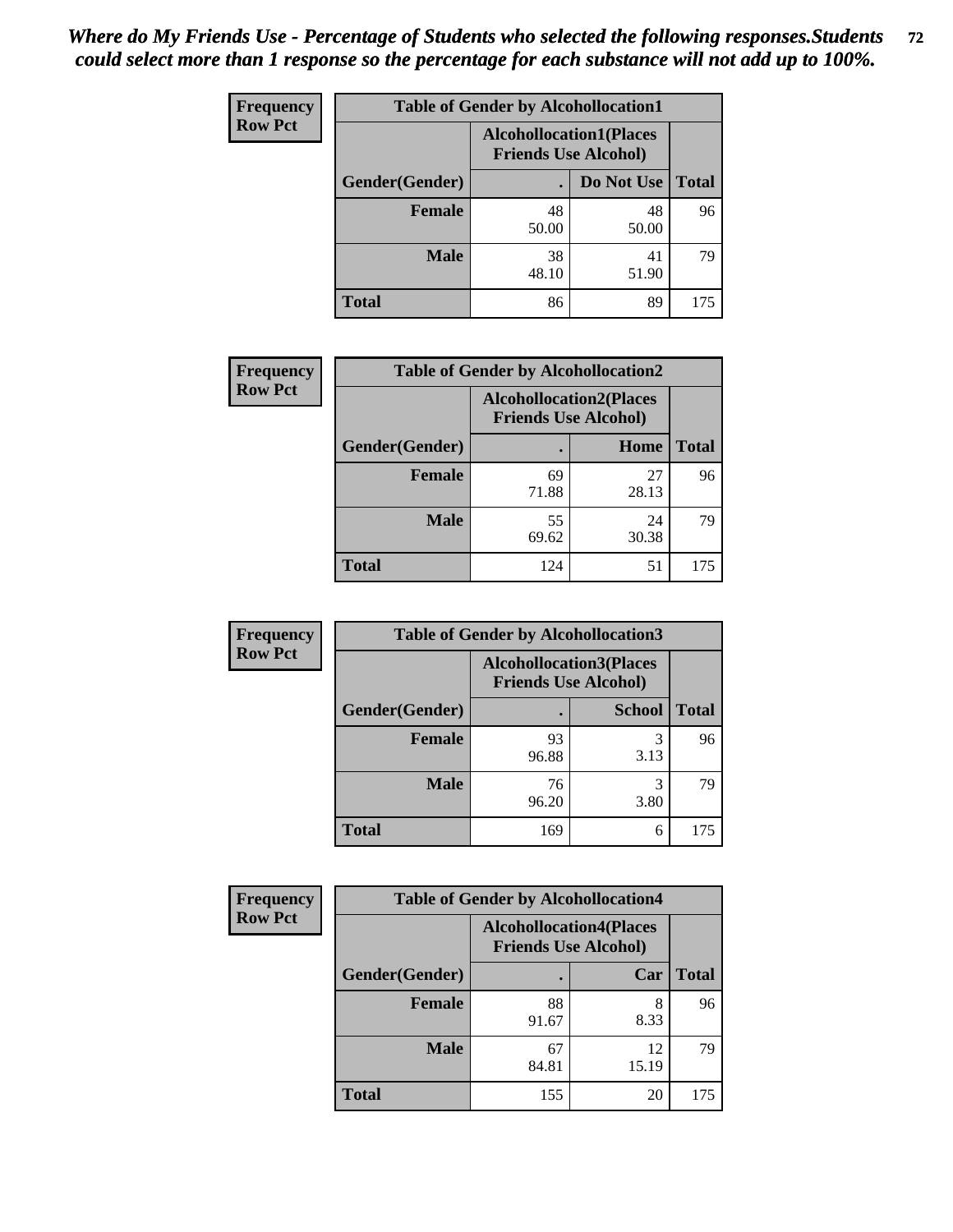| <b>Frequency</b> | <b>Table of Gender by Alcohollocation5</b> |             |                                                                |              |
|------------------|--------------------------------------------|-------------|----------------------------------------------------------------|--------------|
| <b>Row Pct</b>   |                                            |             | <b>Alcohollocation5</b> (Places<br><b>Friends Use Alcohol)</b> |              |
|                  | Gender(Gender)                             | $\bullet$   | <b>Friend's</b><br>House                                       | <b>Total</b> |
|                  | <b>Female</b>                              | 67<br>69.79 | 29<br>30.21                                                    | 96           |
|                  | <b>Male</b>                                | 54<br>68.35 | 25<br>31.65                                                    | 79           |
|                  | <b>Total</b>                               | 121         | 54                                                             | 175          |

| Frequency      | <b>Table of Gender by Alcohollocation6</b> |                                                               |              |              |
|----------------|--------------------------------------------|---------------------------------------------------------------|--------------|--------------|
| <b>Row Pct</b> |                                            | <b>Alcohollocation6(Places</b><br><b>Friends Use Alcohol)</b> |              |              |
|                | <b>Gender</b> (Gender)                     |                                                               | <b>Other</b> | <b>Total</b> |
|                | Female                                     | 74<br>77.08                                                   | 22<br>22.92  | 96           |
|                | <b>Male</b>                                | 57<br>72.15                                                   | 22<br>27.85  | 79           |
|                | <b>Total</b>                               | 131                                                           | 44           | 175          |

| Frequency      | <b>Table of Gender by Tobaccolocation1</b> |                                                               |             |              |  |
|----------------|--------------------------------------------|---------------------------------------------------------------|-------------|--------------|--|
| <b>Row Pct</b> |                                            | <b>Tobaccolocation1(Places</b><br><b>Friends Use Tobacco)</b> |             |              |  |
|                | Gender(Gender)                             |                                                               | Do Not Use  | <b>Total</b> |  |
|                | Female                                     | 18<br>18.75                                                   | 78<br>81.25 | 96           |  |
|                | <b>Male</b>                                | 26<br>32.91                                                   | 53<br>67.09 | 79           |  |
|                | <b>Total</b>                               | 44                                                            | 131         | 175          |  |

| <b>Frequency</b> | <b>Table of Gender by Tobaccolocation2</b> |                             |                                |              |
|------------------|--------------------------------------------|-----------------------------|--------------------------------|--------------|
| <b>Row Pct</b>   |                                            | <b>Friends Use Tobacco)</b> | <b>Tobaccolocation2(Places</b> |              |
|                  | Gender(Gender)                             |                             | Home                           | <b>Total</b> |
|                  | Female                                     | 88<br>91.67                 | 8<br>8.33                      | 96           |
|                  | <b>Male</b>                                | 62<br>78.48                 | 17<br>21.52                    | 79           |
|                  | <b>Total</b>                               | 150                         | 25                             | 175          |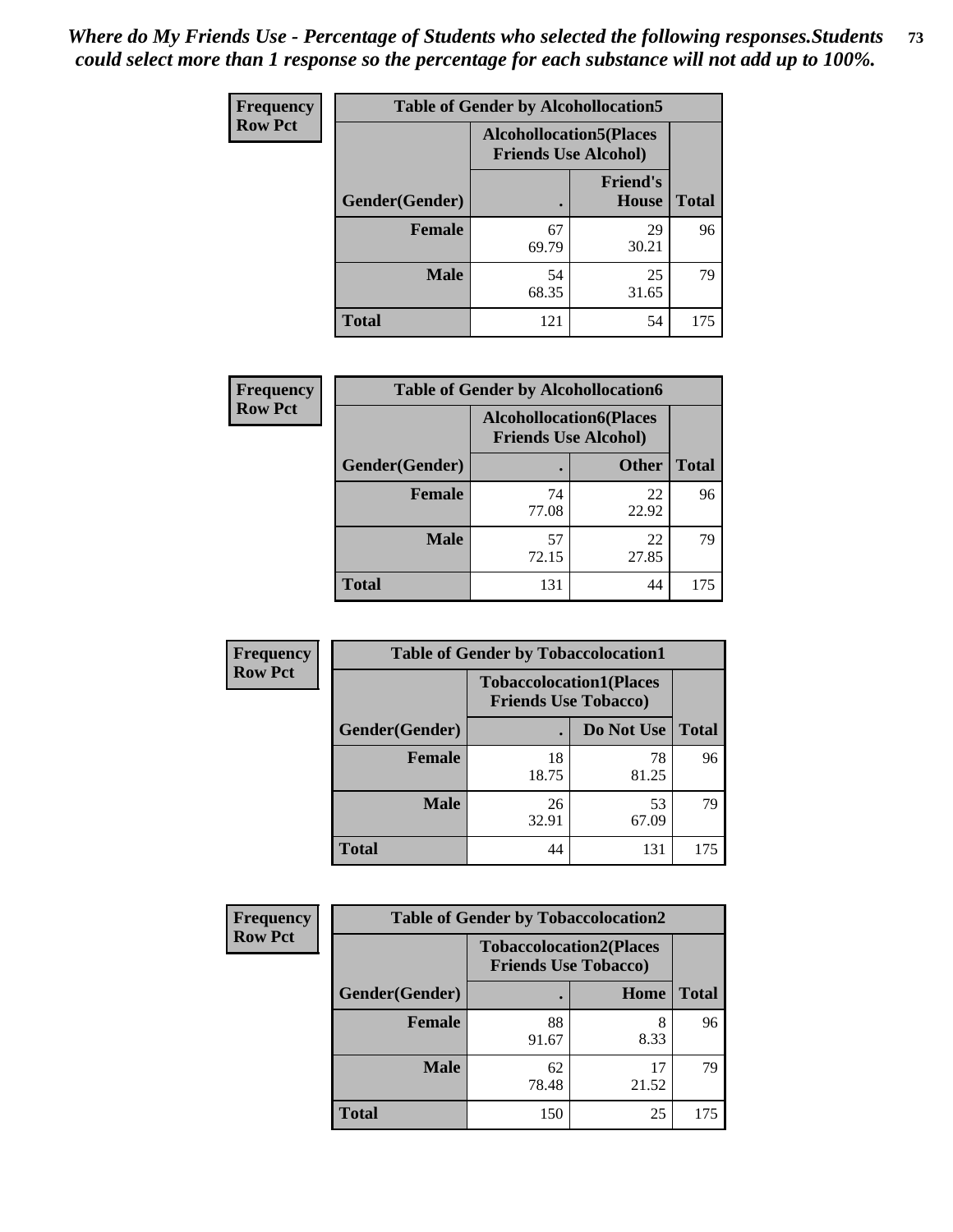| <b>Frequency</b> | <b>Table of Gender by Tobaccolocation3</b> |             |                                                               |              |  |
|------------------|--------------------------------------------|-------------|---------------------------------------------------------------|--------------|--|
| <b>Row Pct</b>   |                                            |             | <b>Tobaccolocation3(Places</b><br><b>Friends Use Tobacco)</b> |              |  |
|                  | Gender(Gender)                             |             | <b>School</b>                                                 | <b>Total</b> |  |
|                  | <b>Female</b>                              | 92<br>95.83 | 4.17                                                          | 96           |  |
|                  | <b>Male</b>                                | 75<br>94.94 | 5.06                                                          | 79           |  |
|                  | Total                                      | 167         | 8                                                             | 175          |  |

| <b>Frequency</b> | <b>Table of Gender by Tobaccolocation4</b> |             |                                                               |              |
|------------------|--------------------------------------------|-------------|---------------------------------------------------------------|--------------|
| <b>Row Pct</b>   |                                            |             | <b>Tobaccolocation4(Places</b><br><b>Friends Use Tobacco)</b> |              |
|                  | Gender(Gender)                             |             | Car                                                           | <b>Total</b> |
|                  | Female                                     | 89<br>92.71 | 7.29                                                          | 96           |
|                  | <b>Male</b>                                | 63<br>79.75 | 16<br>20.25                                                   | 79           |
|                  | <b>Total</b>                               | 152         | 23                                                            | 175          |

| <b>Frequency</b> | <b>Table of Gender by Tobaccolocation5</b> |                                                               |                                 |              |
|------------------|--------------------------------------------|---------------------------------------------------------------|---------------------------------|--------------|
| <b>Row Pct</b>   |                                            | <b>Tobaccolocation5(Places</b><br><b>Friends Use Tobacco)</b> |                                 |              |
|                  | Gender(Gender)                             |                                                               | <b>Friend's</b><br><b>House</b> | <b>Total</b> |
|                  | Female                                     | 80<br>83.33                                                   | 16<br>16.67                     | 96           |
|                  | <b>Male</b>                                | 62<br>78.48                                                   | 17<br>21.52                     | 79           |
|                  | <b>Total</b>                               | 142                                                           | 33                              | 175          |

| <b>Frequency</b> |                | <b>Table of Gender by Tobaccolocation6</b> |                                |              |
|------------------|----------------|--------------------------------------------|--------------------------------|--------------|
| <b>Row Pct</b>   |                | <b>Friends Use Tobacco)</b>                | <b>Tobaccolocation6(Places</b> |              |
|                  | Gender(Gender) |                                            | <b>Other</b>                   | <b>Total</b> |
|                  | Female         | 84<br>87.50                                | 12<br>12.50                    | 96           |
|                  | <b>Male</b>    | 69<br>87.34                                | 10<br>12.66                    | 79           |
|                  | <b>Total</b>   | 153                                        | 22                             | 175          |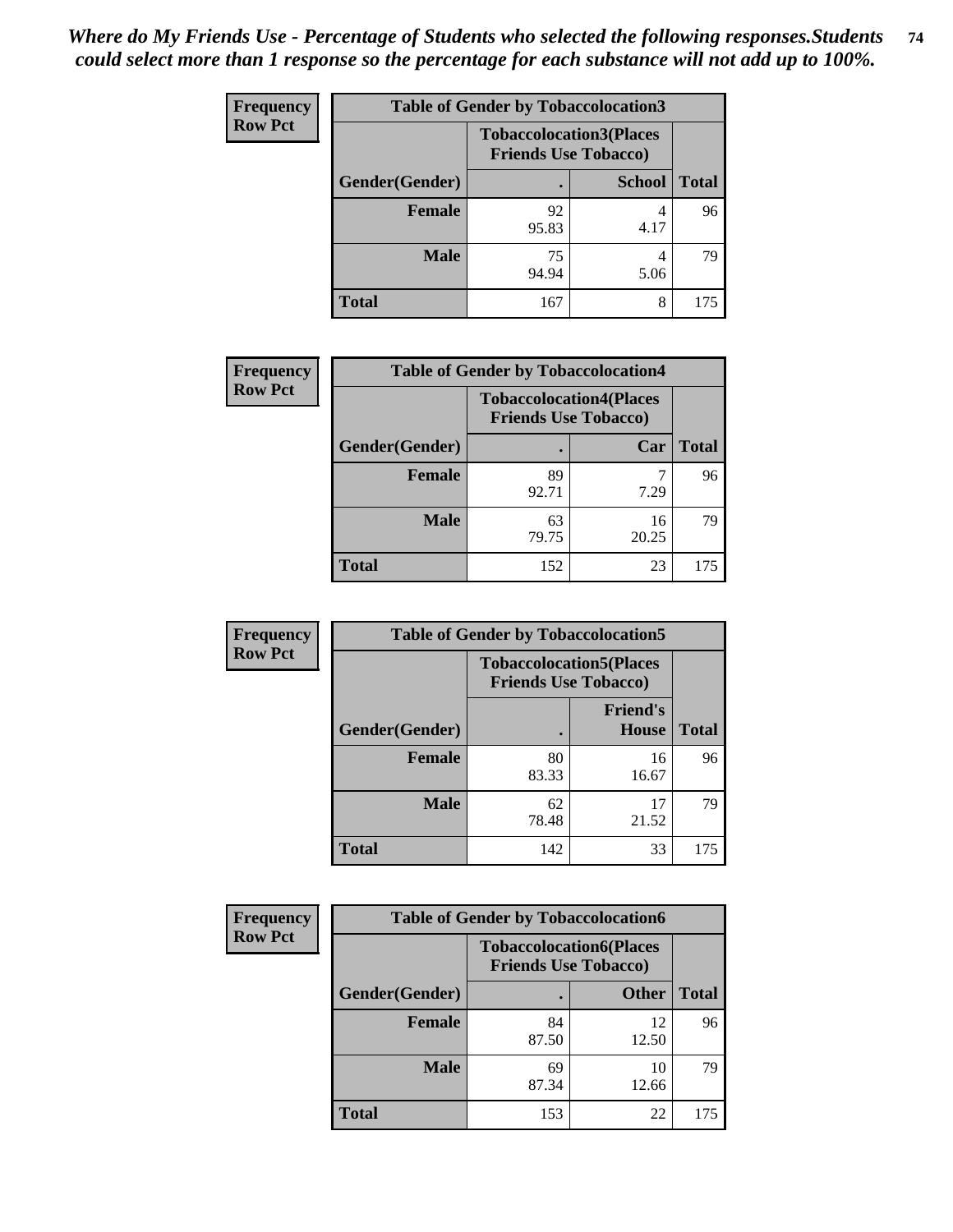| <b>Frequency</b> | <b>Table of Gender by Marijuanalocation1</b> |                                                                    |             |              |
|------------------|----------------------------------------------|--------------------------------------------------------------------|-------------|--------------|
| <b>Row Pct</b>   |                                              | <b>Marijuanalocation1(Places</b><br><b>Friends Use Marijuana</b> ) |             |              |
|                  | <b>Gender</b> (Gender)                       |                                                                    | Do Not Use  | <b>Total</b> |
|                  | <b>Female</b>                                | 27<br>28.13                                                        | 69<br>71.88 | 96           |
|                  | <b>Male</b>                                  | 30<br>37.97                                                        | 49<br>62.03 | 79           |
|                  | <b>Total</b>                                 | 57                                                                 | 118         | 175          |

| <b>Frequency</b> | <b>Table of Gender by Marijuanalocation2</b> |                                                                    |             |              |
|------------------|----------------------------------------------|--------------------------------------------------------------------|-------------|--------------|
| <b>Row Pct</b>   |                                              | <b>Marijuanalocation2(Places</b><br><b>Friends Use Marijuana</b> ) |             |              |
|                  | Gender(Gender)                               |                                                                    | Home        | <b>Total</b> |
|                  | <b>Female</b>                                | 84<br>87.50                                                        | 12<br>12.50 | 96           |
|                  | <b>Male</b>                                  | 60<br>75.95                                                        | 19<br>24.05 | 79           |
|                  | <b>Total</b>                                 | 144                                                                | 31          | 175          |

| Frequency      | <b>Table of Gender by Marijuanalocation3</b> |             |                                                                    |              |
|----------------|----------------------------------------------|-------------|--------------------------------------------------------------------|--------------|
| <b>Row Pct</b> |                                              |             | <b>Marijuanalocation3(Places</b><br><b>Friends Use Marijuana</b> ) |              |
|                | Gender(Gender)                               |             | <b>School</b>                                                      | <b>Total</b> |
|                | Female                                       | 94<br>97.92 | ി<br>2.08                                                          | 96           |
|                | <b>Male</b>                                  | 73<br>92.41 | 6<br>7.59                                                          | 79           |
|                | <b>Total</b>                                 | 167         | 8                                                                  | 175          |

| <b>Frequency</b> | <b>Table of Gender by Marijuanalocation4</b> |             |                                                                    |              |
|------------------|----------------------------------------------|-------------|--------------------------------------------------------------------|--------------|
| <b>Row Pct</b>   |                                              |             | <b>Marijuanalocation4(Places</b><br><b>Friends Use Marijuana</b> ) |              |
|                  | Gender(Gender)                               |             | Car                                                                | <b>Total</b> |
|                  | Female                                       | 83<br>86.46 | 13<br>13.54                                                        | 96           |
|                  | <b>Male</b>                                  | 63<br>79.75 | 16<br>20.25                                                        | 79           |
|                  | <b>Total</b>                                 | 146         | 29                                                                 | 175          |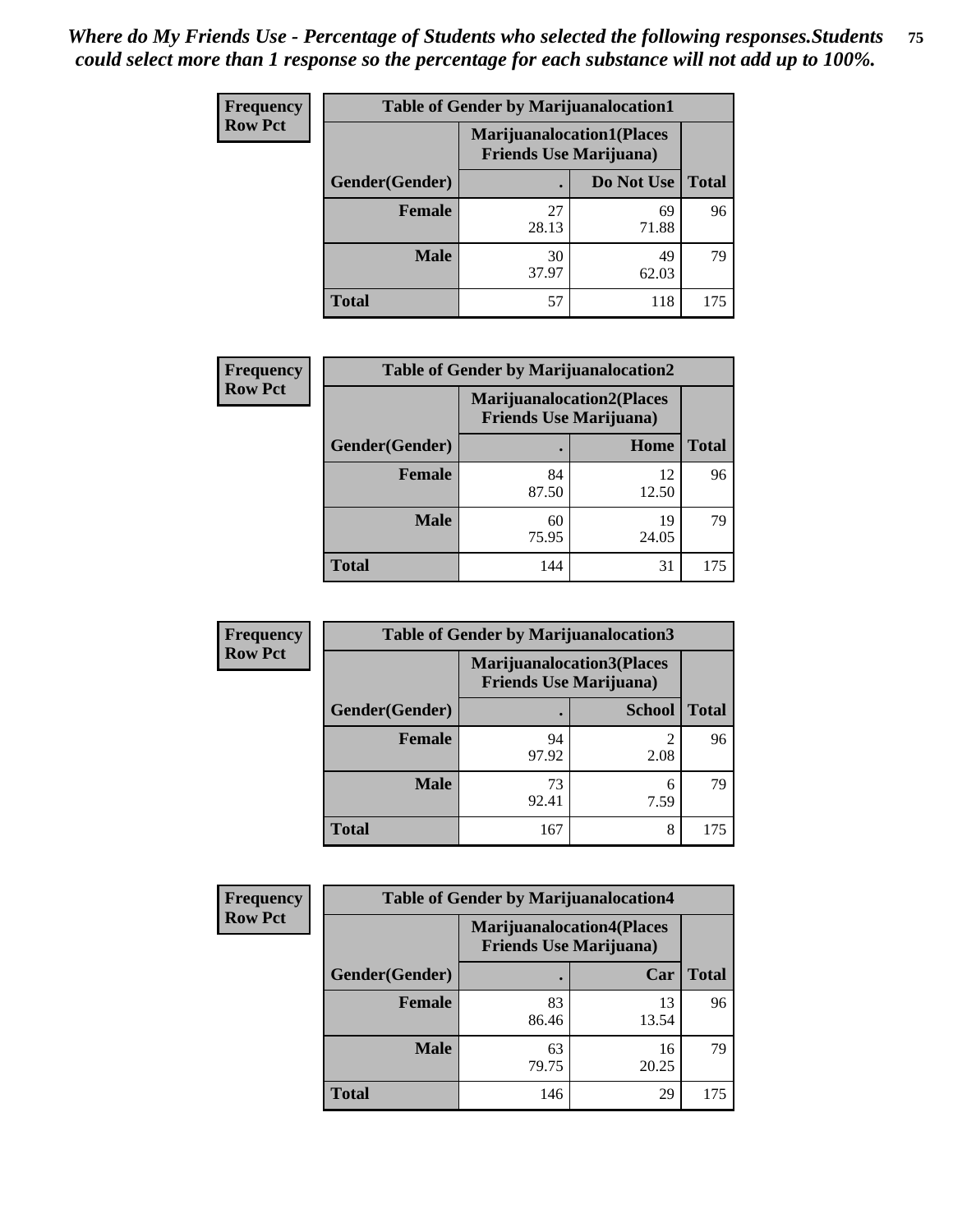| <b>Frequency</b> | <b>Table of Gender by Marijuanalocation5</b> |                                                                     |                                 |              |
|------------------|----------------------------------------------|---------------------------------------------------------------------|---------------------------------|--------------|
| <b>Row Pct</b>   |                                              | <b>Marijuanalocation5</b> (Places<br><b>Friends Use Marijuana</b> ) |                                 |              |
|                  | Gender(Gender)                               |                                                                     | <b>Friend's</b><br><b>House</b> | <b>Total</b> |
|                  | Female                                       | 76<br>79.17                                                         | 20<br>20.83                     | 96           |
|                  | <b>Male</b>                                  | 57<br>72.15                                                         | 22<br>27.85                     | 79           |
|                  | <b>Total</b>                                 | 133                                                                 | 42                              | 175          |

| <b>Frequency</b> | <b>Table of Gender by Marijuanalocation6</b> |                                                                    |              |              |
|------------------|----------------------------------------------|--------------------------------------------------------------------|--------------|--------------|
| <b>Row Pct</b>   |                                              | <b>Marijuanalocation6(Places</b><br><b>Friends Use Marijuana</b> ) |              |              |
|                  | <b>Gender</b> (Gender)                       |                                                                    | <b>Other</b> | <b>Total</b> |
|                  | <b>Female</b>                                | 78<br>81.25                                                        | 18<br>18.75  | 96           |
|                  | <b>Male</b>                                  | 60<br>75.95                                                        | 19<br>24.05  | 79           |
|                  | <b>Total</b>                                 | 138                                                                | 37           | 175          |

| <b>Frequency</b> | <b>Table of Gender by Otherdruglocation1</b> |                                                                                |             |              |
|------------------|----------------------------------------------|--------------------------------------------------------------------------------|-------------|--------------|
| <b>Row Pct</b>   |                                              | <b>Otherdruglocation1(Places</b><br><b>Friends Use Other Illegal</b><br>Drugs) |             |              |
|                  | Gender(Gender)                               |                                                                                | Do Not Use  | <b>Total</b> |
|                  | <b>Female</b>                                | 15<br>15.63                                                                    | 81<br>84.38 | 96           |
|                  | <b>Male</b>                                  | 21<br>26.58                                                                    | 58<br>73.42 | 79           |
|                  | <b>Total</b>                                 | 36                                                                             | 139         | 175          |

| Frequency      | <b>Table of Gender by Otherdruglocation2</b> |                                                                                |             |              |
|----------------|----------------------------------------------|--------------------------------------------------------------------------------|-------------|--------------|
| <b>Row Pct</b> |                                              | <b>Otherdruglocation2(Places</b><br><b>Friends Use Other Illegal</b><br>Drugs) |             |              |
|                | Gender(Gender)                               |                                                                                | Home        | <b>Total</b> |
|                | Female                                       | 92<br>95.83                                                                    | 4<br>4.17   | 96           |
|                | <b>Male</b>                                  | 66<br>83.54                                                                    | 13<br>16.46 | 79           |
|                | <b>Total</b>                                 | 158                                                                            | 17          | 175          |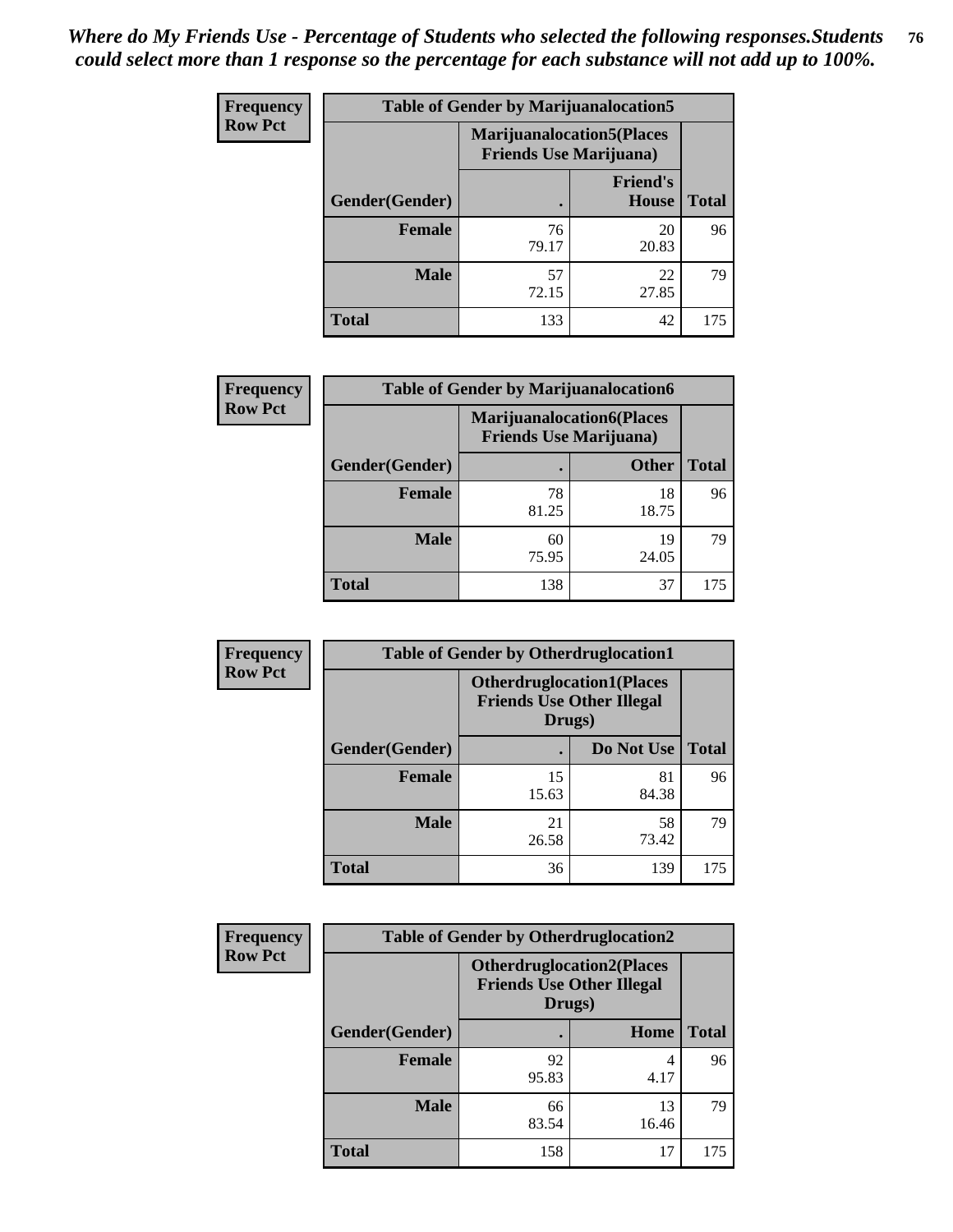| Frequency      | <b>Table of Gender by Otherdruglocation3</b> |                                                                                |               |              |
|----------------|----------------------------------------------|--------------------------------------------------------------------------------|---------------|--------------|
| <b>Row Pct</b> |                                              | <b>Otherdruglocation3(Places</b><br><b>Friends Use Other Illegal</b><br>Drugs) |               |              |
|                | Gender(Gender)                               |                                                                                | <b>School</b> | <b>Total</b> |
|                | Female                                       | 95<br>98.96                                                                    | 1.04          | 96           |
|                | <b>Male</b>                                  | 75<br>94.94                                                                    | 4<br>5.06     | 79           |
|                | <b>Total</b>                                 | 170                                                                            | 5             | 175          |

| Frequency      | <b>Table of Gender by Otherdruglocation4</b> |                                            |                                  |              |
|----------------|----------------------------------------------|--------------------------------------------|----------------------------------|--------------|
| <b>Row Pct</b> |                                              | <b>Friends Use Other Illegal</b><br>Drugs) | <b>Otherdruglocation4(Places</b> |              |
|                | Gender(Gender)                               |                                            | Car                              | <b>Total</b> |
|                | Female                                       | 93<br>96.88                                | 3<br>3.13                        | 96           |
|                | <b>Male</b>                                  | 68<br>86.08                                | 11<br>13.92                      | 79           |
|                | <b>Total</b>                                 | 161                                        | 14                               | 175          |

| <b>Frequency</b> | <b>Table of Gender by Otherdruglocation5</b> |                                            |                                  |              |
|------------------|----------------------------------------------|--------------------------------------------|----------------------------------|--------------|
| <b>Row Pct</b>   |                                              | <b>Friends Use Other Illegal</b><br>Drugs) | <b>Otherdruglocation5(Places</b> |              |
|                  | Gender(Gender)                               |                                            | <b>Friend's</b><br><b>House</b>  | <b>Total</b> |
|                  | <b>Female</b>                                | 88<br>91.67                                | 8<br>8.33                        | 96           |
|                  | <b>Male</b>                                  | 68<br>86.08                                | 11<br>13.92                      | 79           |
|                  | <b>Total</b>                                 | 156                                        | 19                               | 175          |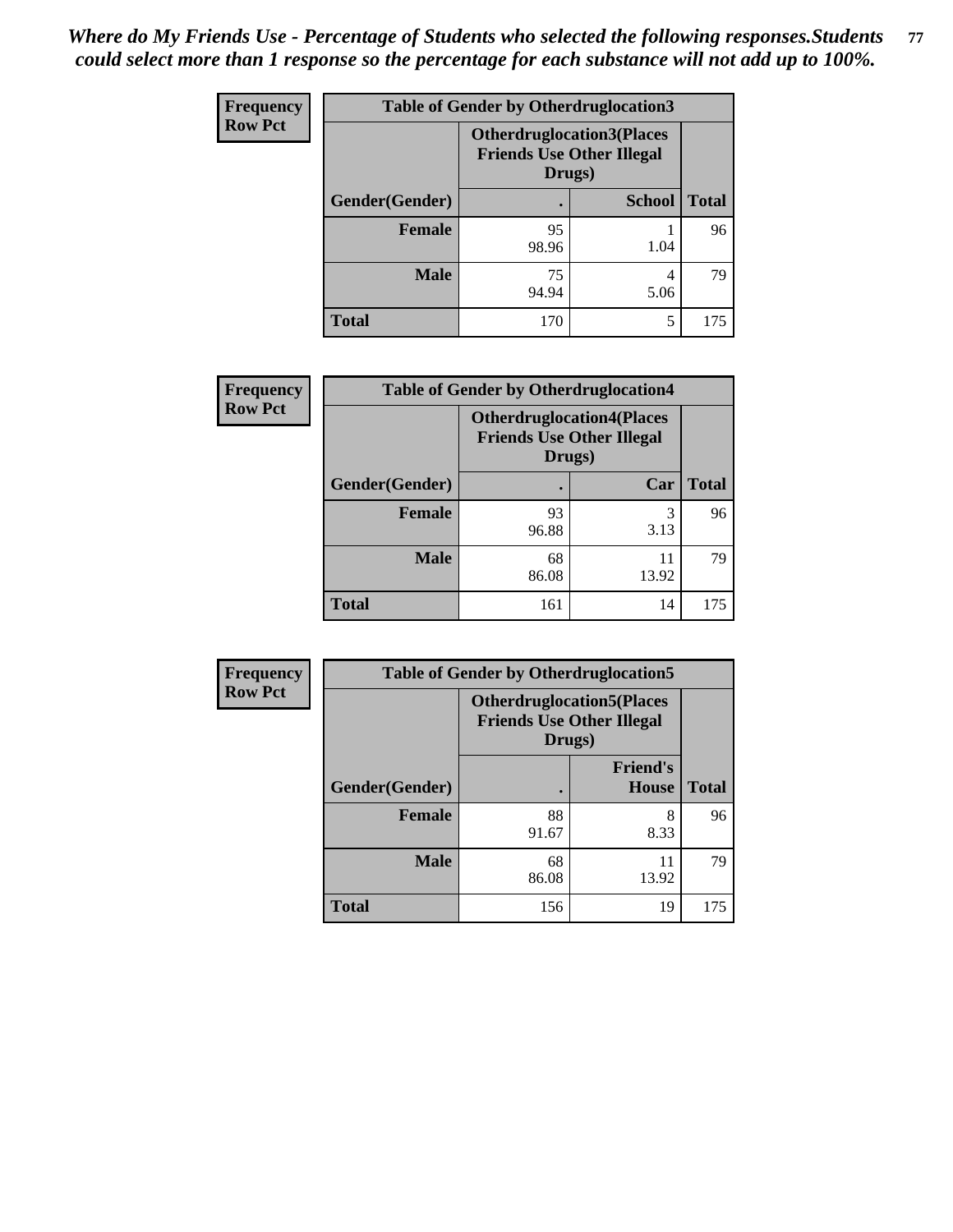| <b>Frequency</b> | <b>Table of Gender by Otherdruglocation6</b> |                                                                                |              |              |
|------------------|----------------------------------------------|--------------------------------------------------------------------------------|--------------|--------------|
| <b>Row Pct</b>   |                                              | <b>Otherdruglocation6(Places</b><br><b>Friends Use Other Illegal</b><br>Drugs) |              |              |
|                  | Gender(Gender)                               |                                                                                | <b>Other</b> | <b>Total</b> |
|                  | Female                                       | 87<br>90.63                                                                    | 9<br>9.38    | 96           |
|                  | <b>Male</b>                                  | 63<br>79.75                                                                    | 16<br>20.25  | 79           |
|                  | <b>Total</b>                                 | 150                                                                            | 25           | 175          |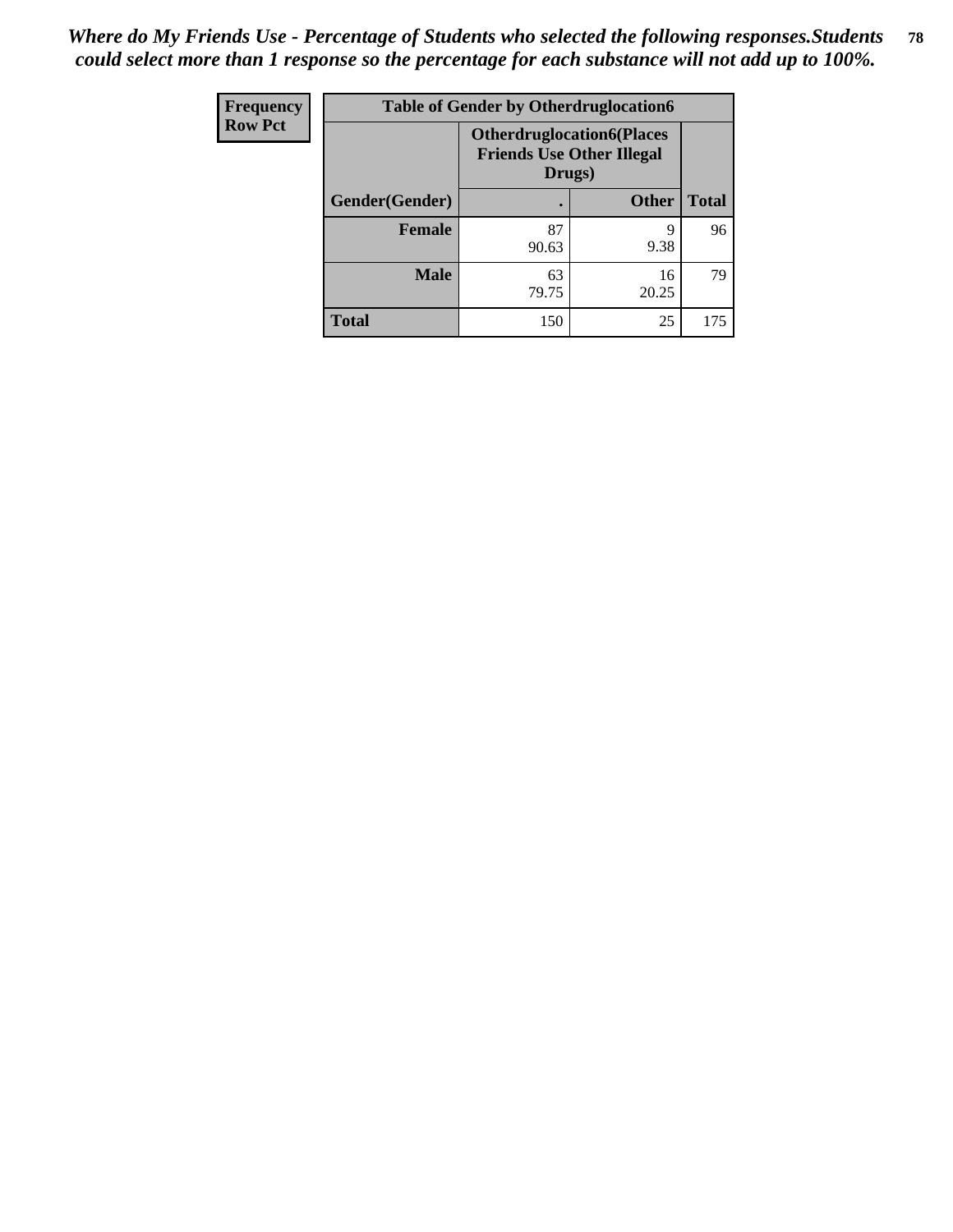| <b>Frequency</b> | <b>Table of Gender by Alcoholtime1</b> |                                                          |                      |              |
|------------------|----------------------------------------|----------------------------------------------------------|----------------------|--------------|
| <b>Row Pct</b>   |                                        | <b>Alcoholtime1(Times</b><br><b>Friends Use Alcohol)</b> |                      |              |
|                  | Gender(Gender)                         | $\bullet$                                                | Do Not<br><b>Use</b> | <b>Total</b> |
|                  | <b>Female</b>                          | 51<br>53.13                                              | 45<br>46.88          | 96           |
|                  | <b>Male</b>                            | 34<br>43.04                                              | 45<br>56.96          | 79           |
|                  | <b>Total</b>                           | 85                                                       | 90                   | 175          |

| <b>Frequency</b> | <b>Table of Gender by Alcoholtime2</b> |                                                          |                            |              |
|------------------|----------------------------------------|----------------------------------------------------------|----------------------------|--------------|
| <b>Row Pct</b>   |                                        | <b>Alcoholtime2(Times</b><br><b>Friends Use Alcohol)</b> |                            |              |
|                  | Gender(Gender)                         |                                                          | <b>On Way</b><br>to School | <b>Total</b> |
|                  | <b>Female</b>                          | 92<br>95.83                                              | 4<br>4.17                  | 96           |
|                  | <b>Male</b>                            | 77<br>97.47                                              | 2<br>2.53                  | 79           |
|                  | <b>Total</b>                           | 169                                                      | 6                          | 175          |

| Frequency      | <b>Table of Gender by Alcoholtime3</b> |                                                          |                                |              |
|----------------|----------------------------------------|----------------------------------------------------------|--------------------------------|--------------|
| <b>Row Pct</b> |                                        | <b>Alcoholtime3(Times</b><br><b>Friends Use Alcohol)</b> |                                |              |
|                | Gender(Gender)                         |                                                          | <b>During</b><br><b>School</b> | <b>Total</b> |
|                | Female                                 | 93<br>96.88                                              | 3<br>3.13                      | 96           |
|                | <b>Male</b>                            | 76<br>96.20                                              | 3<br>3.80                      | 79           |
|                | <b>Total</b>                           | 169                                                      | 6                              | 175          |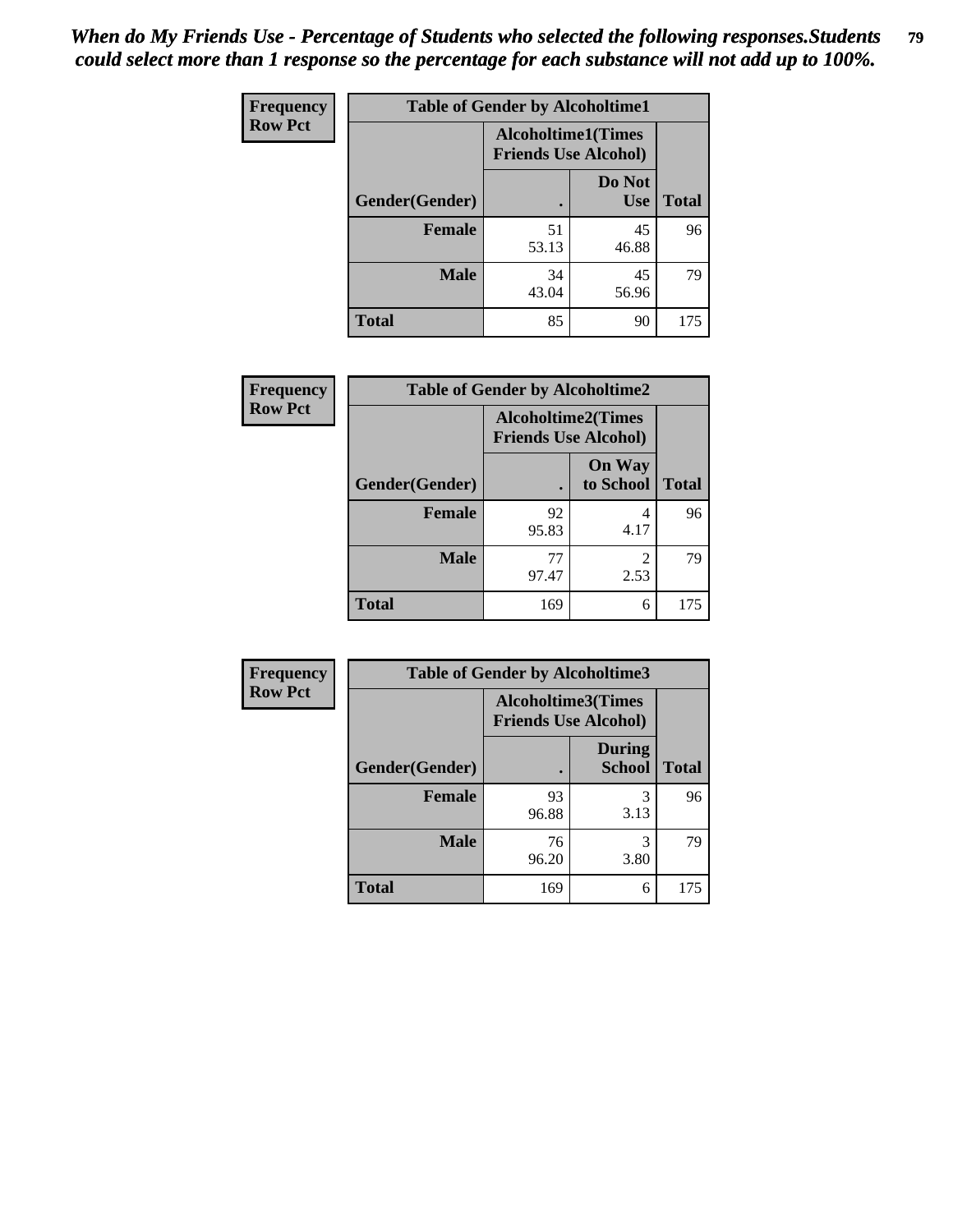*When do My Friends Use - Percentage of Students who selected the following responses.Students could select more than 1 response so the percentage for each substance will not add up to 100%.* **80**

| <b>Frequency</b> | <b>Table of Gender by Alcoholtime4</b> |                                                          |                                         |              |
|------------------|----------------------------------------|----------------------------------------------------------|-----------------------------------------|--------------|
| <b>Row Pct</b>   |                                        | <b>Alcoholtime4(Times</b><br><b>Friends Use Alcohol)</b> |                                         |              |
|                  | Gender(Gender)                         |                                                          | <b>On Way</b><br>Home<br>From<br>School | <b>Total</b> |
|                  | <b>Female</b>                          | 92<br>95.83                                              | 4<br>4.17                               | 96           |
|                  | <b>Male</b>                            | 75<br>94.94                                              | 4<br>5.06                               | 79           |
|                  | <b>Total</b>                           | 167                                                      | 8                                       | 175          |

| <b>Frequency</b> | <b>Table of Gender by Alcoholtime5</b> |                                                   |             |              |
|------------------|----------------------------------------|---------------------------------------------------|-------------|--------------|
| <b>Row Pct</b>   |                                        | Alcoholtime5(Times<br><b>Friends Use Alcohol)</b> |             |              |
|                  | Gender(Gender)                         |                                                   | Weeknights  | <b>Total</b> |
|                  | <b>Female</b>                          | 83<br>86.46                                       | 13<br>13.54 | 96           |
|                  | <b>Male</b>                            | 64<br>81.01                                       | 15<br>18.99 | 79           |
|                  | <b>Total</b>                           | 147                                               | 28          | 175          |

| <b>Frequency</b> | <b>Table of Gender by Alcoholtime6</b> |             |                                                           |              |
|------------------|----------------------------------------|-------------|-----------------------------------------------------------|--------------|
| <b>Row Pct</b>   |                                        |             | <b>Alcoholtime6</b> (Times<br><b>Friends Use Alcohol)</b> |              |
|                  | Gender(Gender)                         |             | <b>Weekends</b>                                           | <b>Total</b> |
|                  | Female                                 | 43<br>44.79 | 53<br>55.21                                               | 96           |
|                  | <b>Male</b>                            | 45<br>56.96 | 34<br>43.04                                               | 79           |
|                  | <b>Total</b>                           | 88          | 87                                                        | 175          |

| <b>Frequency</b> | <b>Table of Gender by Tobaccotime1</b> |                                                          |                      |              |
|------------------|----------------------------------------|----------------------------------------------------------|----------------------|--------------|
| <b>Row Pct</b>   |                                        | <b>Tobaccotime1(Times</b><br><b>Friends Use Tobacco)</b> |                      |              |
|                  | Gender(Gender)                         |                                                          | Do Not<br><b>Use</b> | <b>Total</b> |
|                  | <b>Female</b>                          | 20<br>20.83                                              | 76<br>79.17          | 96           |
|                  | <b>Male</b>                            | 21<br>26.58                                              | 58<br>73.42          | 79           |
|                  | <b>Total</b>                           | 41                                                       | 134                  | 175          |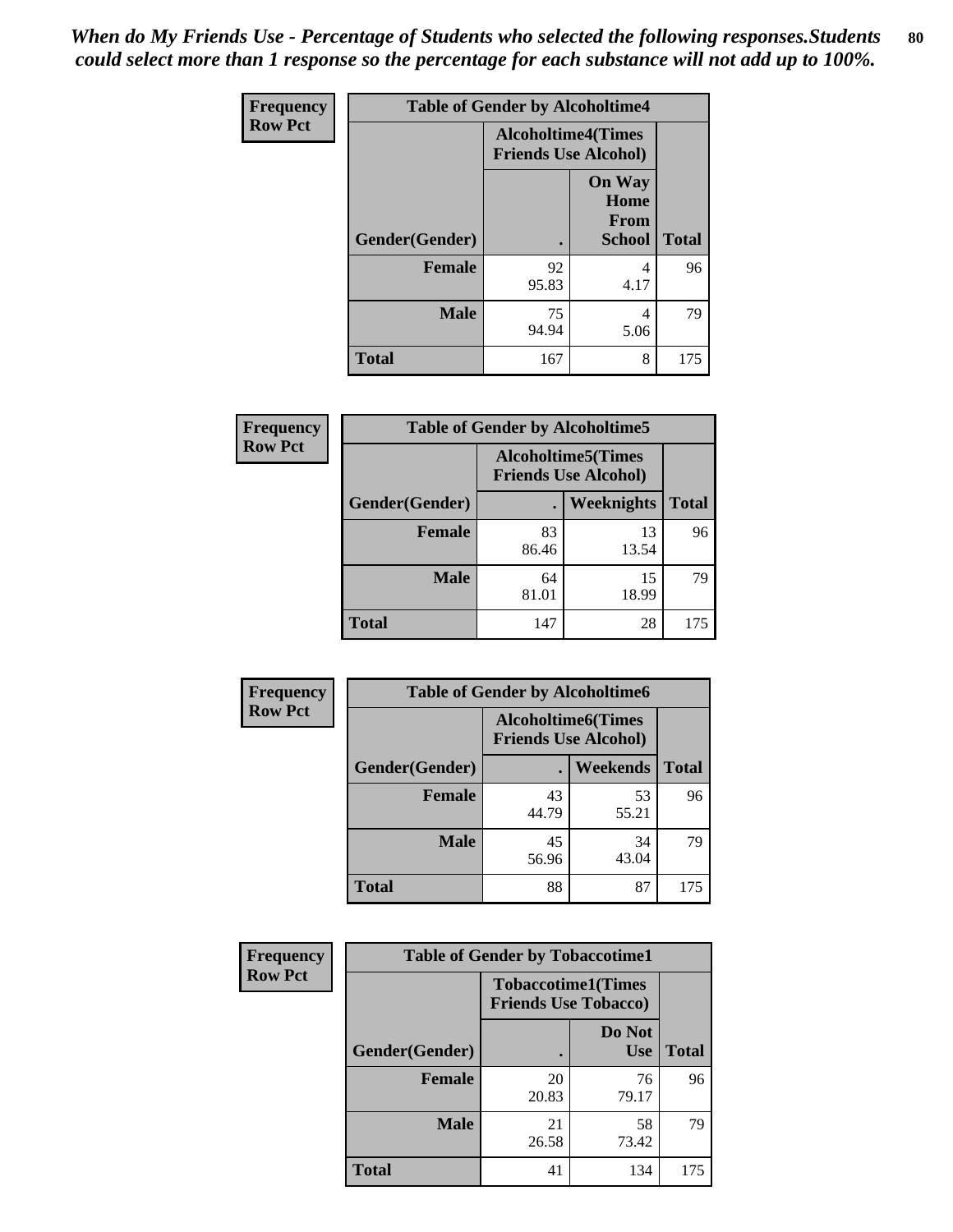*When do My Friends Use - Percentage of Students who selected the following responses.Students could select more than 1 response so the percentage for each substance will not add up to 100%.* **81**

| <b>Frequency</b> | <b>Table of Gender by Tobaccotime2</b> |                                                          |                            |              |
|------------------|----------------------------------------|----------------------------------------------------------|----------------------------|--------------|
| <b>Row Pct</b>   |                                        | <b>Tobaccotime2(Times</b><br><b>Friends Use Tobacco)</b> |                            |              |
|                  | Gender(Gender)                         | $\bullet$                                                | <b>On Way</b><br>to School | <b>Total</b> |
|                  | Female                                 | 91<br>94.79                                              | 5<br>5.21                  | 96           |
|                  | <b>Male</b>                            | 72<br>91.14                                              | 8.86                       | 79           |
|                  | <b>Total</b>                           | 163                                                      | 12                         | 175          |

| <b>Frequency</b> | <b>Table of Gender by Tobaccotime3</b> |                                                          |                                |              |
|------------------|----------------------------------------|----------------------------------------------------------|--------------------------------|--------------|
| <b>Row Pct</b>   |                                        | <b>Tobaccotime3(Times</b><br><b>Friends Use Tobacco)</b> |                                |              |
|                  | Gender(Gender)                         |                                                          | <b>During</b><br><b>School</b> | <b>Total</b> |
|                  | Female                                 | 92<br>95.83                                              | 4<br>4.17                      | 96           |
|                  | <b>Male</b>                            | 73<br>92.41                                              | 6<br>7.59                      | 79           |
|                  | <b>Total</b>                           | 165                                                      | 10                             | 175          |

| <b>Frequency</b> | <b>Table of Gender by Tobaccotime4</b> |                                                          |                                                       |              |
|------------------|----------------------------------------|----------------------------------------------------------|-------------------------------------------------------|--------------|
| <b>Row Pct</b>   |                                        | <b>Tobaccotime4(Times</b><br><b>Friends Use Tobacco)</b> |                                                       |              |
|                  | Gender(Gender)                         |                                                          | <b>On Way</b><br>Home<br><b>From</b><br><b>School</b> | <b>Total</b> |
|                  | <b>Female</b>                          | 92<br>95.83                                              | 4<br>4.17                                             | 96           |
|                  | <b>Male</b>                            | 75<br>94.94                                              | 4<br>5.06                                             | 79           |
|                  | <b>Total</b>                           | 167                                                      | 8                                                     | 175          |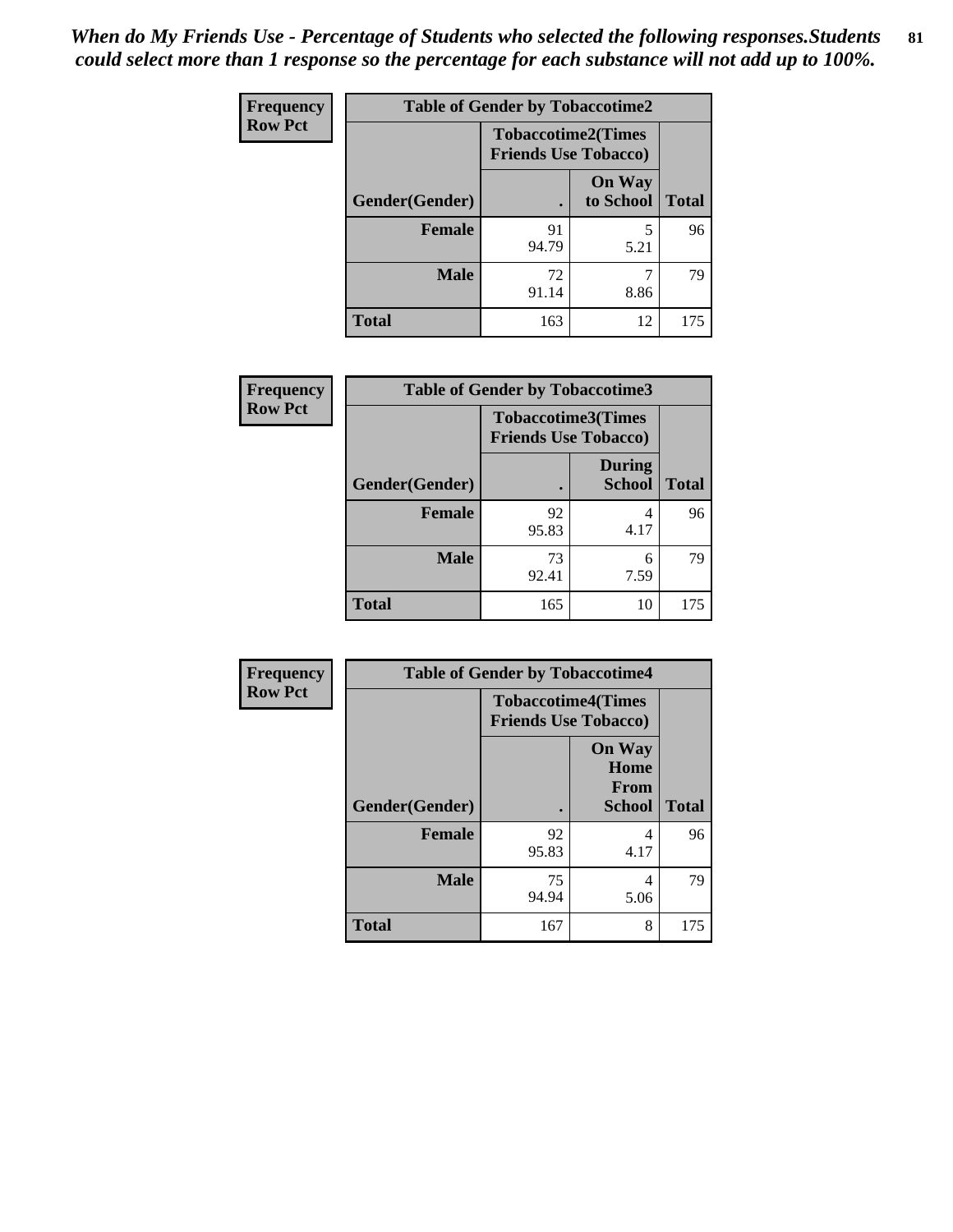| <b>Frequency</b> | <b>Table of Gender by Tobaccotime5</b> |             |                                                           |              |  |
|------------------|----------------------------------------|-------------|-----------------------------------------------------------|--------------|--|
| <b>Row Pct</b>   |                                        |             | <b>Tobaccotime5</b> (Times<br><b>Friends Use Tobacco)</b> |              |  |
|                  | Gender(Gender)                         |             | Weeknights                                                | <b>Total</b> |  |
|                  | <b>Female</b>                          | 83<br>86.46 | 13<br>13.54                                               | 96           |  |
|                  | <b>Male</b>                            | 65<br>82.28 | 14<br>17.72                                               | 79           |  |
|                  | Total                                  | 148         | 27                                                        | 175          |  |

| <b>Frequency</b> | <b>Table of Gender by Tobaccotime6</b> |                                                          |             |              |
|------------------|----------------------------------------|----------------------------------------------------------|-------------|--------------|
| <b>Row Pct</b>   |                                        | <b>Tobaccotime6(Times</b><br><b>Friends Use Tobacco)</b> |             |              |
|                  | Gender(Gender)                         |                                                          | Weekends    | <b>Total</b> |
|                  | Female                                 | 77<br>80.21                                              | 19<br>19.79 | 96           |
|                  | <b>Male</b>                            | 62<br>78.48                                              | 17<br>21.52 | 79           |
|                  | <b>Total</b>                           | 139                                                      | 36          | 175          |

| Frequency      |                | <b>Table of Gender by Marijuanatime1</b> |                             |              |  |
|----------------|----------------|------------------------------------------|-----------------------------|--------------|--|
| <b>Row Pct</b> |                | <b>Friends Use Marijuana</b> )           | <b>Marijuanatime1(Times</b> |              |  |
|                | Gender(Gender) |                                          | Do Not Use                  | <b>Total</b> |  |
|                | <b>Female</b>  | 31<br>32.29                              | 65<br>67.71                 | 96           |  |
|                | <b>Male</b>    | 25<br>31.65                              | 54<br>68.35                 | 79           |  |
|                | <b>Total</b>   | 56                                       | 119                         | 175          |  |

| <b>Frequency</b> | <b>Table of Gender by Marijuanatime2</b> |                                                               |                            |              |
|------------------|------------------------------------------|---------------------------------------------------------------|----------------------------|--------------|
| <b>Row Pct</b>   |                                          | <b>Marijuanatime2(Times</b><br><b>Friends Use Marijuana</b> ) |                            |              |
|                  | Gender(Gender)                           |                                                               | On Way to<br><b>School</b> | <b>Total</b> |
|                  | <b>Female</b>                            | 86<br>89.58                                                   | 10<br>10.42                | 96           |
|                  | <b>Male</b>                              | 70<br>88.61                                                   | 9<br>11.39                 | 79           |
|                  | <b>Total</b>                             | 156                                                           | 19                         | 175          |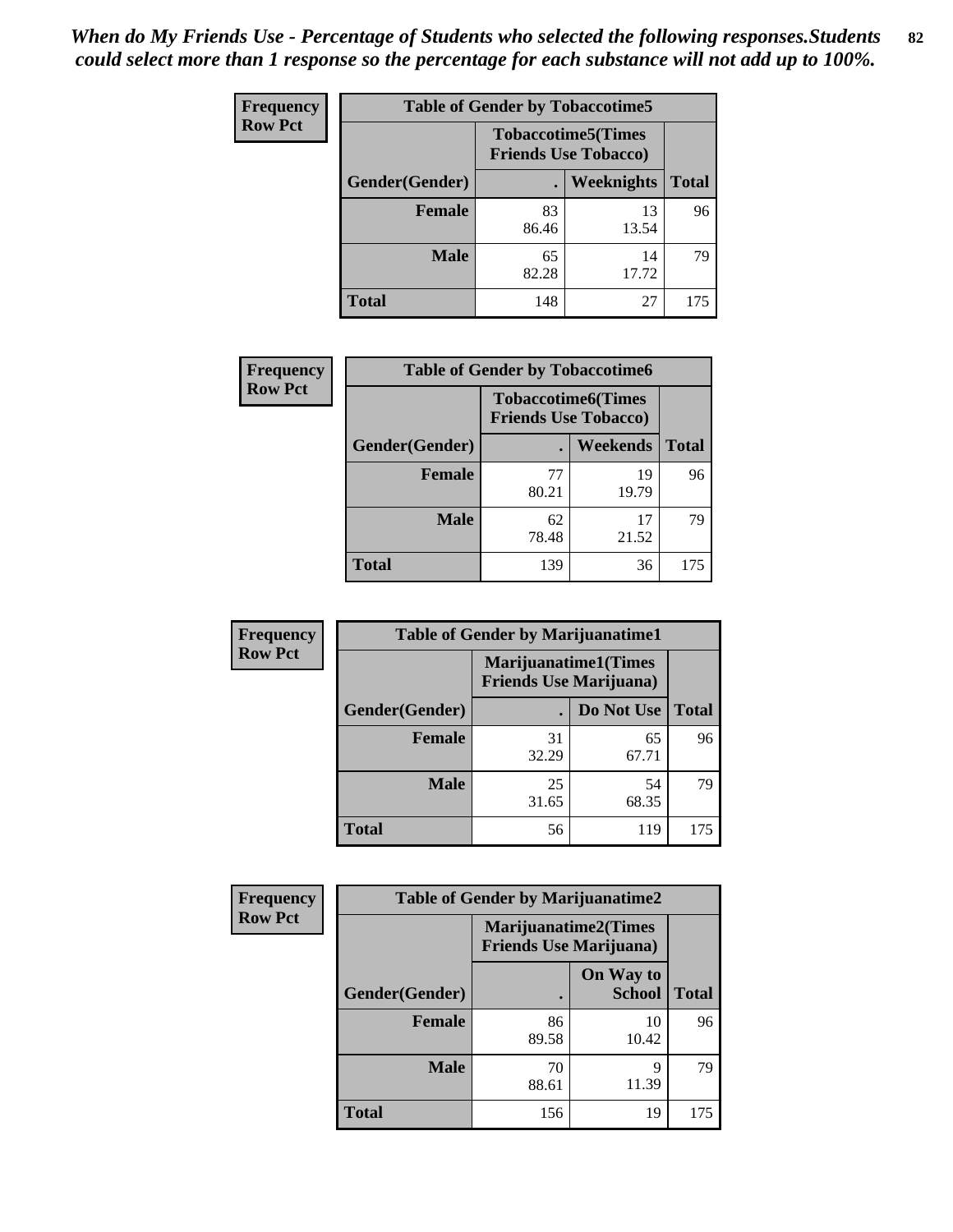| Frequency      | Table of Gender by Marijuanatime3 |                                                        |                                |              |
|----------------|-----------------------------------|--------------------------------------------------------|--------------------------------|--------------|
| <b>Row Pct</b> |                                   | Marijuanatime3(Times<br><b>Friends Use Marijuana</b> ) |                                |              |
|                | Gender(Gender)                    |                                                        | <b>During</b><br><b>School</b> | <b>Total</b> |
|                | <b>Female</b>                     | 91<br>94.79                                            | 5<br>5.21                      | 96           |
|                | <b>Male</b>                       | 76<br>96.20                                            | 3<br>3.80                      | 79           |
|                | <b>Total</b>                      | 167                                                    | 8                              | 175          |

| Frequency      | <b>Table of Gender by Marijuanatime4</b> |                                                               |                                                |              |
|----------------|------------------------------------------|---------------------------------------------------------------|------------------------------------------------|--------------|
| <b>Row Pct</b> |                                          | <b>Marijuanatime4(Times</b><br><b>Friends Use Marijuana</b> ) |                                                |              |
|                | Gender(Gender)                           |                                                               | <b>On Way</b><br>Home<br>From<br><b>School</b> | <b>Total</b> |
|                | <b>Female</b>                            | 85<br>88.54                                                   | 11<br>11.46                                    | 96           |
|                | <b>Male</b>                              | 70<br>88.61                                                   | 9<br>11.39                                     | 79           |
|                | <b>Total</b>                             | 155                                                           | 20                                             | 175          |

| Frequency      | <b>Table of Gender by Marijuanatime5</b> |             |                                                                |              |  |  |
|----------------|------------------------------------------|-------------|----------------------------------------------------------------|--------------|--|--|
| <b>Row Pct</b> |                                          |             | <b>Marijuanatime5</b> (Times<br><b>Friends Use Marijuana</b> ) |              |  |  |
|                | Gender(Gender)                           | ٠           | Weeknights                                                     | <b>Total</b> |  |  |
|                | <b>Female</b>                            | 77<br>80.21 | 19<br>19.79                                                    | 96           |  |  |
|                | <b>Male</b>                              | 66<br>83.54 | 13<br>16.46                                                    | 79           |  |  |
|                | <b>Total</b>                             | 143         | 32                                                             | 175          |  |  |

| Frequency      | <b>Table of Gender by Marijuanatime6</b> |                                                               |                 |              |  |
|----------------|------------------------------------------|---------------------------------------------------------------|-----------------|--------------|--|
| <b>Row Pct</b> |                                          | <b>Marijuanatime6(Times</b><br><b>Friends Use Marijuana</b> ) |                 |              |  |
|                | Gender(Gender)                           |                                                               | <b>Weekends</b> | <b>Total</b> |  |
|                | Female                                   | 65<br>67.71                                                   | 31<br>32.29     | 96           |  |
|                | <b>Male</b>                              | 56<br>70.89                                                   | 23<br>29.11     | 79           |  |
|                | <b>Total</b>                             | 121                                                           | 54              | 175          |  |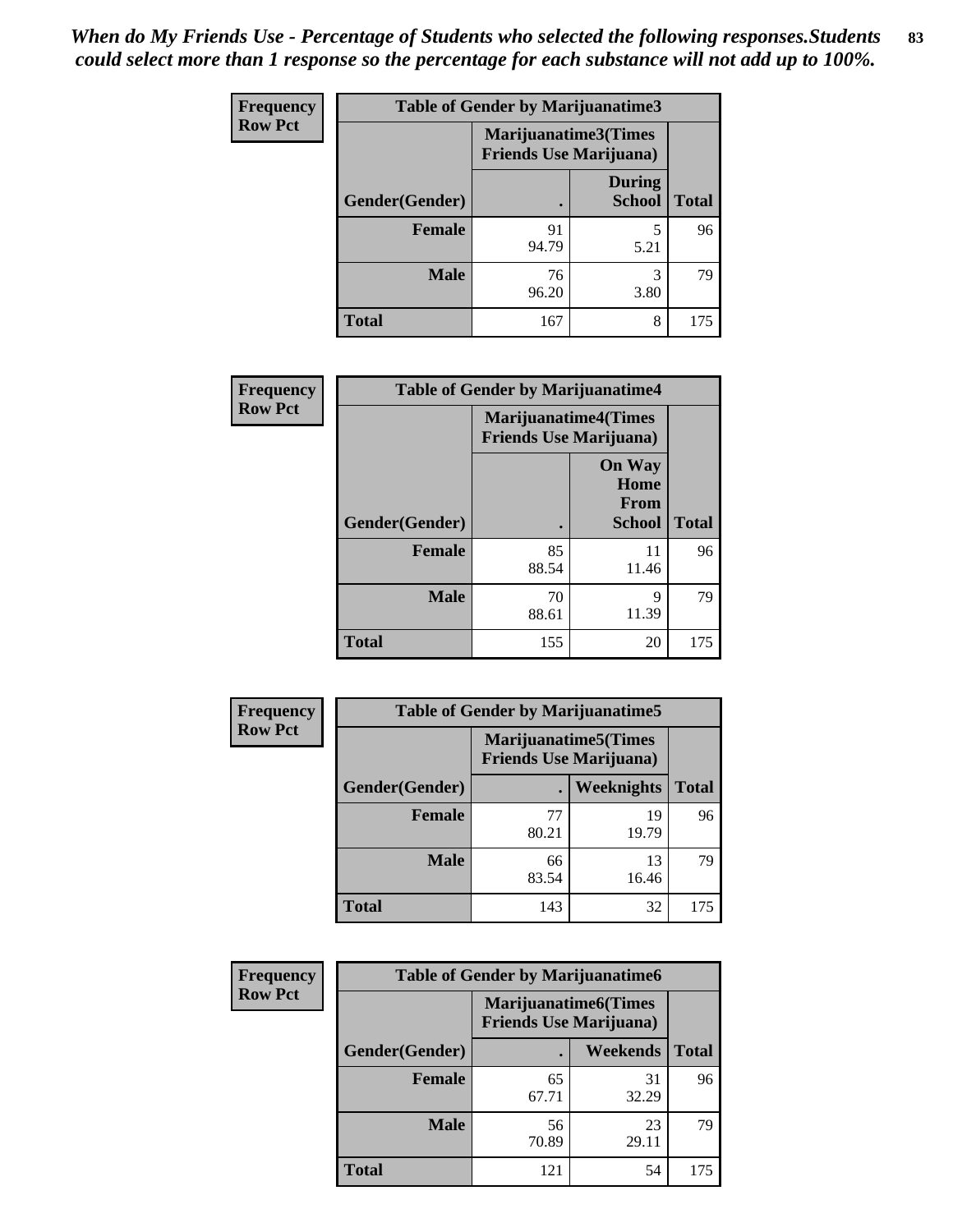*When do My Friends Use - Percentage of Students who selected the following responses.Students could select more than 1 response so the percentage for each substance will not add up to 100%.* **84**

| <b>Frequency</b> | <b>Table of Gender by Otherdrugtime1</b> |                                                                                   |             |              |  |
|------------------|------------------------------------------|-----------------------------------------------------------------------------------|-------------|--------------|--|
| <b>Row Pct</b>   |                                          | <b>Otherdrugtime1</b> (Times<br><b>Friends Use Other</b><br><b>Illegal Drugs)</b> |             |              |  |
|                  | Gender(Gender)                           |                                                                                   | Do Not Use  | <b>Total</b> |  |
|                  | <b>Female</b>                            | 13<br>13.54                                                                       | 83<br>86.46 | 96           |  |
|                  | <b>Male</b>                              | 18<br>22.78                                                                       | 61<br>77.22 | 79           |  |
|                  | <b>Total</b>                             | 31                                                                                | 144         | 175          |  |

| Frequency      | <b>Table of Gender by Otherdrugtime2</b> |                                                                                   |                            |              |  |  |
|----------------|------------------------------------------|-----------------------------------------------------------------------------------|----------------------------|--------------|--|--|
| <b>Row Pct</b> |                                          | <b>Otherdrugtime2(Times</b><br><b>Friends Use Other</b><br><b>Illegal Drugs</b> ) |                            |              |  |  |
|                | Gender(Gender)                           |                                                                                   | On Way to<br><b>School</b> | <b>Total</b> |  |  |
|                | <b>Female</b>                            | 94<br>97.92                                                                       | $\mathfrak{D}$<br>2.08     | 96           |  |  |
|                | <b>Male</b>                              | 74<br>93.67                                                                       | 5<br>6.33                  | 79           |  |  |
|                | <b>Total</b>                             | 168                                                                               | 7                          | 175          |  |  |

| <b>Frequency</b> |                | <b>Table of Gender by Otherdrugtime3</b>          |                                |              |
|------------------|----------------|---------------------------------------------------|--------------------------------|--------------|
| <b>Row Pct</b>   |                | <b>Friends Use Other</b><br><b>Illegal Drugs)</b> | Otherdrugtime3(Times           |              |
|                  | Gender(Gender) |                                                   | <b>During</b><br><b>School</b> | <b>Total</b> |
|                  | <b>Female</b>  | 94<br>97.92                                       | $\mathfrak{D}$<br>2.08         | 96           |
|                  | <b>Male</b>    | 76<br>96.20                                       | 3<br>3.80                      | 79           |
|                  | <b>Total</b>   | 170                                               | 5                              | 175          |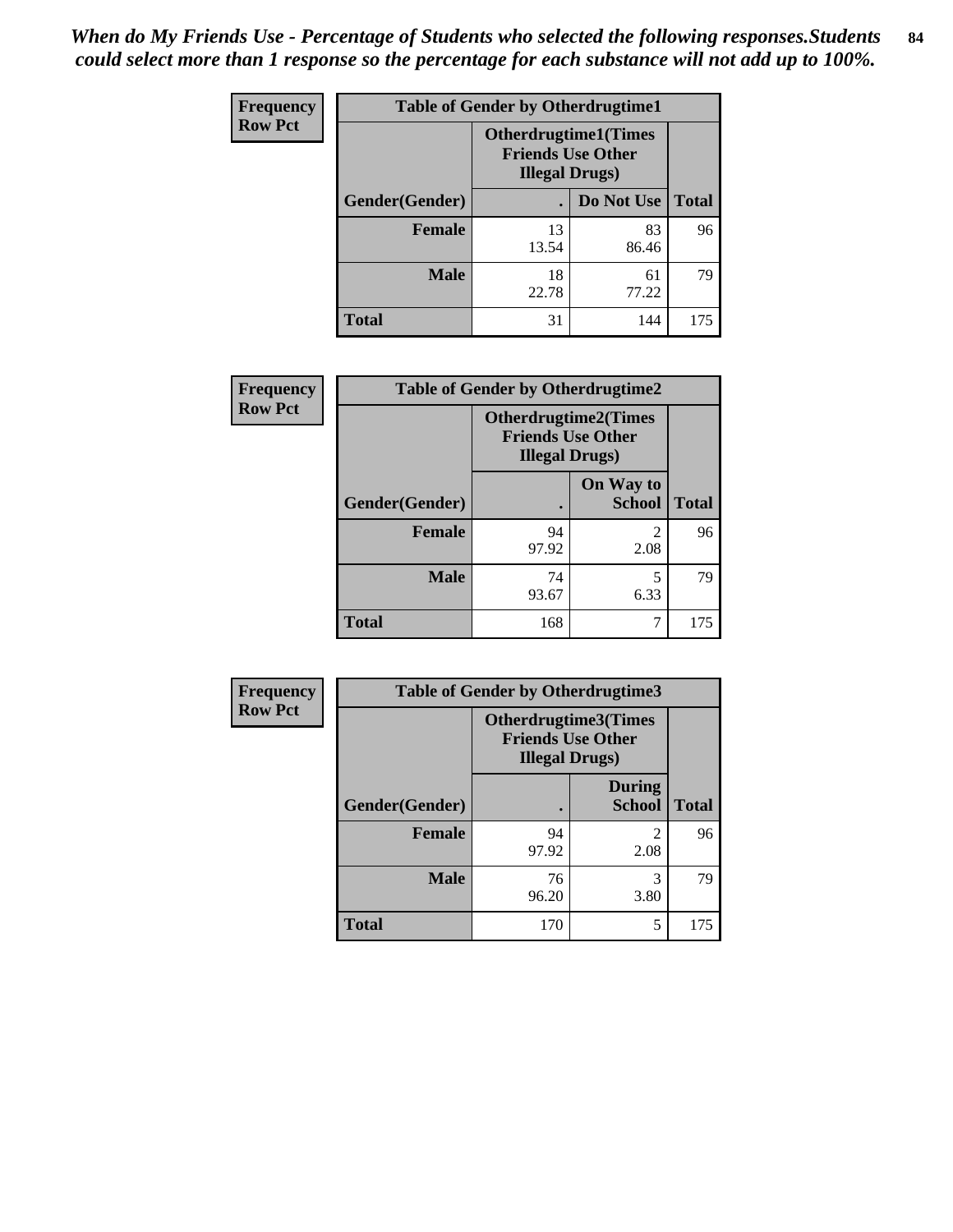*When do My Friends Use - Percentage of Students who selected the following responses.Students could select more than 1 response so the percentage for each substance will not add up to 100%.* **85**

| Frequency      | <b>Table of Gender by Otherdrugtime4</b> |                                                                                   |                                                |              |  |
|----------------|------------------------------------------|-----------------------------------------------------------------------------------|------------------------------------------------|--------------|--|
| <b>Row Pct</b> |                                          | <b>Otherdrugtime4(Times</b><br><b>Friends Use Other</b><br><b>Illegal Drugs</b> ) |                                                |              |  |
|                | Gender(Gender)                           |                                                                                   | <b>On Way</b><br>Home<br>From<br><b>School</b> | <b>Total</b> |  |
|                | <b>Female</b>                            | 91<br>94.79                                                                       | 5<br>5.21                                      | 96           |  |
|                | <b>Male</b>                              | 73<br>92.41                                                                       | 6<br>7.59                                      | 79           |  |
|                | <b>Total</b>                             | 164                                                                               | 11                                             | 175          |  |

| <b>Frequency</b> | <b>Table of Gender by Otherdrugtime5</b> |                                                                                    |            |              |  |
|------------------|------------------------------------------|------------------------------------------------------------------------------------|------------|--------------|--|
| <b>Row Pct</b>   |                                          | <b>Otherdrugtime5</b> (Times<br><b>Friends Use Other</b><br><b>Illegal Drugs</b> ) |            |              |  |
|                  | Gender(Gender)                           |                                                                                    | Weeknights | <b>Total</b> |  |
|                  | <b>Female</b>                            | 90<br>93.75                                                                        | 6<br>6.25  | 96           |  |
|                  | <b>Male</b>                              | 72<br>91.14                                                                        | 8.86       | 79           |  |
|                  | <b>Total</b>                             | 162                                                                                | 13         | 175          |  |

| Frequency      | <b>Table of Gender by Otherdrugtime6</b> |                                                                                   |             |              |  |
|----------------|------------------------------------------|-----------------------------------------------------------------------------------|-------------|--------------|--|
| <b>Row Pct</b> |                                          | <b>Otherdrugtime6(Times</b><br><b>Friends Use Other</b><br><b>Illegal Drugs</b> ) |             |              |  |
|                | Gender(Gender)                           |                                                                                   | Weekends    | <b>Total</b> |  |
|                | <b>Female</b>                            | 83<br>86.46                                                                       | 13<br>13.54 | 96           |  |
|                | <b>Male</b>                              | 64<br>81.01                                                                       | 15<br>18.99 | 79           |  |
|                | <b>Total</b>                             | 147                                                                               | 28          | 175          |  |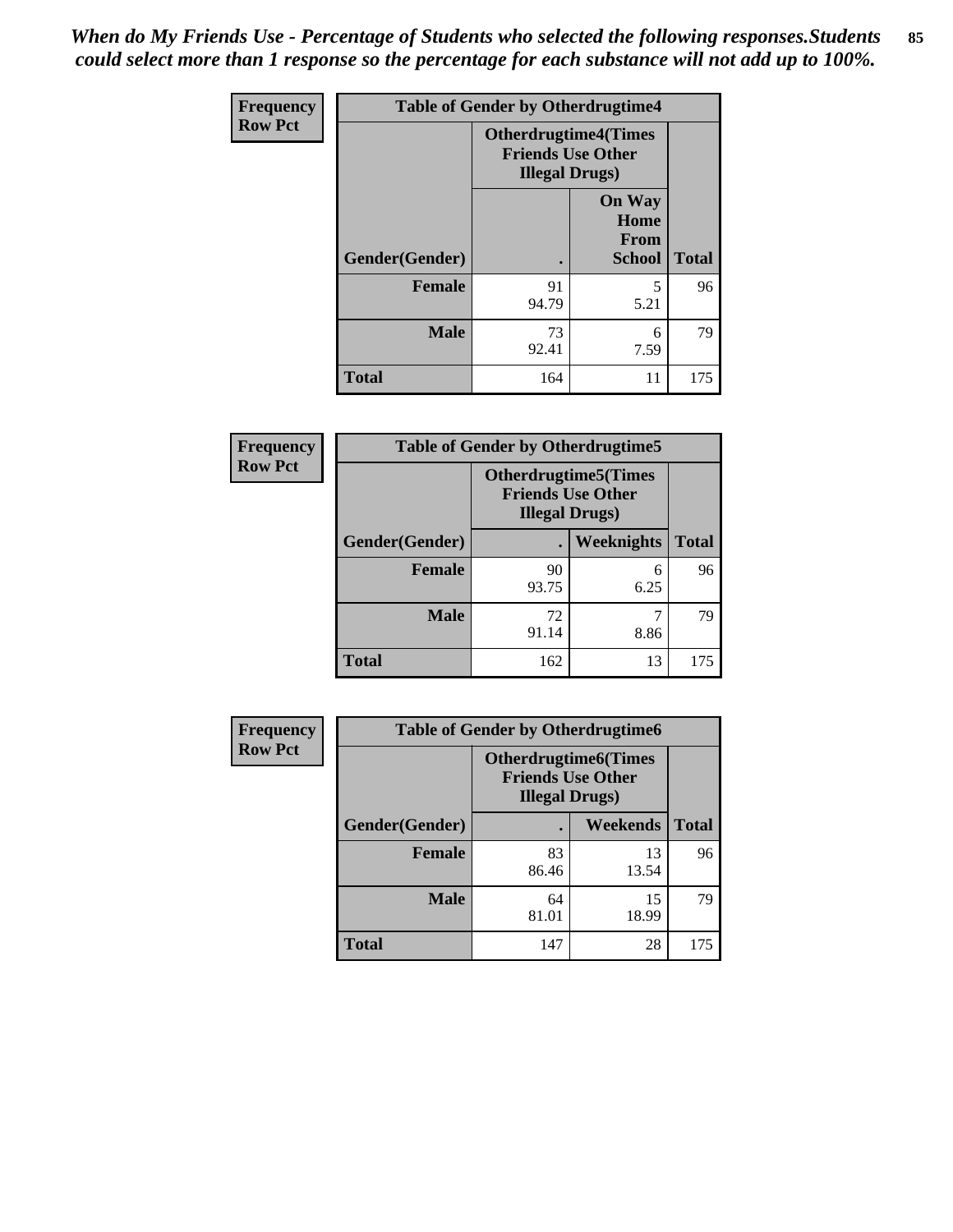## *Other Questions* **86**

| <b>Frequency</b> | <b>Table of Gender by Educationalcohol</b> |                                                                                                                                       |                |              |  |
|------------------|--------------------------------------------|---------------------------------------------------------------------------------------------------------------------------------------|----------------|--------------|--|
| <b>Row Pct</b>   |                                            | <b>Educationalcohol</b> (I<br>have been taught<br>about alcohol,<br>tobacco,<br>and other drugs<br>within the last year<br>at school) |                |              |  |
|                  | Gender(Gender)                             | <b>Yes</b>                                                                                                                            | N <sub>0</sub> | <b>Total</b> |  |
|                  | <b>Female</b>                              | 71<br>73.96                                                                                                                           | 25<br>26.04    | 96           |  |
|                  | <b>Male</b>                                | 54<br>68.35                                                                                                                           | 25<br>31.65    | 79           |  |
|                  | <b>Total</b>                               | 125                                                                                                                                   | 50             | 175          |  |

| Frequency      | <b>Table of Gender by Rodedrinking</b> |                                                                                                                     |                |              |  |
|----------------|----------------------------------------|---------------------------------------------------------------------------------------------------------------------|----------------|--------------|--|
| <b>Row Pct</b> |                                        | Rodedrinking(In<br>the past 30 days I<br>have ridden in a<br>car with a driver<br>who had been<br>drinking alcohol) |                |              |  |
|                | Gender(Gender)                         | Yes                                                                                                                 | N <sub>0</sub> | <b>Total</b> |  |
|                | <b>Female</b>                          | 14<br>14.58                                                                                                         | 82<br>85.42    | 96           |  |
|                | <b>Male</b>                            | 12<br>15.19                                                                                                         | 67<br>84.81    | 79           |  |
|                | <b>Total</b>                           | 26                                                                                                                  | 149            | 175          |  |

| Frequency      | <b>Table of Gender by Drugsschool</b> |                                                                                                                                     |                |              |
|----------------|---------------------------------------|-------------------------------------------------------------------------------------------------------------------------------------|----------------|--------------|
| <b>Row Pct</b> |                                       | <b>Drugsschool</b> (During<br>the past 12 months,<br>I have been offered,<br>sold,<br>or given illegal drugs<br>on school property) |                |              |
|                | Gender(Gender)                        | <b>Yes</b>                                                                                                                          | N <sub>0</sub> | <b>Total</b> |
|                | <b>Female</b>                         | 4<br>4.17                                                                                                                           | 92<br>95.83    | 96           |
|                | <b>Male</b>                           | 7<br>8.86                                                                                                                           | 72<br>91.14    | 79           |
|                | <b>Total</b>                          | 11                                                                                                                                  | 164            | 175          |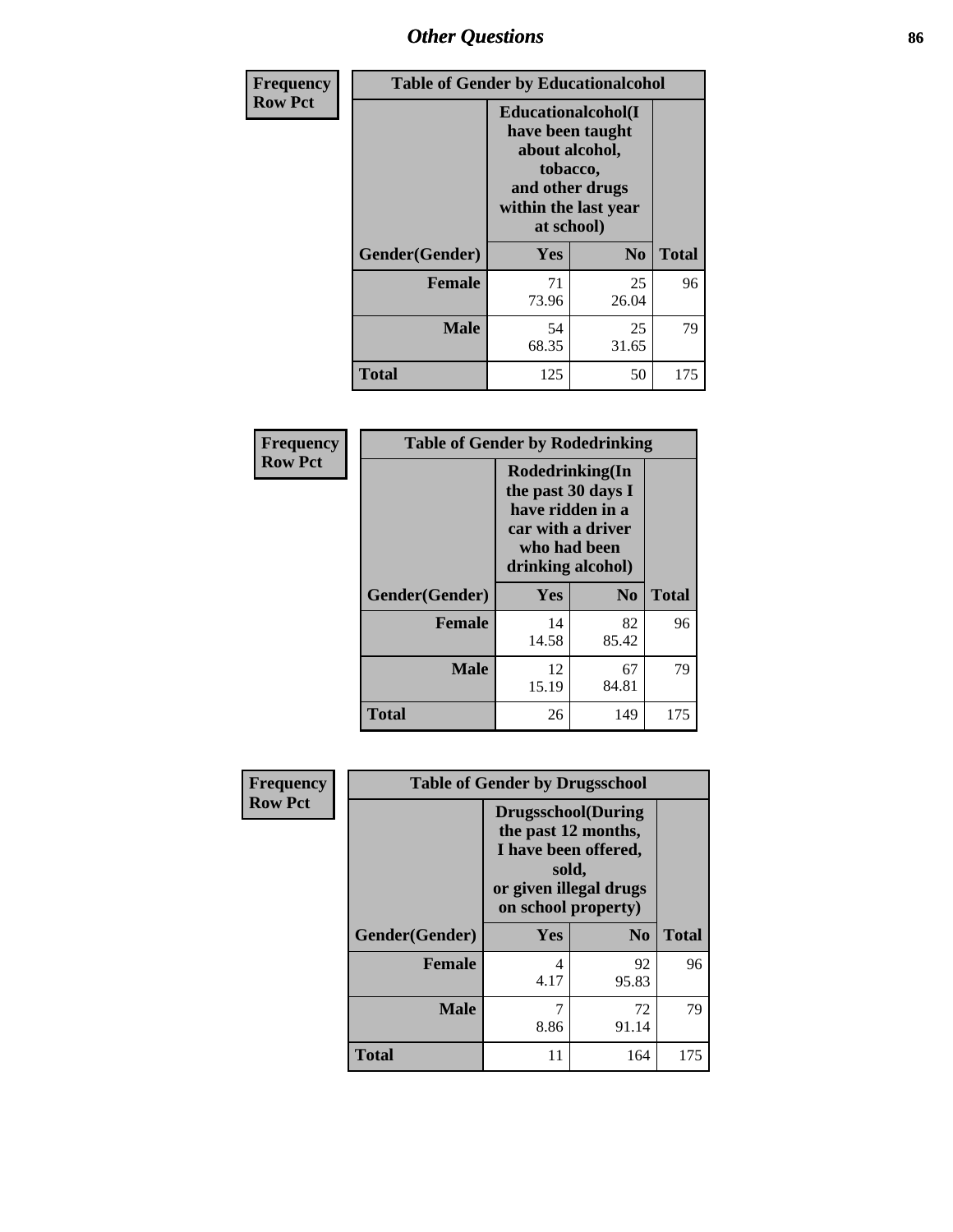*Other Questions* **87**

| Frequency      | <b>Table of Gender by Bingedrinking</b> |                                                                                                                            |                |                         |                          |                        |              |
|----------------|-----------------------------------------|----------------------------------------------------------------------------------------------------------------------------|----------------|-------------------------|--------------------------|------------------------|--------------|
| <b>Row Pct</b> |                                         | <b>Bingedrinking(I have drunk</b><br>five or more drinks of alcohol<br>at one sitting during the last<br>$30 \text{ days}$ |                |                         |                          |                        |              |
|                | Gender(Gender)                          | $\mathbf{0}$<br><b>Days</b>                                                                                                | $1$ or<br>days | 3 <sub>to</sub><br>days | <b>6 to</b><br>9<br>days | 10<br>to<br>19<br>days | <b>Total</b> |
|                | <b>Female</b>                           | 93<br>96.88                                                                                                                | 2<br>2.08      | 1.04                    | $\Omega$<br>0.00         | $\Omega$<br>0.00       | 96           |
|                | <b>Male</b>                             | 72<br>91.14                                                                                                                | 4<br>5.06      | 1.27                    | 1.27                     | 1.27                   | 79           |
|                | <b>Total</b>                            | 165                                                                                                                        | 6              | $\overline{2}$          |                          |                        | 175          |

| Frequency      | <b>Table of Gender by Educationaids</b> |                                                                                                 |             |              |
|----------------|-----------------------------------------|-------------------------------------------------------------------------------------------------|-------------|--------------|
| <b>Row Pct</b> |                                         | <b>Educationaids</b> (I<br>have been taught<br>about HIV/AIDS<br>at school in the<br>past year) |             |              |
|                | Gender(Gender)                          | Yes                                                                                             | $\bf N_0$   | <b>Total</b> |
|                | <b>Female</b>                           | 68<br>70.83                                                                                     | 28<br>29.17 | 96           |
|                | <b>Male</b>                             | 55<br>69.62                                                                                     | 24<br>30.38 | 79           |
|                | <b>Total</b>                            | 123                                                                                             | 52          | 175          |

| <b>Frequency</b> | <b>Table of Gender by Suicideconsider</b> |                 |                |              |
|------------------|-------------------------------------------|-----------------|----------------|--------------|
| <b>Row Pct</b>   |                                           | Suicideconsider |                |              |
|                  | Gender(Gender)                            | Yes             | N <sub>0</sub> | <b>Total</b> |
|                  | <b>Female</b>                             | 10<br>10.42     | 86<br>89.58    | 96           |
|                  | <b>Male</b>                               | 6.33            | 74<br>93.67    | 79           |
|                  | <b>Total</b>                              | 15              | 160            | 175          |